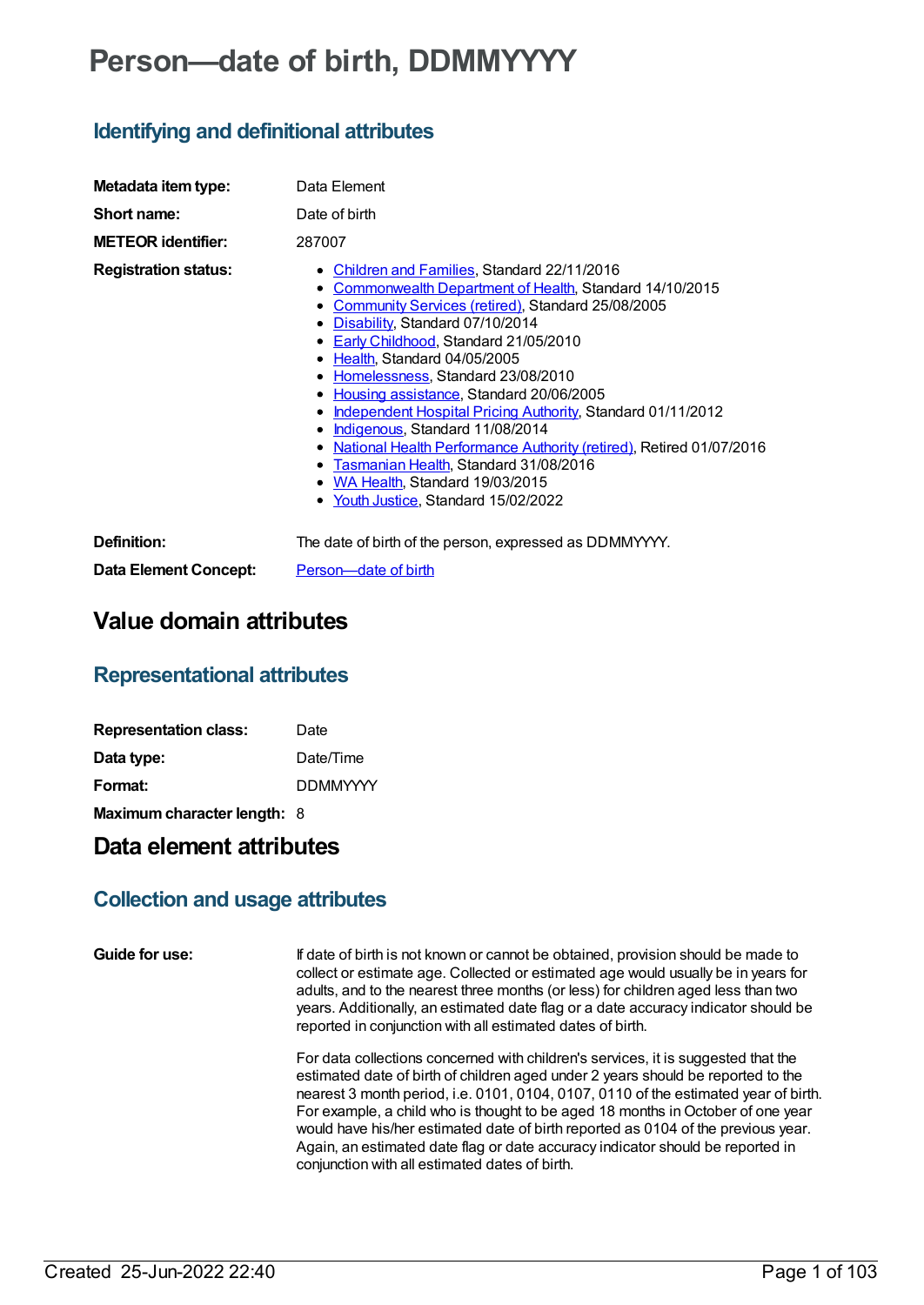| <b>Collection methods:</b>             | Information on date of birth can be collected using the one question:                                                                                                                                                                                                                                                                                                                                                                                                                                                                                                                                                                                                                                                                                                                                                                                                                                                                                                |
|----------------------------------------|----------------------------------------------------------------------------------------------------------------------------------------------------------------------------------------------------------------------------------------------------------------------------------------------------------------------------------------------------------------------------------------------------------------------------------------------------------------------------------------------------------------------------------------------------------------------------------------------------------------------------------------------------------------------------------------------------------------------------------------------------------------------------------------------------------------------------------------------------------------------------------------------------------------------------------------------------------------------|
|                                        | What is your/(the person's) date of birth?                                                                                                                                                                                                                                                                                                                                                                                                                                                                                                                                                                                                                                                                                                                                                                                                                                                                                                                           |
|                                        | In self-reported data collections, it is recommended that the following response<br>format is used:                                                                                                                                                                                                                                                                                                                                                                                                                                                                                                                                                                                                                                                                                                                                                                                                                                                                  |
|                                        | Date of birth: $-$ / $-$ / $  -$                                                                                                                                                                                                                                                                                                                                                                                                                                                                                                                                                                                                                                                                                                                                                                                                                                                                                                                                     |
|                                        | This enables easy conversion to the preferred representational layout<br>(DDMMYYYY).                                                                                                                                                                                                                                                                                                                                                                                                                                                                                                                                                                                                                                                                                                                                                                                                                                                                                 |
|                                        | For record identification and/or the derivation of other metadata items that require<br>accurate date of birth information, estimated dates of birth should be identified by a<br>date accuracy indicator to prevent inappropriate use of date of birth data. The<br>linking of client records from diverse sources, the sharing of patient data, and data<br>analysis for research and planning all rely heavily on the accuracy and integrity of<br>the collected data. In order to maintain data integrity and the greatest possible<br>accuracy an indication of the accuracy of the date collected is critical. The<br>collection of an indicator of the accuracy of the date may be essential in confirming<br>or refuting the positive identification of a person. For this reason it is strongly<br>recommended that the data element Date-accuracy indicator, code AAA also be<br>recorded at the time of record creation to flag the accuracy of the data. |
| <b>Comments:</b>                       | Privacy issues need to be taken into account in asking persons their date of birth.                                                                                                                                                                                                                                                                                                                                                                                                                                                                                                                                                                                                                                                                                                                                                                                                                                                                                  |
|                                        | Wherever possible and wherever appropriate, date of birth should be used rather<br>than age because the actual date of birth allows a more precise calculation of age.                                                                                                                                                                                                                                                                                                                                                                                                                                                                                                                                                                                                                                                                                                                                                                                               |
|                                        | When date of birth is an estimated or default value, national health and community<br>services collections typically use 0101 or 0107 or 3006 as the estimate or default<br>for DDMM.                                                                                                                                                                                                                                                                                                                                                                                                                                                                                                                                                                                                                                                                                                                                                                                |
|                                        | It is suggested that different rules for reporting data may apply when estimating the<br>date of birth of children aged under 2 years because of the rapid growth and<br>development of children within this age group which means that a child's<br>development can vary considerably over the course of a year. Thus, more specific<br>reporting of estimated age is suggested.                                                                                                                                                                                                                                                                                                                                                                                                                                                                                                                                                                                    |
| <b>Source and reference attributes</b> |                                                                                                                                                                                                                                                                                                                                                                                                                                                                                                                                                                                                                                                                                                                                                                                                                                                                                                                                                                      |
| Origin:                                | National Health Data Committee                                                                                                                                                                                                                                                                                                                                                                                                                                                                                                                                                                                                                                                                                                                                                                                                                                                                                                                                       |
|                                        | National Community Services Data Committee                                                                                                                                                                                                                                                                                                                                                                                                                                                                                                                                                                                                                                                                                                                                                                                                                                                                                                                           |
| <b>Reference documents:</b>            | Standards Australia 2002, AS5017—2002 Health Care Client Identification.<br>Sydney: Standards Australia                                                                                                                                                                                                                                                                                                                                                                                                                                                                                                                                                                                                                                                                                                                                                                                                                                                              |

Standards Australia 2004. AS4846—2004 Health Care Provider Identification.

#### **Relational attributes**

| Related metadata<br>references: | See also Date—accuracy indicator, code AAA                                                                                                                                                                                                                                                              |
|---------------------------------|---------------------------------------------------------------------------------------------------------------------------------------------------------------------------------------------------------------------------------------------------------------------------------------------------------|
|                                 | • ACT Health (retired), Candidate 09/08/2018<br>• Community Services (retired), Standard 30/09/2005<br>• Disability, Standard 07/10/2014<br>• Early Childhood, Standard 21/05/2010<br>• Health, Standard 04/05/2005<br>• Homelessness, Standard 23/08/2010<br>• Housing assistance, Standard 23/08/2010 |
|                                 | See also Date-estimate indicator, code N                                                                                                                                                                                                                                                                |
|                                 | • Community Services (retired), Standard 27/04/2007<br>• Tasmanian Health, Incomplete 23/07/2012                                                                                                                                                                                                        |
|                                 | Is used in the formation of Episode of admitted patient care (antenatal)—length of<br>stay (including leave days), total N[NN]                                                                                                                                                                          |

Sydney: Standards Australia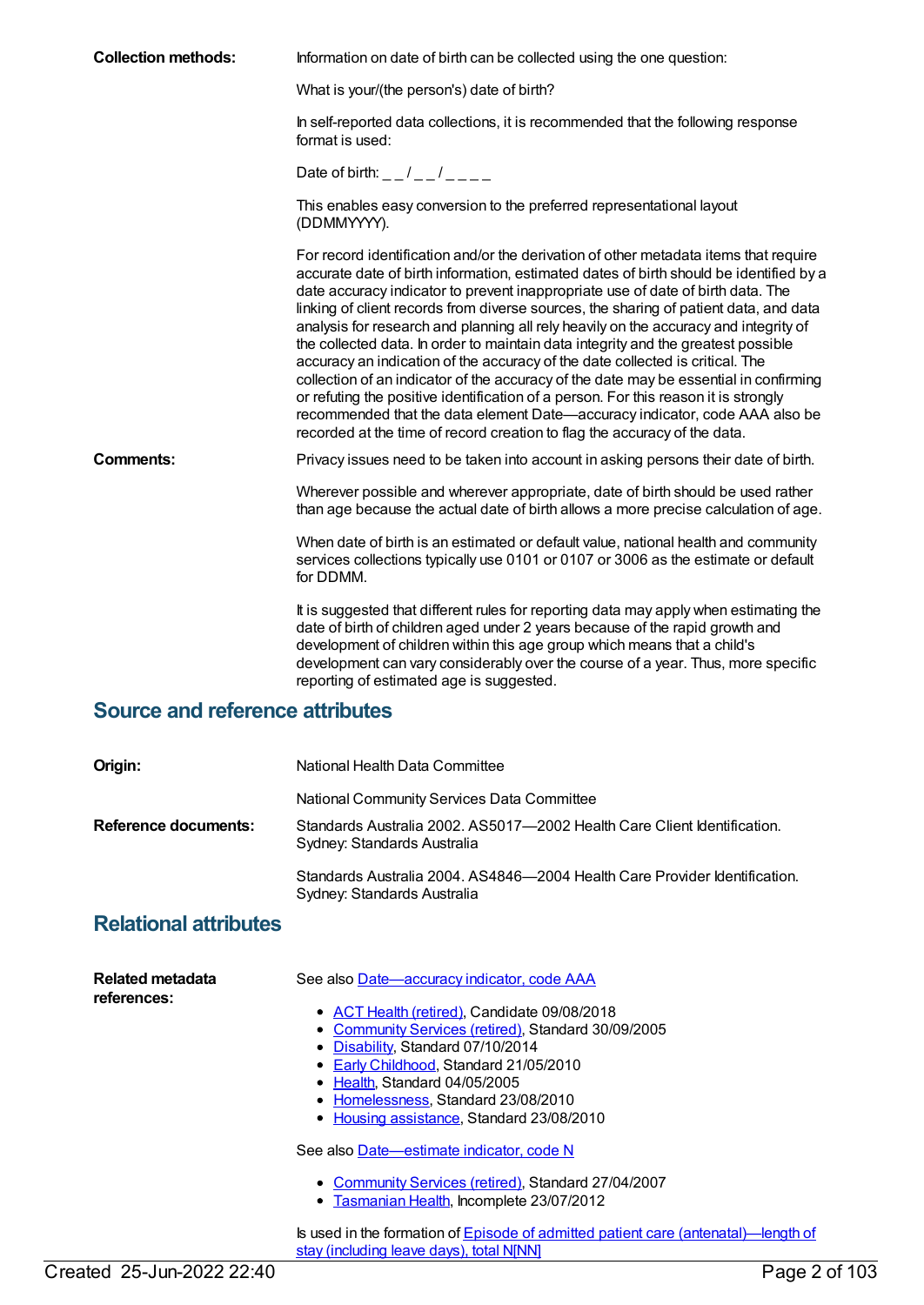• [Health](https://meteor.aihw.gov.au/RegistrationAuthority/12), Superseded 04/07/2007

Is used in the formation of Episode of admitted patient care [\(postnatal\)—length](https://meteor.aihw.gov.au/content/269985) of stay (including leave days), total N[NN]

• [Health](https://meteor.aihw.gov.au/RegistrationAuthority/12), Superseded 04/07/2007

Is used in the formation of Episode of admitted patient [care—diagnosis](https://meteor.aihw.gov.au/content/729933) related group, code (AR-DRG v 10.0) ANNA

**[Tasmanian](https://meteor.aihw.gov.au/RegistrationAuthority/15) Health, Standard 19/06/2020** 

Is used in the formation of Episode of admitted patient [care—diagnosis](https://meteor.aihw.gov.au/content/391295) related group, code (AR-DRG v 6) ANNA

- [Commonwealth](https://meteor.aihw.gov.au/RegistrationAuthority/10) Department of Health, Recorded 16/07/2015
- [Health](https://meteor.aihw.gov.au/RegistrationAuthority/12), Standard 30/06/2013
- **[Tasmanian](https://meteor.aihw.gov.au/RegistrationAuthority/15) Health, Incomplete 23/07/2012**

Is used in the formation of Episode of admitted patient [care—diagnosis](https://meteor.aihw.gov.au/content/481958) related group, code (AR-DRG v 6.0x) ANNA

• [Tasmanian](https://meteor.aihw.gov.au/RegistrationAuthority/15) Health, Superseded 06/09/2016

Is used in the formation of Episode of admitted patient [care—diagnosis](https://meteor.aihw.gov.au/content/652964) related group, code (AR-DRG v 7.0) ANNA

**[Tasmanian](https://meteor.aihw.gov.au/RegistrationAuthority/15) Health, Superseded 06/09/2016** 

Is used in the formation of Episode of admitted patient [care—diagnosis](https://meteor.aihw.gov.au/content/653016) related group, code (AR-DRG v 7.0) ANNA

**[Tasmanian](https://meteor.aihw.gov.au/RegistrationAuthority/15) Health, Standard 06/09/2016** 

Is used in the formation of **Episode of admitted patient [care—diagnosis](https://meteor.aihw.gov.au/content/653051) related** group, code (AR-DRG v 8.0) ANNA

**[Tasmanian](https://meteor.aihw.gov.au/RegistrationAuthority/15) Health, Superseded 11/01/2018** 

Is used in the formation of Episode of admitted patient [care—diagnosis](https://meteor.aihw.gov.au/content/689947) related group, code (AR-DRG v 9.0) ANNA

**[Tasmanian](https://meteor.aihw.gov.au/RegistrationAuthority/15) Health, Superseded 19/06/2020** 

Is used in the formation of Episode of admitted patient [care—diagnosis](https://meteor.aihw.gov.au/content/270195) related group, code (AR-DRG v5.1) ANNA

● [Health](https://meteor.aihw.gov.au/RegistrationAuthority/12), Superseded 22/12/2009

Is used in the formation of Episode of admitted patient [care—length](https://meteor.aihw.gov.au/content/290577) of stay (including leave days) (antenatal), total N[NN]

[Health](https://meteor.aihw.gov.au/RegistrationAuthority/12), Standard 04/07/2007

Is used in the formation of Episode of admitted patient [care—length](https://meteor.aihw.gov.au/content/300076) of stay (including leave days) (postnatal), total N[NN]

[Health](https://meteor.aihw.gov.au/RegistrationAuthority/12), Standard 04/07/2007

Is used in the formation of Episode of admitted patient [care—major](https://meteor.aihw.gov.au/content/391298) diagnostic category, code (AR-DRG v 6) NN

- [Commonwealth](https://meteor.aihw.gov.au/RegistrationAuthority/10) Department of Health, Recorded 16/07/2015
- [Health](https://meteor.aihw.gov.au/RegistrationAuthority/12), Standard 30/06/2013
- [Tasmanian](https://meteor.aihw.gov.au/RegistrationAuthority/15) Health, Superseded 07/09/2016

Is used in the formation of Episode of admitted patient [care—major](https://meteor.aihw.gov.au/content/653337) diagnostic category, code (AR-DRG v 8.0) NN

[Tasmanian](https://meteor.aihw.gov.au/RegistrationAuthority/15) Health, Superseded 12/01/2018

Is used in the formation of Episode of admitted patient [care—major](https://meteor.aihw.gov.au/content/270400) diagnostic category, code (AR-DRG v5.1) NN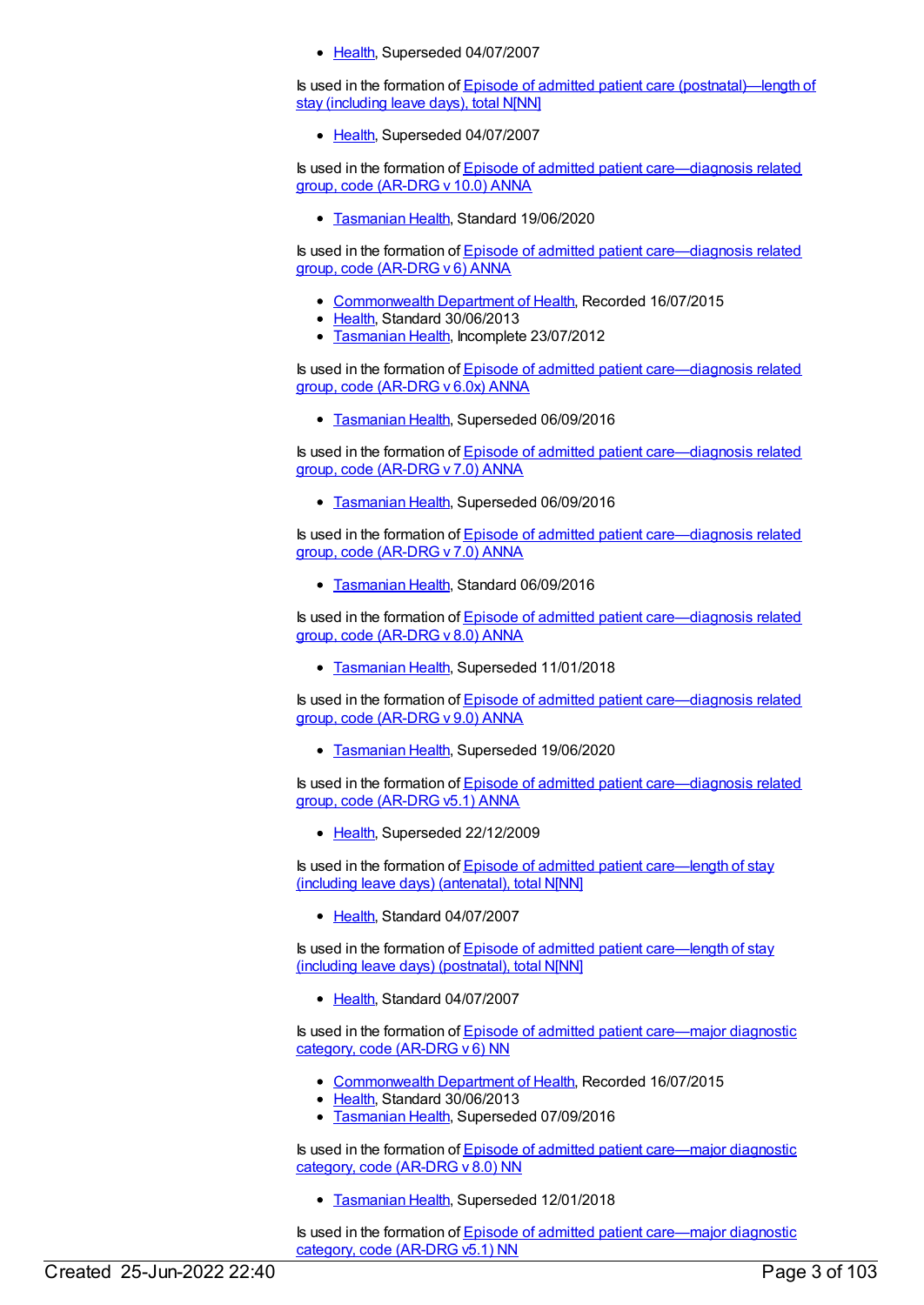• [Health](https://meteor.aihw.gov.au/RegistrationAuthority/12), Superseded 22/12/2009

See also Person with [cancer—date](https://meteor.aihw.gov.au/content/456997) of initial medical specialist consultation, **DDMMYYYY** 

• [Health](https://meteor.aihw.gov.au/RegistrationAuthority/12), Standard 04/02/2015

See also Person with [cancer—date](https://meteor.aihw.gov.au/content/456975) of initial primary health care consultation, **DDMMYYYY** 

• [Health](https://meteor.aihw.gov.au/RegistrationAuthority/12), Standard 04/02/2015

Supersedes Person-date of birth, DDMMYYYY

- [Community](https://meteor.aihw.gov.au/RegistrationAuthority/1) Services (retired), Superseded 25/08/2005
- [Health](https://meteor.aihw.gov.au/RegistrationAuthority/12), Superseded 04/05/2005

Is used in the formation of Record—linkage key, code 581 [XXXXXDDMMYYYYN](https://meteor.aihw.gov.au/content/349895)

- [Community](https://meteor.aihw.gov.au/RegistrationAuthority/1) Services (retired), Standard 21/05/2010
- [Disability](https://meteor.aihw.gov.au/RegistrationAuthority/16), Standard 07/10/2014
- **Early [Childhood](https://meteor.aihw.gov.au/RegistrationAuthority/13), Standard 21/05/2010**
- [Health](https://meteor.aihw.gov.au/RegistrationAuthority/12), Superseded 25/01/2018
- [Homelessness](https://meteor.aihw.gov.au/RegistrationAuthority/14), Superseded 10/08/2018
- Housing [assistance](https://meteor.aihw.gov.au/RegistrationAuthority/11), Standard 23/08/2010

Is used in the formation of Record—linkage key, code 581 [XXXXXDDMMYYYYX](https://meteor.aihw.gov.au/content/686241)

- ACT Health [\(retired\)](https://meteor.aihw.gov.au/RegistrationAuthority/9), Candidate 09/08/2018
- [Health](https://meteor.aihw.gov.au/RegistrationAuthority/12), Standard 25/01/2018
- [Homelessness](https://meteor.aihw.gov.au/RegistrationAuthority/14), Standard 10/08/2018

# **Implementation in Data Set**

**Specifications:** Activity based funding: [Emergency](https://meteor.aihw.gov.au/content/497500) department care DSS [2013-2014Independent](https://meteor.aihw.gov.au/RegistrationAuthority/3) Hospital Pricing Authority, Superseded 01/03/2013

*Implementation start date:* 01/07/2013

*Implementation end date:* 30/06/2014

Activity based funding: Mental health care DSS [2016-17Independent](https://meteor.aihw.gov.au/RegistrationAuthority/3) Hospital Pricing Authority, Superseded 28/02/2017

*Implementation start date:* 01/07/2016

*Implementation end date:* 30/06/2017

Activity based funding: Mental health care NBEDS [2017-18](https://meteor.aihw.gov.au/content/639992)[Health](https://meteor.aihw.gov.au/RegistrationAuthority/12), Superseded 25/01/2018

*Implementation start date:* 01/07/2017

*Implementation end date:* 30/06/2018

Activity based funding: Mental health care NBEDS [2018-19](https://meteor.aihw.gov.au/content/676150)[Health](https://meteor.aihw.gov.au/RegistrationAuthority/12), Superseded 12/12/2018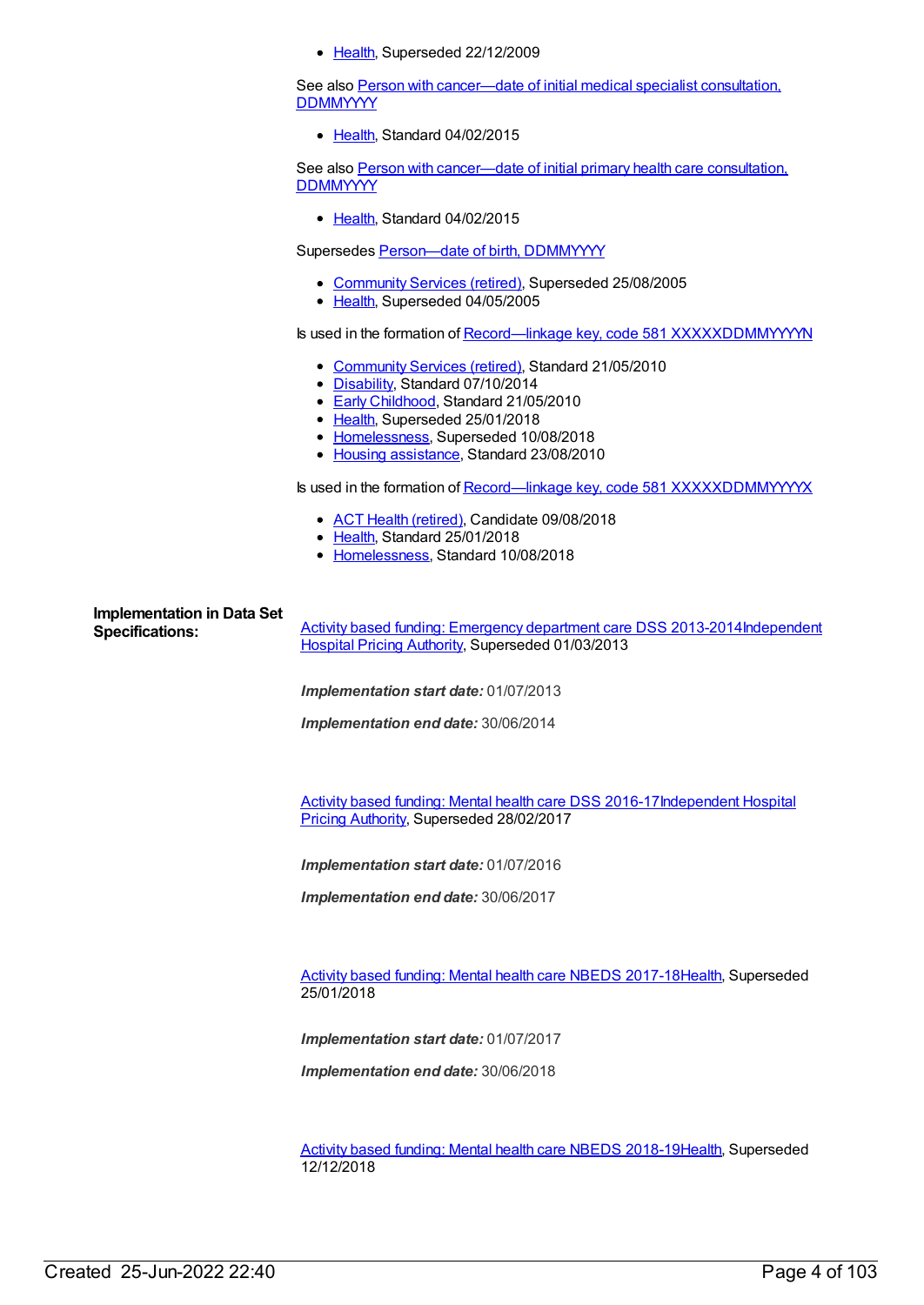*Implementation end date:* 30/06/2019

Activity based funding: Mental health care NBEDS [2019-20](https://meteor.aihw.gov.au/content/699151)[Health](https://meteor.aihw.gov.au/RegistrationAuthority/12), Superseded 17/01/2020

*Implementation start date:* 01/07/2019

*Implementation end date:* 30/06/2020

Activity based funding: Mental health care NBEDS 2020-21 [Health](https://meteor.aihw.gov.au/RegistrationAuthority/12), Superseded 23/12/2020

*Implementation start date:* 01/07/2020

*Implementation end date:* 30/06/2021

Activity based funding: Mental health care NBEDS [2021–22](https://meteor.aihw.gov.au/content/735108)[Health](https://meteor.aihw.gov.au/RegistrationAuthority/12), Superseded 17/12/2021

*Implementation start date:* 01/07/2021

*Implementation end date:* 30/06/2022

Activity based funding: Mental health care NBEDS [2022–23](https://meteor.aihw.gov.au/content/742188)[Health](https://meteor.aihw.gov.au/RegistrationAuthority/12), Standard 17/12/2021

*Implementation start date:* 01/07/2022

*Implementation end date:* 30/06/2023

Activity based funding: [Non-admitted](https://meteor.aihw.gov.au/content/497531) patient care DSS [2013-2014Independent](https://meteor.aihw.gov.au/RegistrationAuthority/3) Hospital Pricing Authority, Superseded 01/03/2013

*Implementation start date:* 01/07/2013

*Implementation end date:* 30/06/2014

Activity based funding: [Non-admitted](https://meteor.aihw.gov.au/content/687903) patient NBEDS [2018-19Independent](https://meteor.aihw.gov.au/RegistrationAuthority/3) Hospital Pricing Authority, Superseded 30/06/2019

*Implementation start date:* 01/07/2018

*Implementation end date:* 30/06/2019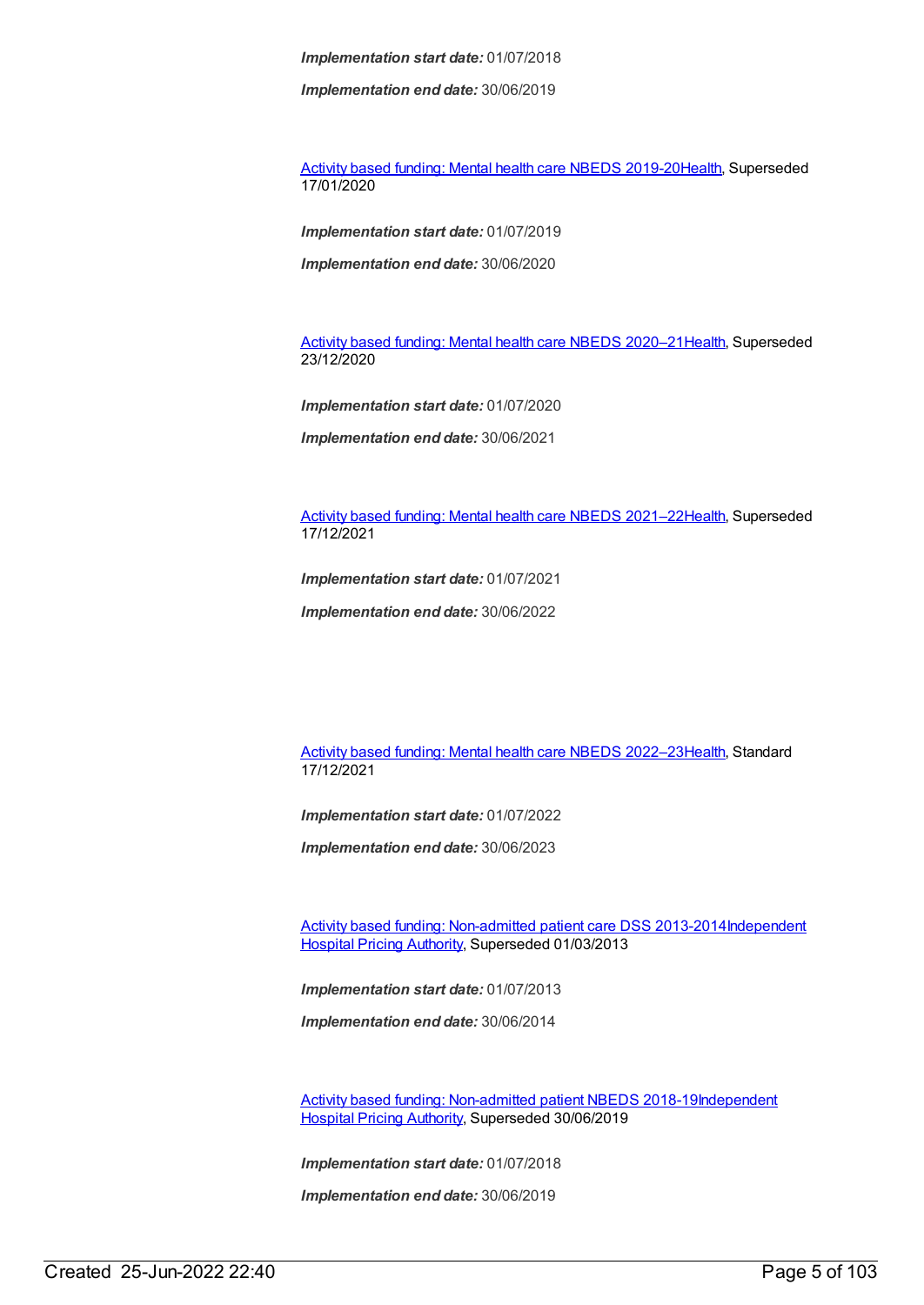Acute coronary [syndrome](https://meteor.aihw.gov.au/content/285277) (clinical) DS[SHealth](https://meteor.aihw.gov.au/RegistrationAuthority/12), Superseded 07/12/2005

Acute coronary [syndrome](https://meteor.aihw.gov.au/content/319741) (clinical) DS[SHealth](https://meteor.aihw.gov.au/RegistrationAuthority/12), Superseded 01/10/2008

Acute coronary [syndrome](https://meteor.aihw.gov.au/content/372930) (clinical) DS[SHealth](https://meteor.aihw.gov.au/RegistrationAuthority/12), Superseded 01/09/2012

Acute coronary [syndrome](https://meteor.aihw.gov.au/content/482119) (clinical) DS[SHealth](https://meteor.aihw.gov.au/RegistrationAuthority/12), Superseded 02/05/2013

Acute coronary [syndrome](https://meteor.aihw.gov.au/content/621789) (clinical) NBPDS [Health](https://meteor.aihw.gov.au/RegistrationAuthority/12), Recorded 15/05/2017

Acute coronary [syndrome](https://meteor.aihw.gov.au/content/523140) (clinical) NBPDS 2013[-Health](https://meteor.aihw.gov.au/RegistrationAuthority/12), Standard 02/05/2013

*Implementation start date:* 01/07/2013

[Admitted](https://meteor.aihw.gov.au/content/273050) patient care NMDS[Health](https://meteor.aihw.gov.au/RegistrationAuthority/12), Superseded 07/12/2005

*Implementation start date:* 01/07/2005

*Implementation end date:* 30/06/2006

*DSS specific information:*

This field must not be null.

National Minimum Data Sets:

For the provision of State and Territory hospital data to Commonwealth agencies this field must:

- be less than or equal to Admission date, Date patient presents or Service contact date
- be consistent with diagnoses and procedure codes, for records to be grouped.

[Admitted](https://meteor.aihw.gov.au/content/334023) patient care NMDS 2006-07[Health](https://meteor.aihw.gov.au/RegistrationAuthority/12), Superseded 23/10/2006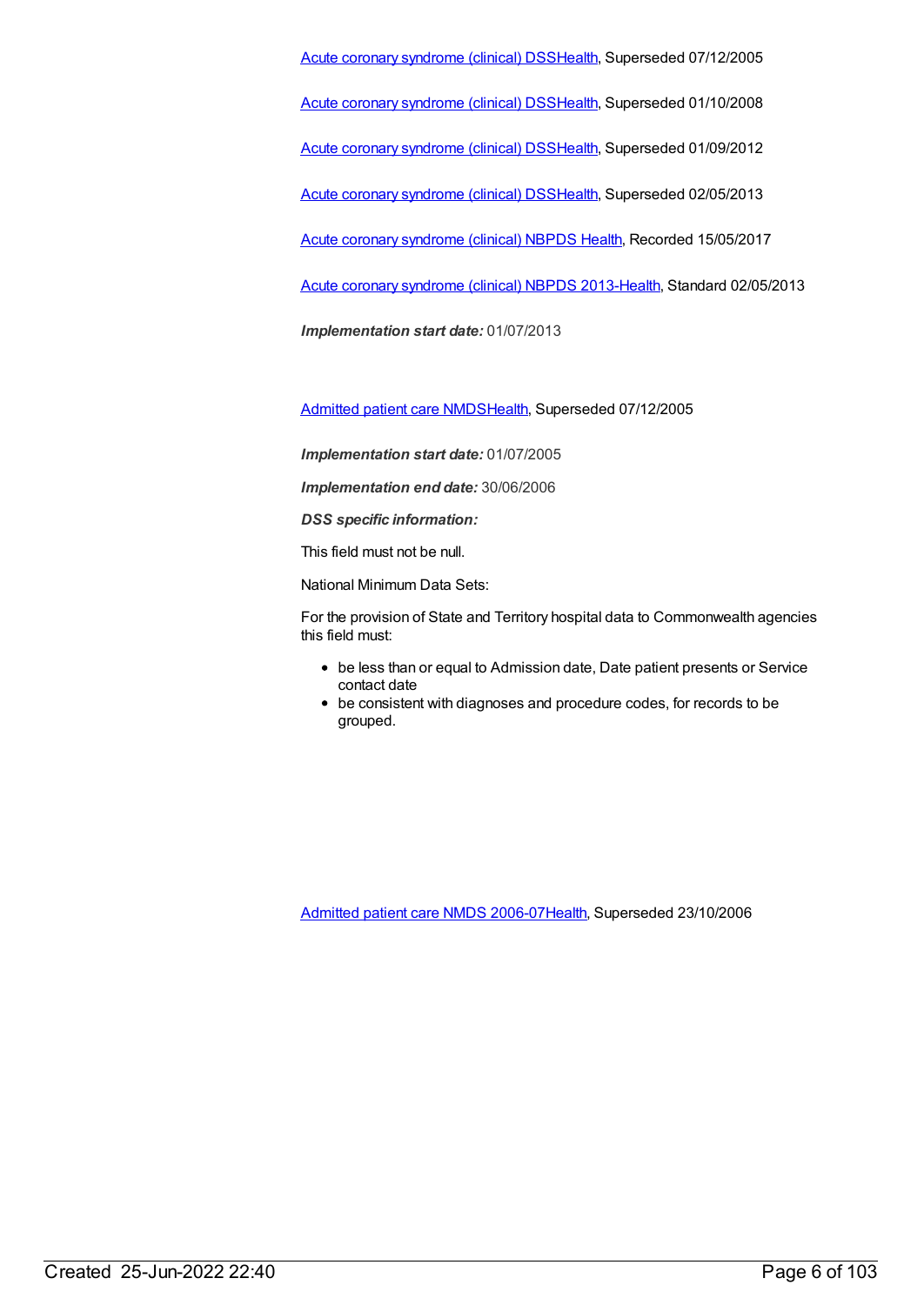*Implementation end date:* 30/06/2007

*DSS specific information:*

This field must not be null.

National Minimum Data Sets:

For the provision of State and Territory hospital data to Commonwealth agencies this field must:

- be less than or equal to Admission date, Date patient presents or Service contact date
- be consistent with diagnoses and procedure codes, for records to be grouped.

[Admitted](https://meteor.aihw.gov.au/content/339089) patient care NMDS 2007-08[Health](https://meteor.aihw.gov.au/RegistrationAuthority/12), Superseded 05/02/2008

*Implementation start date:* 01/07/2007

*Implementation end date:* 30/06/2008

*DSS specific information:*

This field must not be null.

National Minimum Data Sets:

For the provision of State and Territory hospital data to Commonwealth agencies this field must:

- be less than or equal to Admission date, Date patient presents or Service contact date
- be consistent with diagnoses and procedure codes, for records to be grouped.

[Admitted](https://meteor.aihw.gov.au/content/361679) patient care NMDS 2008-09[Health](https://meteor.aihw.gov.au/RegistrationAuthority/12), Superseded 04/02/2009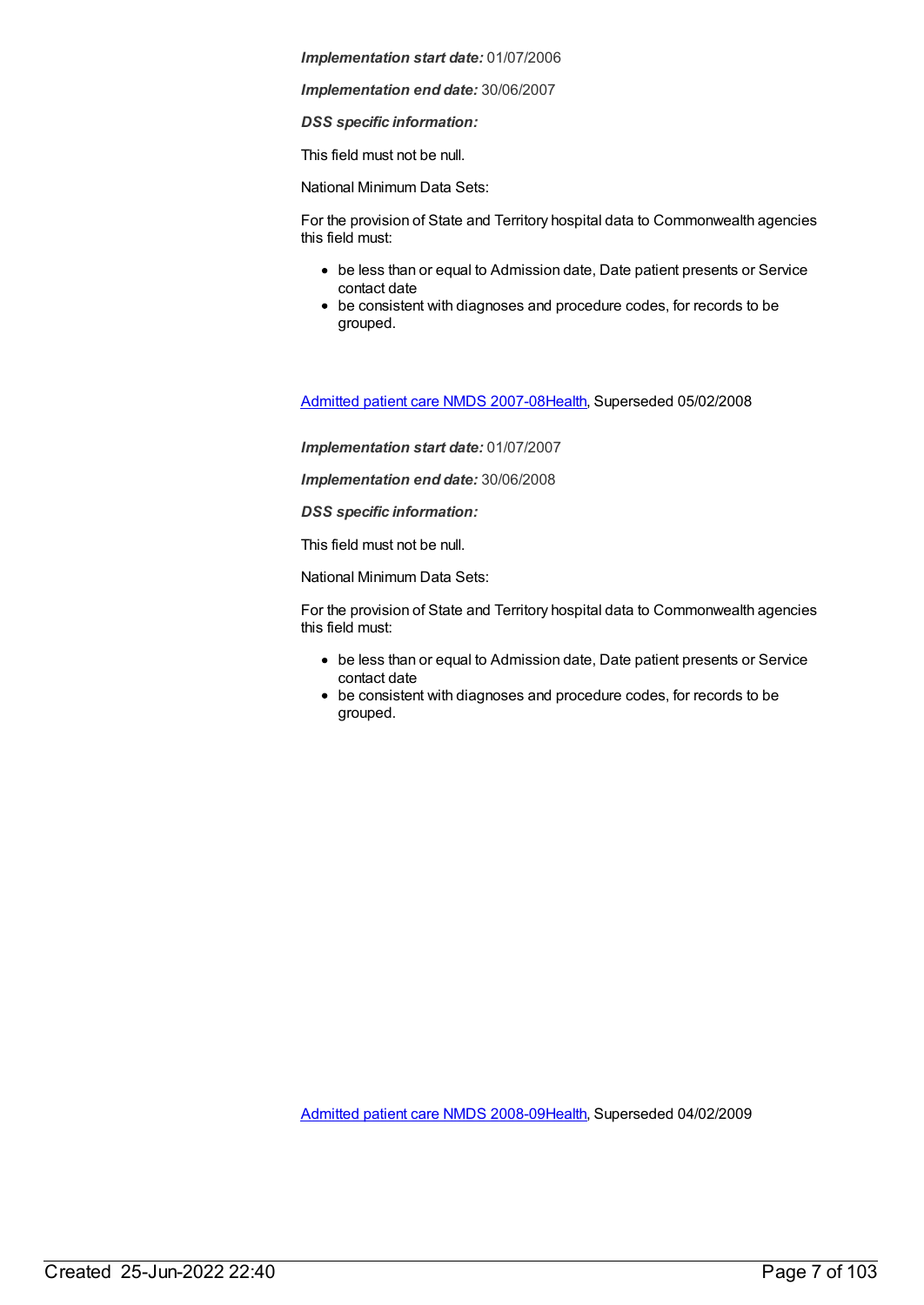*Implementation end date:* 30/06/2009

*DSS specific information:*

This field must not be null.

National Minimum Data Sets:

For the provision of State and Territory hospital data to Commonwealth agencies this field must:

- be less than or equal to Admission date, Date patient presents or Service contact date
- be consistent with diagnoses and procedure codes, for records to be grouped.

[Admitted](https://meteor.aihw.gov.au/content/374205) patient care NMDS 2009-10[Health](https://meteor.aihw.gov.au/RegistrationAuthority/12), Superseded 22/12/2009

*Implementation start date:* 01/07/2009

*Implementation end date:* 30/06/2010

*DSS specific information:*

This field must not be null.

National Minimum Data Sets:

For the provision of State and Territory hospital data to Commonwealth agencies this field must:

- be less than or equal to Admission date, Date patient presents or Service contact date
- be consistent with diagnoses and procedure codes, for records to be grouped.

[Admitted](https://meteor.aihw.gov.au/content/386797) patient care NMDS 2010-11[Health](https://meteor.aihw.gov.au/RegistrationAuthority/12), Superseded 18/01/2011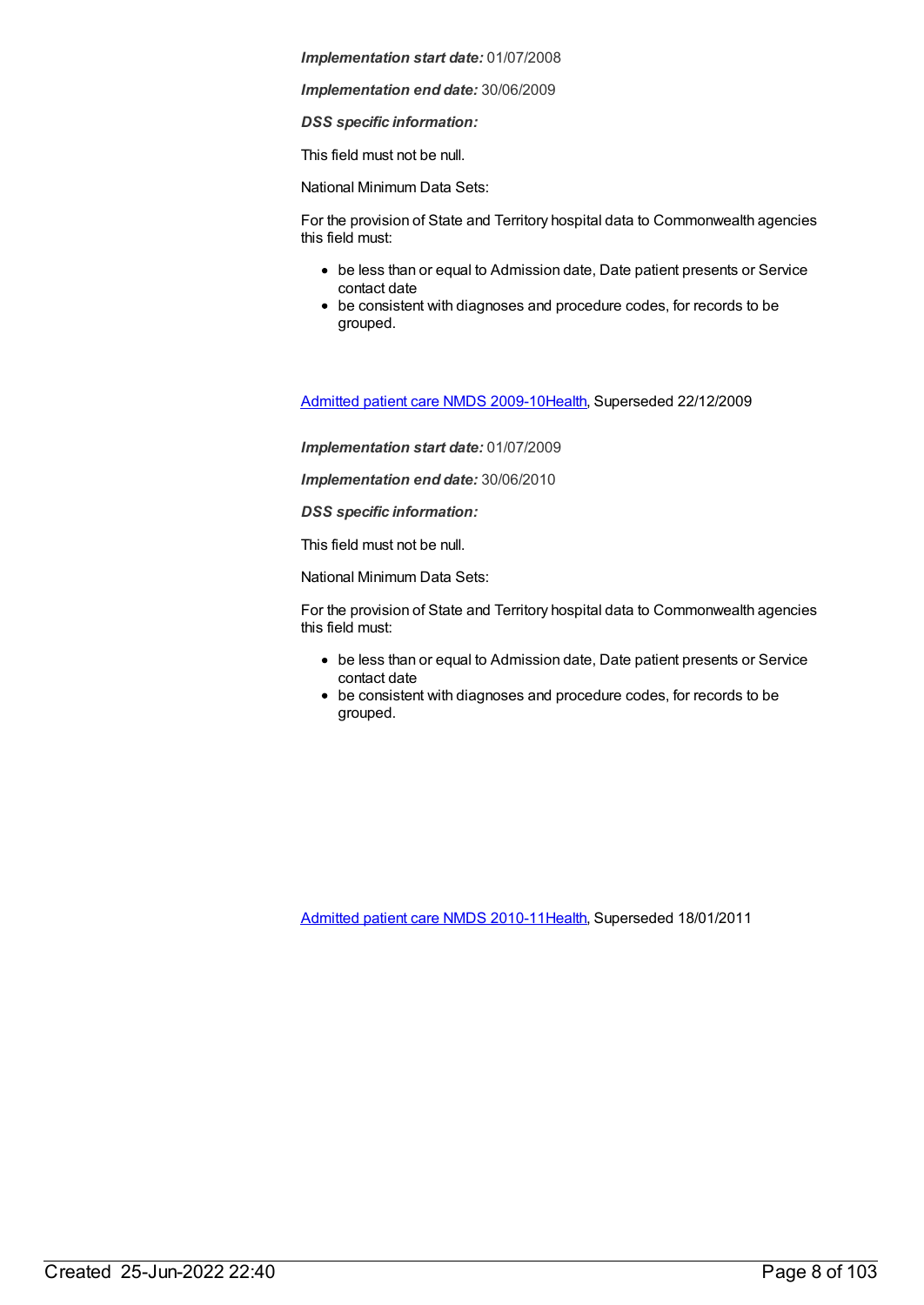*Implementation end date:* 30/06/2011

*DSS specific information:*

This field must not be null.

National Minimum Data Sets:

For the provision of State and Territory hospital data to Commonwealth agencies this field must:

- be less than or equal to Admission date, Date patient presents or Service contact date
- be consistent with diagnoses and procedure codes, for records to be grouped.

[Admitted](https://meteor.aihw.gov.au/content/426861) patient care NMDS 2011-12[Commonwealth](https://meteor.aihw.gov.au/RegistrationAuthority/10) Department of Health, Recorded 16/07/2015 [Health](https://meteor.aihw.gov.au/RegistrationAuthority/12), Superseded 11/04/2012

*Implementation start date:* 01/07/2011

*Implementation end date:* 30/06/2012

*DSS specific information:*

This field must not be null.

National Minimum Data Sets:

For the provision of state and territory hospital data to Commonwealth agencies this field must:

- be less than or equal to Admission date, Date patient presents or Service contact date
- be consistent with diagnoses and procedure codes, for records to be grouped.

[Admitted](https://meteor.aihw.gov.au/content/466132) patient care NMDS 2012-13[Health](https://meteor.aihw.gov.au/RegistrationAuthority/12), Superseded 02/05/2013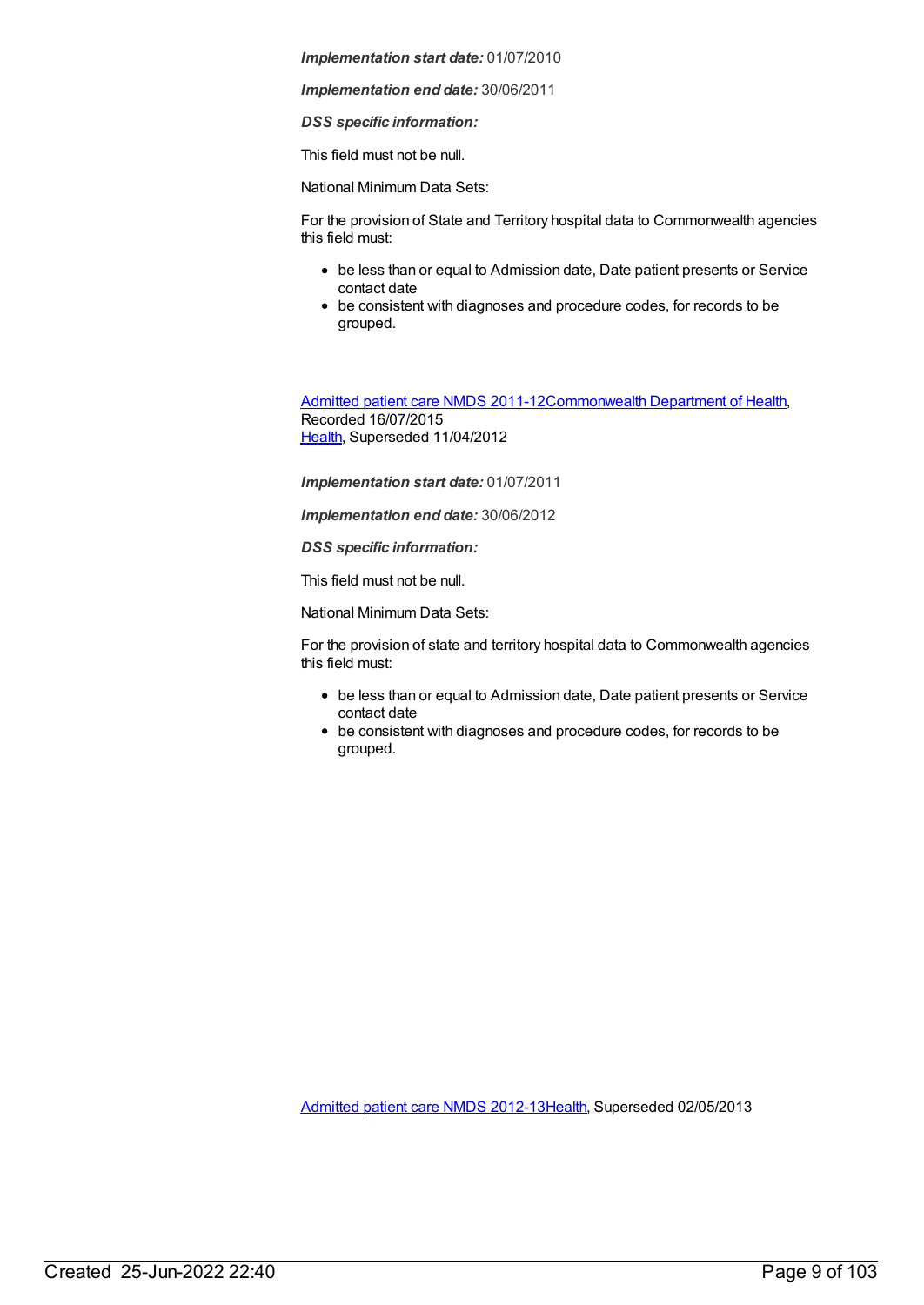*Implementation end date:* 30/06/2013

*DSS specific information:*

This field must not be null.

National Minimum Data Sets:

For the provision of state and territory hospital data to Commonwealth agencies this field must:

- be less than or equal to Admission date, Date patient presents or Service contact date
- be consistent with diagnoses and procedure codes, for records to be grouped.

[Admitted](https://meteor.aihw.gov.au/content/491555) patient care NMDS 2013-14[Health](https://meteor.aihw.gov.au/RegistrationAuthority/12), Superseded 11/04/2014

*Implementation start date:* 01/07/2013

*Implementation end date:* 30/06/2014

*DSS specific information:*

This field must not be null.

National Minimum Data Sets:

For the provision of state and territory hospital data to Commonwealth agencies this field must:

- be less than or equal to Admission date, Date patient presents or Service contact date
- be consistent with diagnoses and procedure codes, for records to be grouped.

[Admitted](https://meteor.aihw.gov.au/content/535047) patient care NMDS 2014-15[Health](https://meteor.aihw.gov.au/RegistrationAuthority/12), Superseded 13/11/2014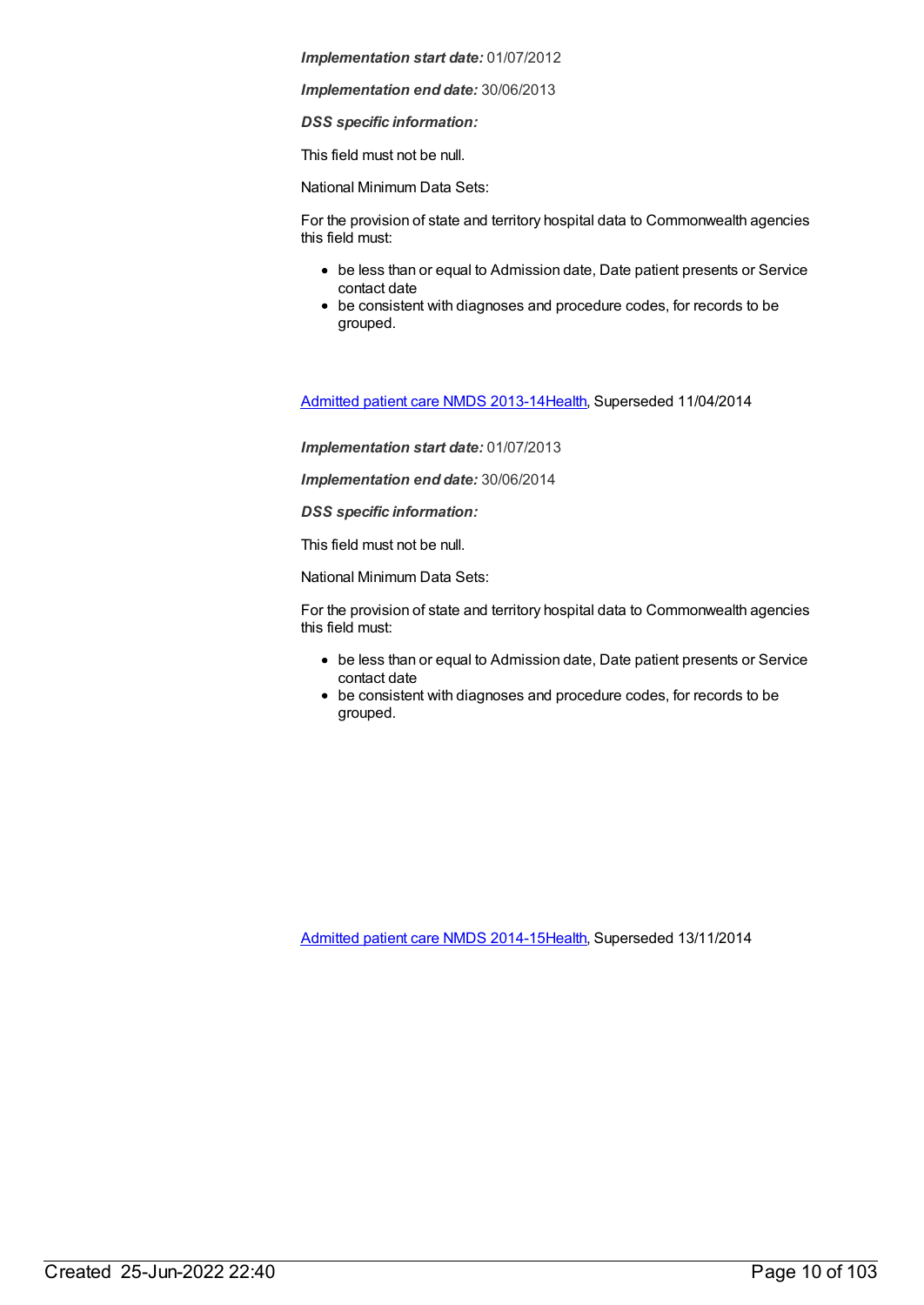*Implementation end date:* 30/06/2015

*DSS specific information:*

This field must not be null.

National minimum data sets:

For the provision of state and territory hospital data to Commonwealth agencies this field must:

- be less than or equal to 'Admission date', 'Date patient presents' or 'Service contact date'
- be consistent with diagnoses and procedure codes, for records to be grouped.

[Admitted](https://meteor.aihw.gov.au/content/588909) patient care NMDS 2015-16[Health](https://meteor.aihw.gov.au/RegistrationAuthority/12), Superseded 10/11/2015

*Implementation start date:* 01/07/2015

*Implementation end date:* 30/06/2016

*DSS specific information:*

This field must not be null.

National minimum data sets:

For the provision of state and territory hospital data to Commonwealth agencies this field must:

- be less than or equal to 'Admission date', 'Date patient presents' or 'Service contact date'
- be consistent with diagnoses and procedure codes, for records to be grouped.

[Admitted](https://meteor.aihw.gov.au/content/612171) patient care NMDS 2016-17[Health](https://meteor.aihw.gov.au/RegistrationAuthority/12), Superseded 05/10/2016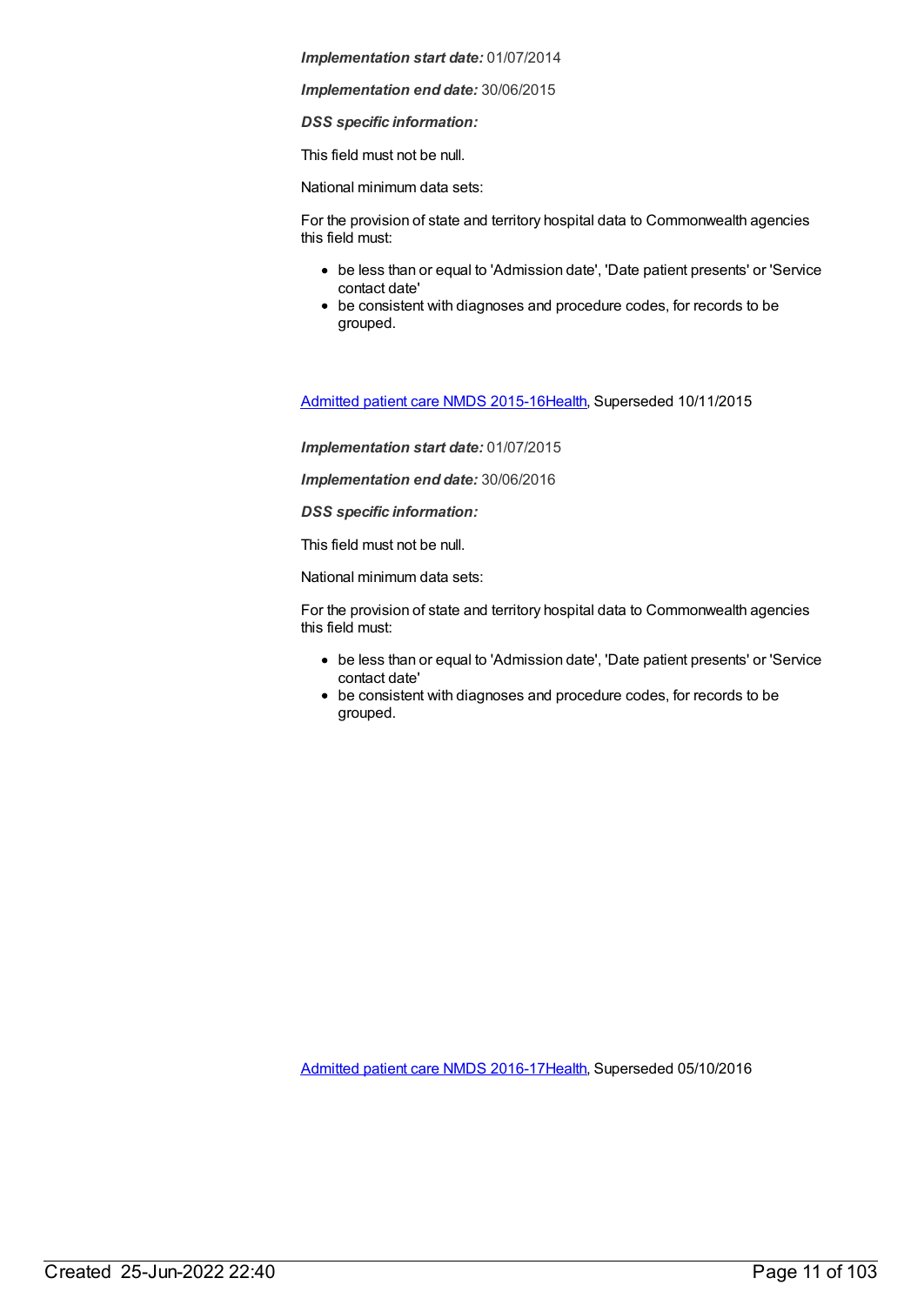*Implementation end date:* 30/06/2017

*DSS specific information:*

This field must not be null.

National minimum data sets:

For the provision of state and territory hospital data to Commonwealth agencies this field must:

- be less than or equal to Admission date, Date patient presents or Service contact date
- be consistent with diagnoses and procedure codes, for records to be grouped.

[Admitted](https://meteor.aihw.gov.au/content/641349) patient care NMDS 2017-18[Health](https://meteor.aihw.gov.au/RegistrationAuthority/12), Superseded 25/01/2018

*Implementation start date:* 01/07/2017

*Implementation end date:* 30/06/2018

*DSS specific information:*

This field must not be null.

National minimum data sets:

For the provision of state and territory hospital data to Commonwealth agencies this field must:

- be less than or equal to Admission date, Date patient presents or Service contact date
- be consistent with diagnoses and procedure codes, for records to be grouped.

[Admitted](https://meteor.aihw.gov.au/content/676382) patient care NMDS 2018-19ACT Health [\(retired\)](https://meteor.aihw.gov.au/RegistrationAuthority/9), Candidate 09/08/2018 [Health](https://meteor.aihw.gov.au/RegistrationAuthority/12), Superseded 12/12/2018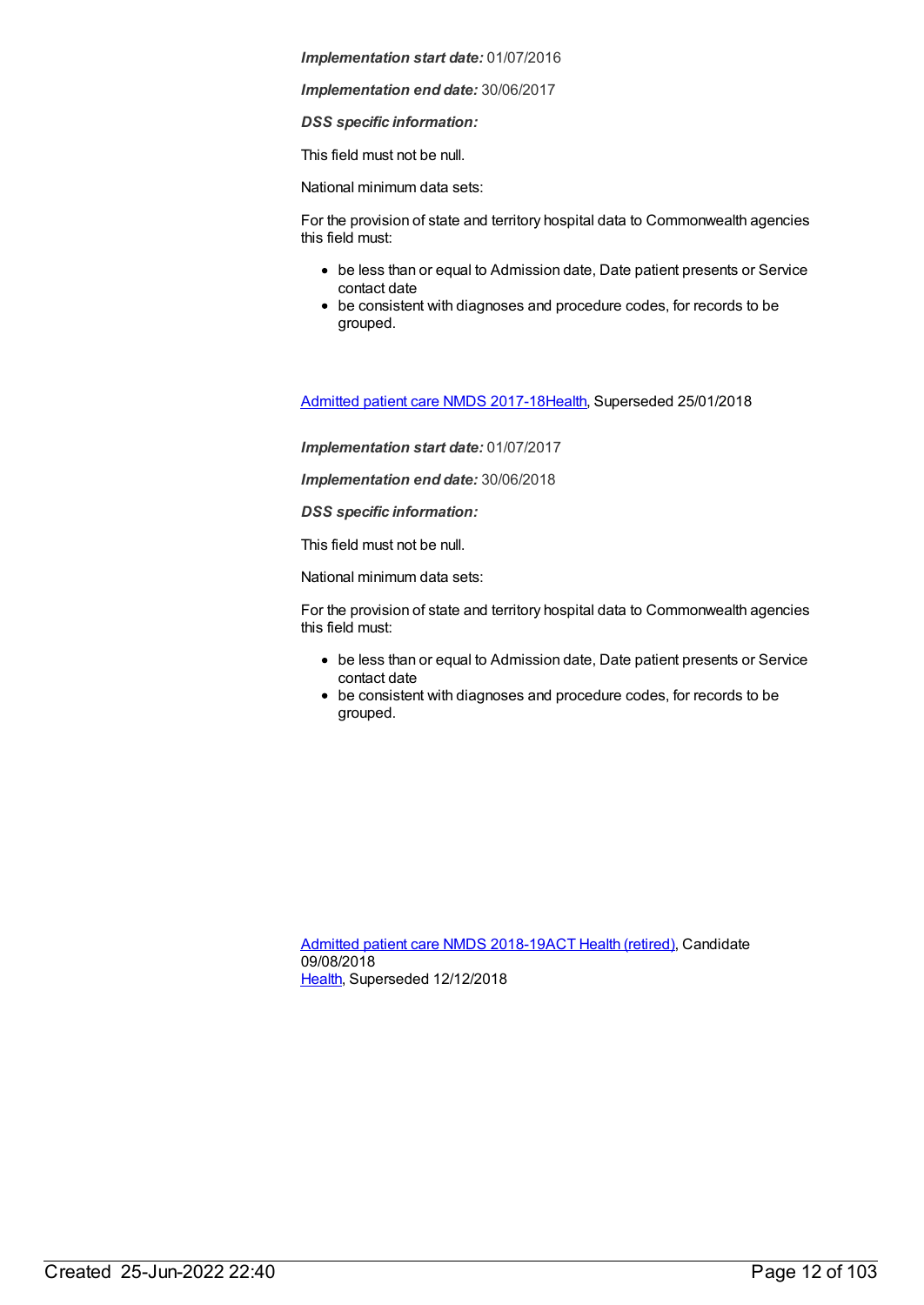*Implementation end date:* 30/06/2019

*DSS specific information:*

This field must not be null.

National minimum data sets:

For the provision of state and territory hospital data to Australian Government agencies this field must:

- be less than or equal to Admission date, Date patient presents or Service contact date
- be consistent with diagnoses and procedure codes, for records to be grouped.

[Admitted](https://meteor.aihw.gov.au/content/699728) patient care NMDS 2019-20[Health](https://meteor.aihw.gov.au/RegistrationAuthority/12), Superseded 18/12/2019

*Implementation start date:* 01/07/2019

*Implementation end date:* 30/06/2020

*DSS specific information:*

This field must not be null.

National minimum data sets:

For the provision of state and territory hospital data to Australian Government agencies this field must:

- be less than or equal to Admission date, Date patient presents or Service contact date
- be consistent with diagnoses and procedure codes, for records to be grouped.

[Admitted](https://meteor.aihw.gov.au/content/713850) patient care NMDS 2020–2[1Health](https://meteor.aihw.gov.au/RegistrationAuthority/12), Superseded 05/02/2021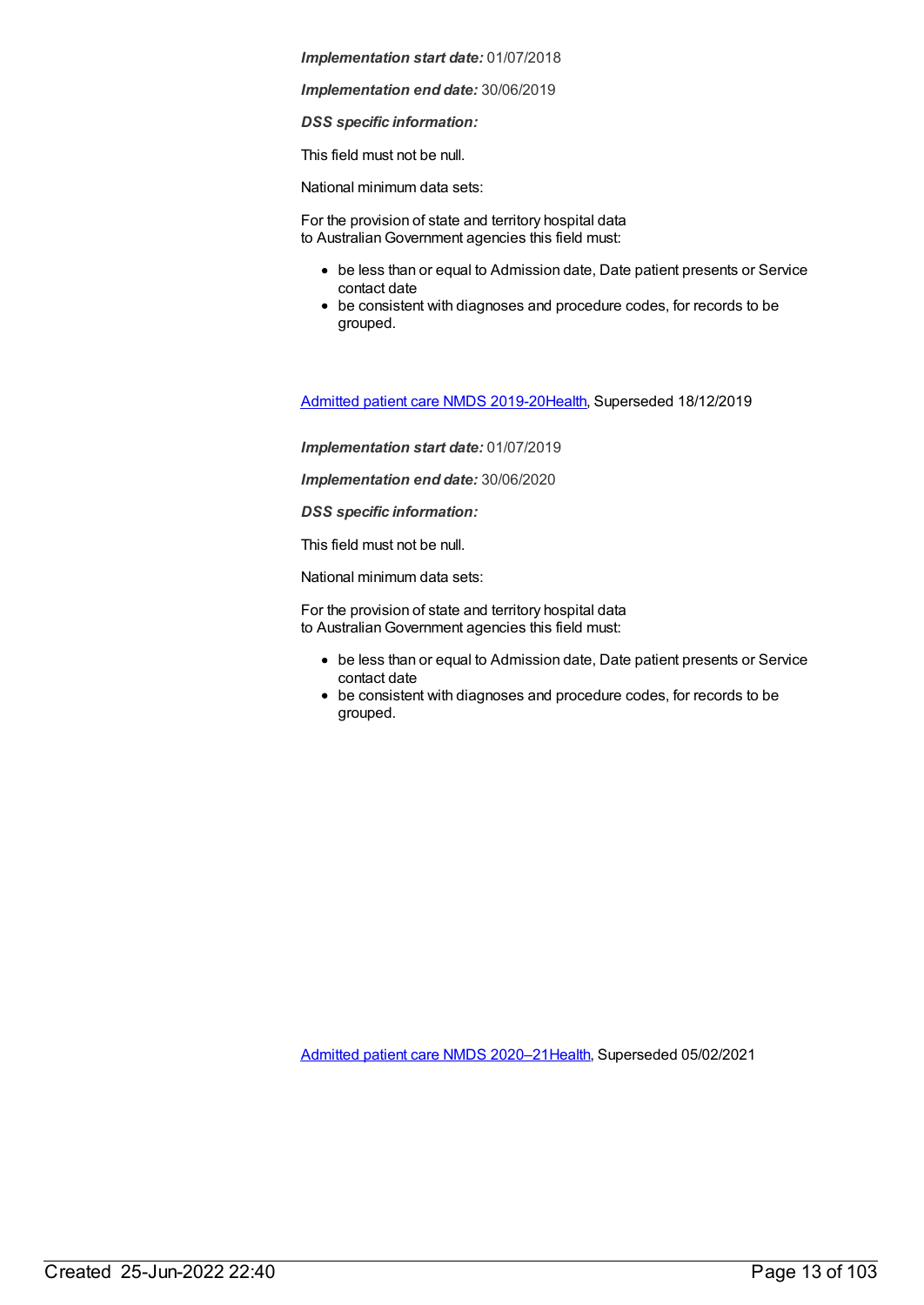*Implementation end date:* 30/06/2021

*DSS specific information:*

This field must not be null.

National minimum data sets:

For the provision of state and territory hospital data to Australian Government agencies this field must:

- be less than or equal to Admission date, Date patient presents or Service contact date
- be consistent with diagnoses and procedure codes, for records to be grouped.

[Admitted](https://meteor.aihw.gov.au/content/728439) patient care NMDS 2021–2[2Health](https://meteor.aihw.gov.au/RegistrationAuthority/12), Superseded 20/10/2021

*Implementation start date:* 01/07/2021

*Implementation end date:* 30/06/2022

*DSS specific information:*

This field must not be null.

National minimum data sets:

For the provision of state and territory hospital data to Australian Government agencies this field must:

- be less than or equal to Admission date, Date patient presents or Service contact date
- be consistent with diagnoses and procedure codes, for records to be grouped.

[Admitted](https://meteor.aihw.gov.au/content/742173) patient care NMDS 2022–2[3Health](https://meteor.aihw.gov.au/RegistrationAuthority/12), Standard 20/10/2021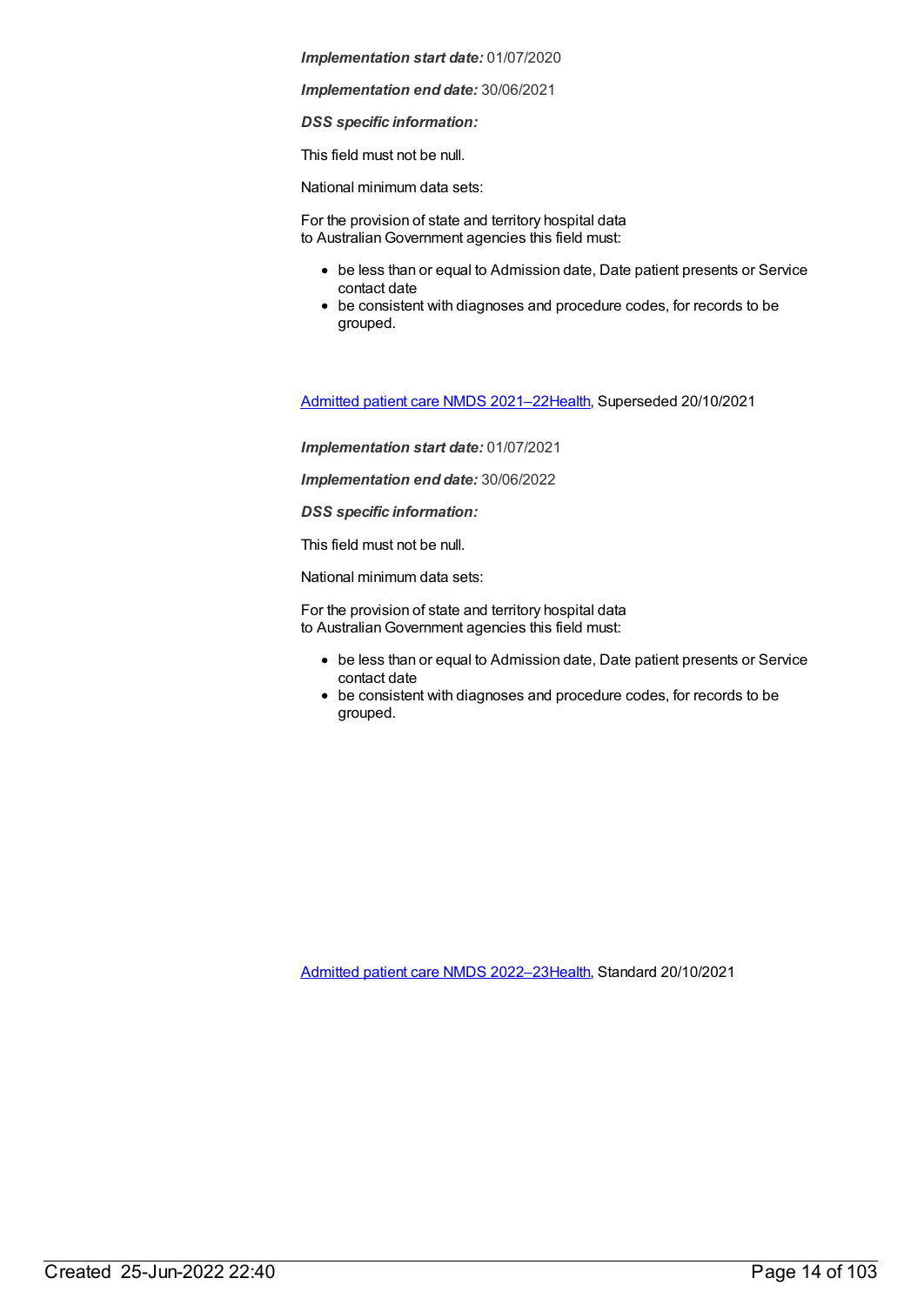*Implementation end date:* 30/06/2023

*DSS specific information:*

This field must not be null.

National minimum data sets:

For the provision of state and territory hospital data to Australian Government agencies this field must:

- be less than or equal to Admission date, Date patient presents or Service contact date
- be consistent with diagnoses and intervention codes.

[Admitted](https://meteor.aihw.gov.au/content/273048) patient mental health care NMD[SHealth](https://meteor.aihw.gov.au/RegistrationAuthority/12), Superseded 07/12/2005

*Implementation start date:* 01/07/2005

*Implementation end date:* 30/06/2006

*DSS specific information:*

This field must not be null.

National Minimum Data Sets:

For the provision of State and Territory hospital data to Commonwealth agencies this field must:

- be less than or equal to Admission date, Date patient presents or Service contact date
- be consistent with diagnoses and procedure codes, for records to be grouped.

[Admitted](https://meteor.aihw.gov.au/content/334031) patient mental health care NMD[SHealth](https://meteor.aihw.gov.au/RegistrationAuthority/12), Superseded 23/10/2006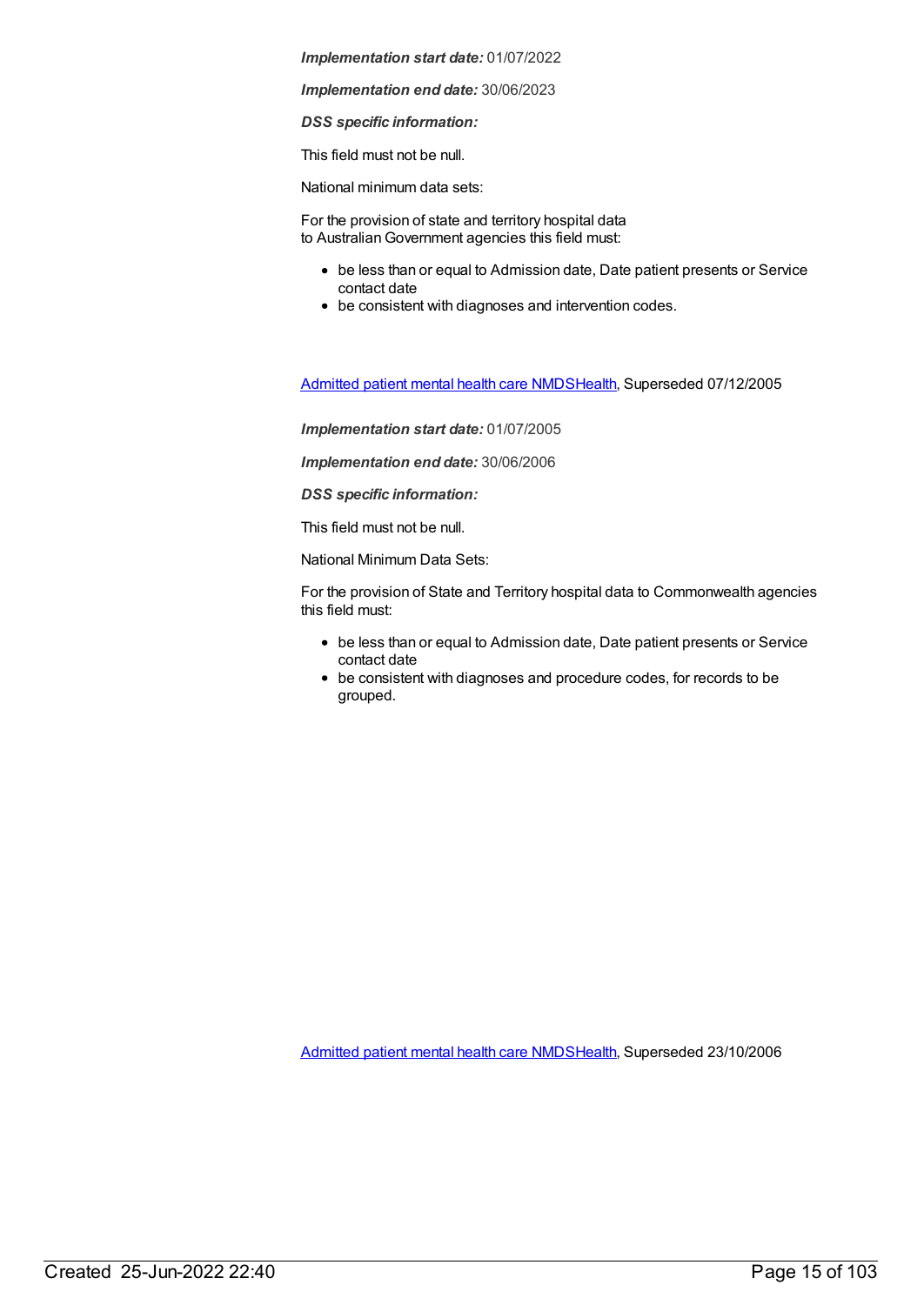*Implementation end date:* 30/06/2007

*DSS specific information:*

This field must not be null.

National Minimum Data Sets:

For the provision of State and Territory hospital data to Commonwealth agencies this field must:

- be less than or equal to Admission date, Date patient presents or Service contact date
- be consistent with diagnoses and procedure codes, for records to be grouped.

[Admitted](https://meteor.aihw.gov.au/content/345110) patient mental health care NMDS 2007-08[Health](https://meteor.aihw.gov.au/RegistrationAuthority/12), Superseded 05/02/2008

*Implementation start date:* 01/07/2007

*Implementation end date:* 30/06/2008

*DSS specific information:*

This field must not be null.

National Minimum Data Sets:

For the provision of State and Territory hospital data to Commonwealth agencies this field must:

- be less than or equal to Admission date, Date patient presents or Service contact date
- be consistent with diagnoses and procedure codes, for records to be grouped.

[Admitted](https://meteor.aihw.gov.au/content/362305) patient mental health care NMDS 2008-09[Health](https://meteor.aihw.gov.au/RegistrationAuthority/12), Superseded 04/02/2009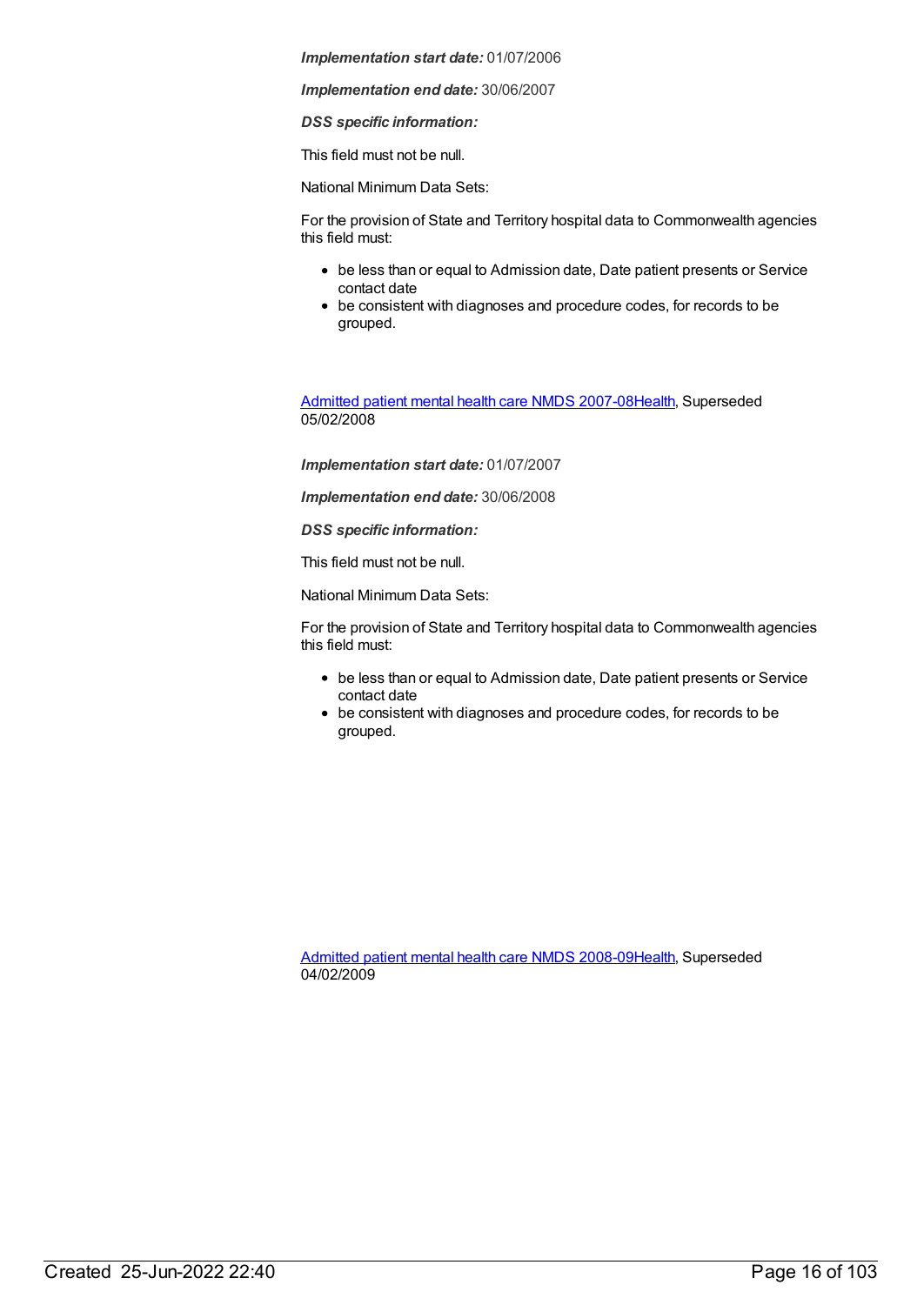*Implementation end date:* 30/06/2009

*DSS specific information:*

This field must not be null.

National Minimum Data Sets:

For the provision of State and Territory hospital data to Commonwealth agencies this field must:

- be less than or equal to Admission date, Date patient presents or Service contact date
- be consistent with diagnoses and procedure codes, for records to be grouped.

[Admitted](https://meteor.aihw.gov.au/content/374207) patient mental health care NMDS 2009-10[Health](https://meteor.aihw.gov.au/RegistrationAuthority/12), Superseded 05/01/2010

*Implementation start date:* 01/07/2009

*Implementation end date:* 30/06/2010

*DSS specific information:*

This field must not be null.

National Minimum Data Sets:

For the provision of State and Territory hospital data to Commonwealth agencies this field must:

- be less than or equal to Admission date, Date patient presents or Service contact date
- be consistent with diagnoses and procedure codes, for records to be grouped.

[Admitted](https://meteor.aihw.gov.au/content/386799) patient mental health care NMDS 2010-11[Health](https://meteor.aihw.gov.au/RegistrationAuthority/12), Superseded 18/01/2011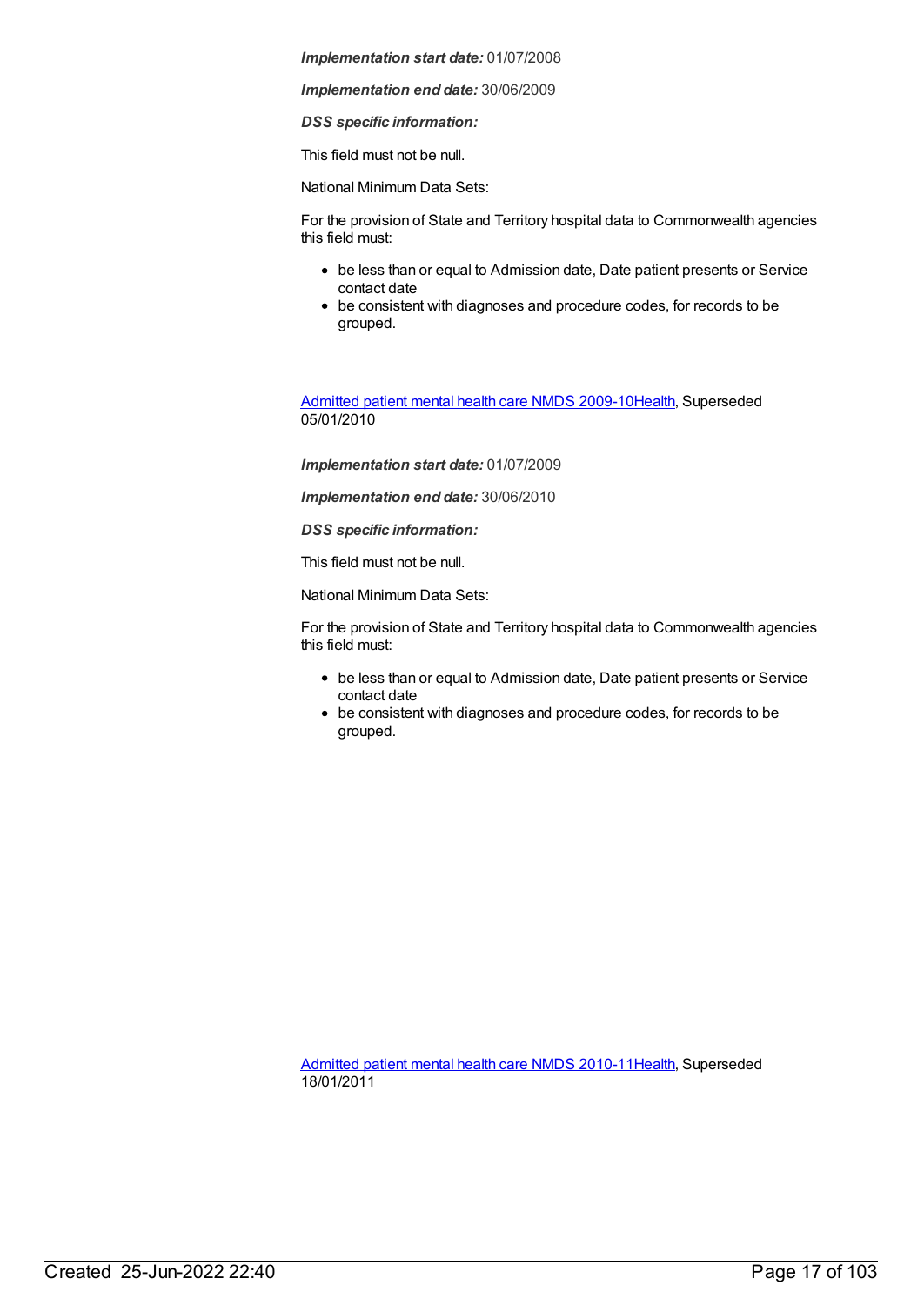*Implementation end date:* 30/06/2011

*DSS specific information:*

This field must not be null.

National Minimum Data Sets:

For the provision of State and Territory hospital data to Commonwealth agencies this field must:

- be less than or equal to Admission date, Date patient presents or Service contact date
- be consistent with diagnoses and procedure codes, for records to be grouped.

[Admitted](https://meteor.aihw.gov.au/content/426872) patient mental health care NMDS 2011-12[Health](https://meteor.aihw.gov.au/RegistrationAuthority/12), Superseded 07/12/2011

*Implementation start date:* 01/07/2011

*Implementation end date:* 30/06/2012

*DSS specific information:*

This field must not be null.

National Minimum Data Sets:

For the provision of state and territory hospital data to Commonwealth agencies this field must:

- be less than or equal to Admission date, Date patient presents or Service contact date
- be consistent with diagnoses and procedure codes, for records to be grouped.

[Admitted](https://meteor.aihw.gov.au/content/471383) patient mental health care NMDS 2012-13[Health](https://meteor.aihw.gov.au/RegistrationAuthority/12), Superseded 02/05/2013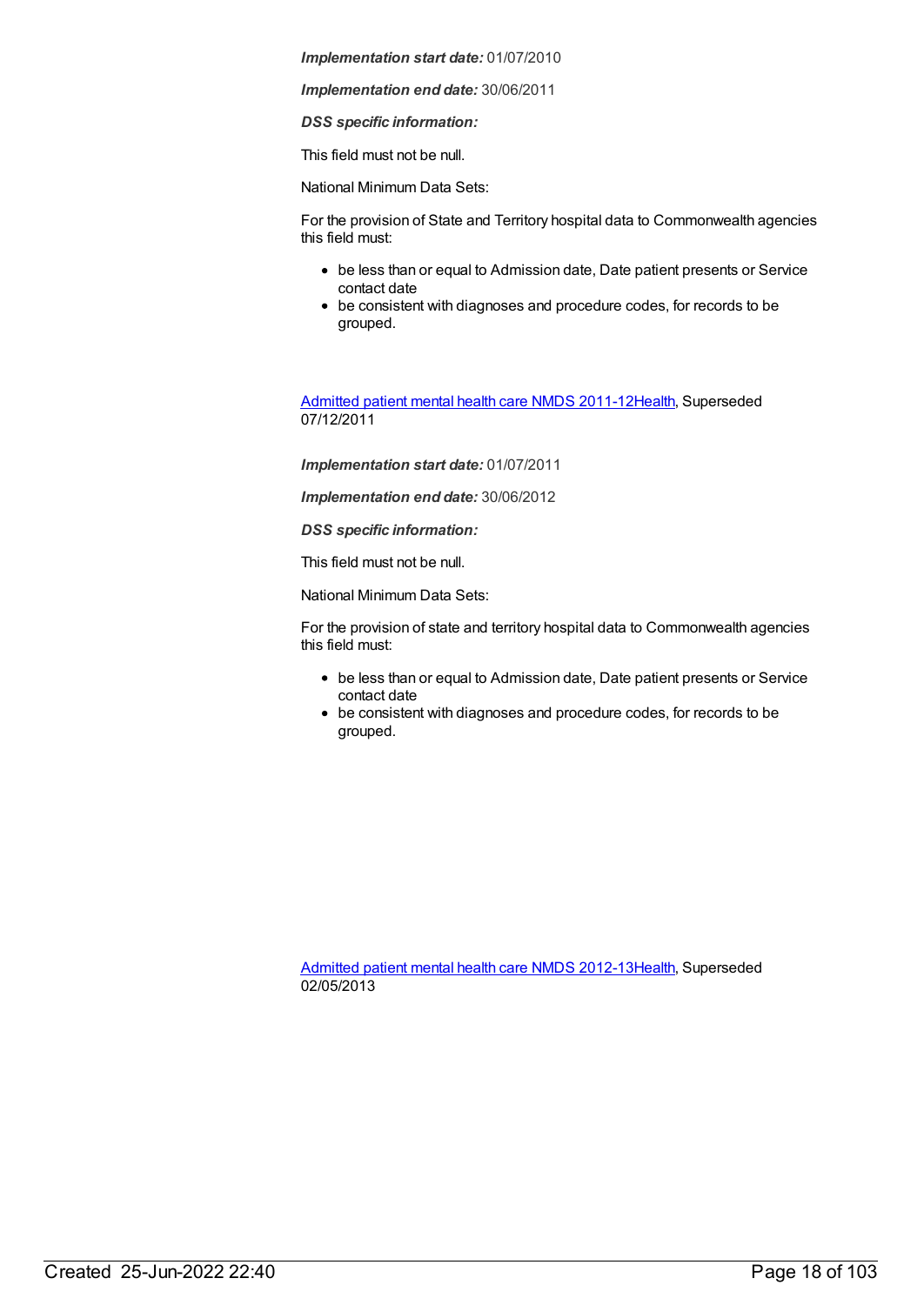*Implementation end date:* 30/06/2013

*DSS specific information:*

This field must not be null.

National Minimum Data Sets:

For the provision of state and territory hospital data to Commonwealth agencies this field must:

- be less than or equal to Admission date, Date patient presents or Service contact date
- be consistent with diagnoses and procedure codes, for records to be grouped.

[Admitted](https://meteor.aihw.gov.au/content/504646) patient mental health care NMDS 2013-14[Health](https://meteor.aihw.gov.au/RegistrationAuthority/12), Superseded 15/10/2014

*Implementation start date:* 01/07/2013

*Implementation end date:* 30/06/2014

*DSS specific information:*

This field must not be null.

National Minimum Data Sets:

For the provision of state and territory hospital data to Commonwealth agencies this field must:

- be less than or equal to Admission date, Date patient presents or Service contact date
- be consistent with diagnoses and procedure codes, for records to be grouped.

[Admitted](https://meteor.aihw.gov.au/content/553164) patient mental health care NMDS 2014-15[Health](https://meteor.aihw.gov.au/RegistrationAuthority/12), Superseded 04/02/2015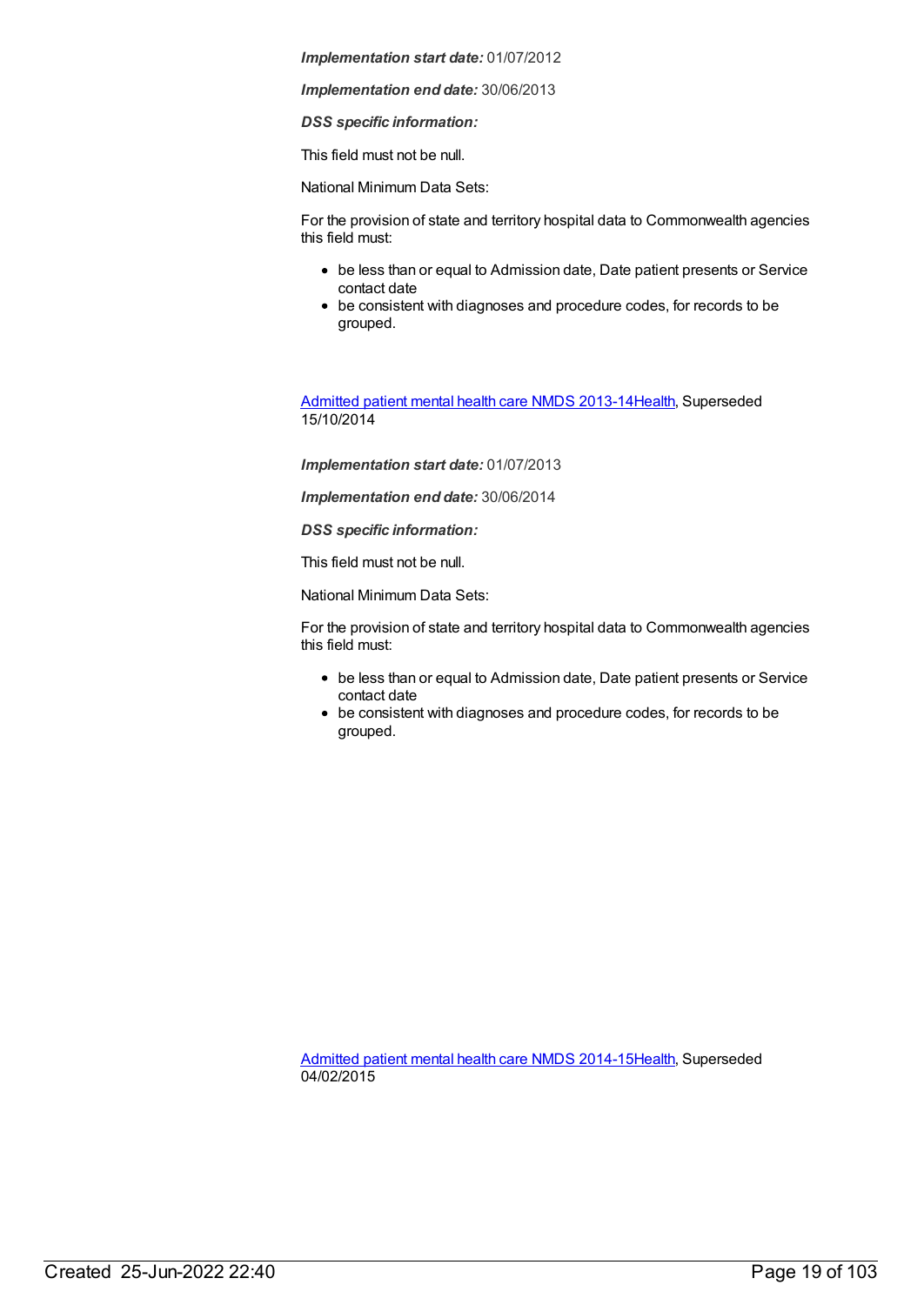*Implementation end date:* 30/06/2015

*DSS specific information:*

This field must not be null.

National Minimum Data Sets:

For the provision of state and territory hospital data to Commonwealth agencies this field must:

- be less than or equal to Admission date, Date patient presents or Service contact date
- be consistent with diagnoses and procedure codes, for records to be grouped.

[Admitted](https://meteor.aihw.gov.au/content/590510) patient mental health care NMDS 2015-16[Health](https://meteor.aihw.gov.au/RegistrationAuthority/12), Superseded 19/11/2015

*Implementation start date:* 01/07/2015

*Implementation end date:* 30/06/2016

*DSS specific information:*

This field must not be null.

National Minimum Data Sets:

For the provision of state and territory hospital data to Commonwealth agencies this field must:

- be less than or equal to Admission date, Date patient presents or Service contact date
- be consistent with diagnoses and procedure codes, for records to be grouped.

[Admitted](https://meteor.aihw.gov.au/content/273046) patient palliative care NMD[SHealth](https://meteor.aihw.gov.au/RegistrationAuthority/12), Superseded 07/12/2005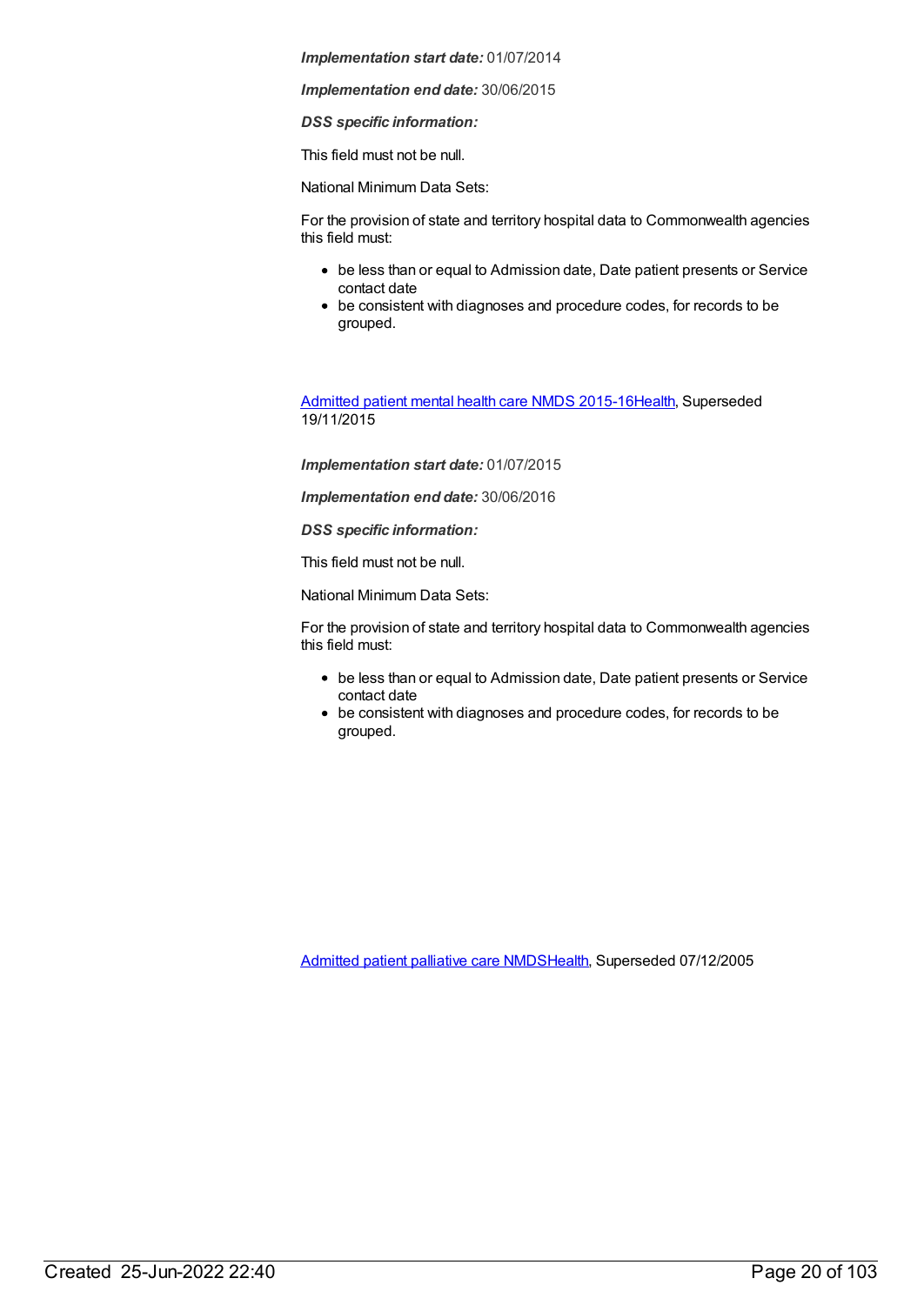*Implementation end date:* 30/06/2006

*DSS specific information:*

This field must not be null.

National Minimum Data Sets:

For the provision of State and Territory hospital data to Commonwealth agencies this field must:

- be less than or equal to Admission date, Date patient presents or Service contact date
- be consistent with diagnoses and procedure codes, for records to be grouped.

[Admitted](https://meteor.aihw.gov.au/content/334050) patient palliative care NMDS 2006-07 [Health](https://meteor.aihw.gov.au/RegistrationAuthority/12), Superseded 23/10/2006

*Implementation start date:* 01/07/2006

*Implementation end date:* 30/06/2007

*DSS specific information:*

This field must not be null.

National Minimum Data Sets:

For the provision of State and Territory hospital data to Commonwealth agencies this field must:

- be less than or equal to Admission date, Date patient presents or Service contact date
- be consistent with diagnoses and procedure codes, for records to be grouped.

[Admitted](https://meteor.aihw.gov.au/content/339098) patient palliative care NMDS 2007-08[Health](https://meteor.aihw.gov.au/RegistrationAuthority/12), Superseded 05/02/2008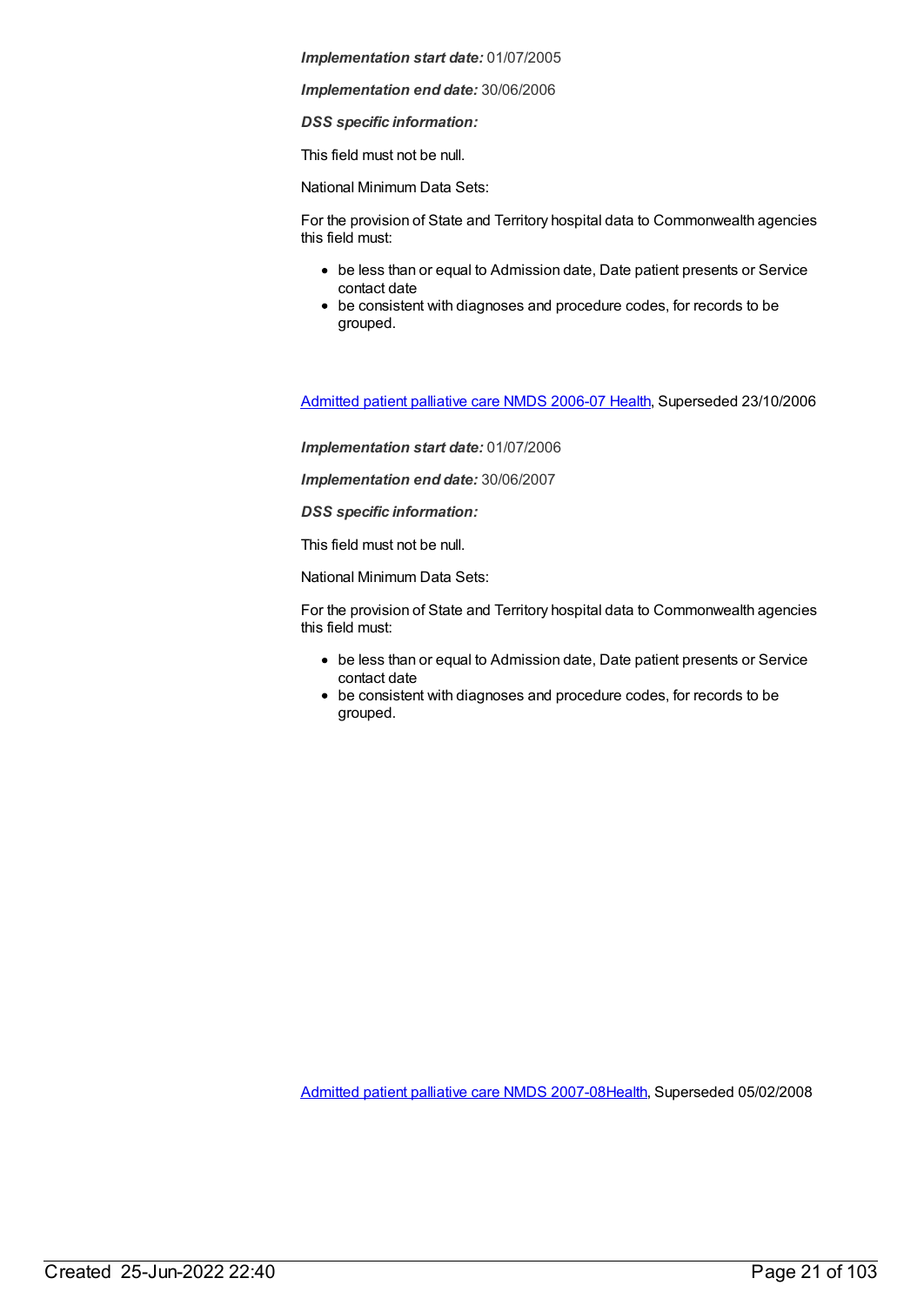*Implementation end date:* 30/06/2008

*DSS specific information:*

This field must not be null.

National Minimum Data Sets:

For the provision of State and Territory hospital data to Commonwealth agencies this field must:

- be less than or equal to Admission date, Date patient presents or Service contact date
- be consistent with diagnoses and procedure codes, for records to be grouped.

[Admitted](https://meteor.aihw.gov.au/content/361960) patient palliative care NMDS 2008-09[Health](https://meteor.aihw.gov.au/RegistrationAuthority/12), Superseded 04/02/2009

*Implementation start date:* 01/07/2008

*Implementation end date:* 30/06/2009

*DSS specific information:*

This field must not be null.

National Minimum Data Sets:

For the provision of State and Territory hospital data to Commonwealth agencies this field must:

- be less than or equal to Admission date, Date patient presents or Service contact date
- be consistent with diagnoses and procedure codes, for records to be grouped.

[Admitted](https://meteor.aihw.gov.au/content/374209) patient palliative care NMDS 2009-10[Health](https://meteor.aihw.gov.au/RegistrationAuthority/12), Superseded 05/01/2010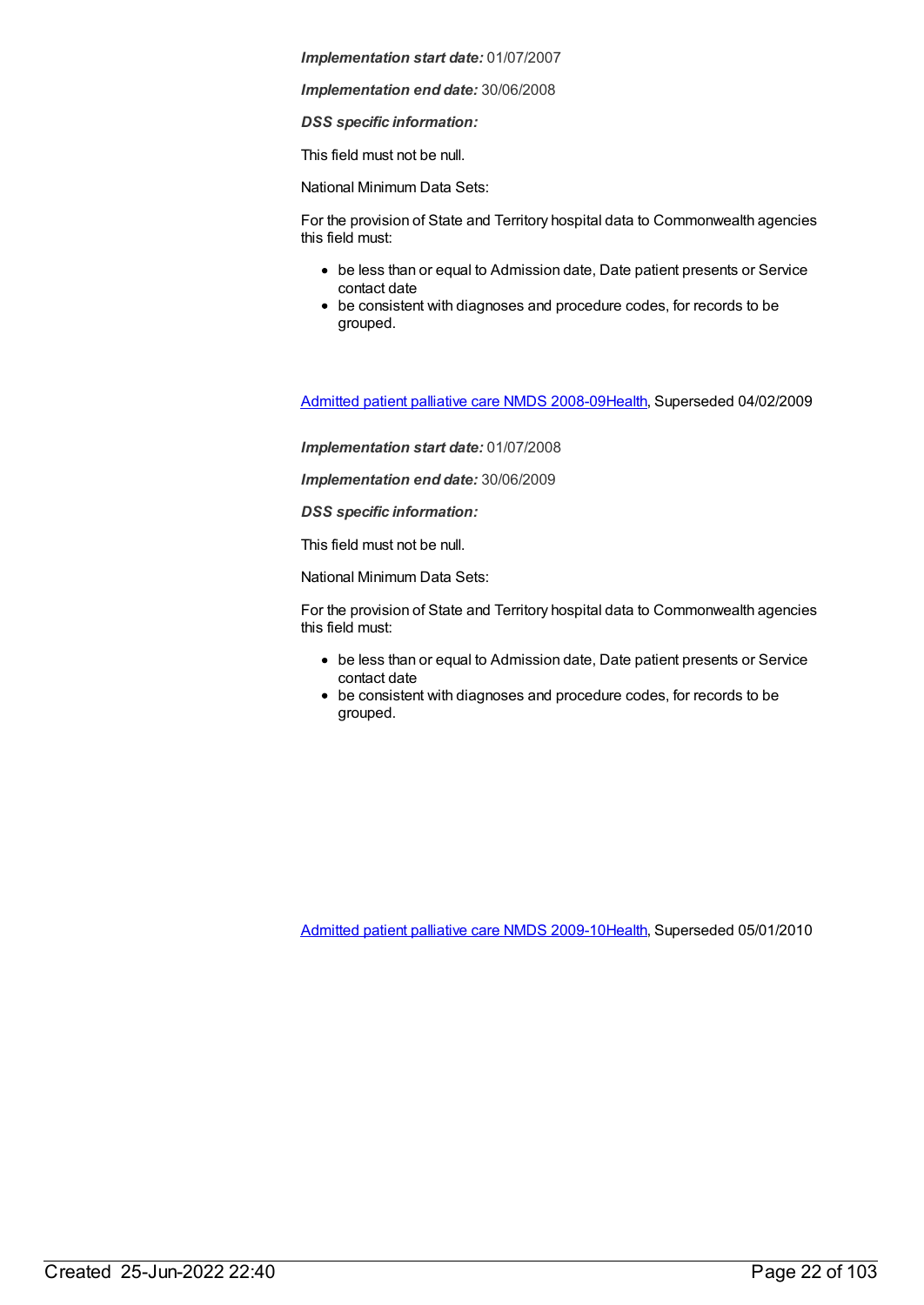*Implementation end date:* 30/06/2010

*DSS specific information:*

This field must not be null.

National Minimum Data Sets:

For the provision of State and Territory hospital data to Commonwealth agencies this field must:

- be less than or equal to Admission date, Date patient presents or Service contact date
- be consistent with diagnoses and procedure codes, for records to be grouped.

[Admitted](https://meteor.aihw.gov.au/content/386801) patient palliative care NMDS 2010-11[Health](https://meteor.aihw.gov.au/RegistrationAuthority/12), Superseded 21/12/2010

*Implementation start date:* 01/07/2010

*Implementation end date:* 30/06/2011

*DSS specific information:*

This field must not be null.

National Minimum Data Sets:

For the provision of State and Territory hospital data to Commonwealth agencies this field must:

- be less than or equal to Admission date, Date patient presents or Service contact date
- be consistent with diagnoses and procedure codes, for records to be grouped.

[Admitted](https://meteor.aihw.gov.au/content/426760) patient palliative care NMDS 2011-12[Health](https://meteor.aihw.gov.au/RegistrationAuthority/12), Superseded 07/03/2012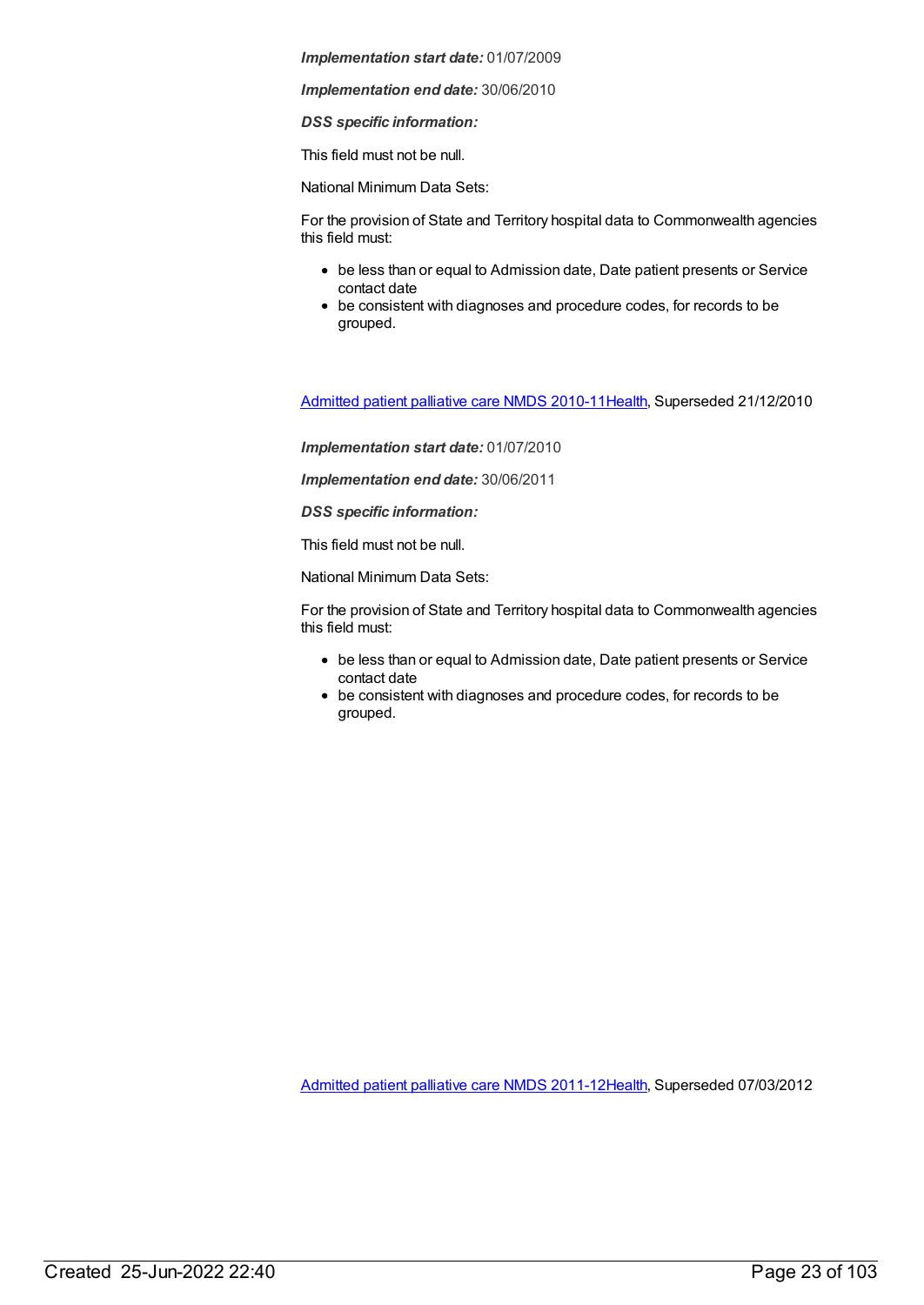*Implementation end date:* 30/06/2012

*DSS specific information:*

This field must not be null.

National Minimum Data Sets:

For the provision of State and Territory hospital data to Commonwealth agencies this field must:

- be less than or equal to Admission date, Date patient presents or Service contact date
- be consistent with diagnoses and procedure codes, for records to be grouped.

[Admitted](https://meteor.aihw.gov.au/content/471819) patient palliative care NMDS 2012-13[Health](https://meteor.aihw.gov.au/RegistrationAuthority/12), Superseded 02/05/2013

*Implementation start date:* 01/07/2012

*Implementation end date:* 30/06/2013

*DSS specific information:*

This field must not be null.

National Minimum Data Sets:

For the provision of State and Territory hospital data to Commonwealth agencies this field must:

- be less than or equal to Admission date, Date patient presents or Service contact date
- be consistent with diagnoses and procedure codes, for records to be grouped.

[Admitted](https://meteor.aihw.gov.au/content/504641) patient palliative care NMDS 2013-14[Health](https://meteor.aihw.gov.au/RegistrationAuthority/12), Superseded 15/10/2014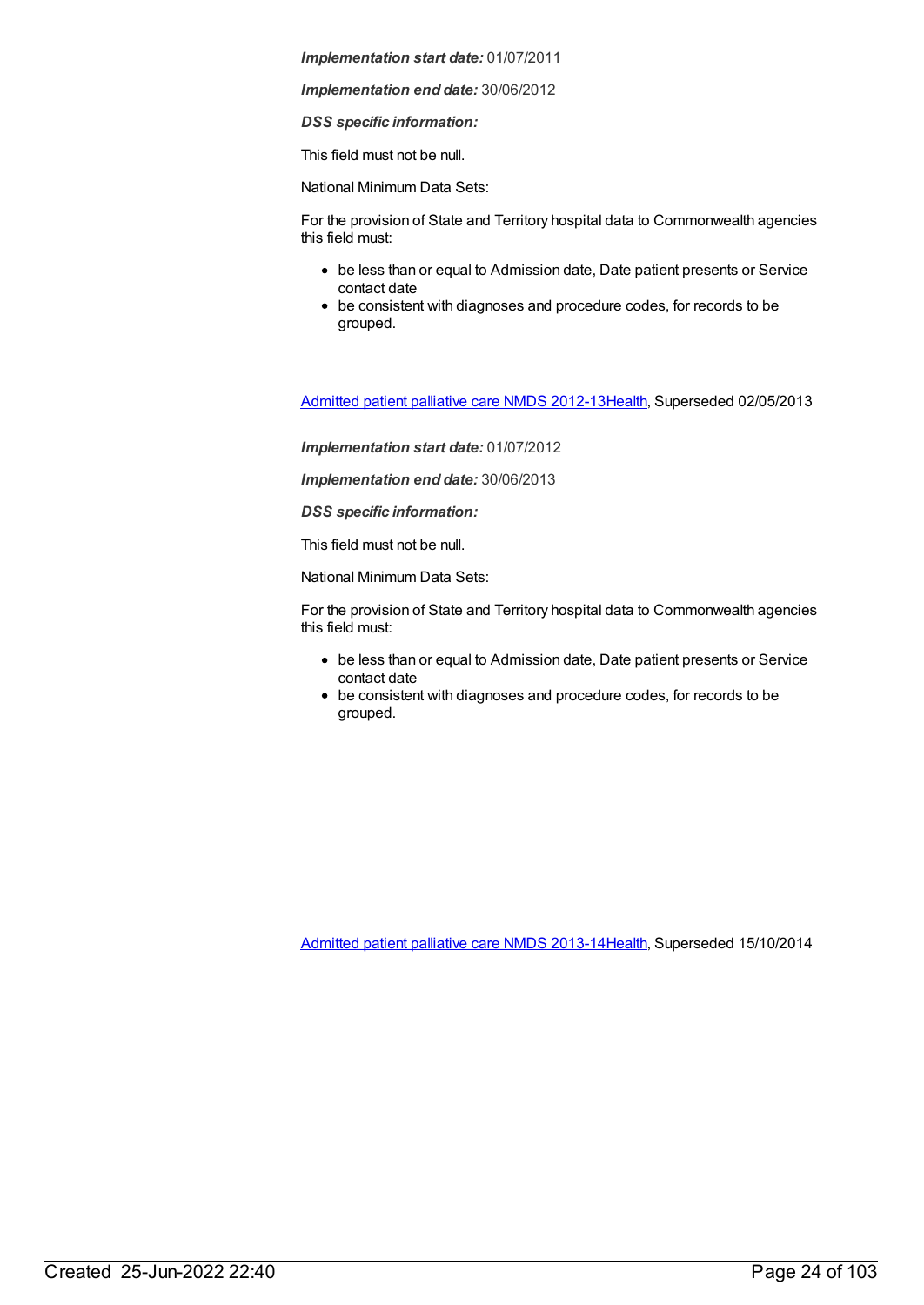*Implementation end date:* 30/06/2014

*DSS specific information:*

This field must not be null.

National Minimum Data Sets:

For the provision of State and Territory hospital data to Commonwealth agencies this field must:

- be less than or equal to Admission date, Date patient presents or Service contact date
- be consistent with diagnoses and procedure codes, for records to be grouped.

[Admitted](https://meteor.aihw.gov.au/content/553212) patient palliative care NMDS 2014-15[Health](https://meteor.aihw.gov.au/RegistrationAuthority/12), Superseded 04/02/2015

*Implementation start date:* 01/07/2014

*Implementation end date:* 30/06/2015

*DSS specific information:*

This field must not be null.

National minimum data sets:

For the provision of State and Territory hospital data to Commonwealth agencies, this field must:

- be less than or equal to Admission date, Date patient presents or Service contact date
- be consistent with diagnoses and procedure codes, for records to be grouped.

[Admitted](https://meteor.aihw.gov.au/content/590512) patient palliative care NMDS 2015-16[Health](https://meteor.aihw.gov.au/RegistrationAuthority/12), Superseded 19/11/2015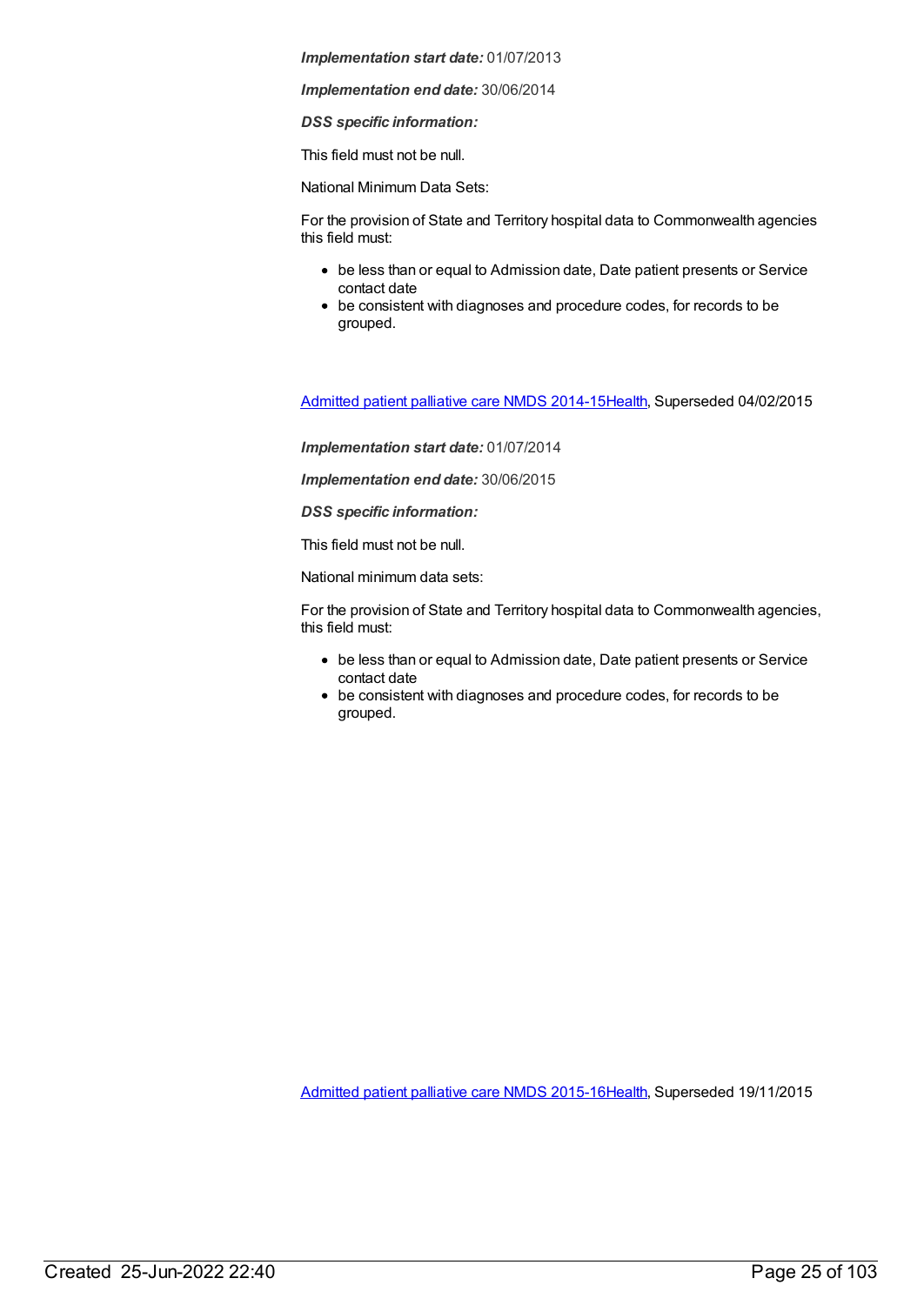*Implementation end date:* 30/06/2016

*DSS specific information:*

This field must not be null.

National minimum data sets:

For the provision of State and Territory hospital data to Commonwealth agencies, this field must:

- be less than or equal to Admission date, Date patient presents or Service contact date
- be consistent with diagnoses and procedure codes, for records to be grouped.

Alcohol and other drug [treatment](https://meteor.aihw.gov.au/content/273051) services NMD[SHealth](https://meteor.aihw.gov.au/RegistrationAuthority/12), Superseded 21/03/2006

*Implementation start date:* 01/07/2005

*Implementation end date:* 30/06/2006

*DSS specific information:*

This field must not be null.

National Minimum Data Sets:

For the provision of State and Territory hospital data to Commonwealth agencies this field must:

- be less than or equal to Admission date, Date patient presents or Service contact date
- be consistent with diagnoses and procedure codes, for records to be grouped.

Alcohol and other drug [treatment](https://meteor.aihw.gov.au/content/334288) services NMD[SHealth](https://meteor.aihw.gov.au/RegistrationAuthority/12), Superseded 23/10/2006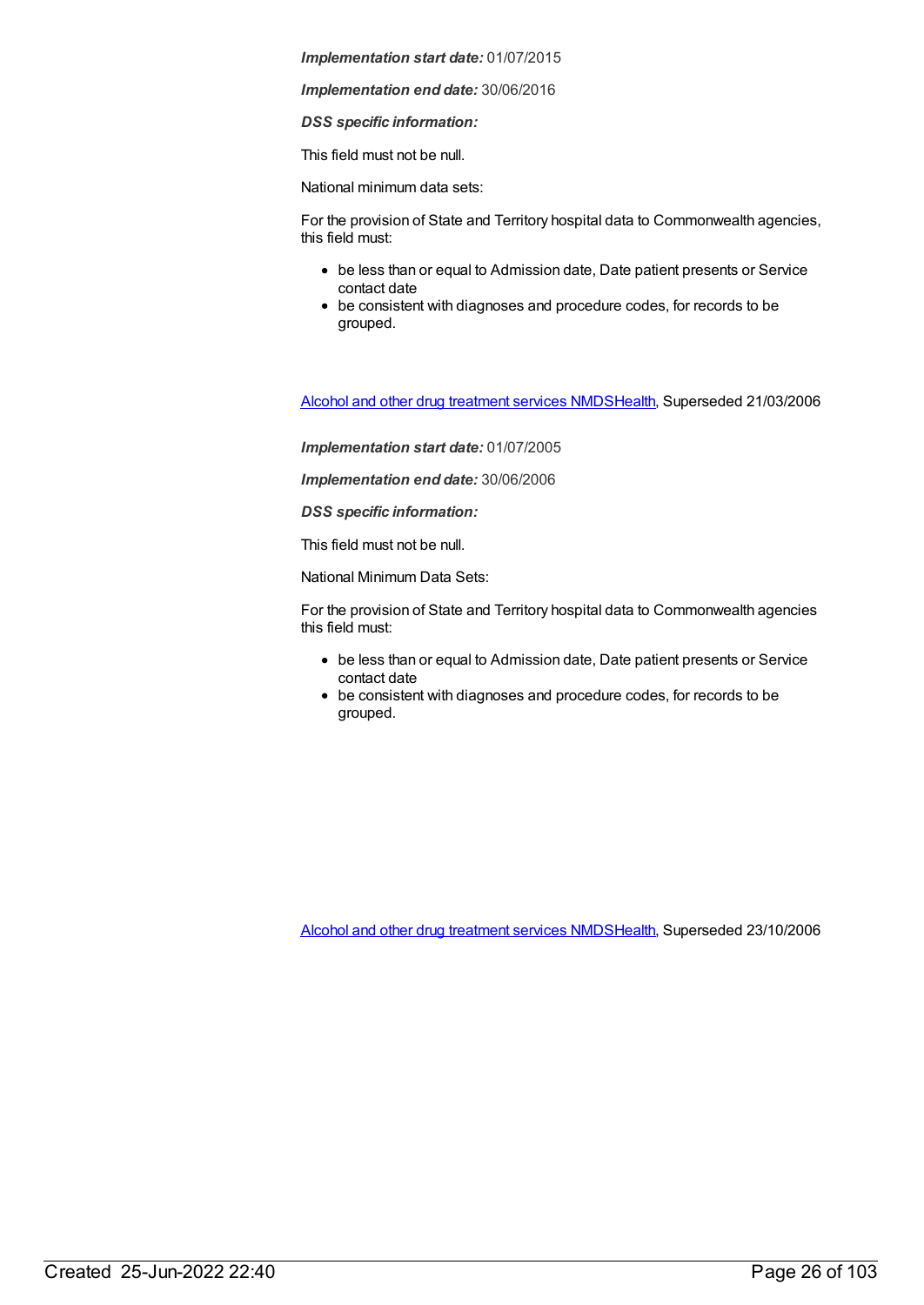*Implementation end date:* 30/06/2007

*DSS specific information:*

This field must not be null.

National Minimum Data Sets:

For the provision of State and Territory hospital data to Commonwealth agencies this field must:

- be less than or equal to Admission date, Date patient presents or Service contact date
- be consistent with diagnoses and procedure codes, for records to be grouped.

Alcohol and other drug [treatment](https://meteor.aihw.gov.au/content/345144) services NMDS 2007-0[8Health](https://meteor.aihw.gov.au/RegistrationAuthority/12), Superseded 05/02/2008

*Implementation start date:* 01/07/2007

*Implementation end date:* 30/06/2008

*DSS specific information:*

This field must not be null.

National Minimum Data Sets:

For the provision of State and Territory hospital data to Commonwealth agencies this field must:

- be less than or equal to Admission date, Date patient presents or Service contact date
- be consistent with diagnoses and procedure codes, for records to be grouped.

Alcohol and other drug [treatment](https://meteor.aihw.gov.au/content/362318) services NMDS 2008-1[0Health](https://meteor.aihw.gov.au/RegistrationAuthority/12), Superseded 22/12/2009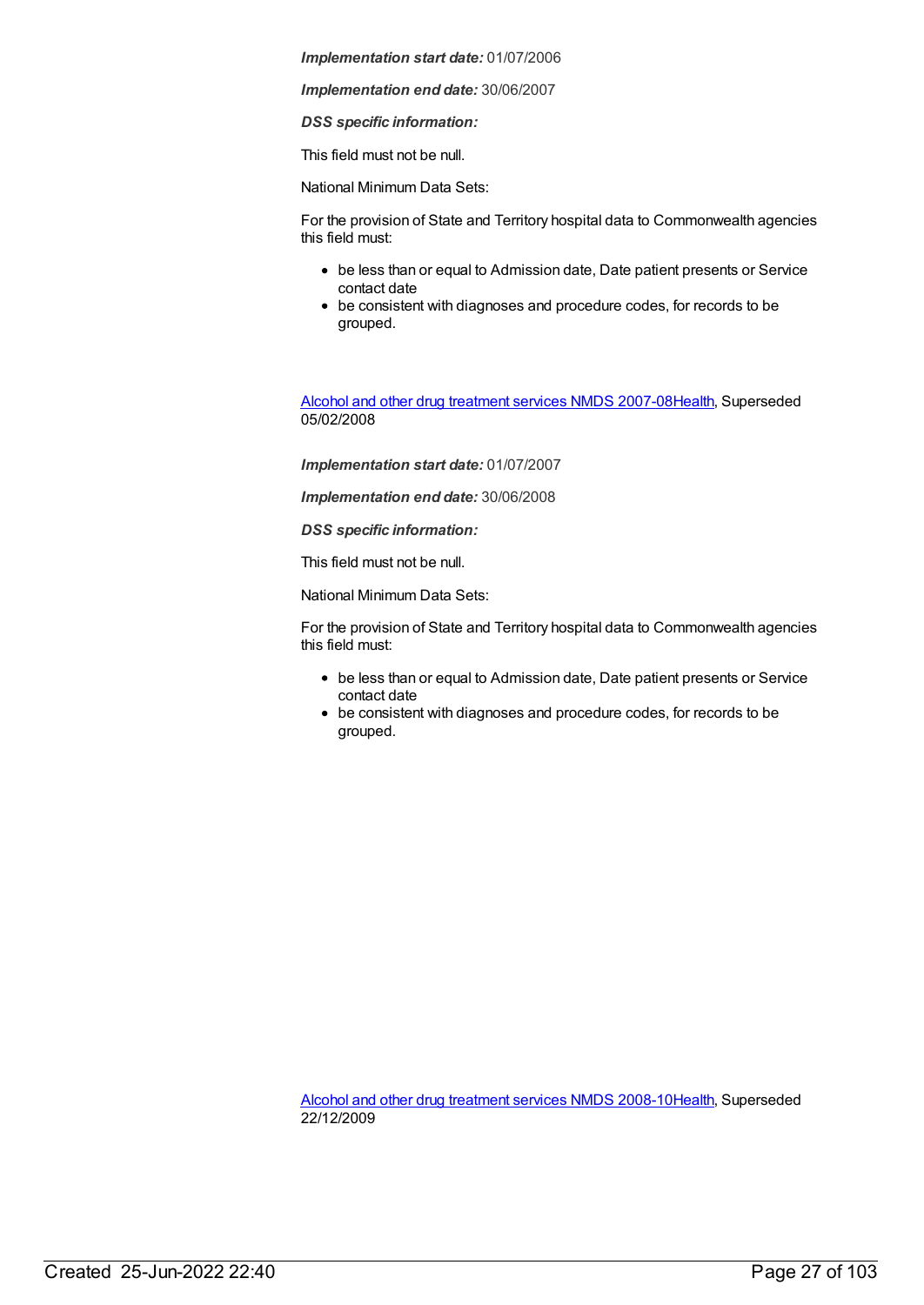*Implementation end date:* 30/06/2010

*DSS specific information:*

This field must not be null.

National Minimum Data Sets:

For the provision of State and Territory hospital data to Commonwealth agencies this field must:

- be less than or equal to Admission date, Date patient presents or Service contact date
- be consistent with diagnoses and procedure codes, for records to be grouped.

Alcohol and other drug [treatment](https://meteor.aihw.gov.au/content/374211) services NMDS 2010-1[1Health](https://meteor.aihw.gov.au/RegistrationAuthority/12), Superseded 24/12/2010

*Implementation start date:* 01/07/2010

*Implementation end date:* 30/06/2011

*DSS specific information:*

This field must not be null.

National Minimum Data Sets:

For the provision of State and Territory hospital data to Commonwealth agencies this field must:

- be less than or equal to Admission date, Date patient presents or Service contact date
- be consistent with diagnoses and procedure codes, for records to be grouped.

Alcohol and other drug [treatment](https://meteor.aihw.gov.au/content/427037) services NMDS 2011-1[2Health](https://meteor.aihw.gov.au/RegistrationAuthority/12), Superseded 07/12/2011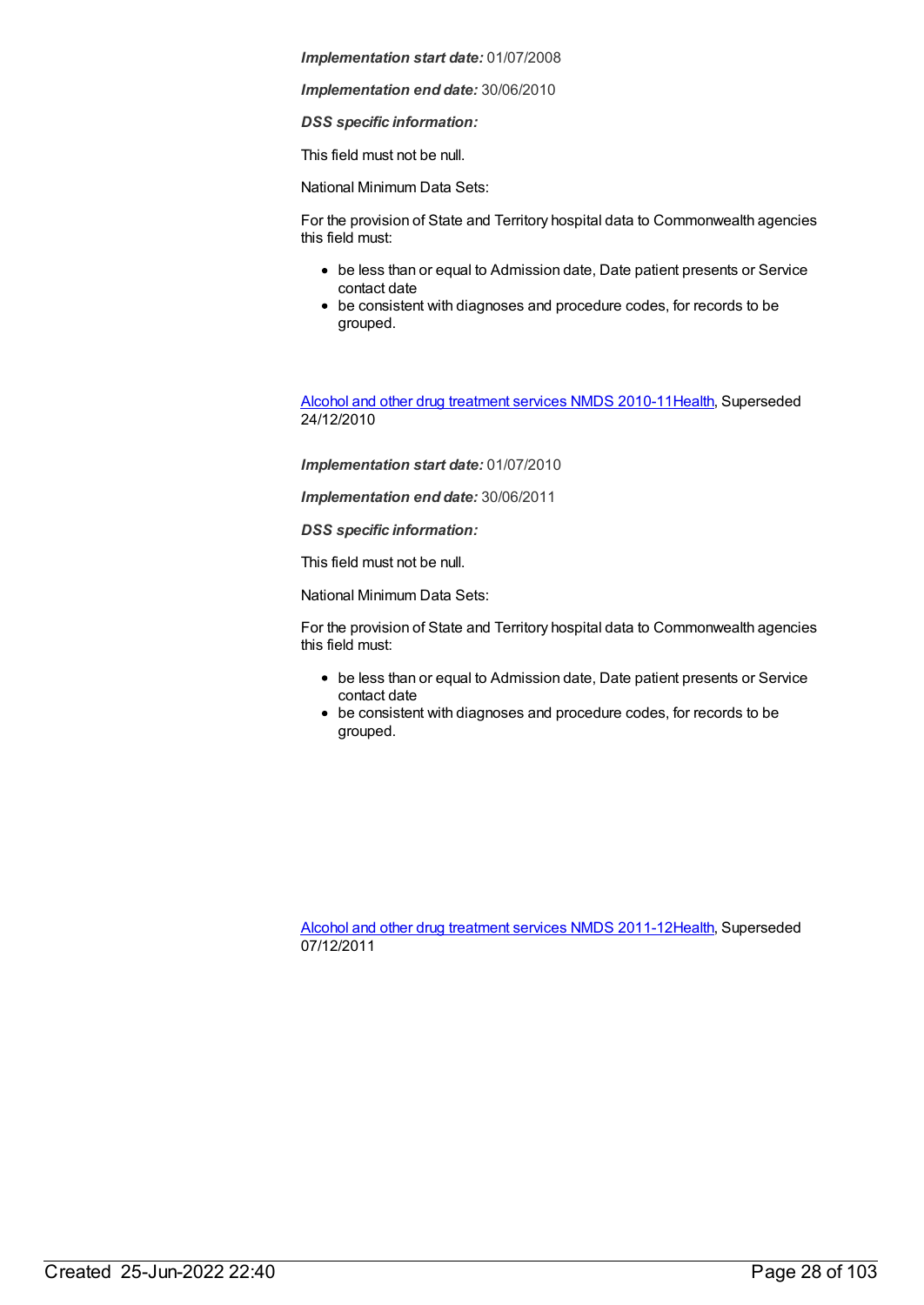*Implementation end date:* 30/06/2012

*DSS specific information:*

This field must not be null.

National Minimum Data Sets:

For the provision of state and territory hospital data to Commonwealth agencies this field must:

- be less than or equal to Admission date, Date patient presents or Service contact date
- be consistent with diagnoses and procedure codes, for records to be grouped.

Alcohol and other drug [treatment](https://meteor.aihw.gov.au/content/466861) services NMDS 2012-1[3Health](https://meteor.aihw.gov.au/RegistrationAuthority/12), Superseded 07/02/2013

*Implementation start date:* 01/07/2012

*Implementation end date:* 30/06/2013

*DSS specific information:*

This field must not be null.

National Minimum Data Sets:

For the provision of state and territory hospital data to Commonwealth agencies this field must:

- be less than or equal to Admission date, Date patient presents or Service contact date
- be consistent with diagnoses and procedure codes, for records to be grouped.

Alcohol and other drug [treatment](https://meteor.aihw.gov.au/content/498901) services NMDS 2013-1[5Health](https://meteor.aihw.gov.au/RegistrationAuthority/12), Superseded 13/11/2014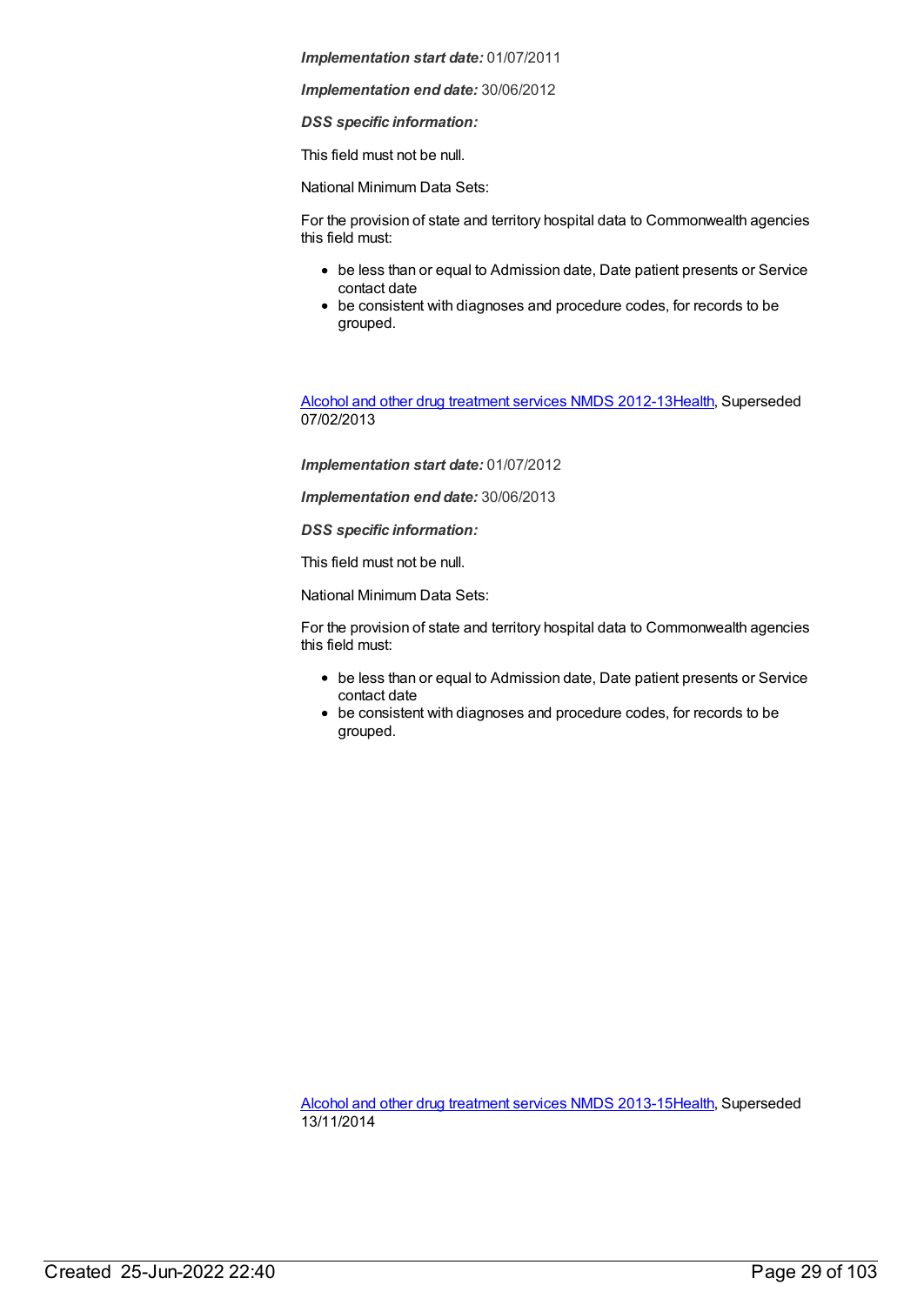*Implementation end date:* 30/06/2015

*DSS specific information:*

This field must not be null.

National Minimum Data Sets:

For the provision of state and territory hospital data to Commonwealth agencies this field must:

- be less than or equal to Admission date, Date patient presents or Service contact date
- be consistent with diagnoses and procedure codes, for records to be grouped.

Alcohol and other drug [treatment](https://meteor.aihw.gov.au/content/583090) services NMDS 2015-1[8Health](https://meteor.aihw.gov.au/RegistrationAuthority/12), Superseded 06/09/2018

*Implementation start date:* 01/07/2015

*Implementation end date:* 30/06/2018

*DSS specific information:*

This field must not be null.

National Minimum Data Sets:

For the provision of state and territory hospital data to Commonwealth agencies this field must:

- be less than or equal to Admission date, Date patient presents or Service contact date
- be consistent with diagnoses and procedure codes, for records to be grouped.

Alcohol and other drug [treatment](https://meteor.aihw.gov.au/content/686596) services NMDS 2018-19ACT Health [\(retired\)](https://meteor.aihw.gov.au/RegistrationAuthority/9), Candidate 09/08/2018 [Health](https://meteor.aihw.gov.au/RegistrationAuthority/12), Superseded 12/12/2018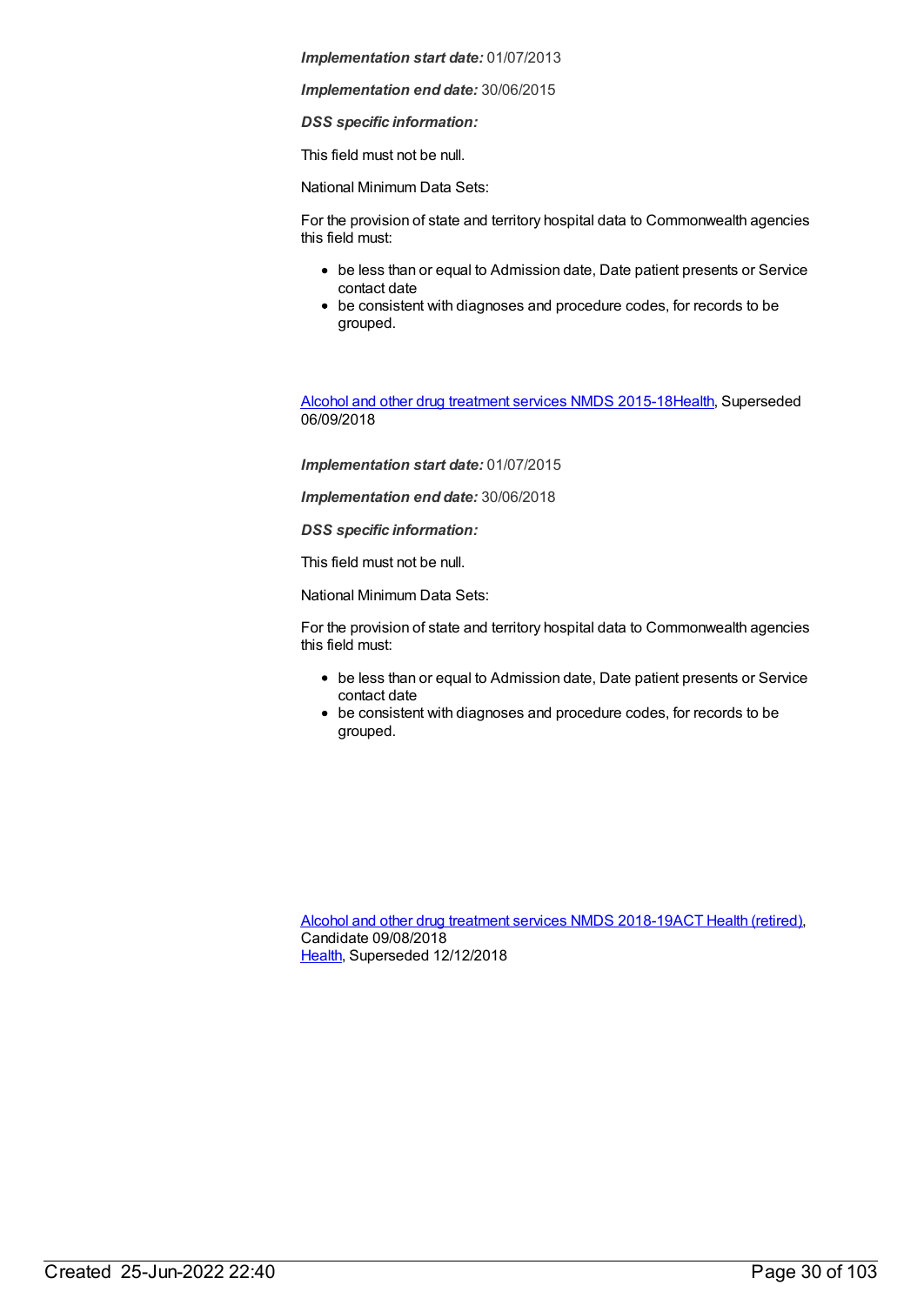*Implementation end date:* 30/06/2019

*DSS specific information:*

This field must not be null.

National Minimum Data Sets:

For the provision of state and territory hospital data to Commonwealth agencies this field must:

- be less than or equal to Admission date, Date patient presents or Service contact date
- be consistent with diagnoses and procedure codes, for records to be grouped.

Alcohol and other drug [treatment](https://meteor.aihw.gov.au/content/700931) services NMDS 2019–2[0Health](https://meteor.aihw.gov.au/RegistrationAuthority/12), Superseded 20/02/2020

*Implementation start date:* 01/07/2019

*Implementation end date:* 30/06/2020

*DSS specific information:*

This field must not be null.

National Minimum Data Sets:

For the provision of state and territory hospital data to Commonwealth agencies this field must:

- be less than or equal to Admission date, Date patient presents or Service contact date
- be consistent with diagnoses and procedure codes, for records to be grouped.

Alcohol and other drug [treatment](https://meteor.aihw.gov.au/content/717078) services NMDS 2020–2[1Health](https://meteor.aihw.gov.au/RegistrationAuthority/12), Superseded 05/02/2021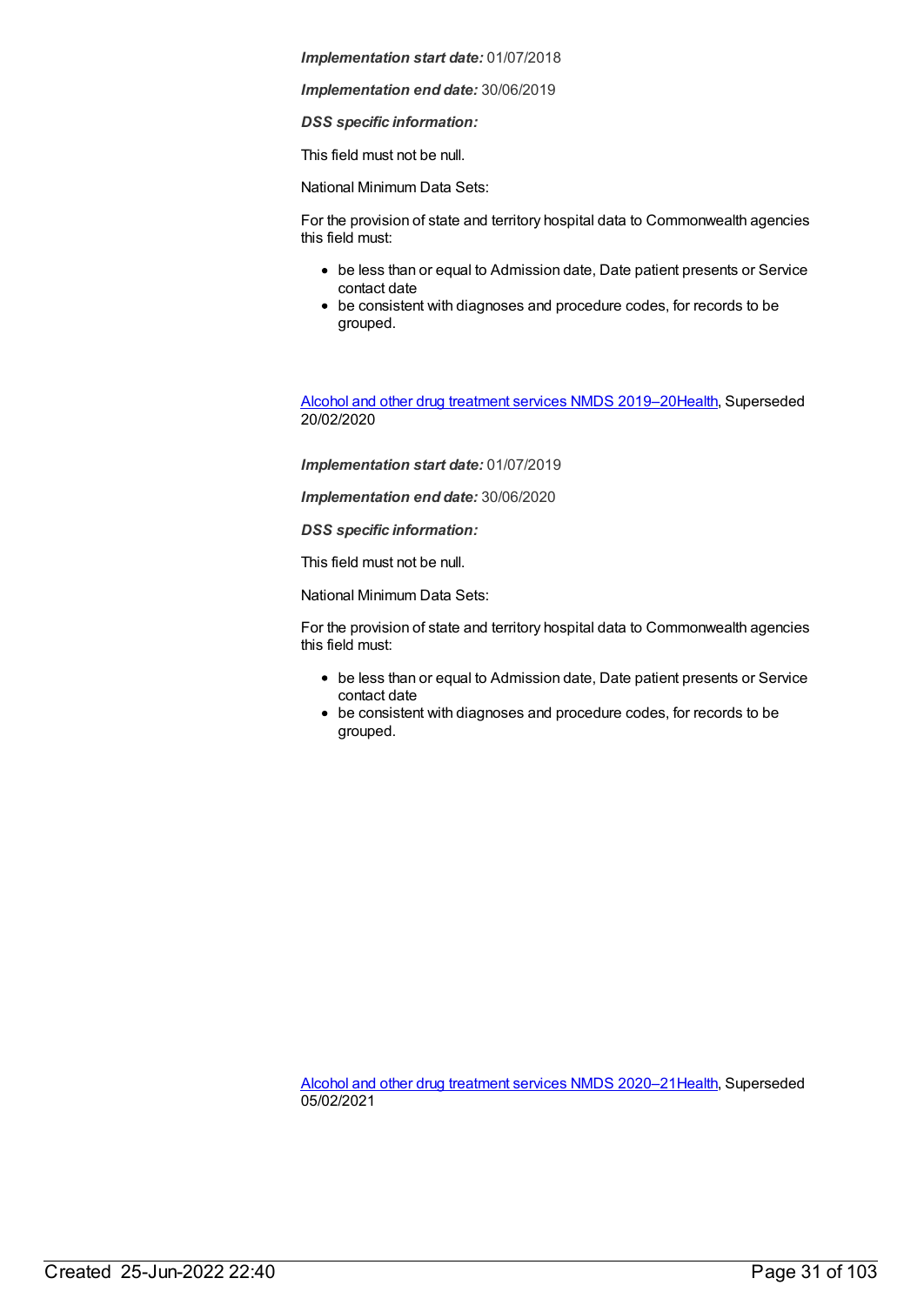*Implementation end date:* 30/06/2021

*DSS specific information:*

This field must not be null.

National Minimum Data Sets:

For the provision of state and territory hospital data to Commonwealth agencies this field must:

- be less than or equal to Admission date, Date patient presents or Service contact date
- be consistent with diagnoses and procedure codes, for records to be grouped.

Alcohol and other drug [treatment](https://meteor.aihw.gov.au/content/733903) services NMDS 2021–2[2Health](https://meteor.aihw.gov.au/RegistrationAuthority/12), Superseded 17/12/2021

*Implementation start date:* 01/07/2021

*Implementation end date:* 30/06/2022

*DSS specific information:*

This field must not be null.

National Minimum Data Sets:

For the provision of state and territory hospital data to Commonwealth agencies this field must:

- be less than or equal to Admission date, Date patient presents or Service contact date
- be consistent with diagnoses and procedure codes, for records to be grouped.

Alcohol and other drug [treatment](https://meteor.aihw.gov.au/content/742035) services NMDS 2022–2[3Health](https://meteor.aihw.gov.au/RegistrationAuthority/12), Standard 17/12/2021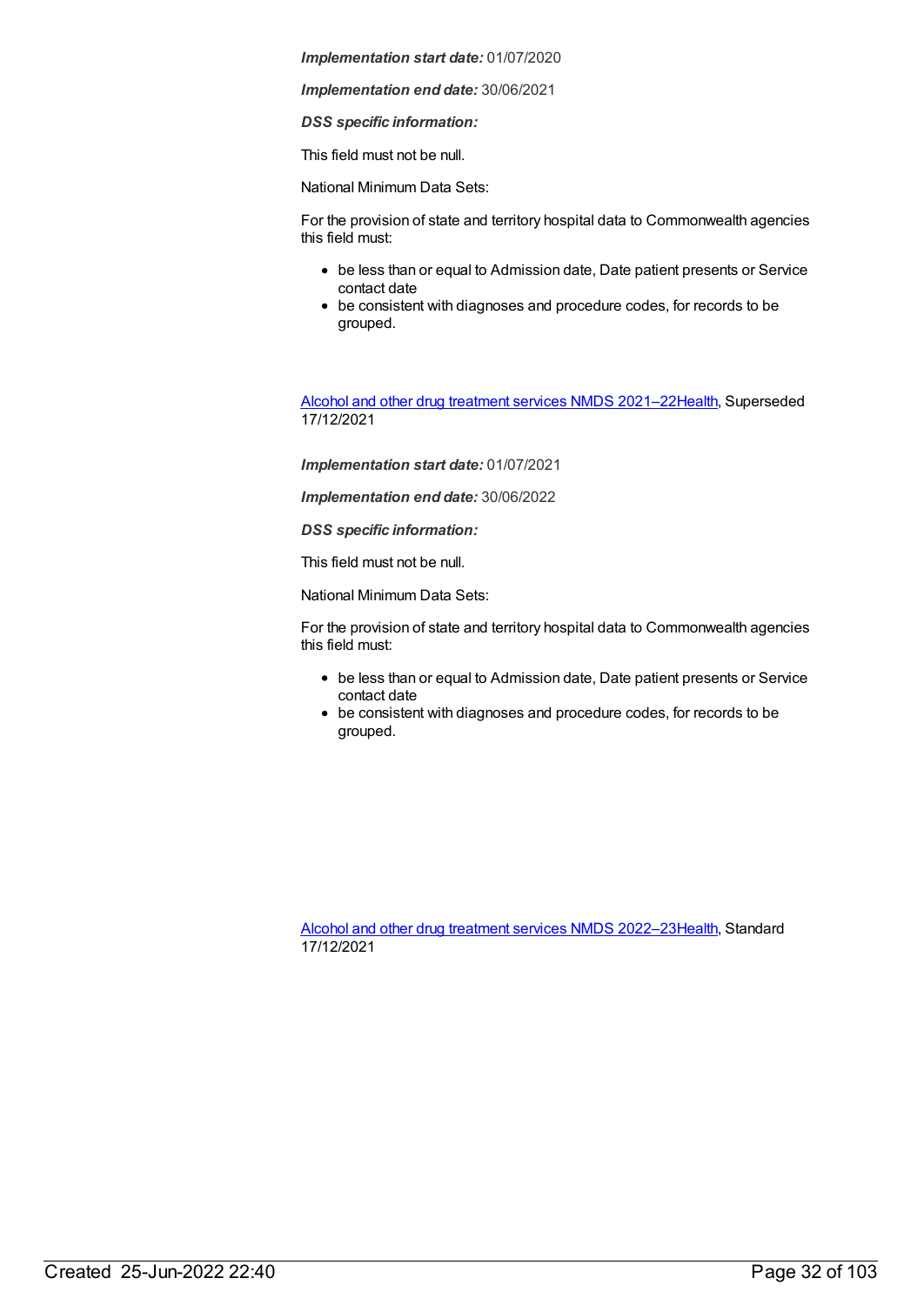*Implementation end date:* 30/06/2023

*DSS specific information:*

This field must not be null.

National Minimum Data Sets:

For the provision of state and territory hospital data to Commonwealth agencies this field must:

- be less than or equal to Admission date, Date patient presents or Service contact date
- be consistent with diagnoses and procedure codes, for records to be grouped.

Allied health [admitted](https://meteor.aihw.gov.au/content/705499) patient care NBPD[SHealth](https://meteor.aihw.gov.au/RegistrationAuthority/12), Standard 12/12/2018

Allied health [non-admitted](https://meteor.aihw.gov.au/content/705494) patient emergency department NBPD[SHealth](https://meteor.aihw.gov.au/RegistrationAuthority/12), Standard 12/12/2018

Allied health [non-admitted](https://meteor.aihw.gov.au/content/705642) patient NBPDS[Health](https://meteor.aihw.gov.au/RegistrationAuthority/12), Standard 12/12/2018

Audiology [assessment](https://meteor.aihw.gov.au/content/525056) client cluster [Indigenous](https://meteor.aihw.gov.au/RegistrationAuthority/6), Standard 11/08/2014

Cancer [\(clinical\)](https://meteor.aihw.gov.au/content/289280) DSS[Health](https://meteor.aihw.gov.au/RegistrationAuthority/12), Superseded 07/12/2005

Cancer [\(clinical\)](https://meteor.aihw.gov.au/content/334019) DSS[Health](https://meteor.aihw.gov.au/RegistrationAuthority/12), Superseded 06/03/2009

Cancer [\(clinical\)](https://meteor.aihw.gov.au/content/342187) DSS[Health](https://meteor.aihw.gov.au/RegistrationAuthority/12), Superseded 22/12/2009

Cancer [\(clinical\)](https://meteor.aihw.gov.au/content/393191) DSS[Health](https://meteor.aihw.gov.au/RegistrationAuthority/12), Superseded 07/12/2011

Cancer [\(clinical\)](https://meteor.aihw.gov.au/content/394731) DSS[Health](https://meteor.aihw.gov.au/RegistrationAuthority/12), Superseded 08/05/2014

Cancer [\(clinical\)](https://meteor.aihw.gov.au/content/560813) DSS[Health](https://meteor.aihw.gov.au/RegistrationAuthority/12), Superseded 14/05/2015

Cancer [\(clinical\)](https://meteor.aihw.gov.au/content/597861) NBPD[SHealth](https://meteor.aihw.gov.au/RegistrationAuthority/12), Standard 14/05/2015

[Cardiovascular](https://meteor.aihw.gov.au/content/273052) disease (clinical) DS[SHealth,](https://meteor.aihw.gov.au/RegistrationAuthority/12) Superseded 15/02/2006

[Cardiovascular](https://meteor.aihw.gov.au/content/348289) disease (clinical) DS[SHealth,](https://meteor.aihw.gov.au/RegistrationAuthority/12) Superseded 04/07/2007

[Cardiovascular](https://meteor.aihw.gov.au/content/353668) disease (clinical) DS[SHealth,](https://meteor.aihw.gov.au/RegistrationAuthority/12) Superseded 22/12/2009

[Cardiovascular](https://meteor.aihw.gov.au/content/374213) disease (clinical) DS[SHealth,](https://meteor.aihw.gov.au/RegistrationAuthority/12) Superseded 01/09/2012

[Cardiovascular](https://meteor.aihw.gov.au/content/470731) disease (clinical) NBPD[SHealth](https://meteor.aihw.gov.au/RegistrationAuthority/12), Superseded 17/10/2018

[Cardiovascular](https://meteor.aihw.gov.au/content/697668) disease (clinical) NBPDS [Health](https://meteor.aihw.gov.au/RegistrationAuthority/12), Standard 17/10/2018

Carer [demographics](https://meteor.aihw.gov.au/content/493178) file cluste[rChildren](https://meteor.aihw.gov.au/RegistrationAuthority/17) and Families, Standard 22/11/2016 [Community](https://meteor.aihw.gov.au/RegistrationAuthority/1) Services (retired), Candidate 10/10/2014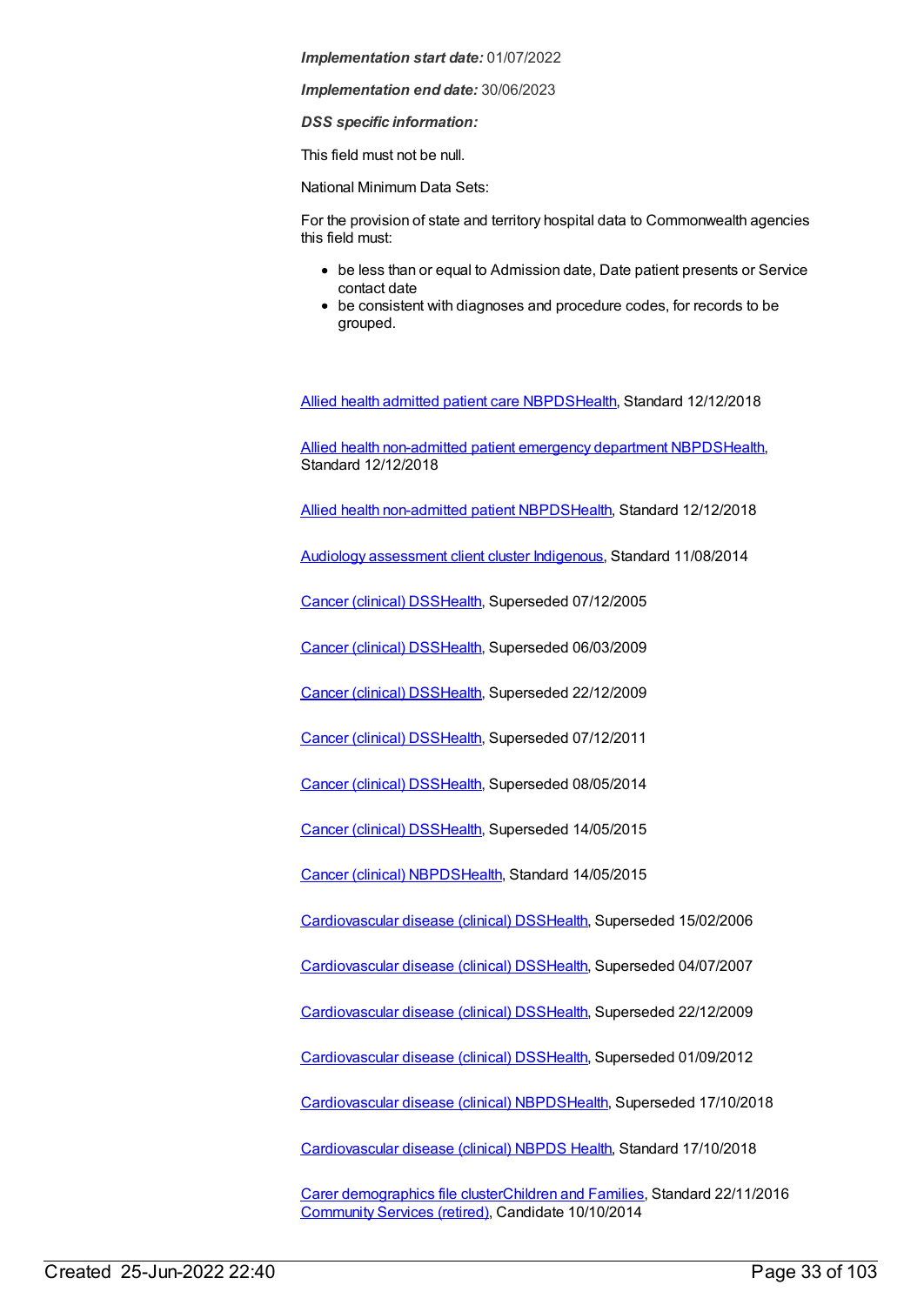*Implementation end date:* 30/06/2013

*DSS specific information:*

The date of birth of the carer.

When an estimate is required, all known fields should be entered (e.g. if only year is known use 01/01/YYY, if year and month are known use 01/MM/YYYY.

If the date is not known and cannot be estimated, record as 01/01/1900.

Child [protection](https://meteor.aihw.gov.au/content/656475) (CP) client file clusterChildren and [Families](https://meteor.aihw.gov.au/RegistrationAuthority/17), Superseded 22/11/2016

*Implementation start date:* 01/07/2013

*Implementation end date:* 30/06/2015

*DSS specific information:*

For children who were unborn at the time of the notification, estimated age can be calculated (e.g. – 1 month if due to be born in one month) from which an estimated date of birth (DOB) can be determined.

For children who were unborn at the time of the notification and who were subsequently born by 31 August, date of birth should be updated where possible.

When an estimate is required, all known fields should be entered (e.g. if only year is known use 01/01/YYYY, if year and month are known use 01/MM/YYYY.

If the date is not known and cannot be estimated, record as 01/01/1900.

If it is not applicable to record a date (i.e. the child has not not been born by 31 August), record as 01/01/9999.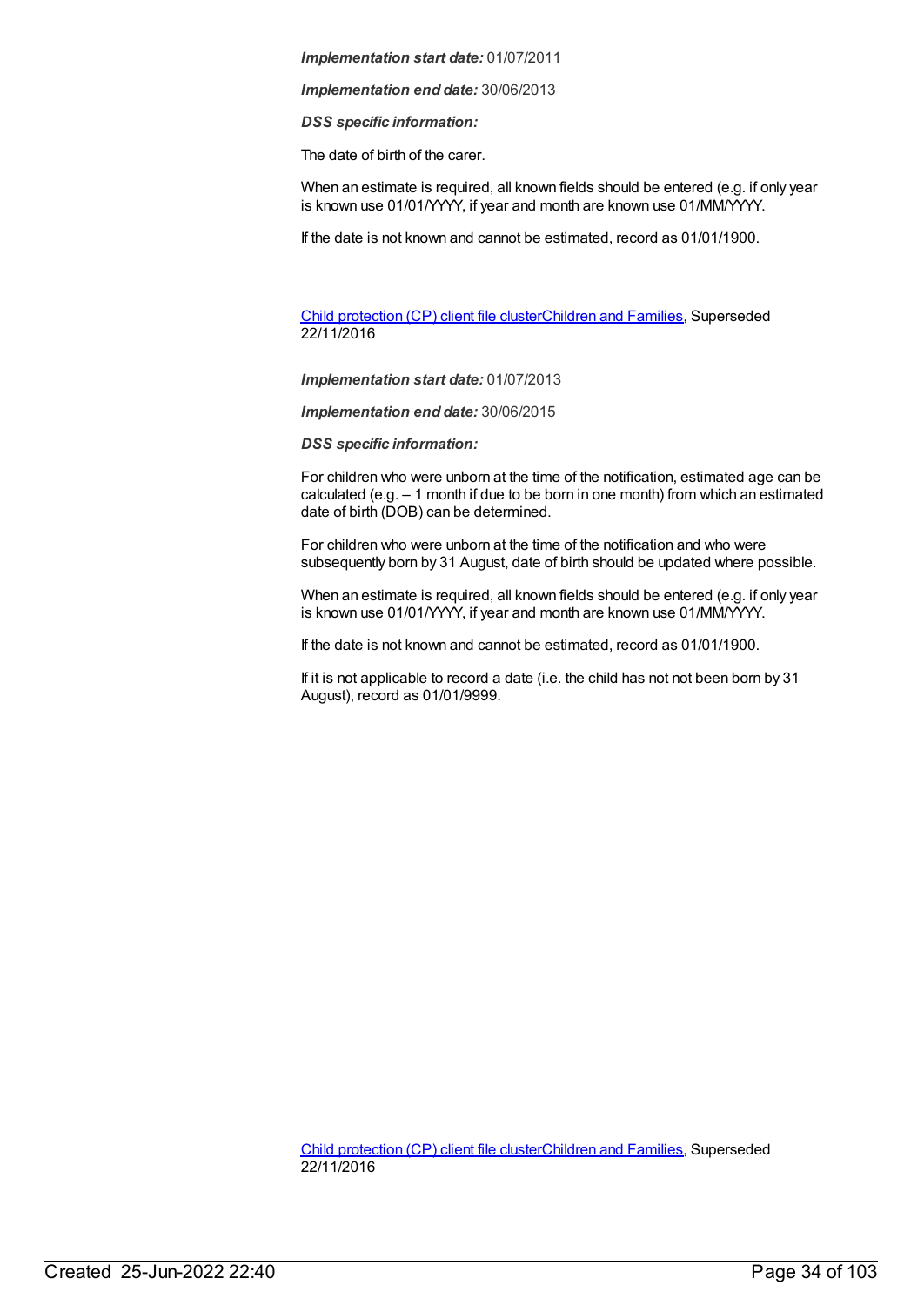*Implementation end date:* 30/06/2014

*DSS specific information:*

For children who were unborn at the time of the notification, estimated age can be calculated (e.g. – 1 month if due to be born in one month) from which an estimated date of birth (DOB) can be determined.

For children who were unborn at the time of the notification and who were subsequently born by 31 August, date of birth should be updated where possible.

When an estimate is required, all known fields should be entered (e.g. if only year is known use 01/01/YYYY, if year and month are known use 01/MM/YYYY.

If the date is not known and cannot be estimated, record as 01/01/1900.

If it is not applicable to record a date (i.e. the child has not not been born by 31 August), record as 01/01/9999.

Child [protection](https://meteor.aihw.gov.au/content/492589) (CP) client file clusterChildren and [Families](https://meteor.aihw.gov.au/RegistrationAuthority/17), Superseded 22/11/2016 [Community](https://meteor.aihw.gov.au/RegistrationAuthority/1) Services (retired), Candidate 09/10/2014

*Implementation start date:* 01/07/2011

*Implementation end date:* 30/06/2013

*DSS specific information:*

For children who were unborn at the time of the notification, estimated age can be calculated (e.g. – 1 month if due to be born in one month) from which an estimated date of birth (DOB) can be determined.

For children who were unborn at the time of the notification and who were subsequently born by 31 August, date of birth should be updated where possible.

When an estimate is required, all known fields should be entered (e.g. if only year is known use 01/01/YYYY, if year and month are known use 01/MM/YYYY.

If the date is not known and cannot be estimated, record as 01/01/1900.

If it is not applicable to record a date (i.e. the child has not not been born by 31 August), record as 01/01/9999.

Child [protection](https://meteor.aihw.gov.au/content/656496) (CP) client file clusterChildren and [Families](https://meteor.aihw.gov.au/RegistrationAuthority/17), Superseded 20/04/2018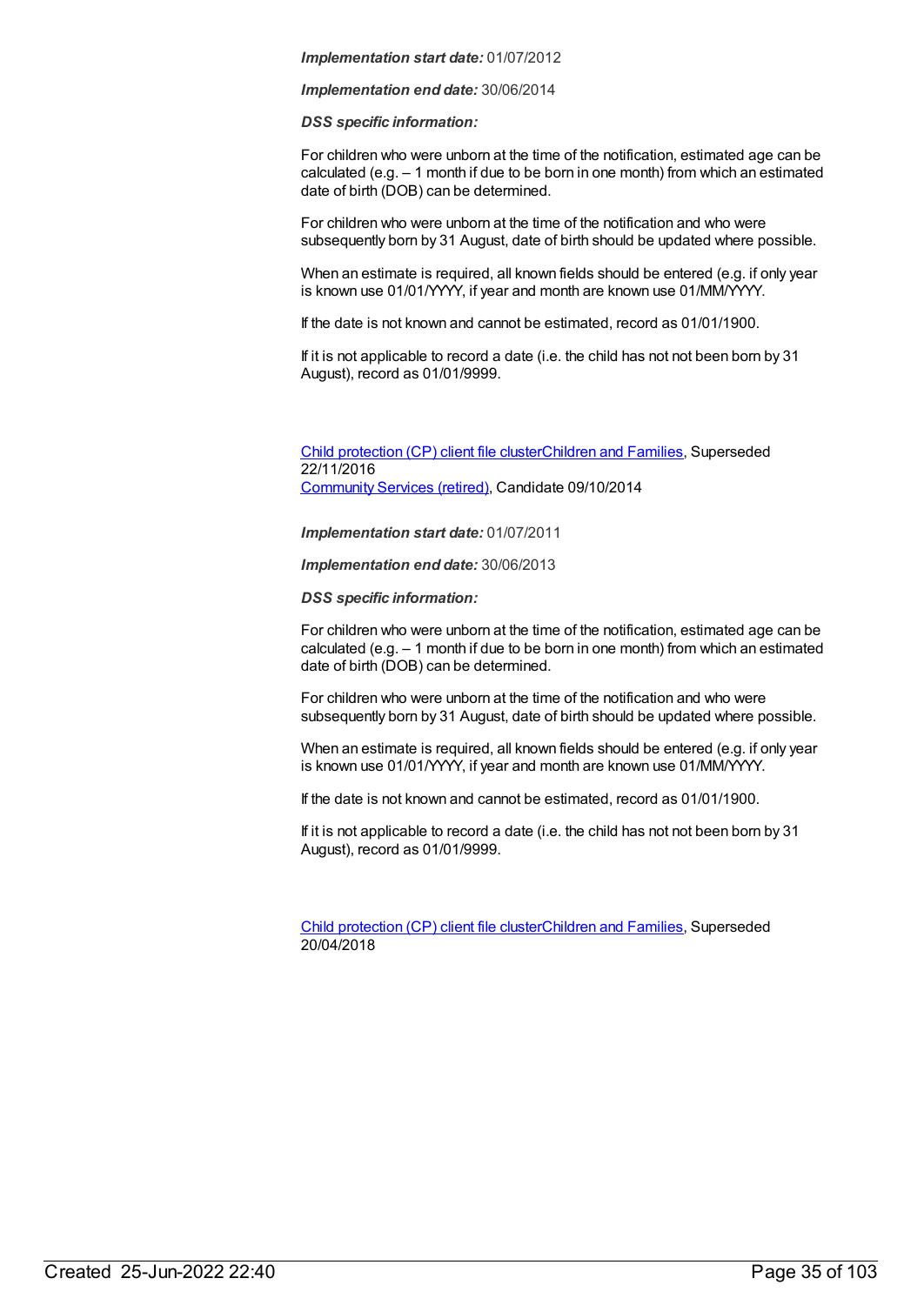*Implementation end date:* 30/06/2016

*DSS specific information:*

For children who were unborn at the time of the notification, estimated age can be calculated (e.g. – 1 month if due to be born in one month) from which an estimated date of birth (DOB) can be determined.

For children who were unborn at the time of the notification and who were subsequently born by 31 August, date of birth should be updated where possible.

When an estimate is required, all known fields should be entered (e.g. if only year is known use 01/01/YYYY, if year and month are known use 01/MM/YYYY.

If the date is not known and cannot be estimated, record as 01/01/1900.

If it is not applicable to record a date (i.e. the child has not not been born by 31 August), record as 01/01/9999.

Child [protection](https://meteor.aihw.gov.au/content/688429) (CP) client file clusterChildren and [Families](https://meteor.aihw.gov.au/RegistrationAuthority/17), Superseded 20/01/2021

*Implementation start date:* 01/07/2015

*Implementation end date:* 30/06/2017

*DSS specific information:*

For children who were unborn at the time of the notification, estimated age can be calculated (e.g. – 1 month if due to be born in one month) from which an estimated date of birth (DOB) can be determined.

For children who were unborn at the time of the notification and who were subsequently born by 31 August, date of birth should be updated where possible.

When an estimate is required, all known fields should be entered (e.g. if only year is known use 01/01/YYYY, if year and month are known use 01/MM/YYYY.

If the date is not known and cannot be estimated, record as 01/01/1900.

If it is not applicable to record a date (i.e. the child has not not been born by 31 August), record as 01/01/9999.

Child [protection](https://meteor.aihw.gov.au/content/706958) (CP) client file clusterChildren and [Families](https://meteor.aihw.gov.au/RegistrationAuthority/17), Superseded 03/11/2021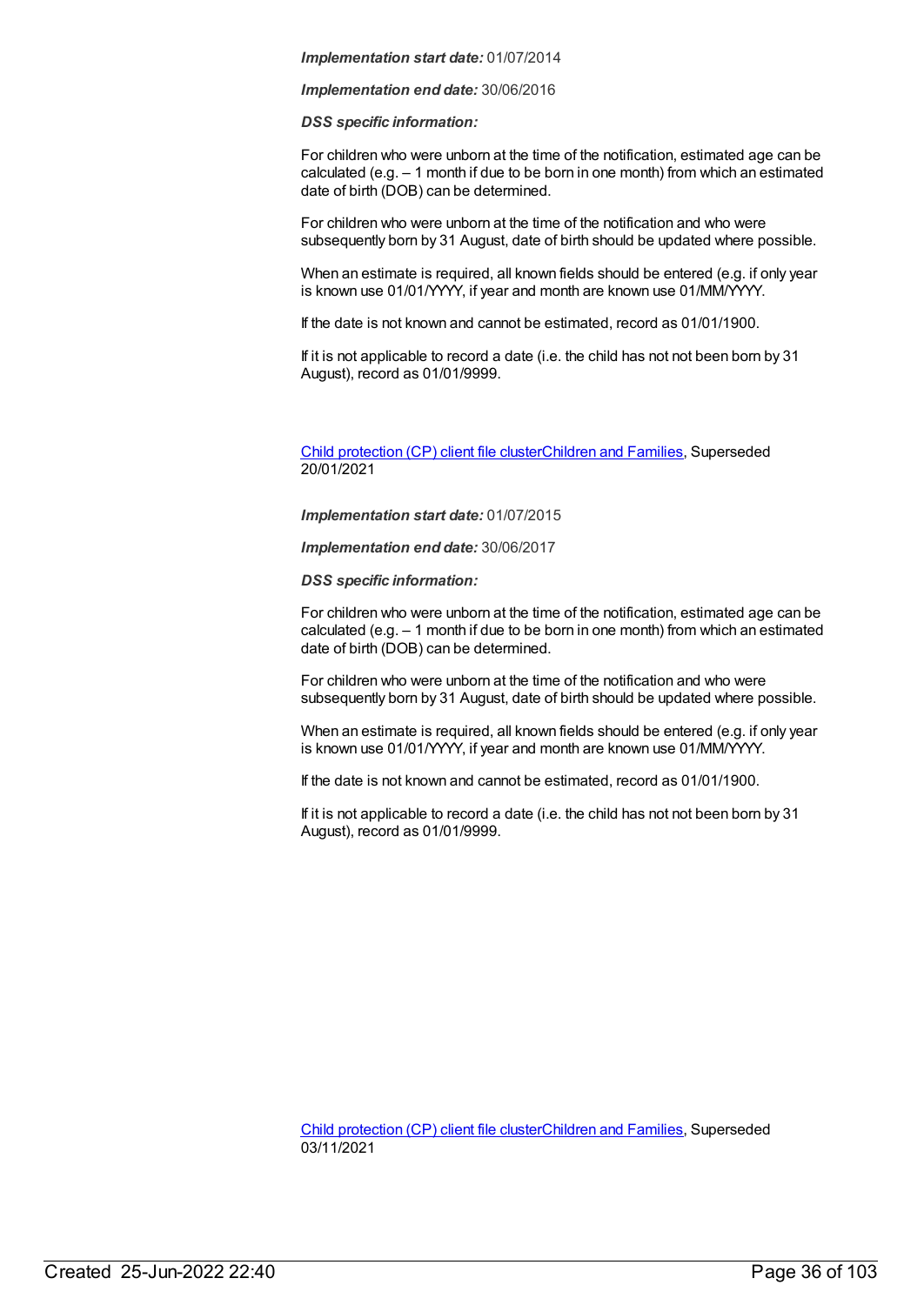## *DSS specific information:*

This collection requires a non-standard format for this data item: DD/MM/YYYY.

For children who were unborn at the time of the notification, estimated age can be calculated (e.g. – 1 month if due to be born in one month) from which an estimated date of birth (DOB) can be determined.

For children who were unborn at the time of the notification and who were subsequently born by 31 August, date of birth should be updated where possible.

When an estimate is required, all known fields should be entered (e.g. if only year is known use 01/01/YYYY, if year and month are known use 01/MM/YYYY.

If the date is not known and cannot be estimated, record as 01/01/1900.

If it is not applicable to record a date (i.e. the child has not been born by 31 August), record as 01/01/9999.

Child [protection](https://meteor.aihw.gov.au/content/748904) (CP) client file clusterChildren and [Families](https://meteor.aihw.gov.au/RegistrationAuthority/17), Standard 03/11/2021

# *DSS specific information:*

This collection requires a non-standard format for this data item: DD/MM/YYYY.

For children who were unborn at the time of the notification, estimated age can be calculated (e.g. – 1 month if due to be born in one month) from which an estimated date of birth (DOB) can be determined.

For children who were unborn at the time of the notification and who were subsequently born by 31 August, date of birth should be updated where possible.

When an estimate is required, all known fields should be entered (e.g. if only year is known use 01/01/YYYY, if year and month are known use 01/MM/YYYY.

If the date is not known and cannot be estimated, record as 01/01/1900.

If it is not applicable to record a date (i.e. the child has not been born by 31 August), record as 01/01/9999.

Child [protection](https://meteor.aihw.gov.au/content/355790) and support services (CPSS) client [clusterCommunity](https://meteor.aihw.gov.au/RegistrationAuthority/1) Services (retired), Standard 30/04/2008

*Implementation start date:* 22/06/2007

Child [protection](https://meteor.aihw.gov.au/content/355795) and support services (CPSS) sibling [clusterCommunity](https://meteor.aihw.gov.au/RegistrationAuthority/1) Services (retired), Standard 30/04/2008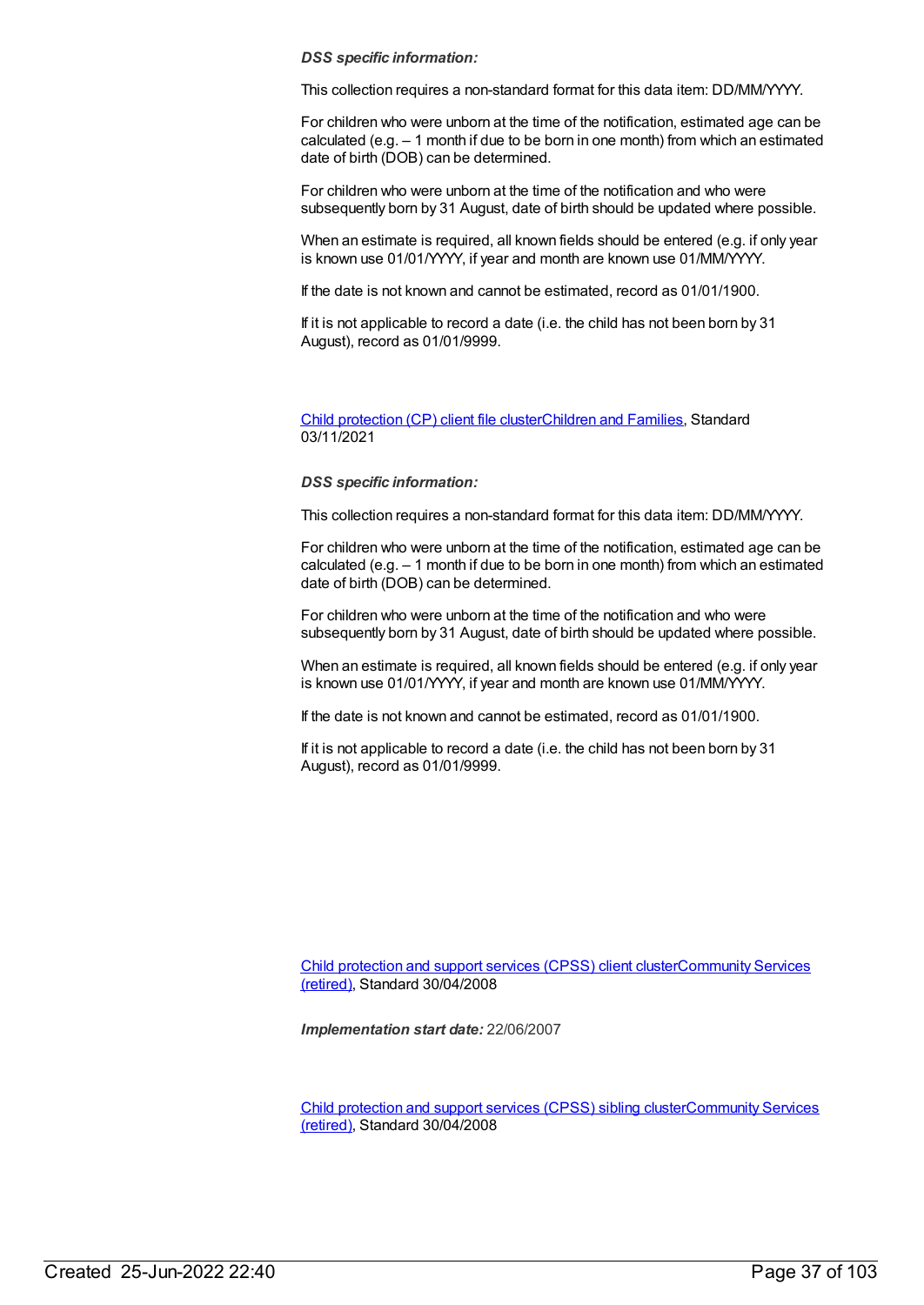#### *DSS specific information:*

Date of birth may be implemented more than once within each of the three CPSS data collections and collected for the client as well as siblings.

[Children's](https://meteor.aihw.gov.au/content/308217) Services NMD[SCommunity](https://meteor.aihw.gov.au/RegistrationAuthority/1) Services (retired), Superseded 21/05/2010

## *DSS specific information:*

In the Children's Services NMDS, this data element refers to the date of birth of the child attending the children's service.

Closing the Gap in the Northern [Territory:](https://meteor.aihw.gov.au/content/496216) Dental Services DSS, 201[1Indigenous](https://meteor.aihw.gov.au/RegistrationAuthority/6), Standard 08/10/2014

*Implementation start date:* 01/10/2011

[Commonwealth](https://meteor.aihw.gov.au/content/317350) State/Territory Disability Agreement NMDS - 1 July 200[6Community](https://meteor.aihw.gov.au/RegistrationAuthority/1) Services (retired), Superseded 14/12/2008

### *DSS specific information:*

In the CSTDA collection, if the age of the person is known, the age of the person should be used to derive the person's year of birth. If the person's age is not known, an estimate of the person's age should be used to calculate an estimated year of birth. An actual or estimated year of birth should then be converted to an estimated date of birth according to the following convention: 01/01/estimated year of birth. Where the date of birth is estimated, this should be indicated when the data is submitted using the date estimate indicator.

It is important that service type outlets do not record estimated dates of birth by using '00' for the day, month or year as this would not be considered a valid date by the system processing the data.

[Commonwealth](https://meteor.aihw.gov.au/content/372123) State/Territory Disability Agreement NMDS (July 2008[\)Community](https://meteor.aihw.gov.au/RegistrationAuthority/1) Services (retired), Superseded 11/11/2009

#### *DSS specific information:*

In the CSTDA collection, if the age of the person is known, the age of the person should be used to derive the person's year of birth. If the person's age is not known, an estimate of the person's age should be used to calculate an estimated year of birth. An actual or estimated year of birth should then be converted to an estimated date of birth according to the following convention: 01/01/estimated year of birth. Where the date of birth is estimated, this should be indicated when the data is submitted using the date estimate indicator.

It is important that service type outlets do not record estimated dates of birth by using '00' for the day, month or year as this would not be considered a valid date by the system processing the data.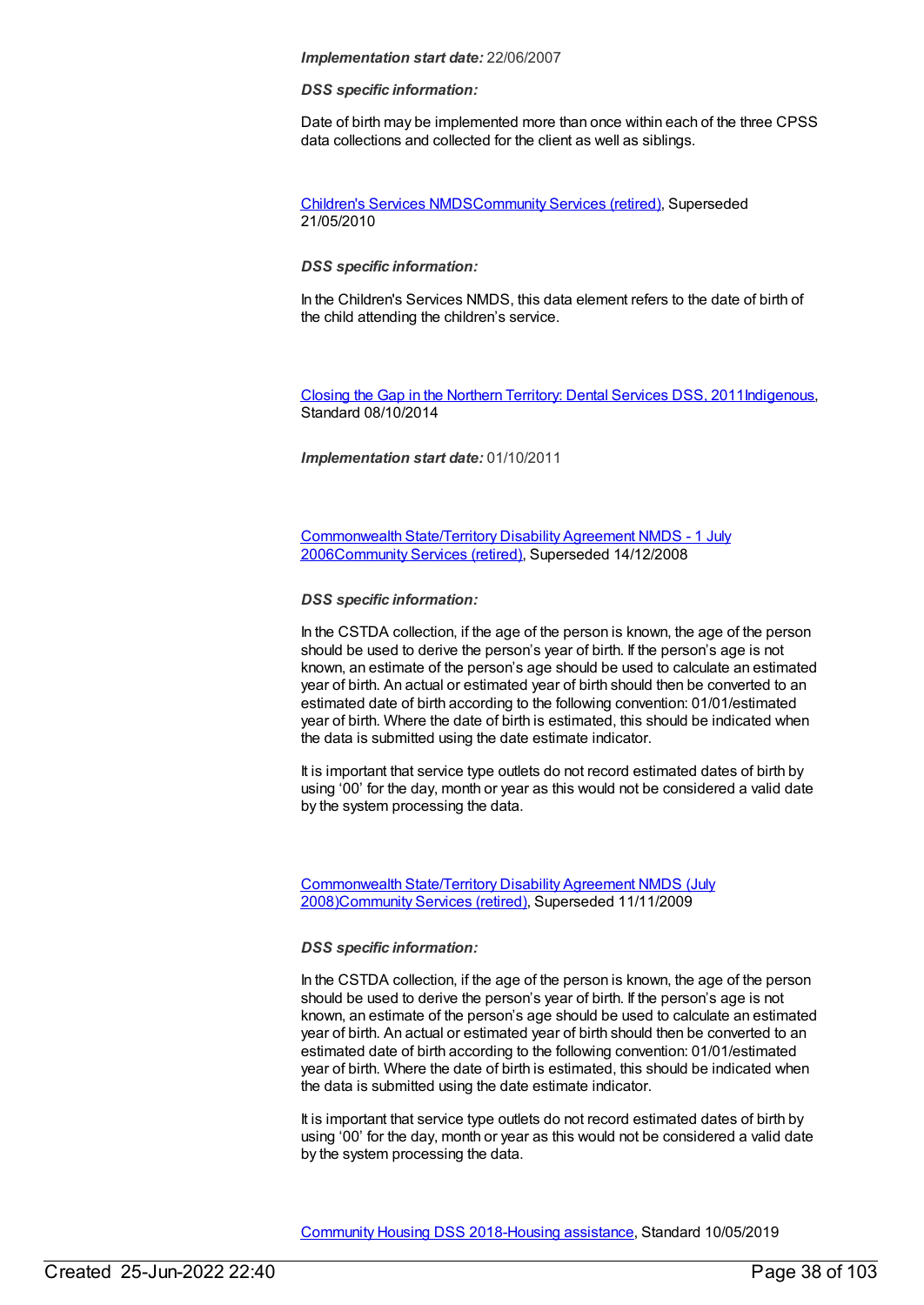*Implementation start date:* 01/07/2018 *DSS specific information:* Record in DD/MM/YYYYformat. Record unknown values as 'U'.

[Community](https://meteor.aihw.gov.au/content/273044) mental health care NMDS 2004-0[5Health](https://meteor.aihw.gov.au/RegistrationAuthority/12), Superseded 08/12/2004

*Implementation start date:* 01/07/2004

*Implementation end date:* 30/06/2005

[Community](https://meteor.aihw.gov.au/content/285489) mental health care NMDS 2005-0[6Health](https://meteor.aihw.gov.au/RegistrationAuthority/12), Superseded 07/12/2005

*Implementation start date:* 01/07/2005

*Implementation end date:* 30/06/2006

*DSS specific information:*

This field must not be null.

National Minimum Data Sets:

For the provision of State and Territory hospital data to Commonwealth agencies this field must:

- be less than or equal to Admission date, Date patient presents or Service contact date
- be consistent with diagnoses and procedure codes, for records to be grouped.

[Community](https://meteor.aihw.gov.au/content/334069) mental health care NMDS 2006-0[7Health](https://meteor.aihw.gov.au/RegistrationAuthority/12), Superseded 23/10/2006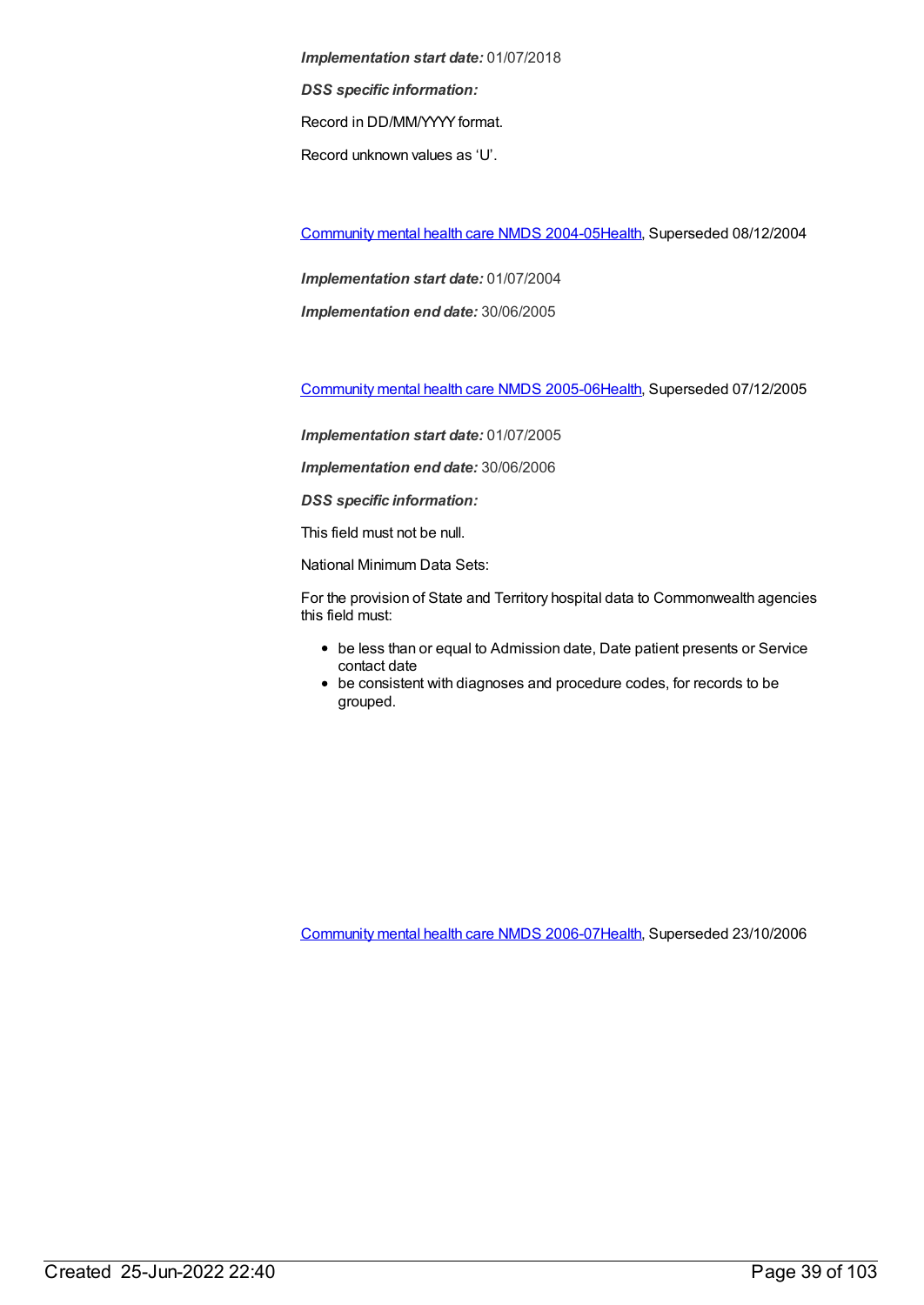*Implementation end date:* 30/06/2007

*DSS specific information:*

This field must not be null.

National Minimum Data Sets:

For the provision of State and Territory hospital data to Commonwealth agencies this field must:

- be less than or equal to Admission date, Date patient presents or Service contact date
- be consistent with diagnoses and procedure codes, for records to be grouped.

[Community](https://meteor.aihw.gov.au/content/345116) mental health care NMDS 2007-0[8Health](https://meteor.aihw.gov.au/RegistrationAuthority/12), Superseded 05/02/2008

*Implementation start date:* 01/07/2007

*Implementation end date:* 30/06/2008

*DSS specific information:*

This field must not be null.

National Minimum Data Sets:

For the provision of State and Territory hospital data to Commonwealth agencies this field must:

- be less than or equal to Admission date, Date patient presents or Service contact date
- be consistent with diagnoses and procedure codes, for records to be grouped.

[Community](https://meteor.aihw.gov.au/content/362308) mental health care NMDS 2008-0[9Health](https://meteor.aihw.gov.au/RegistrationAuthority/12), Superseded 04/02/2009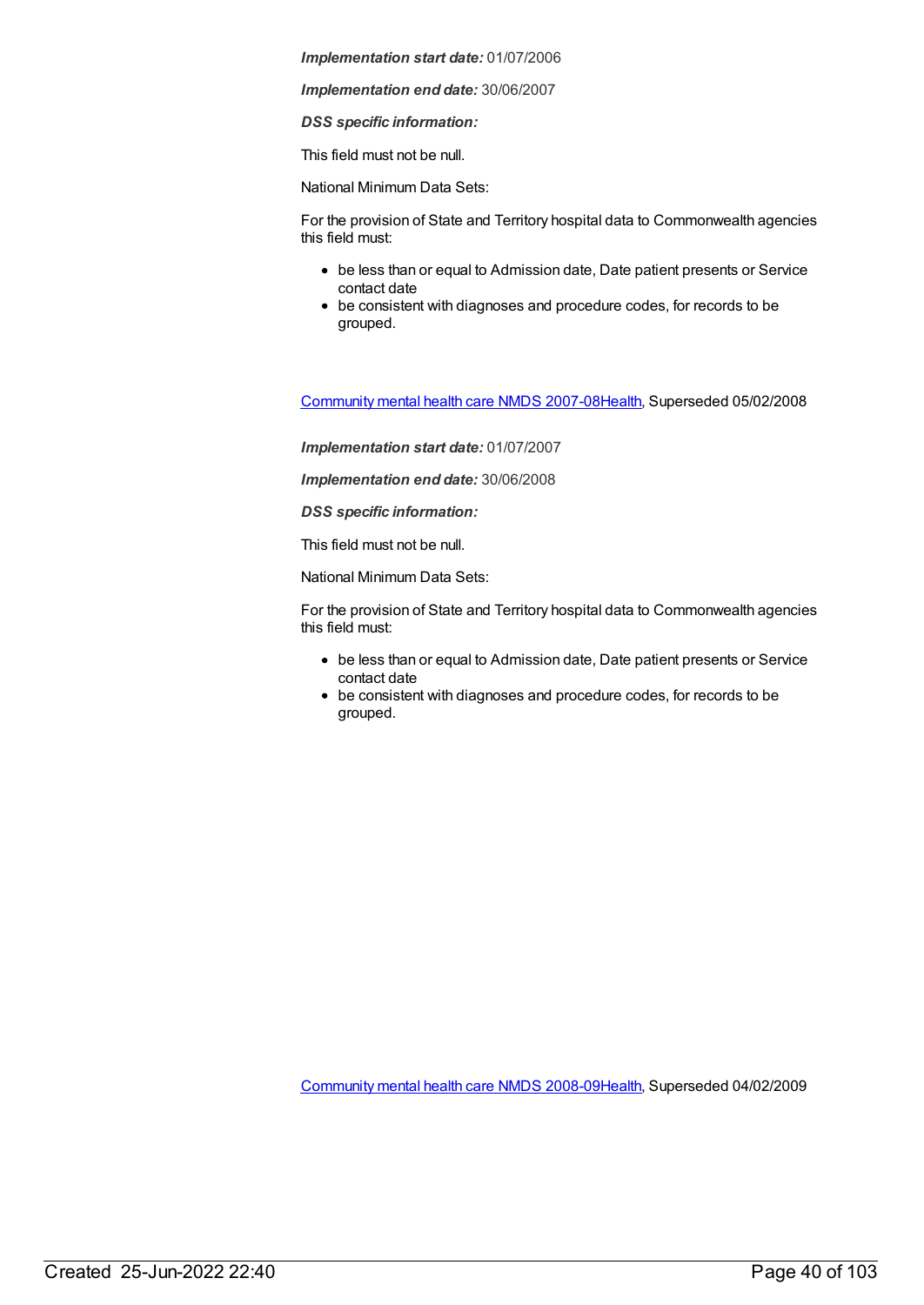*Implementation end date:* 30/06/2009

*DSS specific information:*

This field must not be null.

National Minimum Data Sets:

For the provision of State and Territory hospital data to Commonwealth agencies this field must:

- be less than or equal to Admission date, Date patient presents or Service contact date
- be consistent with diagnoses and procedure codes, for records to be grouped.

[Community](https://meteor.aihw.gov.au/content/374216) mental health care NMDS 2009-1[0Health](https://meteor.aihw.gov.au/RegistrationAuthority/12), Superseded 05/01/2010

*Implementation start date:* 01/07/2009

*Implementation end date:* 30/06/2010

*DSS specific information:*

This field must not be null.

National Minimum Data Sets:

For the provision of State and Territory hospital data to Commonwealth agencies this field must:

- be less than or equal to Admission date, Date patient presents or Service contact date
- be consistent with diagnoses and procedure codes, for records to be grouped.

[Community](https://meteor.aihw.gov.au/content/386803) mental health care NMDS 2010-1[1Health](https://meteor.aihw.gov.au/RegistrationAuthority/12), Superseded 01/12/2010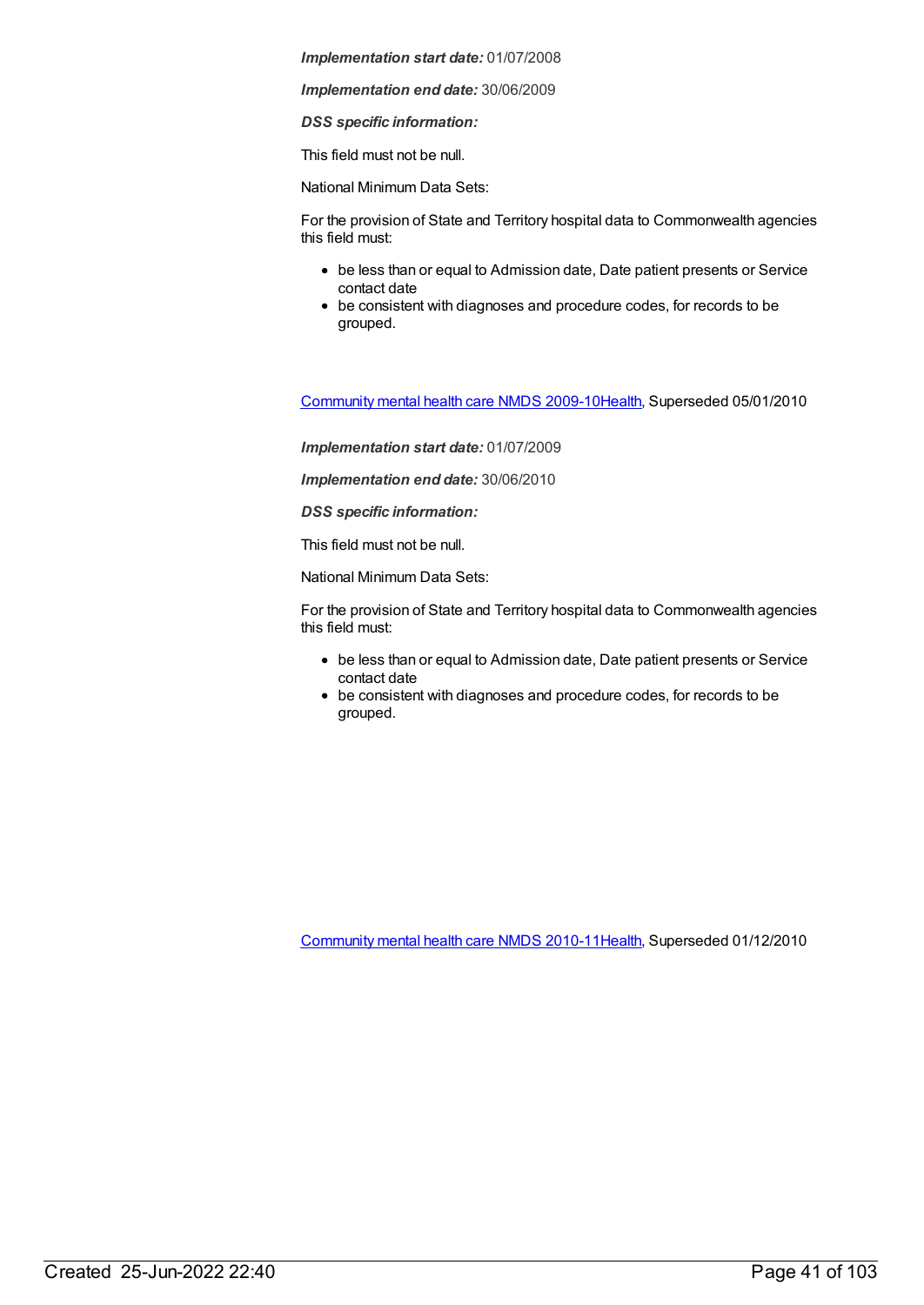*Implementation end date:* 30/06/2011

*DSS specific information:*

This field must not be null.

National Minimum Data Sets:

For the provision of State and Territory hospital data to Commonwealth agencies this field must:

- be less than or equal to Admission date, Date patient presents or Service contact date
- be consistent with diagnoses and procedure codes, for records to be grouped.

[Community](https://meteor.aihw.gov.au/content/424727) mental health care NMDS 2011-1[2Health](https://meteor.aihw.gov.au/RegistrationAuthority/12), Superseded 07/03/2012

*Implementation start date:* 01/07/2011

*Implementation end date:* 30/06/2012

*DSS specific information:*

This field must not be null.

National Minimum Data Sets:

For the provision of State and Territory hospital data to Commonwealth agencies this field must:

- be less than or equal to Admission date, Date patient presents or Service contact date
- be consistent with diagnoses and procedure codes, for records to be grouped.

[Community](https://meteor.aihw.gov.au/content/468200) mental health care NMDS 2012-1[3Health](https://meteor.aihw.gov.au/RegistrationAuthority/12), Superseded 07/02/2013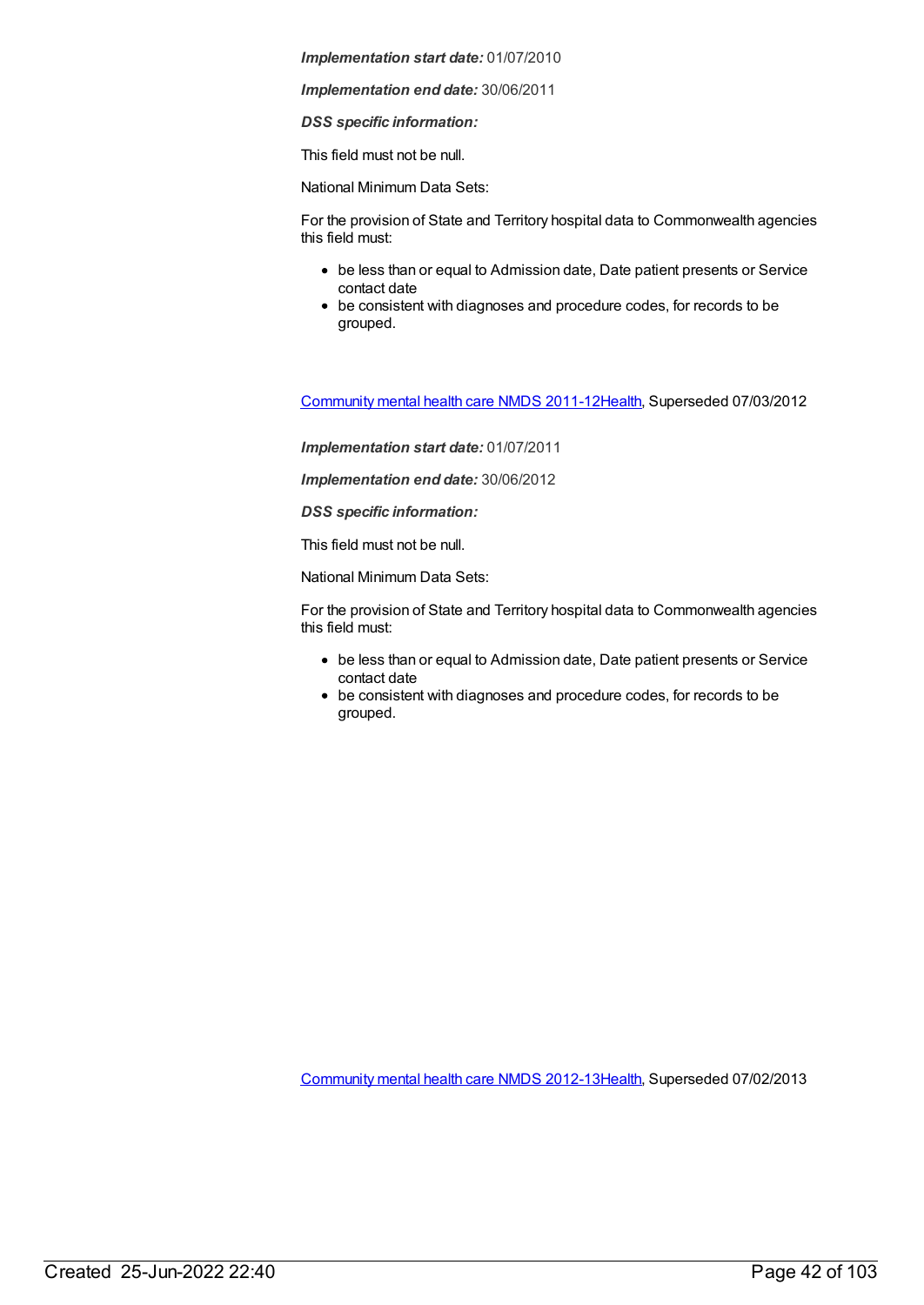*Implementation end date:* 30/06/2013

*DSS specific information:*

This field must not be null.

National Minimum Data Sets:

For the provision of State and Territory hospital data to Commonwealth agencies this field must:

- be less than or equal to Admission date, Date patient presents or Service contact date
- be consistent with diagnoses and procedure codes, for records to be grouped.

[Community](https://meteor.aihw.gov.au/content/493658) mental health care NMDS 2013-1[4Health](https://meteor.aihw.gov.au/RegistrationAuthority/12), Superseded 07/03/2014

*Implementation start date:* 01/07/2013

*Implementation end date:* 30/06/2014

*DSS specific information:*

This field must not be null.

National Minimum Data Sets:

For the provision of State and Territory hospital data to Commonwealth agencies this field must:

- be less than or equal to Admission date, Date patient presents or Service contact date
- be consistent with diagnoses and procedure codes, for records to be grouped.

[Community](https://meteor.aihw.gov.au/content/549878) mental health care NMDS 2014-1[5Health](https://meteor.aihw.gov.au/RegistrationAuthority/12), Superseded 13/11/2014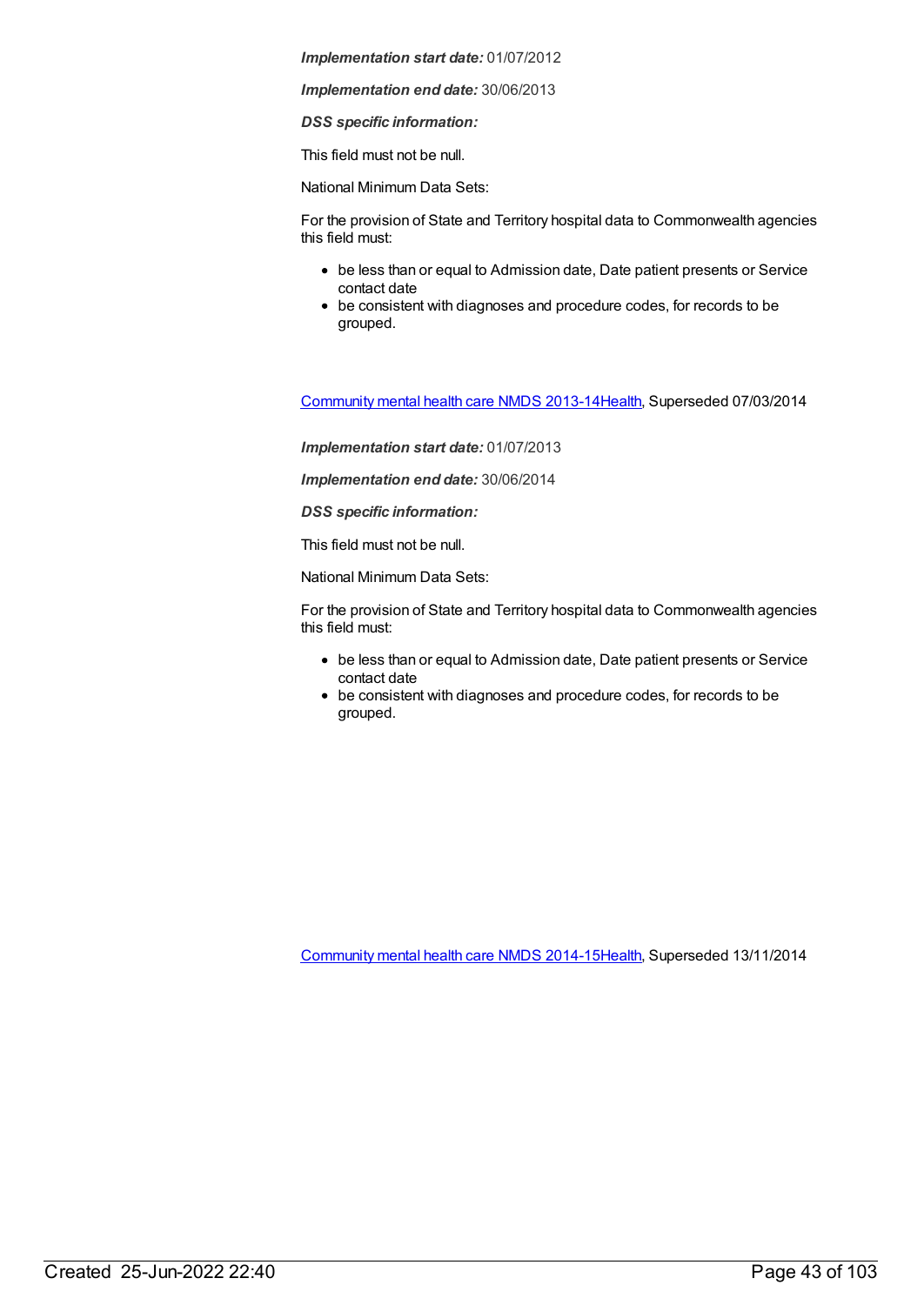*Implementation end date:* 30/06/2015

*DSS specific information:*

This field must not be null.

National Minimum Data Sets:

For the provision of State and Territory hospital data to Commonwealth agencies this field must:

- be less than or equal to Admission date, Date patient presents or Service contact date
- be consistent with diagnoses and procedure codes, for records to be grouped.

[Community](https://meteor.aihw.gov.au/content/565694) mental health care NMDS 2015-1[6Health](https://meteor.aihw.gov.au/RegistrationAuthority/12), Superseded 04/09/2015

*Implementation start date:* 01/07/2015

*Implementation end date:* 30/06/2016

*DSS specific information:*

This field must not be null.

National minimum data sets:

For the provision of State and Territory hospital data to Commonwealth agencies this field must:

- be less than or equal to Admission date, Date patient presents or Service contact date
- be consistent with diagnoses and procedure codes, for records to be grouped.

[Community](https://meteor.aihw.gov.au/content/608534) mental health care NMDS 2016-1[7Health](https://meteor.aihw.gov.au/RegistrationAuthority/12), Superseded 17/08/2017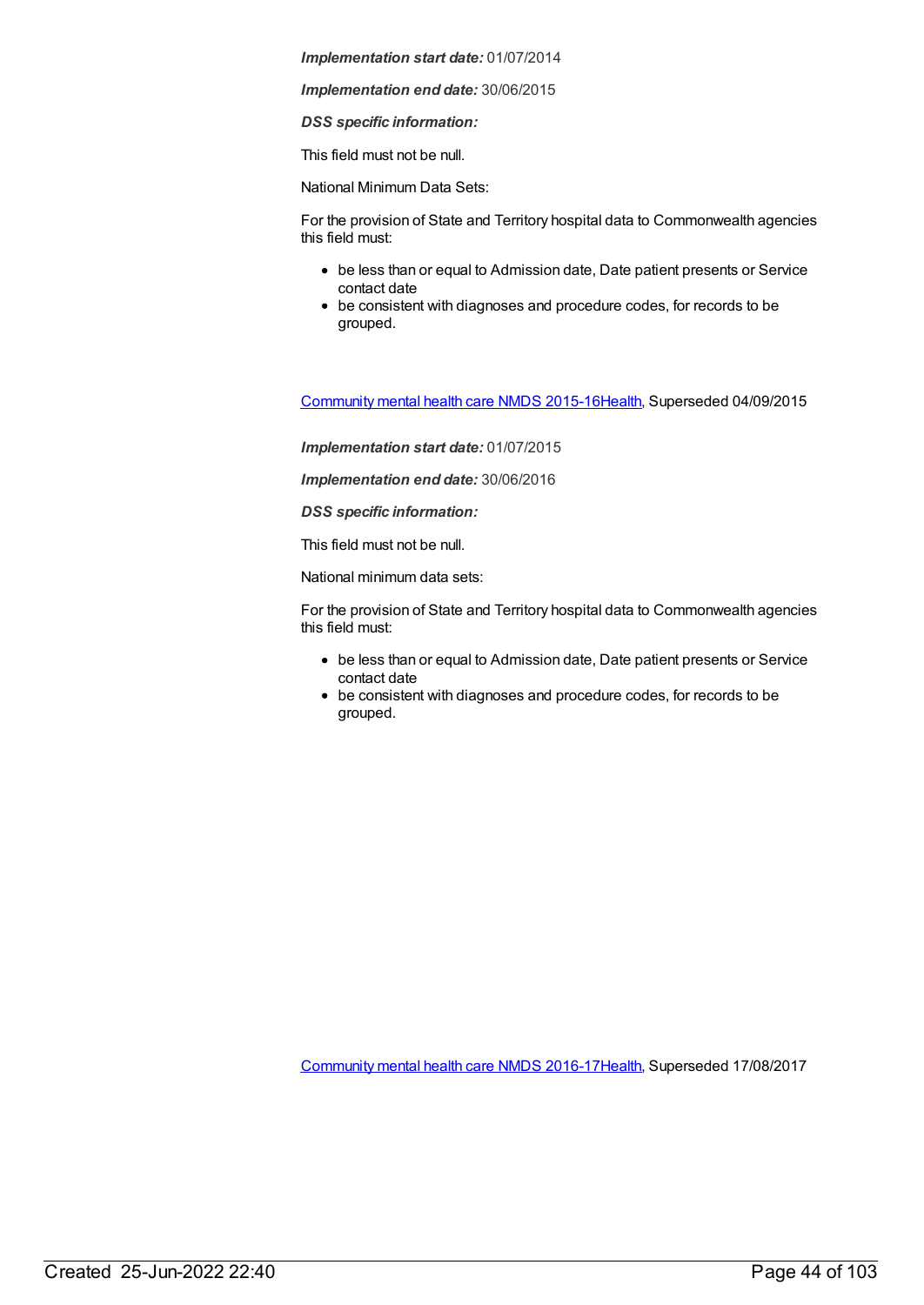*Implementation end date:* 30/06/2017

*DSS specific information:*

This field must not be null.

National minimum data sets:

For the provision of State and Territory hospital data to Commonwealth agencies this field must:

- be less than or equal to Admission date, Date patient presents or Service contact date
- be consistent with diagnoses and procedure codes, for records to be grouped.

[Community](https://meteor.aihw.gov.au/content/645692) mental health care NMDS 2017–1[8Health](https://meteor.aihw.gov.au/RegistrationAuthority/12), Superseded 25/01/2018

*Implementation start date:* 01/07/2017

*Implementation end date:* 30/06/2018

*DSS specific information:*

This field must not be null.

National minimum data sets:

For the provision of State and Territory hospital data to Commonwealth agencies this field must:

- be less than or equal to Admission date, Date patient presents or Service contact date
- be consistent with diagnoses and procedure codes, for records to be grouped.

[Community](https://meteor.aihw.gov.au/content/677802) mental health care NMDS 2018–19ACT Health [\(retired\)](https://meteor.aihw.gov.au/RegistrationAuthority/9), Candidate 09/08/2018 [Health](https://meteor.aihw.gov.au/RegistrationAuthority/12), Superseded 12/12/2018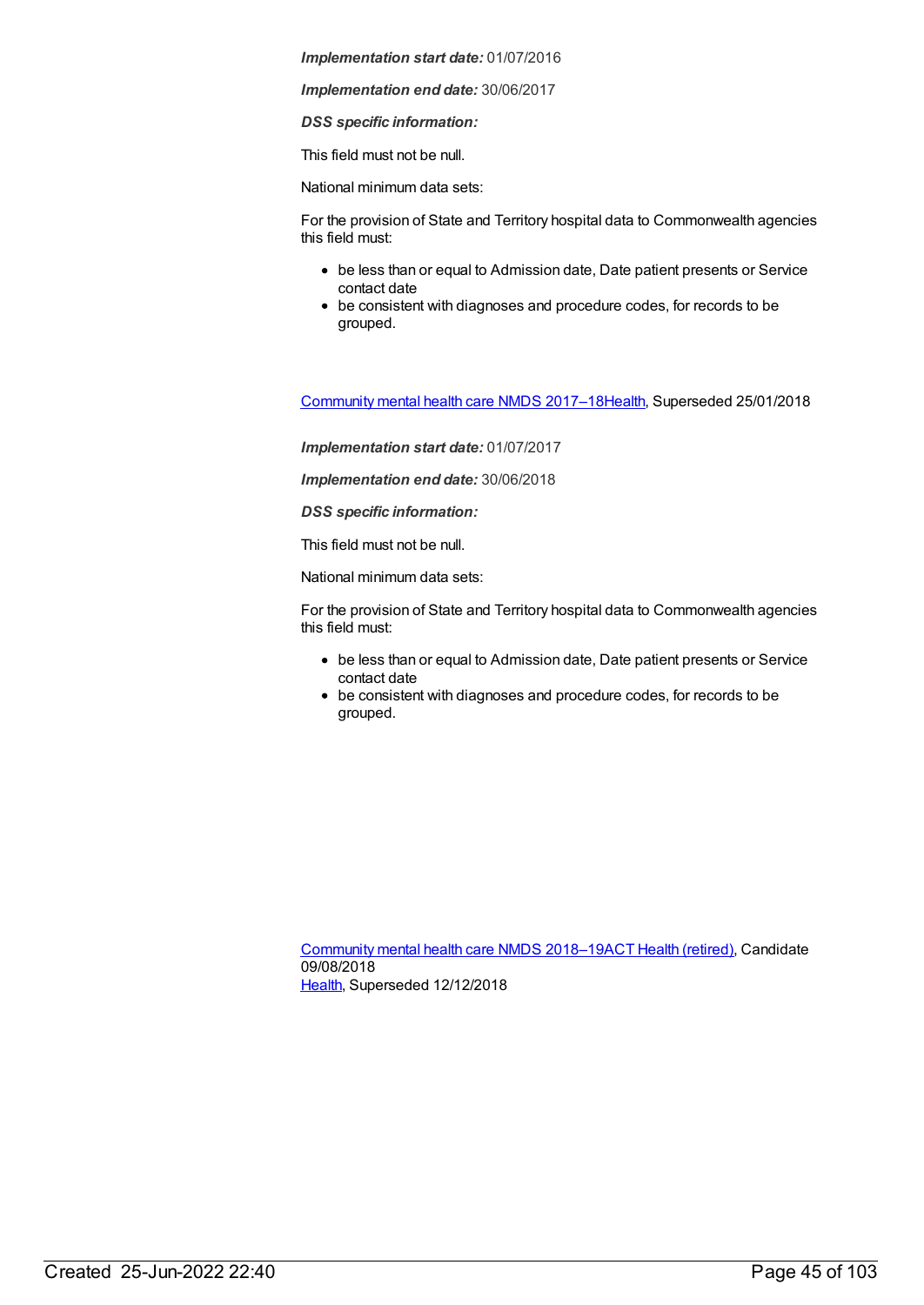*Implementation end date:* 30/06/2019

*DSS specific information:*

This field must not be null.

National minimum data sets:

For the provision of State and Territory hospital data to Australian Government agencies this field must:

- be less than or equal to Admission date, Date patient presents or Service contact date
- be consistent with diagnoses and procedure codes, for records to be grouped.

[Community](https://meteor.aihw.gov.au/content/699975) mental health care NMDS 2019–2[0Health](https://meteor.aihw.gov.au/RegistrationAuthority/12), Superseded 16/01/2020

*Implementation start date:* 01/07/2019

*Implementation end date:* 30/06/2020

*DSS specific information:*

This field must not be null.

National minimum data sets:

For the provision of State and Territory hospital data to AustralianGovernment agencies this field must:

- be less than or equal to Admission date, Date patient presents or Service contact date
- be consistent with diagnoses and procedure codes, for records to be grouped.

[Community](https://meteor.aihw.gov.au/content/722221) mental health care NMDS 2020–2[1Health](https://meteor.aihw.gov.au/RegistrationAuthority/12), Superseded 20/01/2021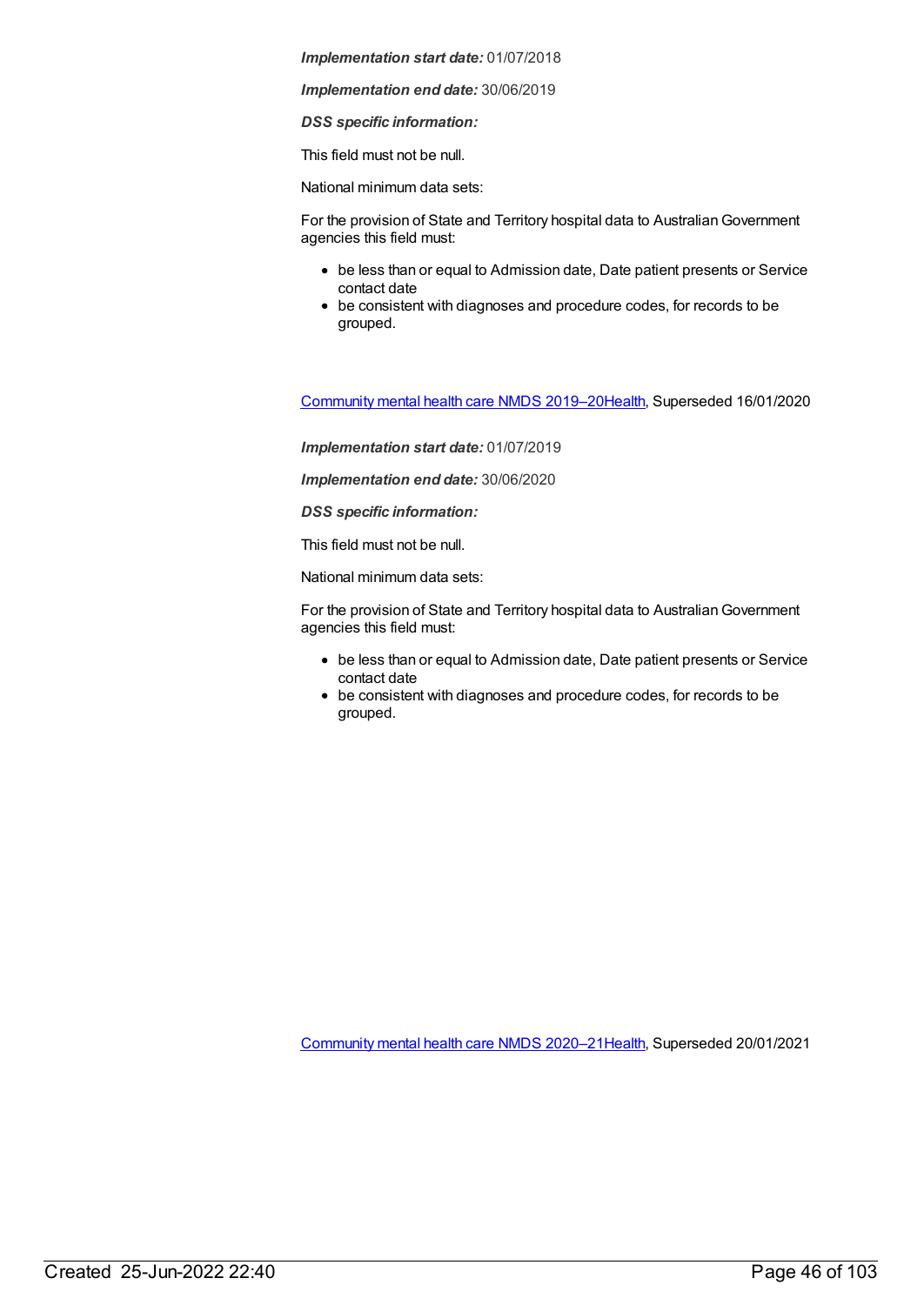*Implementation end date:* 30/06/2021

*DSS specific information:*

This field must not be null.

National minimum data sets:

For the provision of State and Territory hospital data to Australian Government agencies this field must:

- be less than or equal to Admission date, Date patient presents or Service contact date
- be consistent with diagnoses and procedure codes, for records to be grouped.

[Community](https://meteor.aihw.gov.au/content/727348) mental health care NMDS 2021–2[2Health](https://meteor.aihw.gov.au/RegistrationAuthority/12), Superseded 17/12/2021

*Implementation start date:* 01/07/2021

*Implementation end date:* 30/06/2022

*DSS specific information:*

This field must not be null.

National minimum data sets:

For the provision of State and Territory hospital data to AustralianGovernment agencies this field must:

- be less than or equal to Admission date, Date patient presents or Service contact date
- be consistent with diagnoses and procedure codes, for records to be grouped.

[Community](https://meteor.aihw.gov.au/content/742040) mental health care NMDS 2022–2[3Health](https://meteor.aihw.gov.au/RegistrationAuthority/12), Standard 17/12/2021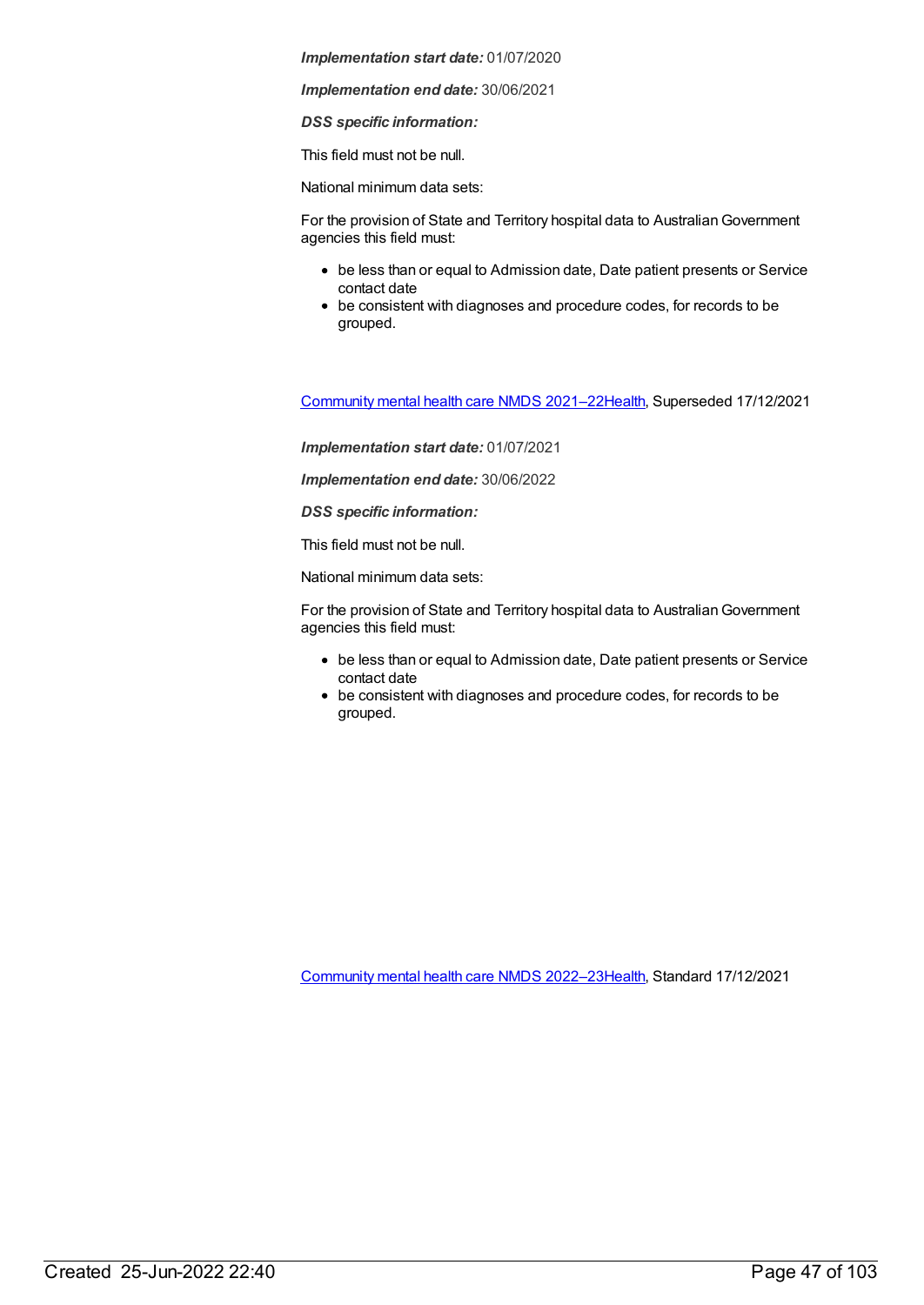*Implementation end date:* 30/06/2023

*DSS specific information:*

This field must not be null.

National minimum data sets:

For the provision of State and Territory hospital data to Australian Government agencies this field must:

- be less than or equal to Admission date, Date patient presents or Service contact date
- be consistent with diagnoses and procedure codes, for records to be grouped.

Computer Assisted Telephone Interview [demographic](https://meteor.aihw.gov.au/content/291112) module DS[SHealth](https://meteor.aihw.gov.au/RegistrationAuthority/12), Superseded 03/12/2008

Computer Assisted Telephone Interview [demographic](https://meteor.aihw.gov.au/content/374218) module NBPD[SHealth](https://meteor.aihw.gov.au/RegistrationAuthority/12), Standard 03/12/2008

[Dementia](https://meteor.aihw.gov.au/content/737872) NBPDS[Health](https://meteor.aihw.gov.au/RegistrationAuthority/12), Recorded 15/11/2021

[Diabetes](https://meteor.aihw.gov.au/content/273054) (clinical) DSS[Health](https://meteor.aihw.gov.au/RegistrationAuthority/12), Superseded 21/09/2005

[Diabetes](https://meteor.aihw.gov.au/content/304865) (clinical) NBPD[SHealth](https://meteor.aihw.gov.au/RegistrationAuthority/12), Standard 21/09/2005

[Diabetes](https://meteor.aihw.gov.au/content/621784) (clinical) NBPD[SHealth](https://meteor.aihw.gov.au/RegistrationAuthority/12), Recorded 15/05/2017

[Disability](https://meteor.aihw.gov.au/content/386485) Services NMDS 2009-10[Community](https://meteor.aihw.gov.au/RegistrationAuthority/1) Services (retired), Superseded 15/12/2011

*Implementation start date:* 01/07/2009

*DSS specific information:*

In the NDA collection, if the age of the person is known, the age of the person should be used to derive the person's year of birth. If the person's age is not known, an estimate of the person's age should be used to calculate an estimated year of birth. An actual or estimated year of birth should then be converted to an estimated date of birth according to the following convention: 01/01/estimated year of birth. Where the date of birth is estimated, this should be indicated when the data is submitted using the date estimate indicator.

It is important that service type outlets do not record estimated dates of birth by using '00' for the day, month or year as this would not be considered a valid date by the system processing the data.

[Disability](https://meteor.aihw.gov.au/content/428708) Services NMDS 2010-11[Community](https://meteor.aihw.gov.au/RegistrationAuthority/1) Services (retired), Superseded 15/12/2011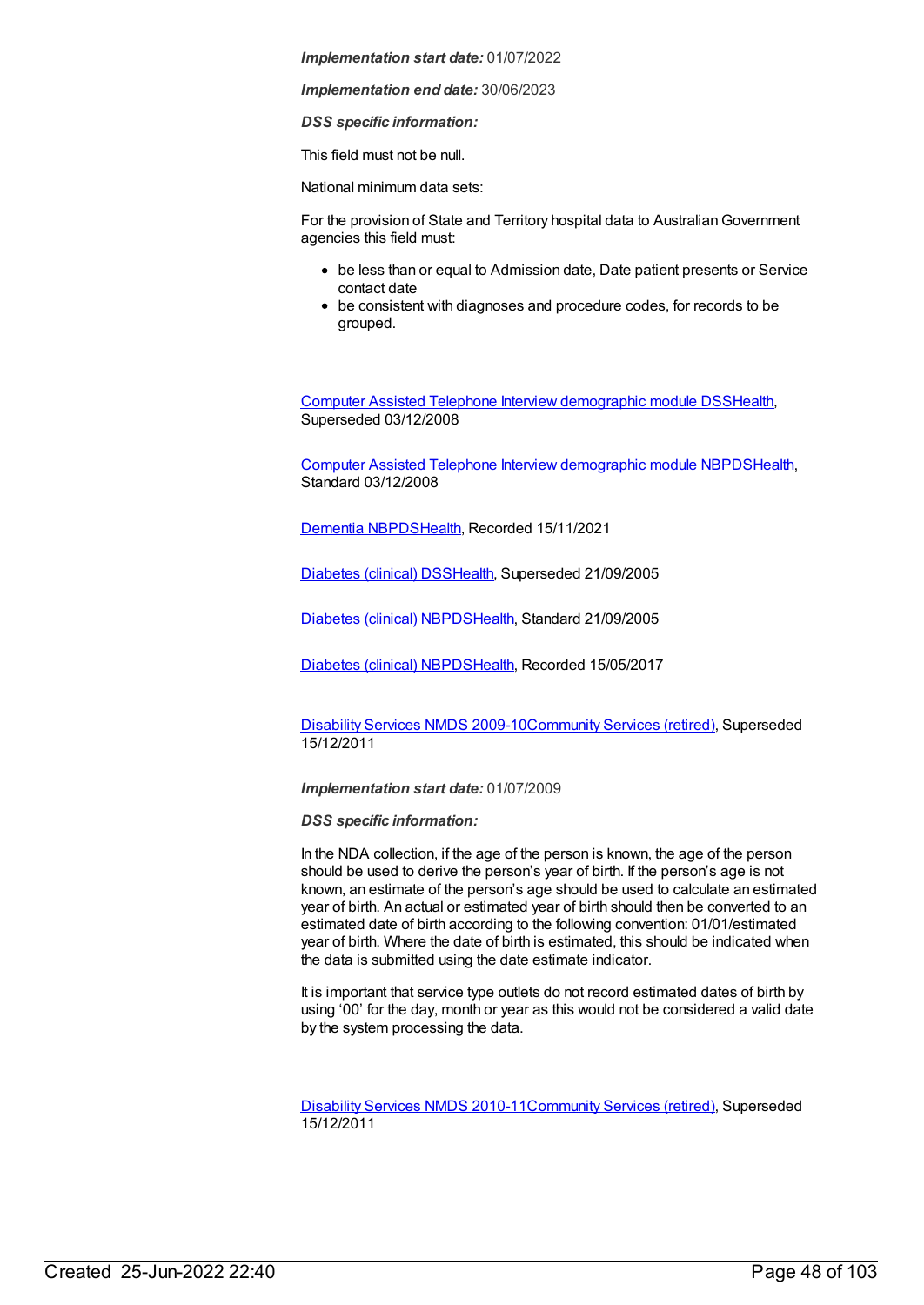## *DSS specific information:*

In the NDA collection, if the age of the person is known, the age of the person should be used to derive the person's year of birth. If the person's age is not known, an estimate of the person's age should be used to calculate an estimated year of birth. An actual or estimated year of birth should then be converted to an estimated date of birth according to the following convention: 01/01/estimated year of birth. Where the date of birth is estimated, this should be indicated when the data is submitted using the date estimate indicator.

It is important that service type outlets do not record estimated dates of birth by using '00' for the day, month or year as this would not be considered a valid date by the system processing the data.

# [Disability](https://meteor.aihw.gov.au/content/461636) Services NMDS 2011-12[Community](https://meteor.aihw.gov.au/RegistrationAuthority/1) Services (retired), Superseded 13/03/2013

# *Implementation start date:* 01/07/2011

# *DSS specific information:*

In the NDA collection, if the age of the person is known, the age of the person should be used to derive the person's year of birth. If the person's age is not known, an estimate of the person's age should be used to calculate an estimated year of birth. An actual or estimated year of birth should then be converted to an estimated date of birth according to the following convention: 01/01/estimated year of birth. Where the date of birth is estimated, this should be indicated when the data is submitted using the date estimate indicator.

It is important that service type outlets do not record estimated dates of birth by using '00' for the day, month or year as this would not be considered a valid date by the system processing the data.

Ear nose and throat [services](https://meteor.aihw.gov.au/content/521709) patient cluste[rIndigenous](https://meteor.aihw.gov.au/RegistrationAuthority/6), Standard 05/09/2014

*Implementation start date:* 01/04/2012

Ear [operation](https://meteor.aihw.gov.au/content/567130) details cluste[rIndigenous,](https://meteor.aihw.gov.au/RegistrationAuthority/6) Standard 05/12/2017

*DSS specific information:*

The date is recorded as DD/MM/YY. Slashes must be entered.

'01/01/1800' is used to record data that is invalid.

'01/01/1900' is used to record data that is not stated.

Early Childhood [Education](https://meteor.aihw.gov.au/content/396792) and Care: Unit Record Level NMDS 2010Early Childhood, [Superseded](https://meteor.aihw.gov.au/RegistrationAuthority/13) 07/06/2011

*Implementation start date:* 01/07/2010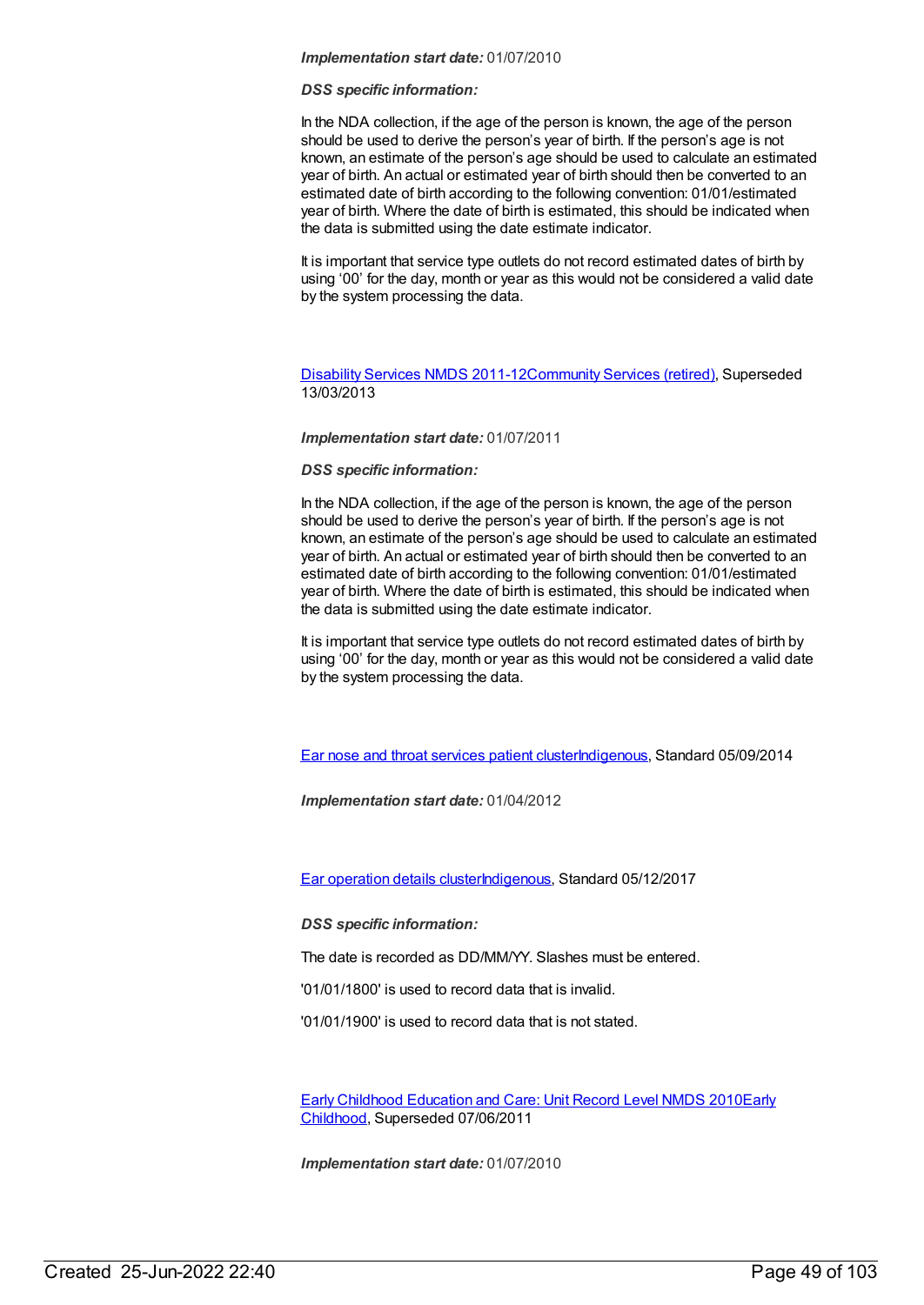# Early Childhood [Education](https://meteor.aihw.gov.au/content/438006) and Care: Unit Record Level NMDS 2011Early Childhood, [Superseded](https://meteor.aihw.gov.au/RegistrationAuthority/13) 09/03/2012

### *Implementation start date:* 01/07/2011

*DSS specific information:*

Should be reported for the child.

For components of the Date of birth which are unknown, 00 should be recorded, for example if a child was born in July 2007 but the day of birth is unknown record 00072007.

Early Childhood [Education](https://meteor.aihw.gov.au/content/466523) and Care: Unit Record Level NMDS 2012Early Childhood, [Superseded](https://meteor.aihw.gov.au/RegistrationAuthority/13) 08/04/2013

*Implementation start date:* 01/07/2012

*DSS specific information:*

Should be reported for the child.

For components of the Date of birth which are unknown, 00 should be recorded, for example if a child was born in July 2007 but the day of birth is unknown record 00072007.

Early Childhood [Education](https://meteor.aihw.gov.au/content/494147) and Care: Unit Record Level NMDS 2013Early Childhood, [Superseded](https://meteor.aihw.gov.au/RegistrationAuthority/13) 28/05/2014

*Implementation start date:* 01/07/2013

*DSS specific information:*

Should be reported for the child.

For components of the Date of birth which are unknown, 00 should be recorded, for example if a child was born in July 2007 but the day of birth is unknown record 00072007.

Early Childhood [Education](https://meteor.aihw.gov.au/RegistrationAuthority/13) and Care: Unit Record Level NMDS 2014Early Childhood, Superseded 01/06/2015

*Implementation start date:* 01/07/2014

*DSS specific information:*

Should be reported for the child.

For components of the Date of birth which are unknown, 00 should be recorded, for example if a child was born in July 2007 but the day of birth is unknown record 00072007.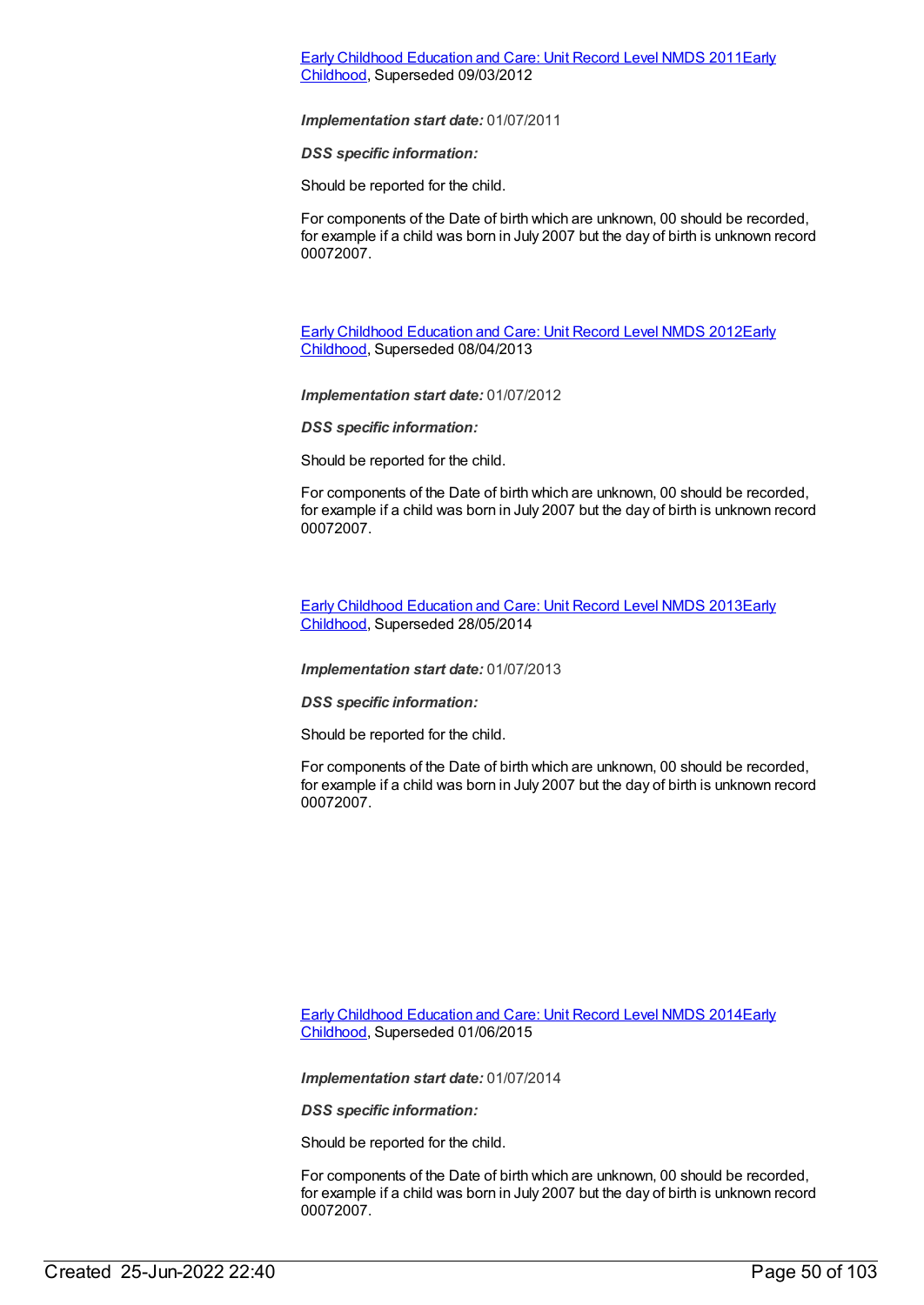# Early Childhood [Education](https://meteor.aihw.gov.au/content/602247) and Care: Unit Record Level NMDS 2015Early Childhood, [Superseded](https://meteor.aihw.gov.au/RegistrationAuthority/13) 24/07/2018

#### *Implementation start date:* 01/07/2015

*DSS specific information:*

Should be reported for the child.

For components of the Date of birth which are unknown, 00 should be recorded, for example if a child was born in July 2007 but the day of birth is unknown record 00072007.

Early Childhood [Education](https://meteor.aihw.gov.au/content/686022) and Care: Unit Record Level NMDS 2016Early Childhood, [Superseded](https://meteor.aihw.gov.au/RegistrationAuthority/13) 24/07/2018

*Implementation start date:* 01/07/2016

*Implementation end date:* 30/06/2017

*DSS specific information:*

Should be reported for the child.

For components of the Date of birth which are unknown, 00 should be recorded, for example if a child was born in July 2007 but the day of birth is unknown record 00072007.

Early Childhood [Education](https://meteor.aihw.gov.au/content/686135) and Care: Unit Record Level NMDS 2017Early Childhood, [Superseded](https://meteor.aihw.gov.au/RegistrationAuthority/13) 24/07/2018

*Implementation start date:* 01/07/2017

*Implementation end date:* 30/06/2018

*DSS specific information:*

Should be reported for the child.

For components of the Date of birth which are unknown, 00 should be recorded, for example if a child was born in July 2007 but the day of birth is unknown record 00072007.

Early Childhood [Education](https://meteor.aihw.gov.au/content/686221) and Care: Unit Record Level NMDS 2018Early Childhood, [Superseded](https://meteor.aihw.gov.au/RegistrationAuthority/13) 02/12/2020

*Implementation start date:* 01/07/2018

*DSS specific information:*

Should be reported for the child.

For components of the Date of birth which are unknown, 00 should be recorded, for example if a child was born in July 2007 but the day of birth is unknown record 00072007.

Early Childhood [Education](https://meteor.aihw.gov.au/content/731157) and Care: Unit Record Level NMDS 2019Early Childhood, [Superseded](https://meteor.aihw.gov.au/RegistrationAuthority/13) 02/12/2020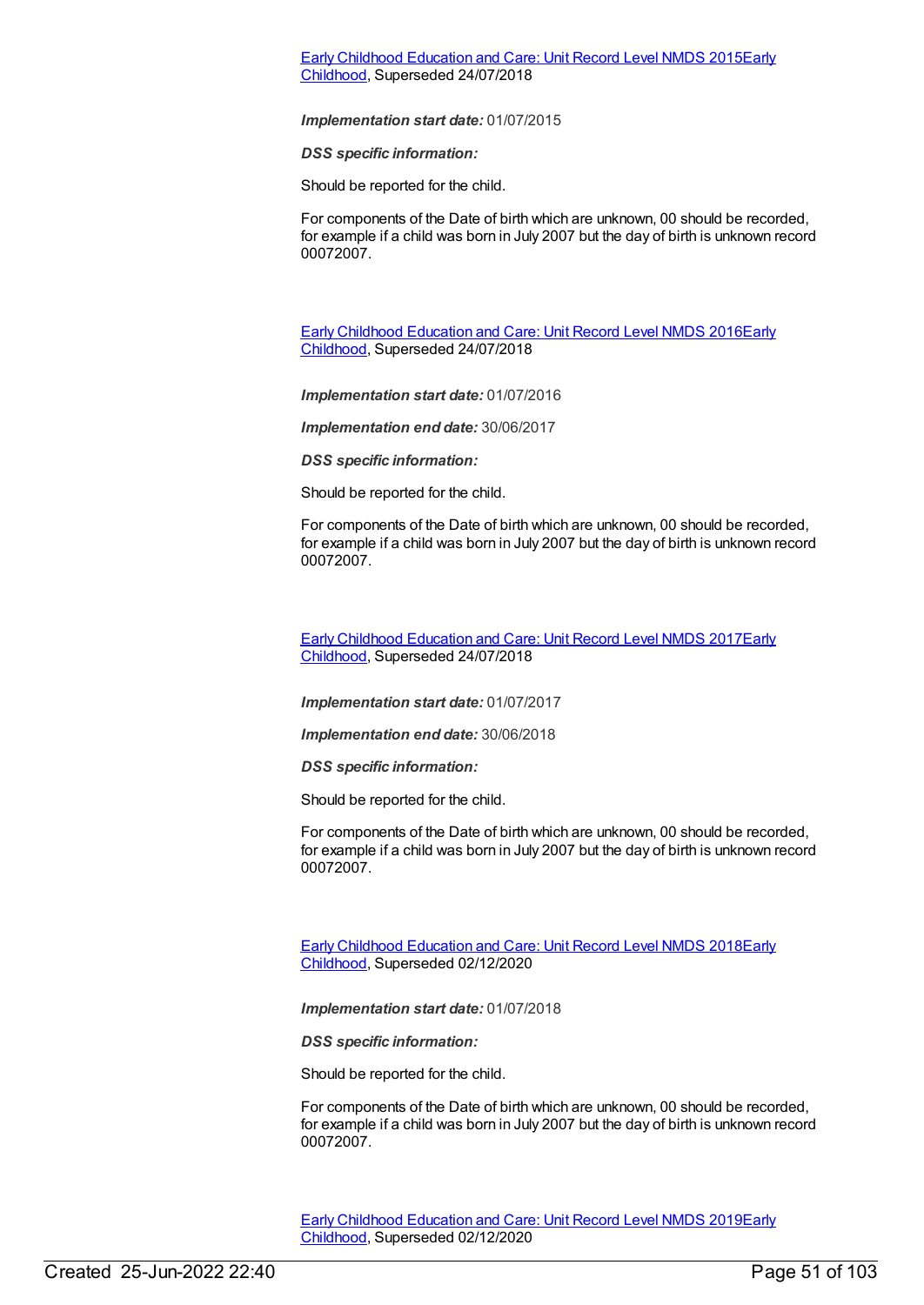*DSS specific information:*

Should be reported for the child.

For components of the Date of birth which are unknown, 00 should be recorded, for example if a child was born in July 2007 but the day of birth is unknown record 00072007.

Early Childhood [Education](https://meteor.aihw.gov.au/RegistrationAuthority/13) and Care: Unit Record Level NMDS 2020Early Childhood, Standard 02/12/2020

*Implementation start date:* 01/07/2020

*DSS specific information:*

Should be reported for the child.

For components of the Date of birth which are unknown, 00 should be recorded, for example if a child was born in July 2007 but the day of birth is unknown record 00072007.

Early Childhood [Education](https://meteor.aihw.gov.au/RegistrationAuthority/13) and Care: Unit Record Level NMDS 2021Early Childhood, Standard 25/10/2021

*Implementation start date:* 01/07/2021

*DSS specific information:*

Should be reported for the child.

For components of the Date of birth which are unknown, 00 should be recorded, for example if a child was born in July 2007 but the day of birth is unknown record 00072007.

[Emergency](https://meteor.aihw.gov.au/content/496522) department care activity based funding DSS [2012-2013Independent](https://meteor.aihw.gov.au/RegistrationAuthority/3) Hospital Pricing Authority, Superseded 31/10/2012

*Implementation start date:* 01/07/2012

*Implementation end date:* 30/06/2013

[Emergency](https://meteor.aihw.gov.au/content/742180) service care NBEDS 2022–2[3Health](https://meteor.aihw.gov.au/RegistrationAuthority/12), Standard 20/10/2021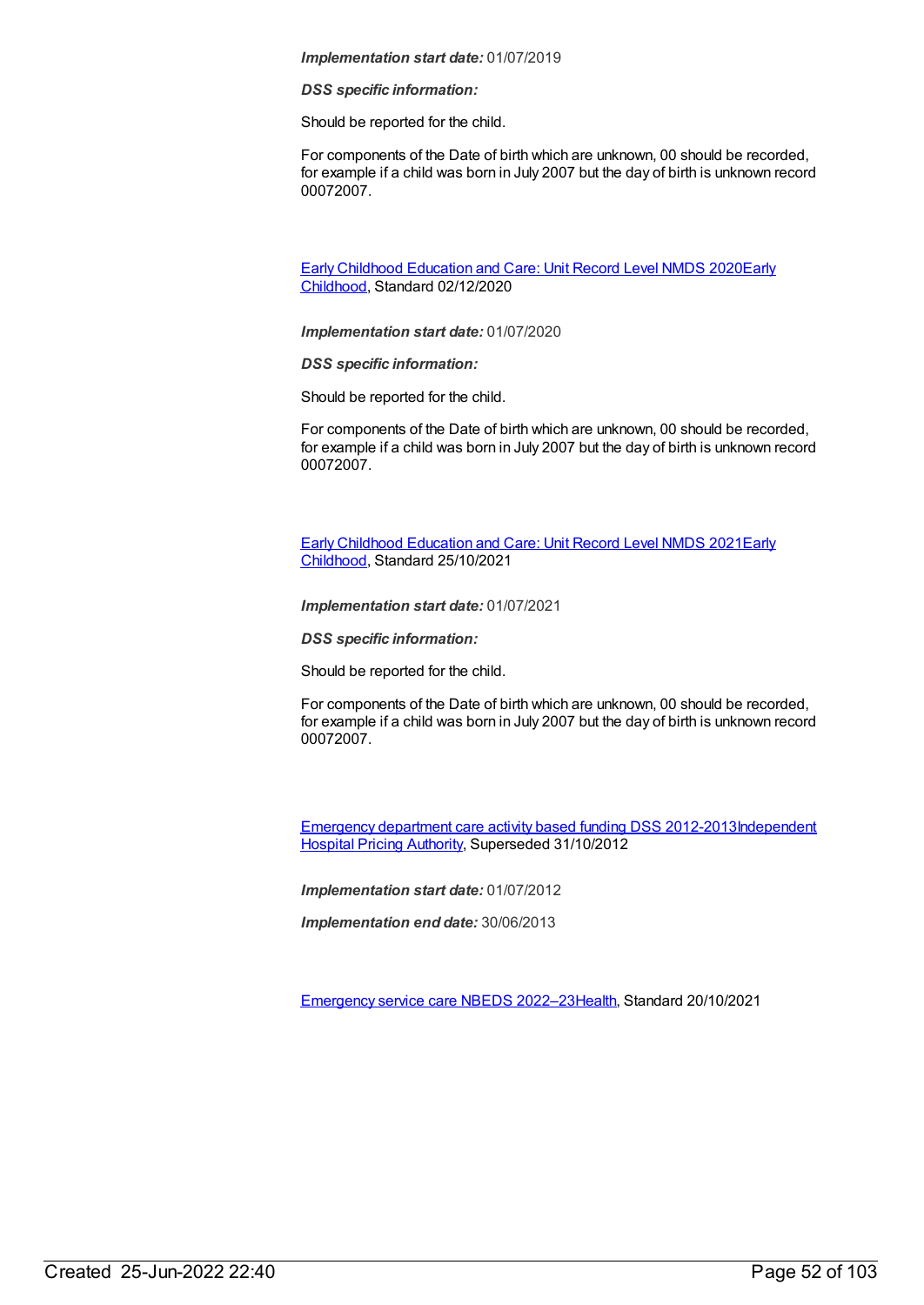## *Implementation end date:* 30/06/2023

## *DSS specific information:*

For the provision of state and territory hospital data to Australian Government agencies this field must:

- be less than or equal to Admission date, Date patient presents or Service contact date
- be consistent with diagnoses and procedure codes, for records to be grouped.

Health care client [identification](https://meteor.aihw.gov.au/content/288765) DSS[Health,](https://meteor.aihw.gov.au/RegistrationAuthority/12) Superseded 03/12/2008

*DSS specific information:*

Date of birth must be less than of equal to the date of death.

Health care client [identification](https://meteor.aihw.gov.au/content/374201) DSS[Health,](https://meteor.aihw.gov.au/RegistrationAuthority/12) Retired 20/03/2013

*DSS specific information:*

Date of birth must be less than of equal to the date of death.

Health care provider [identification](https://meteor.aihw.gov.au/content/289061) DSS[Health](https://meteor.aihw.gov.au/RegistrationAuthority/12), Superseded 04/07/2007

*DSS specific information:*

Date of birth must be less than or equal to the date of death.

Health care provider [identification](https://meteor.aihw.gov.au/content/356020) DSS[Health](https://meteor.aihw.gov.au/RegistrationAuthority/12), Superseded 03/12/2008

*DSS specific information:*

Date of birth must be less than or equal to the date of death.

Health care provider [identification](https://meteor.aihw.gov.au/content/374199) DSS[Health](https://meteor.aihw.gov.au/RegistrationAuthority/12), Retired 20/03/2013

*DSS specific information:*

Date of birth must be less than or equal to the date of death.

Health labour force [NMDS](https://meteor.aihw.gov.au/content/273041)[Health](https://meteor.aihw.gov.au/RegistrationAuthority/12), Superseded 10/12/2009

*Implementation start date:* 01/07/2005

Home purchase [assistance](https://meteor.aihw.gov.au/content/388624) 2009-10Housing [assistance](https://meteor.aihw.gov.au/RegistrationAuthority/11), Superseded 01/05/2013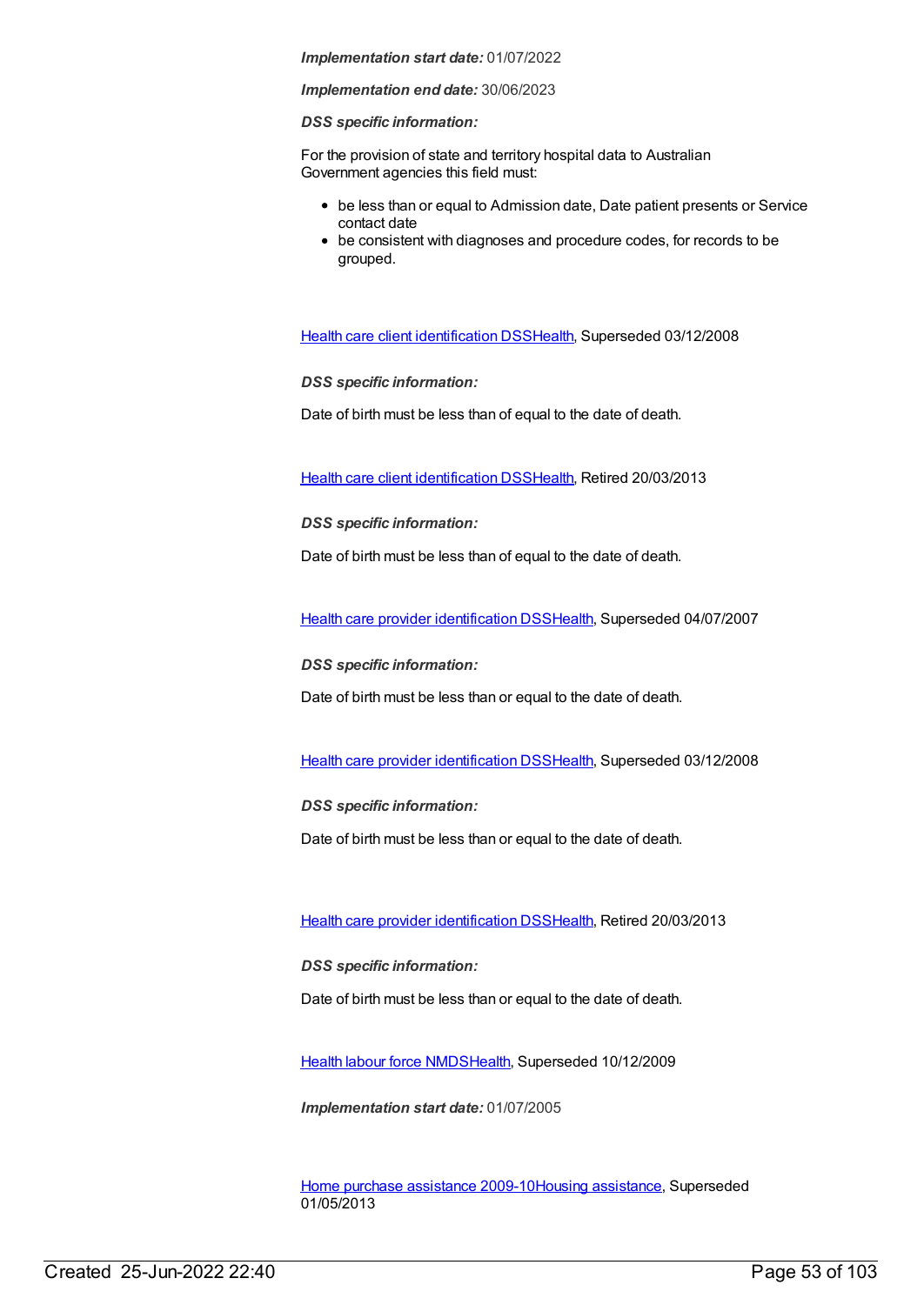*Implementation end date:* 30/06/2010

#### *DSS specific information:*

The HPA collection requires a different format from the standard. The HPA collection required format is DD/MM/YYYY. This item refers to the date of birth of the main applicant.

Home purchase [assistance](https://meteor.aihw.gov.au/content/478773) 2010-11Housing [assistance](https://meteor.aihw.gov.au/RegistrationAuthority/11), Superseded 01/05/2013

*Implementation start date:* 01/07/2010

*Implementation end date:* 30/06/2011

*DSS specific information:*

The HPA collection requires a different format from the standard. The HPA collection required format is DD/MM/YYYY. This item refers to the date of birth of the main applicant.

Home purchase [assistance](https://meteor.aihw.gov.au/content/480487) DSS 2011-12Housing [assistance](https://meteor.aihw.gov.au/RegistrationAuthority/11), Superseded 03/07/2014

*Implementation start date:* 01/07/2011

*Implementation end date:* 30/06/2012

*DSS specific information:*

The 2011-12 HPA collection requires a different format from the standard. The HPA collection required format is DD/MM/YYYY.

This item refers to the date of birth of the main applicant.

Home purchase [assistance](https://meteor.aihw.gov.au/content/563456) DSS 2012-13Housing [assistance](https://meteor.aihw.gov.au/RegistrationAuthority/11), Superseded 30/08/2017

*Implementation start date:* 01/07/2012

*Implementation end date:* 30/06/2013

*DSS specific information:*

The 2012-13 HPA collection requires a different format from the standard. The HPA collection required format is DD/MM/YYYY.

This item refers to the date of birth of the main applicant.

Home purchase [assistance](https://meteor.aihw.gov.au/content/596710) DSS 2013-Housing [assistance](https://meteor.aihw.gov.au/RegistrationAuthority/11), Standard 30/08/2017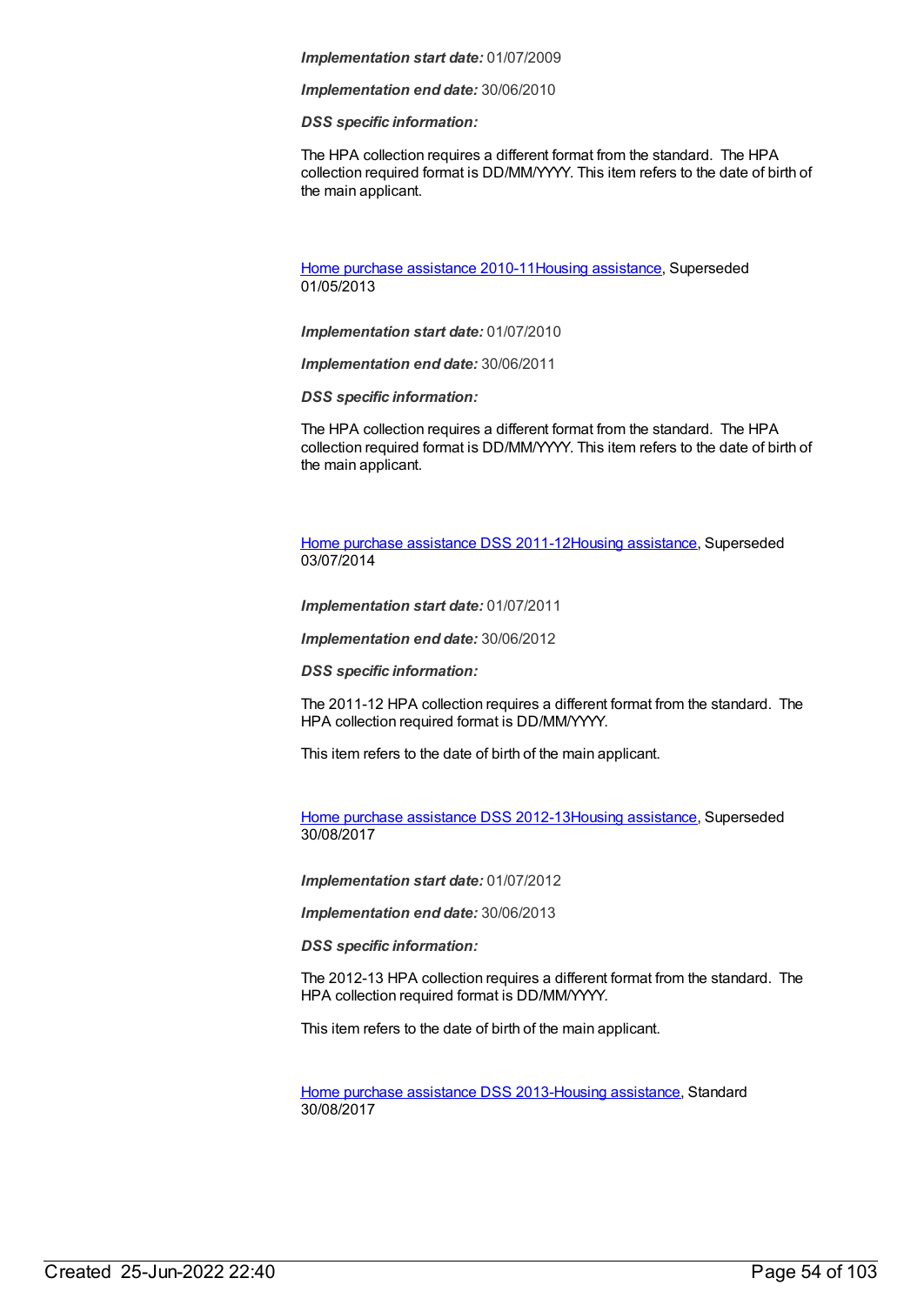#### *Conditional obligation:*

Leave blank if unknown.

*DSS specific information:*

This collection requires a non-standard format for this data item: DD/MM/YYYY.

This item refers to the date of birth of the main applicant. The main applicant is the person or principal person whose name appears first on the home purchase assistance application form. Where this is not clear, it should be the person who is responsible or mortgage payments.

Household file cluster [\(Indigenous](https://meteor.aihw.gov.au/content/464709) community housing)Housing [assistance](https://meteor.aihw.gov.au/RegistrationAuthority/11), Superseded 01/05/2013

Household file cluster [\(Indigenous](https://meteor.aihw.gov.au/content/480535) community housing)Housing [assistance](https://meteor.aihw.gov.au/RegistrationAuthority/11), Superseded 30/08/2017 [Indigenous](https://meteor.aihw.gov.au/RegistrationAuthority/6), Standard 01/05/2013

*DSS specific information:*

Unknown values should be recorded as "U".

Household file cluster [\(Indigenous](https://meteor.aihw.gov.au/content/605356) community housing)Housing [assistance](https://meteor.aihw.gov.au/RegistrationAuthority/11), Standard 30/08/2017

*DSS specific information:*

Unknown values should be recorded as "U".

Indigenous [Community](https://meteor.aihw.gov.au/content/711226) Housing DSS 2018-Housing [assistance](https://meteor.aihw.gov.au/RegistrationAuthority/11), Standard 10/05/2019

*Implementation start date:* 01/07/2018

*DSS specific information:*

Record unknown values as 'U'.

Individual [demographic](https://meteor.aihw.gov.au/content/528542) identifiers cluste[rHealth](https://meteor.aihw.gov.au/RegistrationAuthority/12), Standard 05/10/2016

**[Juvenile](https://meteor.aihw.gov.au/content/386845) Justice Client file cluste[rCommunity](https://meteor.aihw.gov.au/RegistrationAuthority/1) Services (retired), Standard** 14/09/2009 Youth [Justice](https://meteor.aihw.gov.au/RegistrationAuthority/4), Recorded 23/05/2022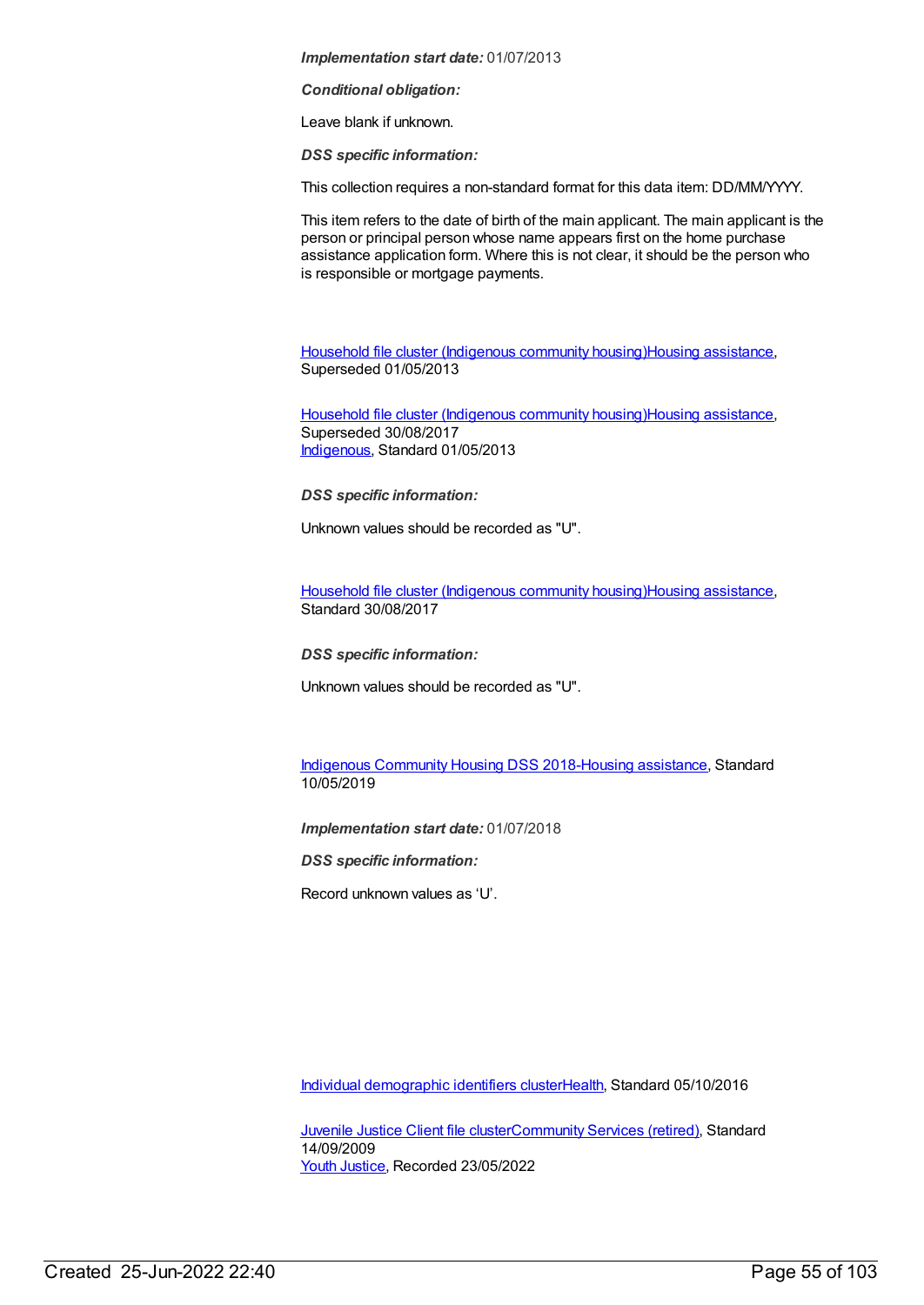*DSS specific information:*

The young person should be aged 10–25 years at the order start date.

The young person should be aged 10–25 years at the detention start date.

[Juvenile](https://meteor.aihw.gov.au/content/513199) Justice Client file cluste[rCommunity](https://meteor.aihw.gov.au/RegistrationAuthority/1) Services (retired), Not progressed 23/01/2018 Youth [Justice](https://meteor.aihw.gov.au/RegistrationAuthority/4), Recorded 23/05/2022

# *DSS specific information:*

The young person should be aged 10–25 years at the order start date.

The young person should be aged 10–25 years at the detention start date.

[Juvenile](https://meteor.aihw.gov.au/content/314122) Justice NMDS 200[7Community](https://meteor.aihw.gov.au/RegistrationAuthority/1) Services (retired), Superseded 19/05/2010

*Implementation start date:* 01/07/2005

Medical [indemnity](https://meteor.aihw.gov.au/content/329638) DSS 2012-1[4Health](https://meteor.aihw.gov.au/RegistrationAuthority/12), Superseded 21/11/2013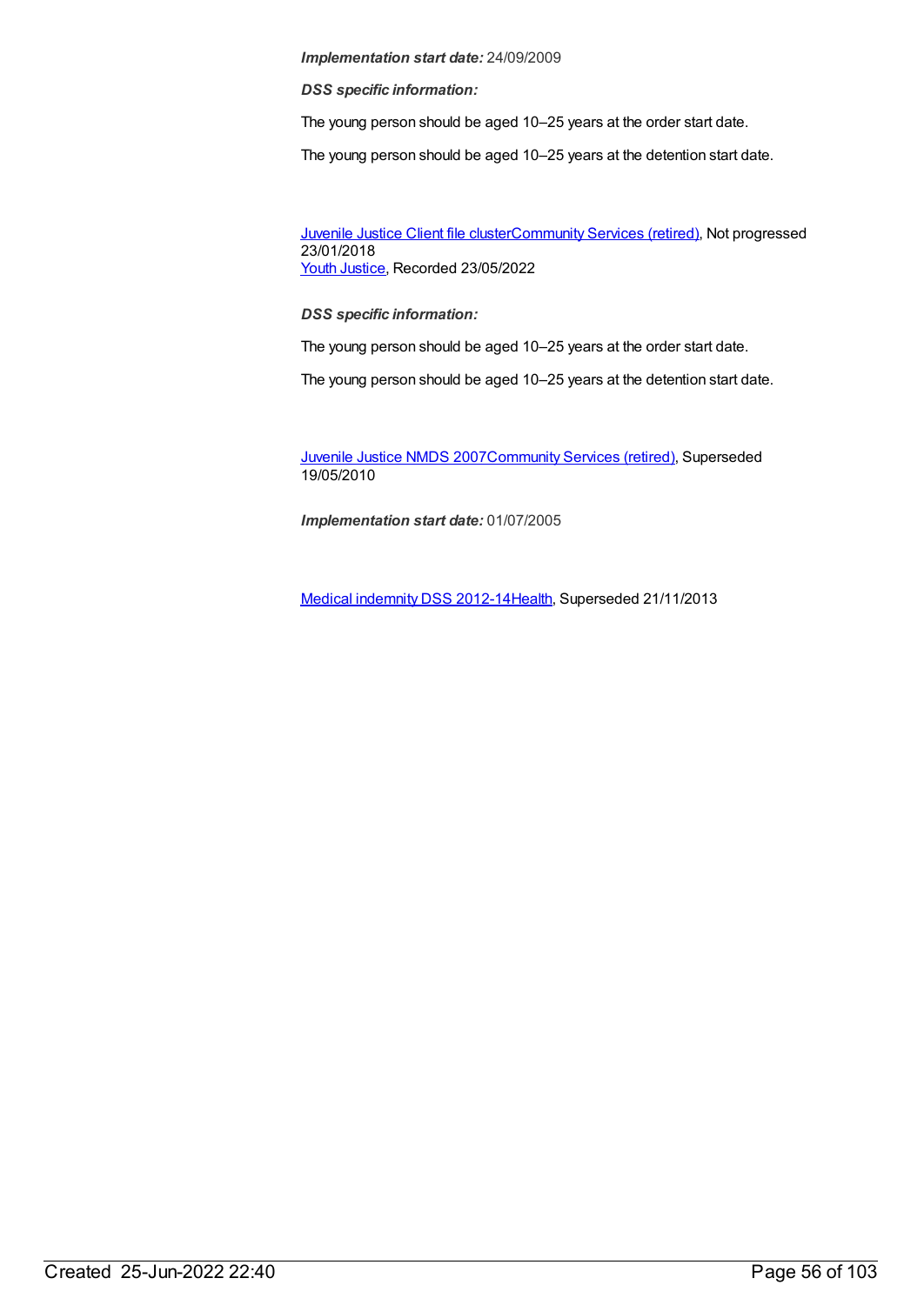*Implementation end date:* 30/06/2014

*DSS specific information:*

In this data set specification 'Person' refers to the patient.

This data element should be used in conjunction with the data element: *Date accuracy indicator, code AAA* to flag whether each component of the date of birth is accurate, estimated or unknown.

No linking of client records is envisioned in the Medical Indemnity National Collection.

Insurance Statistics Australia collects claimant/patient year of birth as part of its National Claims and Policies Database, which allows it to report private sector data to the Australian Institute of Health and Welfare in terms of the person's age at the time of the health-care incident.

Information on date of birth allows a more accurate calculation of the patient's age at the time of the health-care incident, especially when babies are involved.

## Medical [indemnity](https://meteor.aihw.gov.au/content/531844) NBPDS 2014[-Health](https://meteor.aihw.gov.au/RegistrationAuthority/12), Standard 21/11/2013

*Implementation start date:* 01/07/2014

*DSS specific information:*

In this data set, 'Person' refers to the patient.

This data element should be used in conjunction with the data element: *Date accuracy indicator, code AAA* to flag whether each component of the date of birth is accurate, estimated or unknown.

No linking of client records is envisioned in the Medical Indemnity National Collection.

Insurance Statistics Australia collects claimant/patient year of birth as part of its National Claims and Policies Database, which allows it to report private sector data to the Australian Institute of Health and Welfare in terms of the person's age at the time of the health-care incident.

Information on date of birth allows a more accurate calculation of the patient's age at the time of the health-care incident, especially when babies are involved.

Medicare Benefits Schedule (MBS) state/territory data extract 2013- [14Commonwealth](https://meteor.aihw.gov.au/content/603356) Department of Health, Standard 14/10/2015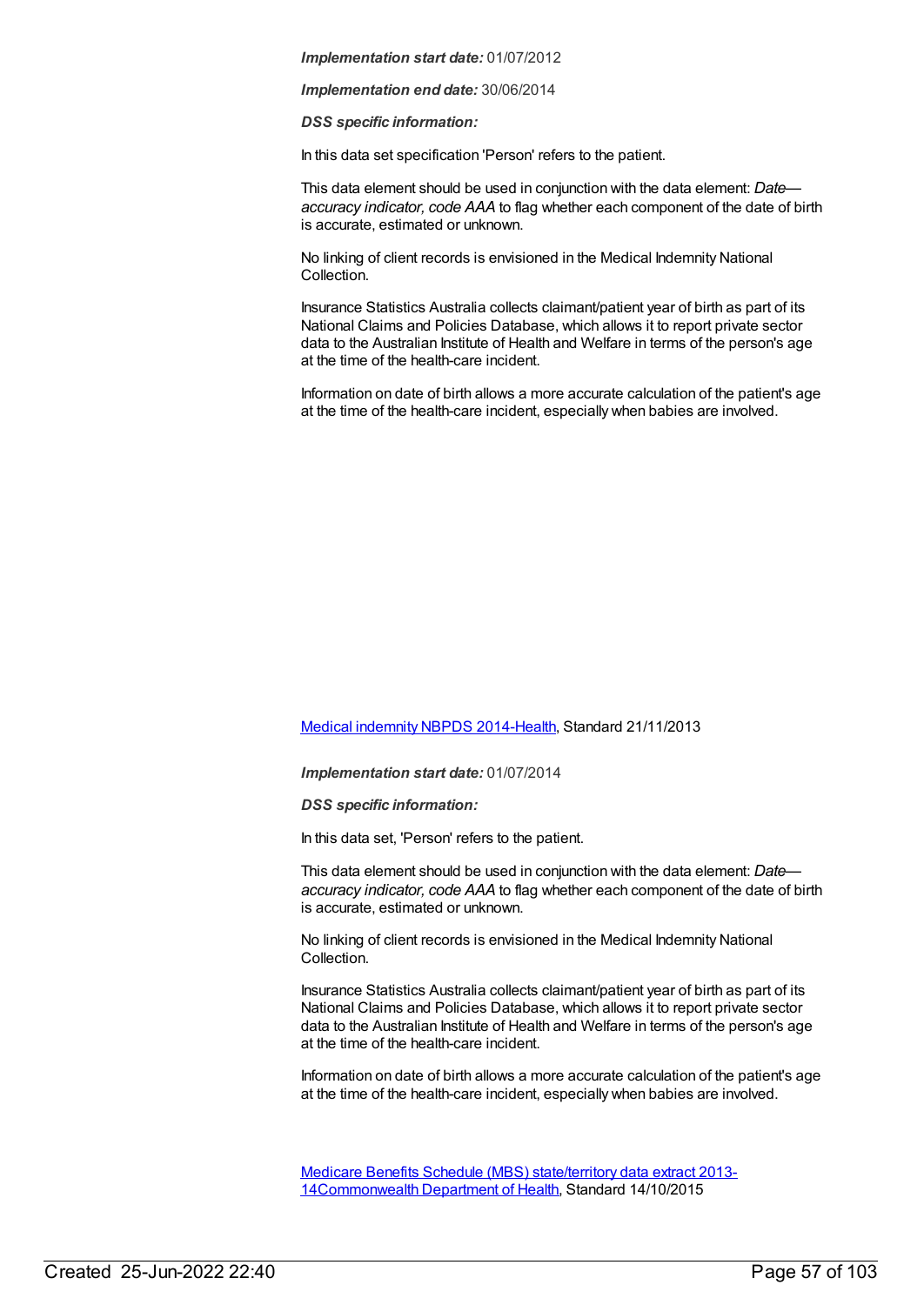*Implementation start date:* 01/07/2013 *Implementation end date:* 30/06/2014

*DSS specific information:*

Variable name = PINDOB

This item represents the Medicare patient date of birth.

National Bowel Cancer [Screening](https://meteor.aihw.gov.au/content/529201) Program NBEDS 2014-1[8Health](https://meteor.aihw.gov.au/RegistrationAuthority/12), Superseded 06/09/2018

*Implementation start date:* 01/07/2014

*Implementation end date:* 30/06/2018

National Bowel Cancer [Screening](https://meteor.aihw.gov.au/content/694107) Program NBEDS 2018–1[9Health](https://meteor.aihw.gov.au/RegistrationAuthority/12), Superseded 12/12/2018

*Implementation start date:* 01/07/2018

*Implementation end date:* 30/06/2019

National Bowel Cancer [Screening](https://meteor.aihw.gov.au/content/707481) Program NBEDS 2019–2[0Health](https://meteor.aihw.gov.au/RegistrationAuthority/12), Superseded 16/01/2020

*Implementation start date:* 01/07/2019

*Implementation end date:* 30/06/2020

National Bowel Cancer [Screening](https://meteor.aihw.gov.au/content/715323) Program NBEDS 2020–2[1Health](https://meteor.aihw.gov.au/RegistrationAuthority/12), Superseded 05/02/2021

*Implementation start date:* 01/07/2020

*Implementation end date:* 30/06/2021

National Bowel Cancer [Screening](https://meteor.aihw.gov.au/content/727407) Program NBEDS 2021–2[2Health](https://meteor.aihw.gov.au/RegistrationAuthority/12), Superseded 17/12/2021

*Implementation start date:* 01/07/2021

*Implementation end date:* 30/06/2022

National Bowel Cancer [Screening](https://meteor.aihw.gov.au/content/742048) Program NBEDS 2022–2[3Health](https://meteor.aihw.gov.au/RegistrationAuthority/12), Standard 17/12/2021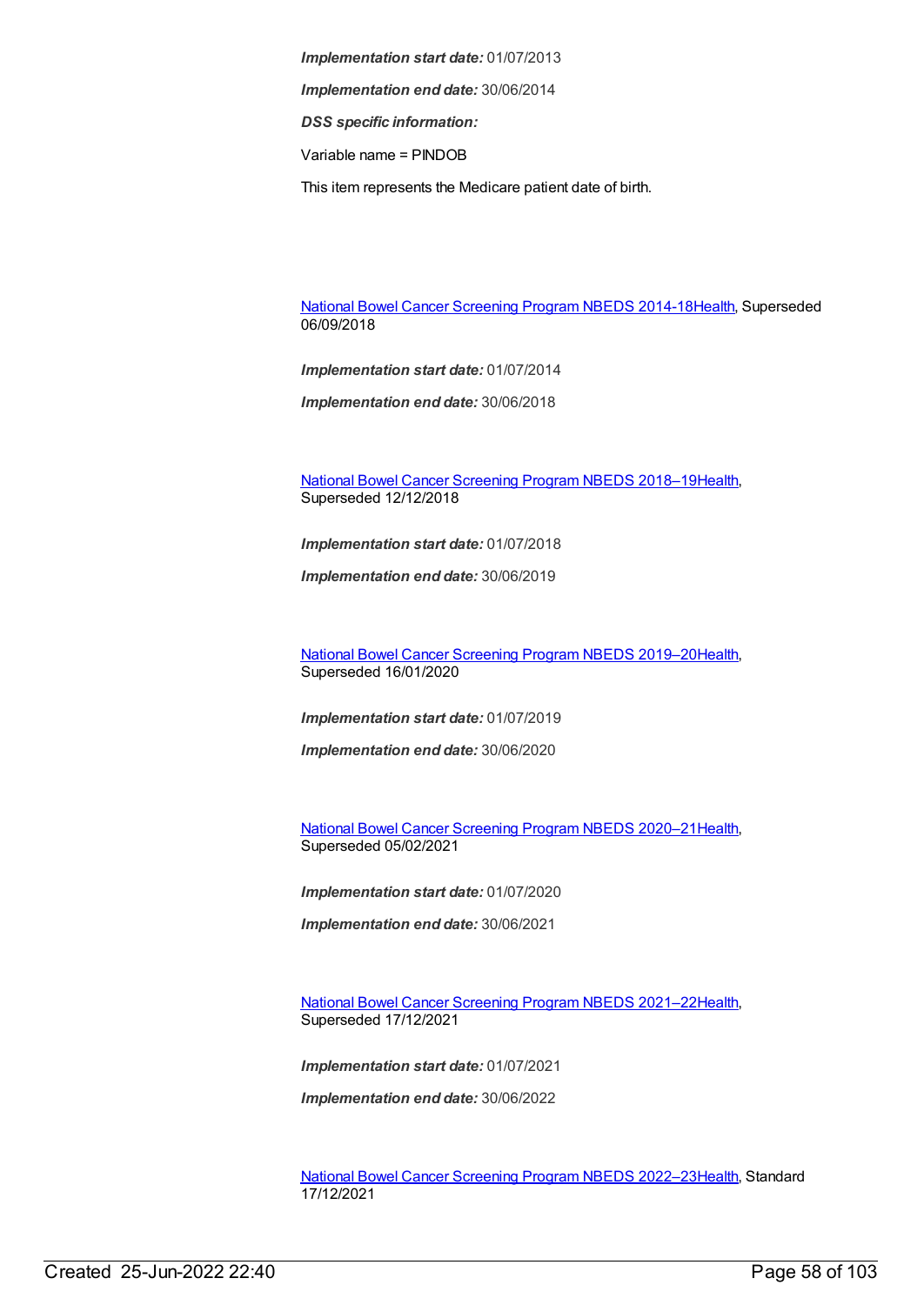*Implementation end date:* 30/06/2023

[Non-admitted](https://meteor.aihw.gov.au/content/453284) patient activity based funding DSS [2012-2013Independent](https://meteor.aihw.gov.au/RegistrationAuthority/3) Hospital Pricing Authority, Superseded 30/10/2012

*Implementation start date:* 01/07/2012 *Implementation end date:* 30/06/2013

[Non-admitted](https://meteor.aihw.gov.au/content/399390) patient DSS 2011-1[2Health](https://meteor.aihw.gov.au/RegistrationAuthority/12), Superseded 07/12/2011

*Implementation start date:* 01/07/2011 *Implementation end date:* 30/06/2012

[Non-admitted](https://meteor.aihw.gov.au/content/471846) patient DSS 2012-1[3Health](https://meteor.aihw.gov.au/RegistrationAuthority/12), Superseded 02/05/2013

*Implementation start date:* 01/07/2012

*Implementation end date:* 30/06/2013

[Non-admitted](https://meteor.aihw.gov.au/content/509071) patient DSS 2013-1[4Health](https://meteor.aihw.gov.au/RegistrationAuthority/12), Superseded 07/03/2014

*Implementation start date:* 01/07/2013 *Implementation end date:* 30/06/2014

[Non-admitted](https://meteor.aihw.gov.au/content/548176) patient DSS 2014-1[5Health](https://meteor.aihw.gov.au/RegistrationAuthority/12), Superseded 13/11/2014

*Implementation start date:* 01/07/2014 *Implementation end date:* 30/06/2015

[Non-admitted](https://meteor.aihw.gov.au/content/584108) patient DSS 2015-1[6Health](https://meteor.aihw.gov.au/RegistrationAuthority/12), Superseded 19/11/2015

*Implementation start date:* 01/07/2015 *Implementation end date:* 30/06/2016

[Non-admitted](https://meteor.aihw.gov.au/content/471595) patient emergency department care DSS 1 January 2012-30 June 201[2Health](https://meteor.aihw.gov.au/RegistrationAuthority/12), Retired 30/01/2012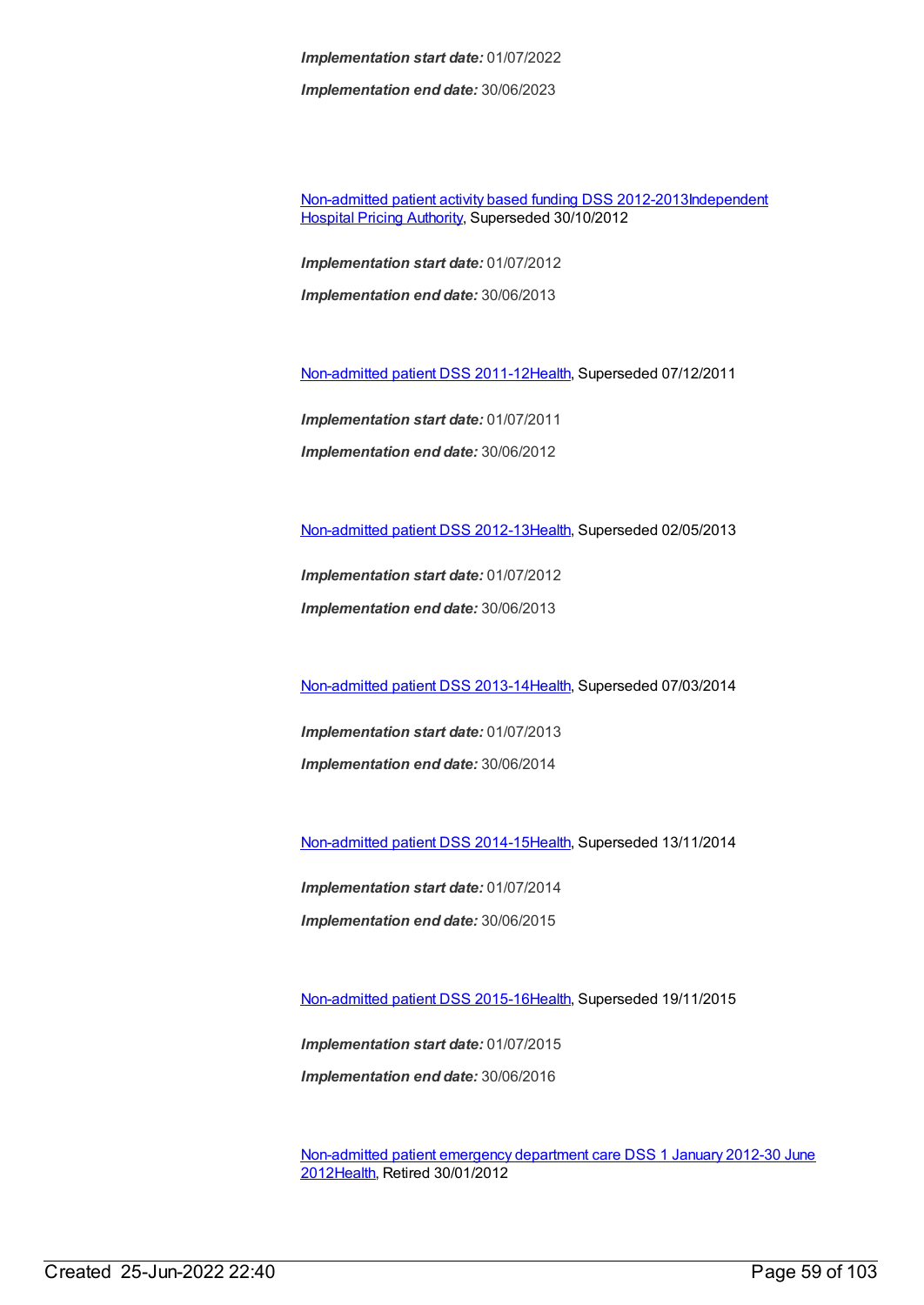*Implementation end date:* 30/06/2012

*DSS specific information:*

This field must not be null.

National Minimum Data Sets:

For the provision of state and territory hospital data to Commonwealth agencies this field must:

- be less than or equal to Admission date, Date patient presents or Service contact date
- be consistent with diagnoses and procedure codes, for records to be grouped.

[Non-admitted](https://meteor.aihw.gov.au/content/567462) patient emergency department care DSS 2014-1[5Health](https://meteor.aihw.gov.au/RegistrationAuthority/12), Superseded 04/02/2015

*Implementation start date:* 01/07/2014

*Implementation end date:* 30/06/2015

*DSS specific information:*

This field must not be null.

National minimum data sets:

For the provision of state and territory hospital data to Commonwealth agencies this field must:

- be less than or equal to Admission date, Date patient presents or Service contact date
- be consistent with diagnoses and procedure codes, for records to be grouped.

[Non-admitted](https://meteor.aihw.gov.au/content/590675) patient emergency department care DSS 2015-1[6Health](https://meteor.aihw.gov.au/RegistrationAuthority/12), Superseded 02/12/2015

*Implementation start date:* 01/07/2015

*Implementation end date:* 30/06/2016

*DSS specific information:*

This field must not be null.

National minimum data sets:

For the provision of state and territory hospital data to Commonwealth agencies this field must:

- be less than or equal to Admission date, Date patient presents or Service contact date
- be consistent with diagnoses and procedure codes, for records to be grouped.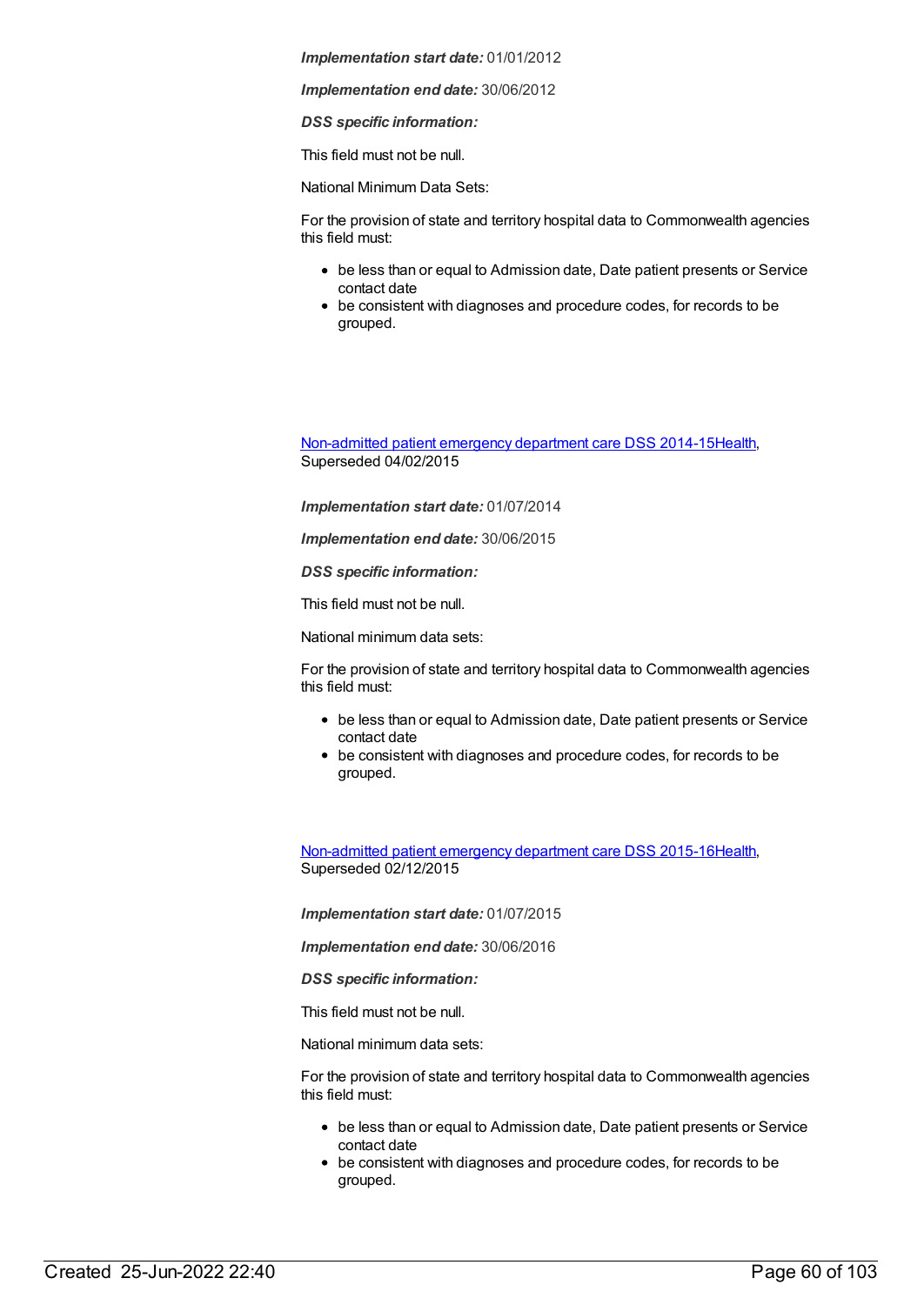# [Non-admitted](https://meteor.aihw.gov.au/content/617933) patient emergency department care NBEDS 2016-1[7Health](https://meteor.aihw.gov.au/RegistrationAuthority/12), Superseded 05/10/2016

## *Implementation start date:* 01/07/2016

*Implementation end date:* 30/06/2017

*DSS specific information:*

This field must not be null.

For the provision of state and territory hospital data to Commonwealth agencies this field must:

- be less than or equal to Admission date, Date patient presents or Service contact date
- be consistent with diagnoses and procedure codes, for records to be grouped.

[Non-admitted](https://meteor.aihw.gov.au/content/655704) patient emergency department care NBEDS 2017-1[8Health](https://meteor.aihw.gov.au/RegistrationAuthority/12), Superseded 12/12/2018

*Implementation start date:* 01/07/2017

*Implementation end date:* 30/06/2018

*DSS specific information:*

This field must not be null.

For the provision of state and territory hospital data to Commonwealth agencies this field must:

- be less than or equal to Admission date, Date patient presents or Service contact date
- be consistent with diagnoses and procedure codes, for records to be grouped.

[Non-admitted](https://meteor.aihw.gov.au/content/676384) patient emergency department care NBEDS 2018-1[9Health](https://meteor.aihw.gov.au/RegistrationAuthority/12), Superseded 12/12/2018

*Implementation start date:* 01/07/2018

*Implementation end date:* 30/06/2019

*DSS specific information:*

This field must not be null.

For the provision of state and territory hospital data to AustralianGovernment agencies this field must:

- be less than or equal to Admission date, Date patient presents or Service contact date
- be consistent with diagnoses and procedure codes, for records to be grouped.

[Non-admitted](https://meteor.aihw.gov.au/content/708556) patient emergency department care NBEDS 2019–2[0Health](https://meteor.aihw.gov.au/RegistrationAuthority/12), Retired 19/11/2019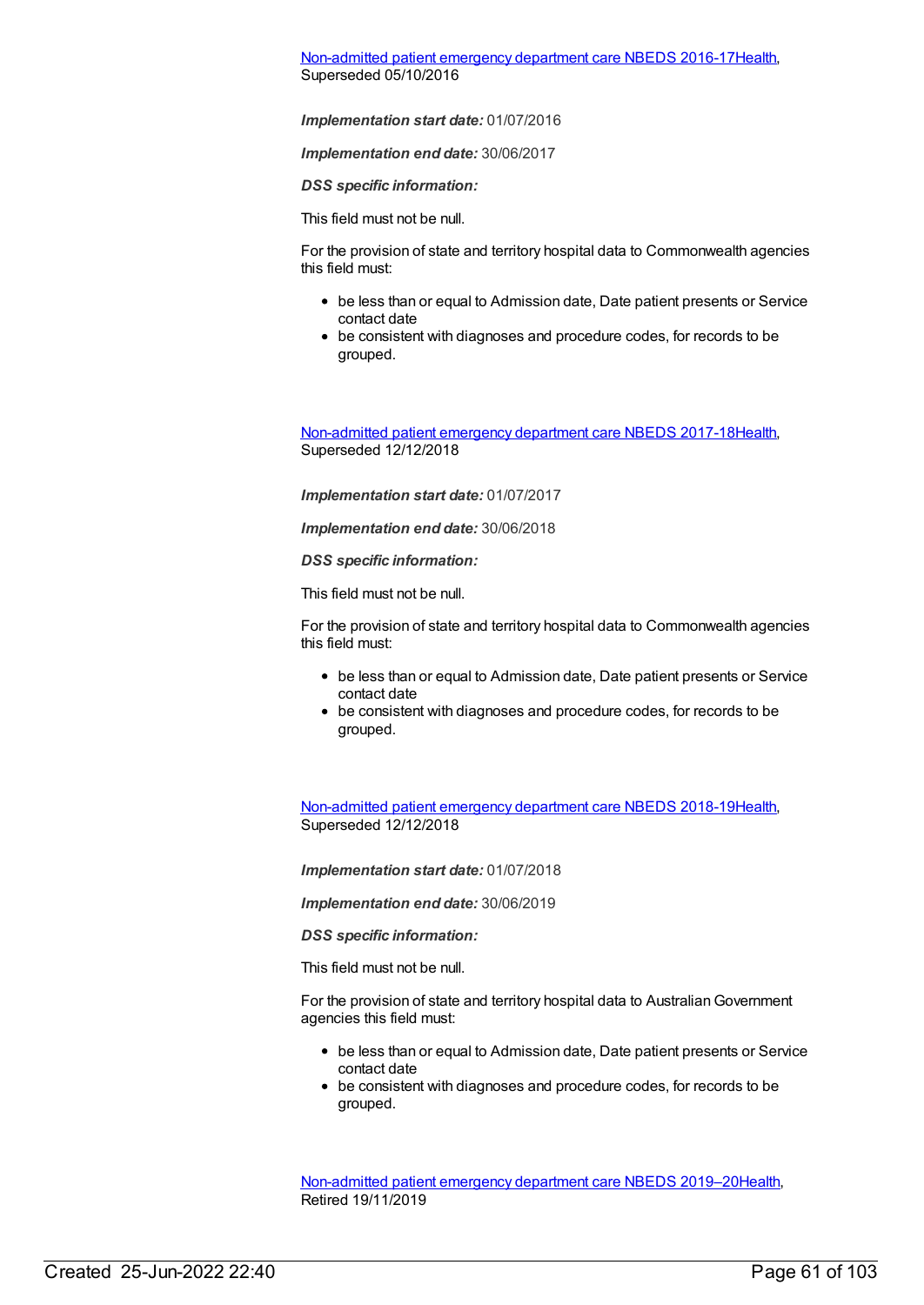*Implementation end date:* 30/06/2020

*DSS specific information:*

This field must not be null.

For the provision of state and territory hospital data to Australian Government agencies this field must:

- be less than or equal to Admission date, Date patient presents or Service contact date
- be consistent with diagnoses and procedure codes, for records to be grouped.

[Non-admitted](https://meteor.aihw.gov.au/content/319769) patient emergency department care NMD[SHealth](https://meteor.aihw.gov.au/RegistrationAuthority/12), Superseded 24/03/2006

*Implementation start date:* 01/07/2005

*Implementation end date:* 30/06/2006

*DSS specific information:*

This field must not be null.

National Minimum Data Sets:

For the provision of State and Territory hospital data to Commonwealth agencies this field must:

- be less than or equal to Admission date, Date patient presents or Service contact date
- be consistent with diagnoses and procedure codes, for records to be grouped.

[Non-admitted](https://meteor.aihw.gov.au/content/273053) patient emergency department care NMD[SHealth](https://meteor.aihw.gov.au/RegistrationAuthority/12), Superseded 07/12/2005

*DSS specific information:*

This field must not be null.

National Minimum Data Sets:

For the provision of State and Territory hospital data to Commonwealth agencies this field must:

- be less than or equal to Admission date, Date patient presents or Service contact date
- be consistent with diagnoses and procedure codes, for records to be grouped.

[Non-admitted](https://meteor.aihw.gov.au/content/322655) patient emergency department care NMD[SHealth](https://meteor.aihw.gov.au/RegistrationAuthority/12), Superseded 23/10/2006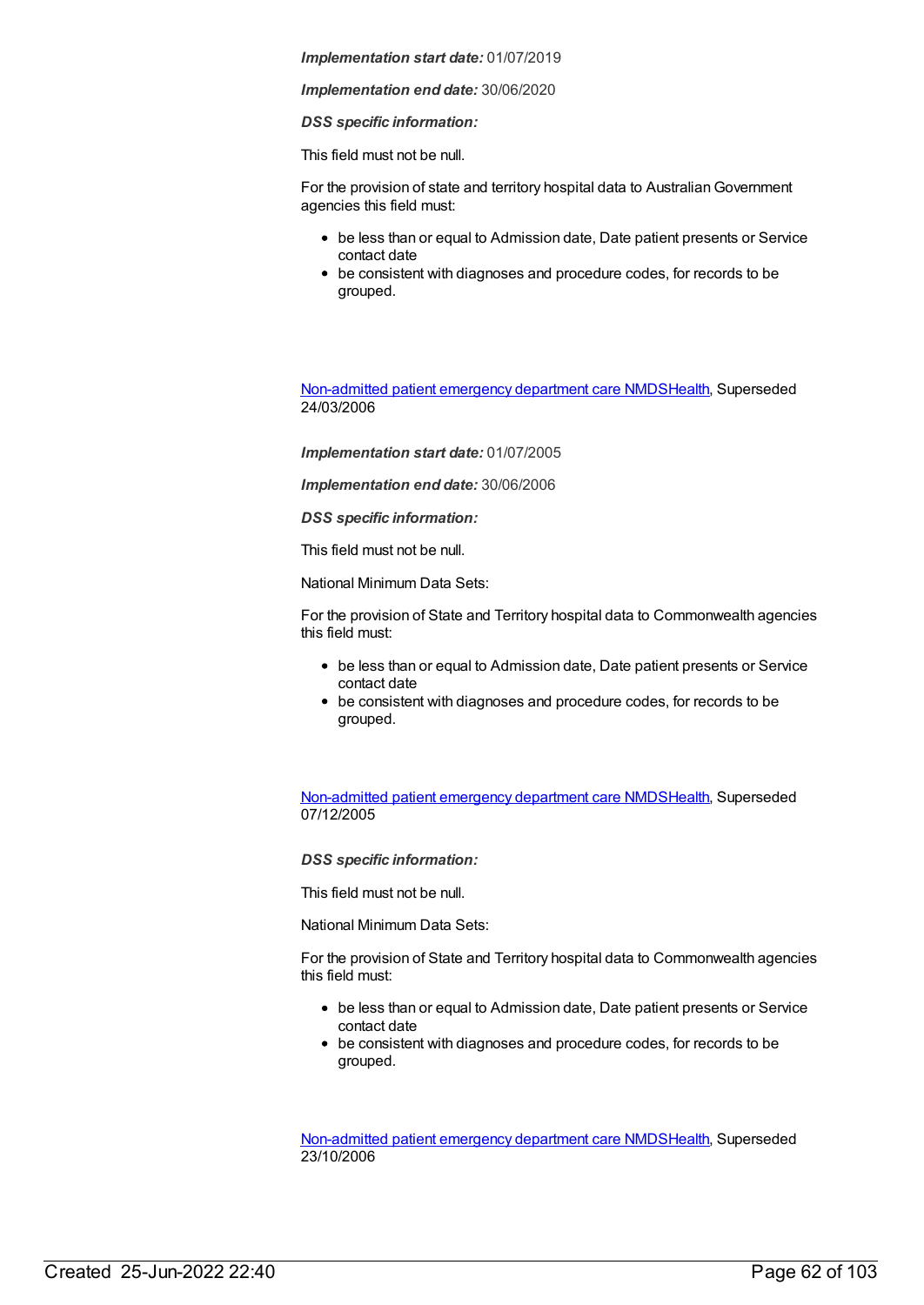*Implementation end date:* 30/06/2007

*DSS specific information:*

This field must not be null.

National Minimum Data Sets:

For the provision of State and Territory hospital data to Commonwealth agencies this field must:

- be less than or equal to Admission date, Date patient presents or Service contact date
- be consistent with diagnoses and procedure codes, for records to be grouped.

[Non-admitted](https://meteor.aihw.gov.au/content/349836) patient emergency department care NMDS 2007-08[Health](https://meteor.aihw.gov.au/RegistrationAuthority/12), Superseded 05/02/2008

*Implementation start date:* 01/07/2007

*Implementation end date:* 30/06/2008

*DSS specific information:*

This field must not be null.

National Minimum Data Sets:

For the provision of State and Territory hospital data to Commonwealth agencies this field must:

- be less than or equal to Admission date, Date patient presents or Service contact date
- be consistent with diagnoses and procedure codes, for records to be grouped.

[Non-admitted](https://meteor.aihw.gov.au/content/363530) patient emergency department care NMDS 2008-10[Health](https://meteor.aihw.gov.au/RegistrationAuthority/12), Superseded 22/12/2009

*Implementation start date:* 01/07/2008

*Implementation end date:* 30/06/2010

*DSS specific information:*

This field must not be null.

National Minimum Data Sets:

For the provision of State and Territory hospital data to Commonwealth agencies this field must:

- be less than or equal to Admission date, Date patient presents or Service contact date
- be consistent with diagnoses and procedure codes, for records to be grouped.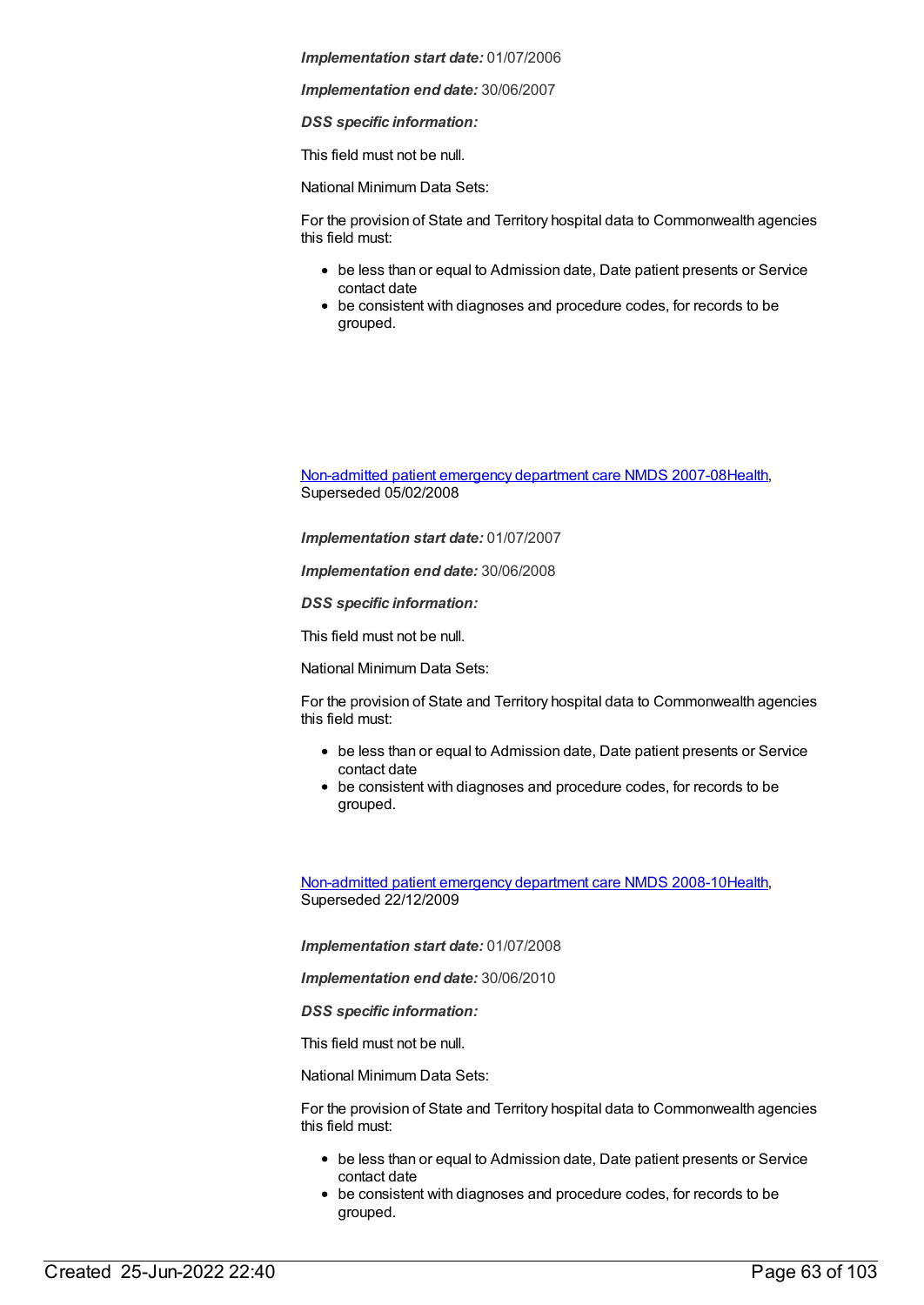[Non-admitted](https://meteor.aihw.gov.au/content/374220) patient emergency department care NMDS 2010-11[Health](https://meteor.aihw.gov.au/RegistrationAuthority/12), Superseded 18/01/2011

*Implementation start date:* 01/07/2010

*Implementation end date:* 30/06/2011

*DSS specific information:*

This field must not be null.

National Minimum Data Sets:

For the provision of State and Territory hospital data to Commonwealth agencies this field must:

- be less than or equal to Admission date, Date patient presents or Service contact date
- be consistent with diagnoses and procedure codes, for records to be grouped.

Non-admitted patient emergency department care NMDS 2011- [12Commonwealth](https://meteor.aihw.gov.au/content/426881) Department of Health, Recorded 16/07/2015 [Health](https://meteor.aihw.gov.au/RegistrationAuthority/12), Superseded 30/01/2012

*Implementation start date:* 01/07/2011

*Implementation end date:* 30/06/2012

*DSS specific information:*

This field must not be null.

National Minimum Data Sets:

For the provision of state and territory hospital data to Commonwealth agencies this field must:

- be less than or equal to Admission date, Date patient presents or Service contact date
- be consistent with diagnoses and procedure codes, for records to be grouped.

[Non-admitted](https://meteor.aihw.gov.au/content/474371) patient emergency department care NMDS 2012-13[Health](https://meteor.aihw.gov.au/RegistrationAuthority/12), Superseded 07/02/2013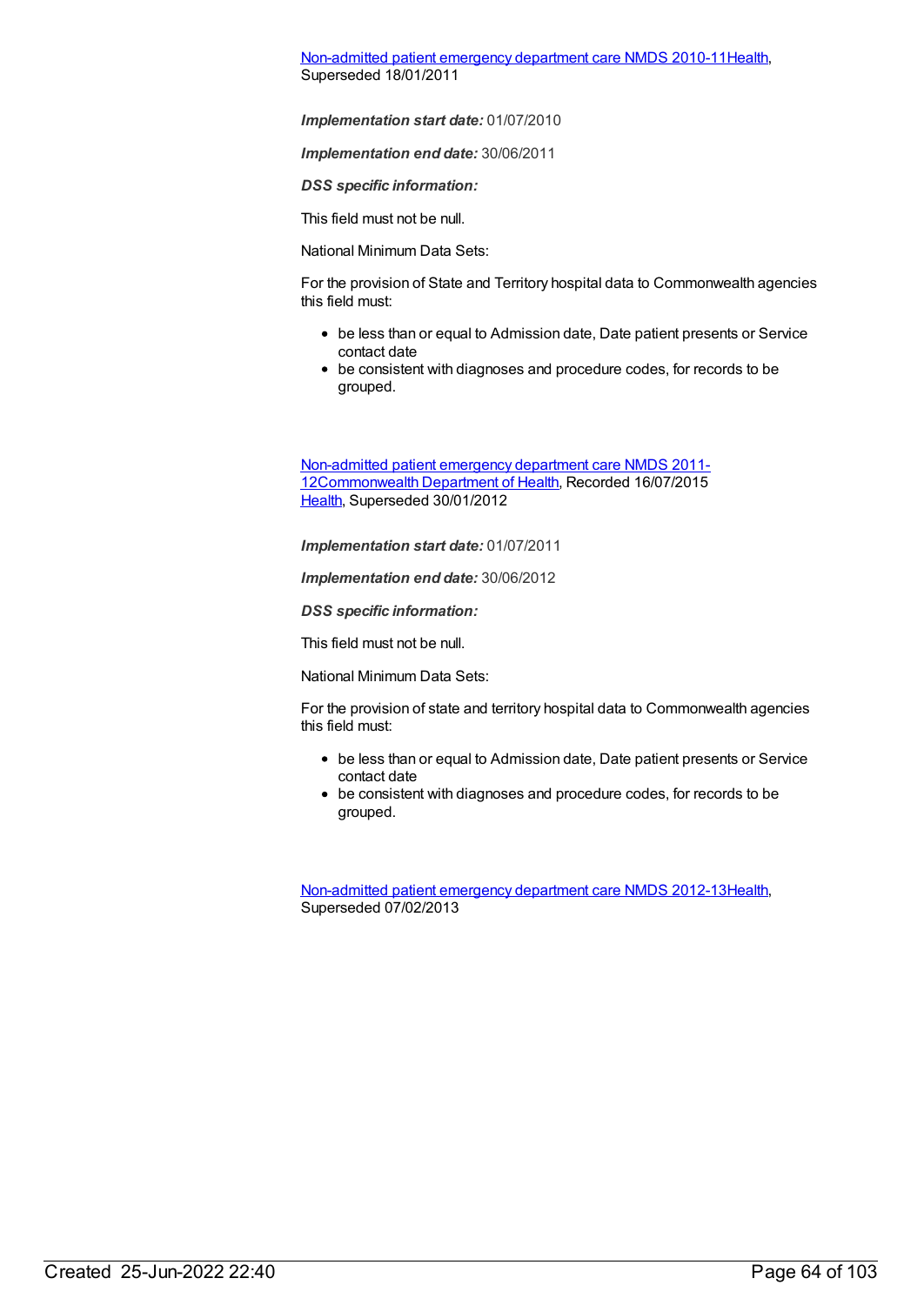*Implementation end date:* 30/06/2013

*DSS specific information:*

This field must not be null.

National Minimum Data Sets:

For the provision of state and territory hospital data to Commonwealth agencies this field must:

- be less than or equal to Admission date, Date patient presents or Service contact date
- be consistent with diagnoses and procedure codes, for records to be grouped.

[Non-admitted](https://meteor.aihw.gov.au/content/509116) patient emergency department care NMDS 2013-14[Health](https://meteor.aihw.gov.au/RegistrationAuthority/12), Superseded 11/04/2014

*Implementation start date:* 01/07/2013

*Implementation end date:* 30/06/2014

*DSS specific information:*

This field must not be null.

National Minimum Data Sets:

For the provision of state and territory hospital data to Commonwealth agencies this field must:

- be less than or equal to Admission date, Date patient presents or Service contact date
- be consistent with diagnoses and procedure codes, for records to be grouped.

[Non-admitted](https://meteor.aihw.gov.au/content/566909) patient emergency department care NMDS 2014-15[Health](https://meteor.aihw.gov.au/RegistrationAuthority/12), Superseded 13/11/2014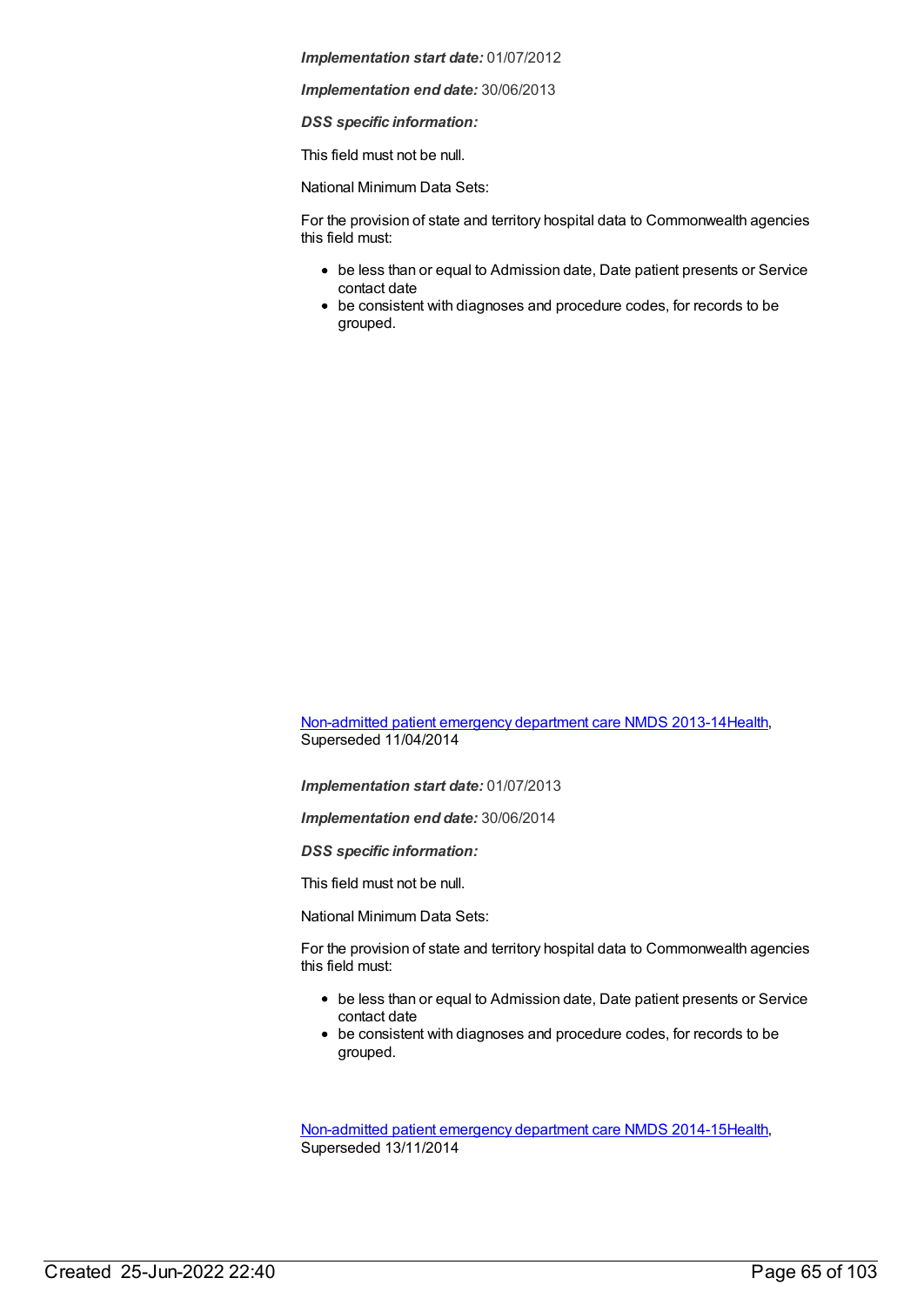*Implementation end date:* 30/06/2015

*DSS specific information:*

This field must not be null.

National minimum data sets:

For the provision of state and territory hospital data to Commonwealth agencies this field must:

- be less than or equal to Admission date, Date patient presents or Service contact date
- be consistent with diagnoses and procedure codes, for records to be grouped.

[Non-admitted](https://meteor.aihw.gov.au/content/588932) patient emergency department care NMDS 2015-16[Health](https://meteor.aihw.gov.au/RegistrationAuthority/12), Superseded 19/11/2015

*Implementation start date:* 01/07/2015

*Implementation end date:* 30/06/2016

*DSS specific information:*

This field must not be null.

National minimum data sets:

For the provision of state and territory hospital data to Commonwealth agencies this field must:

- be less than or equal to Admission date, Date patient presents or Service contact date
- be consistent with diagnoses and procedure codes, for records to be grouped.

[Non-admitted](https://meteor.aihw.gov.au/content/612346) patient emergency department care NMDS 2016-17[Health](https://meteor.aihw.gov.au/RegistrationAuthority/12), Superseded 05/10/2016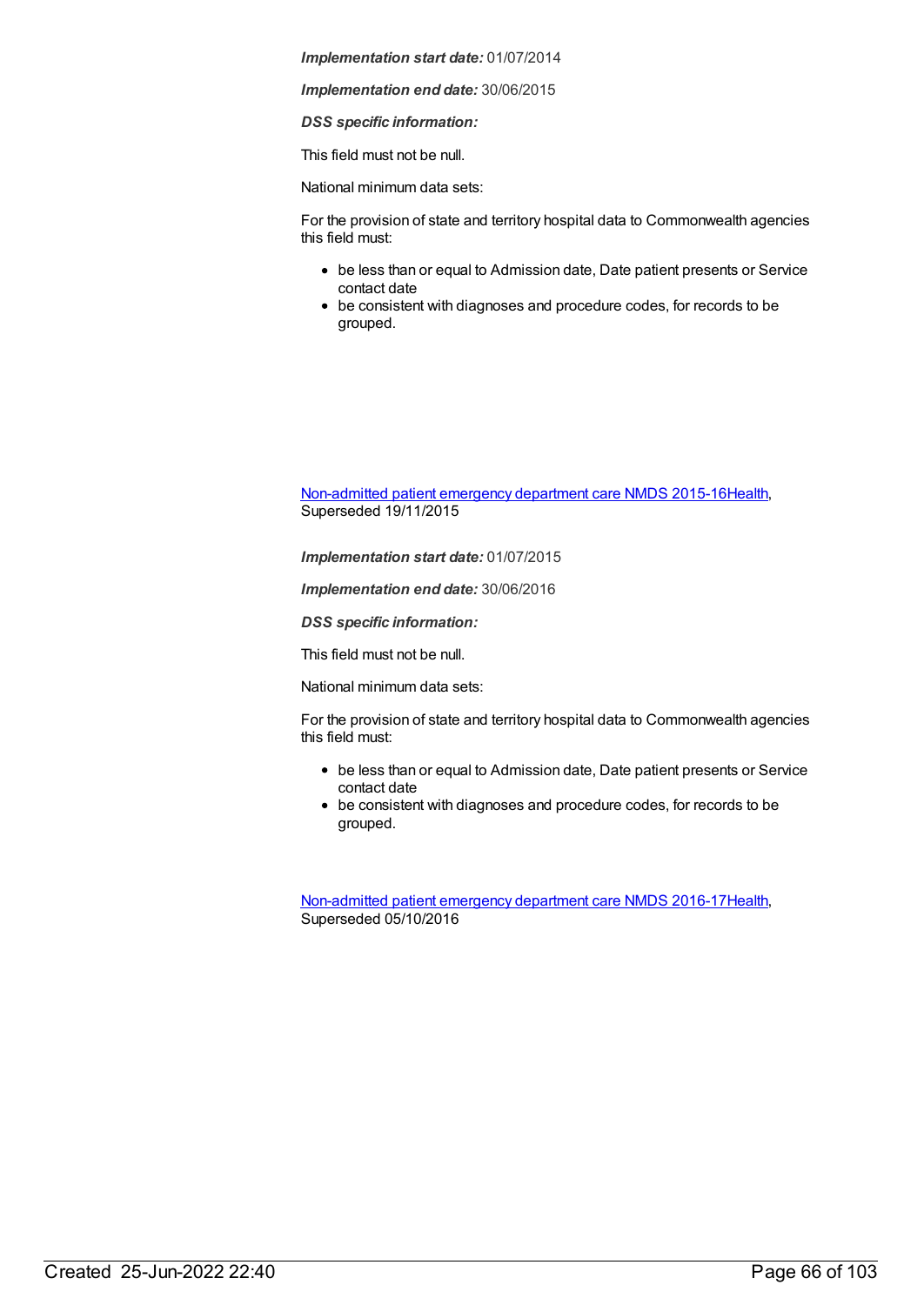*Implementation end date:* 30/06/2017

*DSS specific information:*

This field must not be null.

National minimum data sets:

For the provision of state and territory hospital data to Commonwealth agencies this field must:

- be less than or equal to Admission date, Date patient presents or Service contact date
- be consistent with diagnoses and procedure codes, for records to be grouped.

[Non-admitted](https://meteor.aihw.gov.au/content/651856) patient emergency department care NMDS 2017-18[Health](https://meteor.aihw.gov.au/RegistrationAuthority/12), Superseded 25/01/2018

*Implementation start date:* 01/07/2017

*Implementation end date:* 30/06/2018

*DSS specific information:*

This field must not be null.

National minimum data sets:

For the provision of state and territory hospital data to Commonwealth agencies this field must:

- be less than or equal to Admission date, Date patient presents or Service contact date
- be consistent with diagnoses and procedure codes, for records to be grouped.

[Non-admitted](https://meteor.aihw.gov.au/RegistrationAuthority/9) patient emergency department care NMDS 2018-19ACT Health (retired), Candidate 08/08/2018 [Health](https://meteor.aihw.gov.au/RegistrationAuthority/12), Superseded 12/12/2018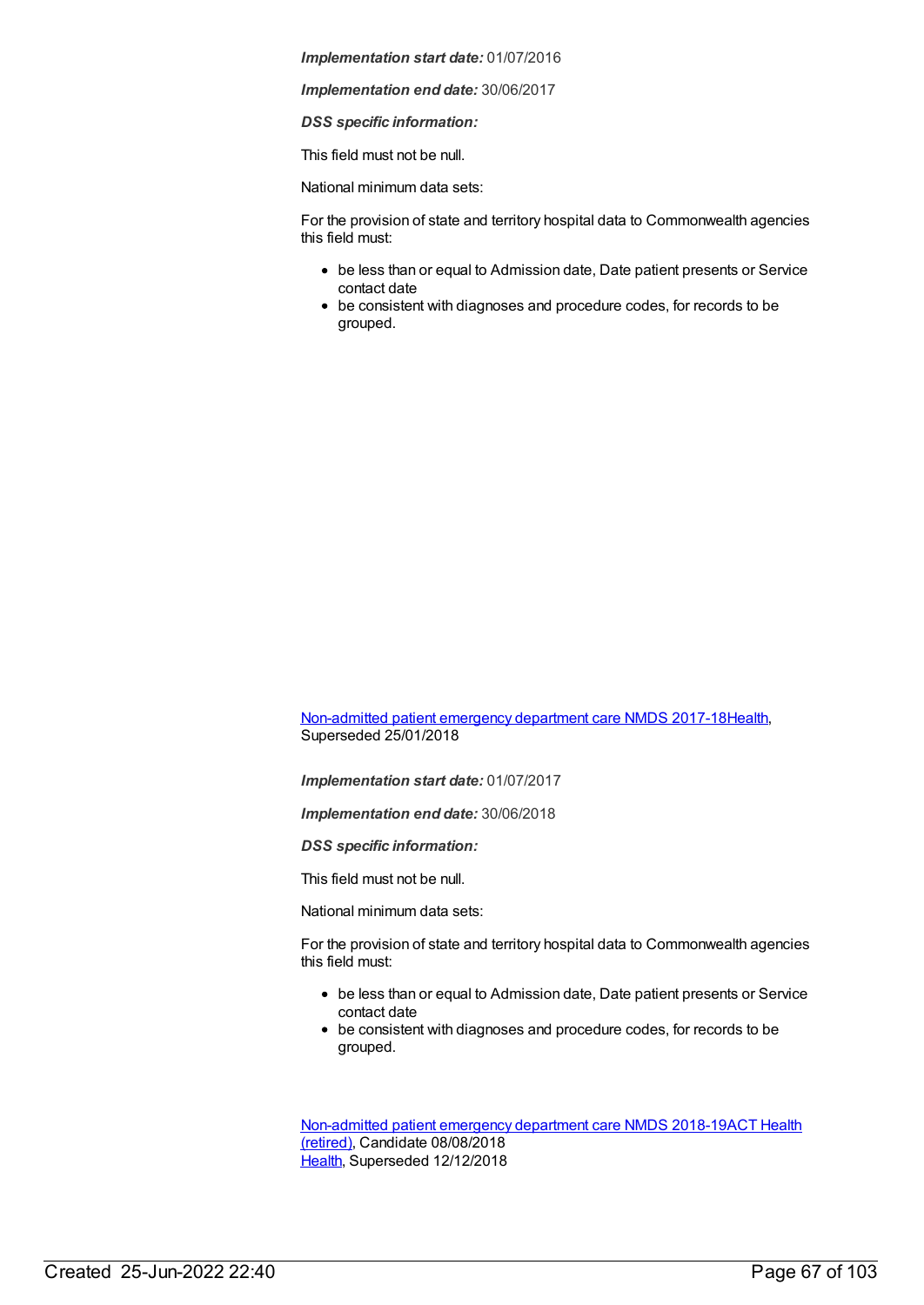*Implementation end date:* 30/06/2019

*DSS specific information:*

This field must not be null.

National minimum data sets:

For the provision of state and territory hospital data to Australian Government agencies this field must:

- be less than or equal to Admission date, Date patient presents or Service contact date
- be consistent with diagnoses and procedure codes, for records to be grouped.

[Non-admitted](https://meteor.aihw.gov.au/content/699738) patient emergency department care NMDS 2019–2[0Health](https://meteor.aihw.gov.au/RegistrationAuthority/12), Superseded 18/12/2019

*Implementation start date:* 01/07/2019

*Implementation end date:* 30/06/2020

*DSS specific information:*

This field must not be null.

National minimum data sets:

For the provision of state and territory hospital data to Australian Government agencies this field must:

- be less than or equal to Admission date, Date patient presents or Service contact date
- be consistent with diagnoses and procedure codes, for records to be grouped.

[Non-admitted](https://meteor.aihw.gov.au/content/713860) patient emergency department care NMDS 2020–2[1Health](https://meteor.aihw.gov.au/RegistrationAuthority/12), Superseded 05/02/2021

*Implementation start date:* 01/07/2020

*Implementation end date:* 30/06/2021

*DSS specific information:*

This field must not be null.

National minimum data sets:

For the provision of state and territory hospital data to Australian Government agencies this field must:

- be less than or equal to Admission date, Date patient presents or Service contact date
- be consistent with diagnoses and procedure codes, for records to be grouped.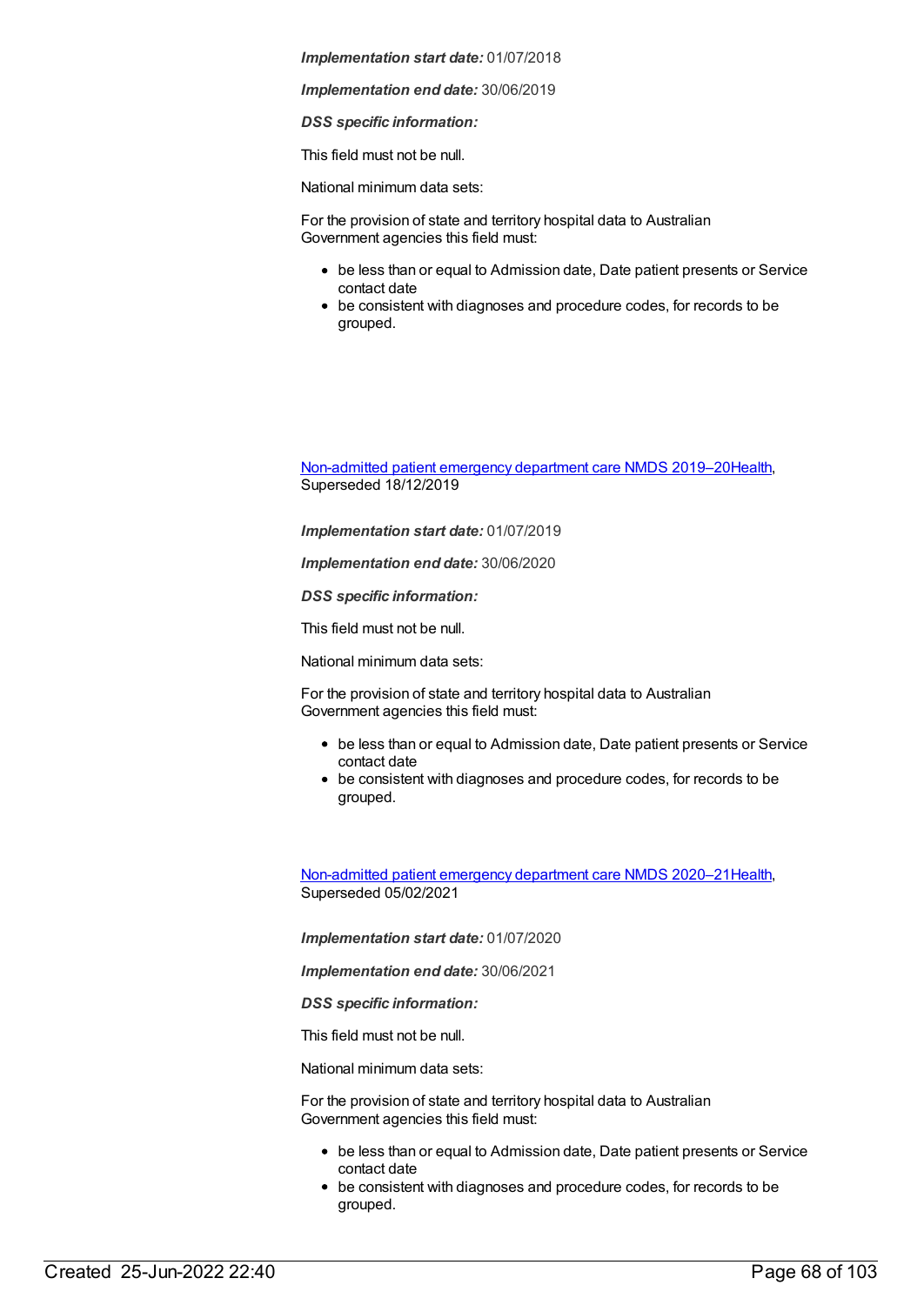[Non-admitted](https://meteor.aihw.gov.au/content/727360) patient emergency department care NMDS 2021–2[2Health](https://meteor.aihw.gov.au/RegistrationAuthority/12), Superseded 20/10/2021

*Implementation start date:* 01/07/2021

*Implementation end date:* 30/06/2022

*DSS specific information:*

This field must not be null.

National minimum data sets:

For the provision of state and territory hospital data to Australian Government agencies this field must:

- be less than or equal to Admission date, Date patient presents or Service contact date
- be consistent with diagnoses and procedure codes, for records to be grouped.

[Non-admitted](https://meteor.aihw.gov.au/content/742184) patient emergency department care NMDS 2022–2[3Health](https://meteor.aihw.gov.au/RegistrationAuthority/12), Standard 20/10/2021

*Implementation start date:* 01/07/2022

*Implementation end date:* 30/06/2023

*DSS specific information:*

This field must not be null.

National minimum data sets:

For the provision of state and territory hospital data to Australian Government agencies this field must:

- be less than or equal to Admission date, Date patient presents or Service contact date
- be consistent with diagnoses and procedure codes, for records to be grouped.

[Non-admitted](https://meteor.aihw.gov.au/content/612297) patient NBEDS 2016-17[Health](https://meteor.aihw.gov.au/RegistrationAuthority/12), Superseded 05/10/2016

*Implementation start date:* 01/07/2016

*Implementation end date:* 30/06/2017

[Non-admitted](https://meteor.aihw.gov.au/content/650086) patient NBEDS 2017-18[Health](https://meteor.aihw.gov.au/RegistrationAuthority/12), Superseded 25/01/2018

*Implementation start date:* 01/07/2017

*Implementation end date:* 30/06/2018

[Non-admitted](https://meteor.aihw.gov.au/content/672552) patient NBEDS 2018-19[Health](https://meteor.aihw.gov.au/RegistrationAuthority/12), Superseded 12/12/2018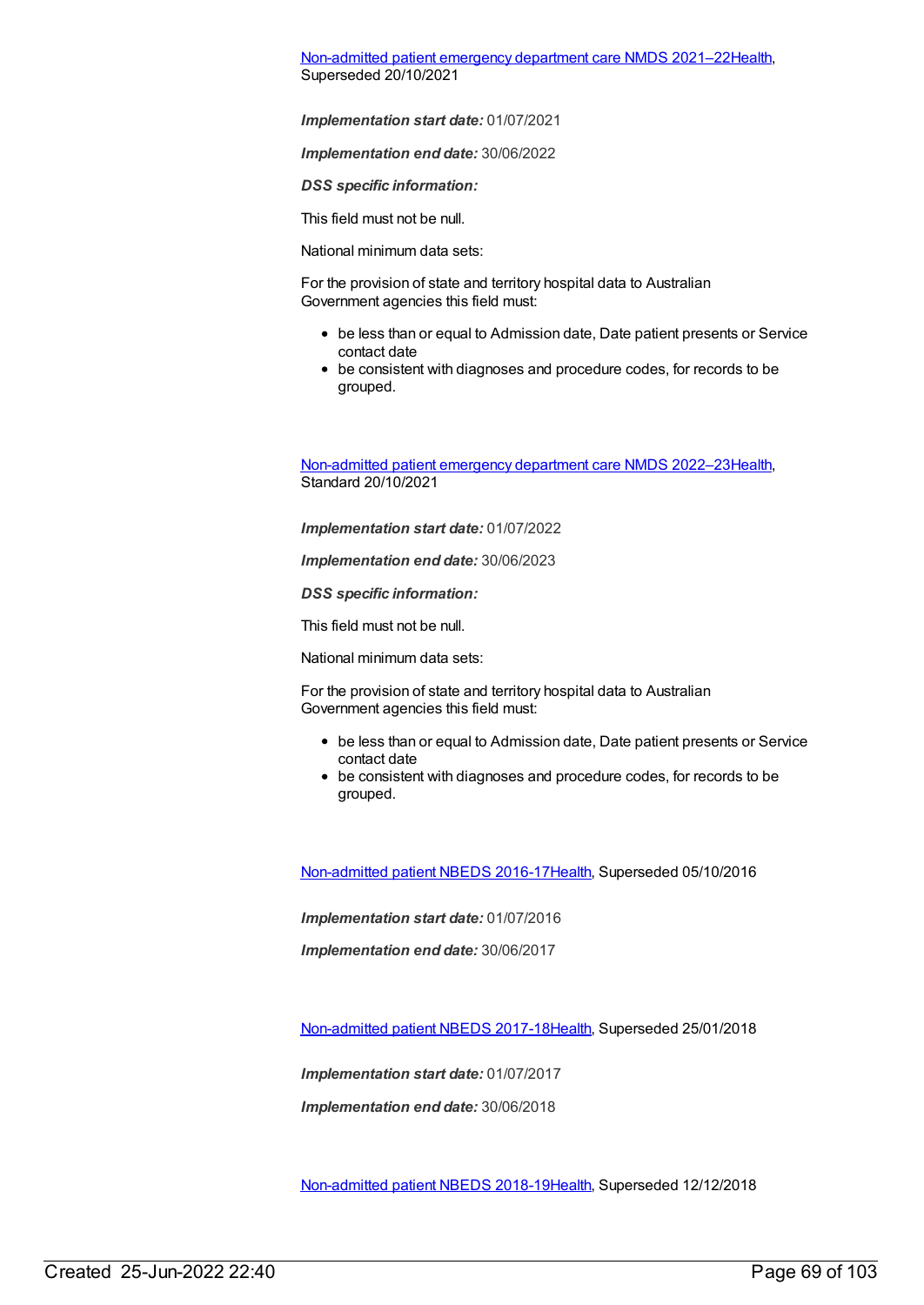*Implementation end date:* 30/06/2019

[Non-admitted](https://meteor.aihw.gov.au/content/699590) patient NBEDS 2019-20[Health](https://meteor.aihw.gov.au/RegistrationAuthority/12), Superseded 18/12/2019 [Independent](https://meteor.aihw.gov.au/RegistrationAuthority/3) Hospital Pricing Authority, Standard 01/07/2019

*Implementation start date:* 01/07/2019 *Implementation end date:* 30/06/2020

[Non-admitted](https://meteor.aihw.gov.au/content/713856) patient NBEDS 2020–2[1Health](https://meteor.aihw.gov.au/RegistrationAuthority/12), Superseded 05/02/2021

*Implementation start date:* 01/07/2020 *Implementation end date:* 30/06/2021

[Non-admitted](https://meteor.aihw.gov.au/content/727331) patient NBEDS 2021–2[2Health](https://meteor.aihw.gov.au/RegistrationAuthority/12), Superseded 20/10/2021

*Implementation start date:* 01/07/2021

*Implementation end date:* 30/06/2022

[Non-admitted](https://meteor.aihw.gov.au/content/742186) patient NBEDS 2022–2[3Health](https://meteor.aihw.gov.au/RegistrationAuthority/12), Standard 20/10/2021

*Implementation start date:* 01/07/2022 *Implementation end date:* 30/06/2023

[Perinatal](https://meteor.aihw.gov.au/content/290828) NMDS[Health](https://meteor.aihw.gov.au/RegistrationAuthority/12), Superseded 06/09/2006

*Implementation start date:* 01/07/2006

*Implementation end date:* 30/06/2007

[Perinatal](https://meteor.aihw.gov.au/content/273043) NMDS[Health](https://meteor.aihw.gov.au/RegistrationAuthority/12), Superseded 07/12/2005

*Implementation start date:* 01/07/2005

*Implementation end date:* 30/06/2006

*DSS specific information:*

Data collection systems must be able to differentiate between the date of birth of the mother and the baby(s). This is important in the Perinatal data collection as the date of birth of the baby is used to determine the antenatal length of stay and the postnatal length of stay.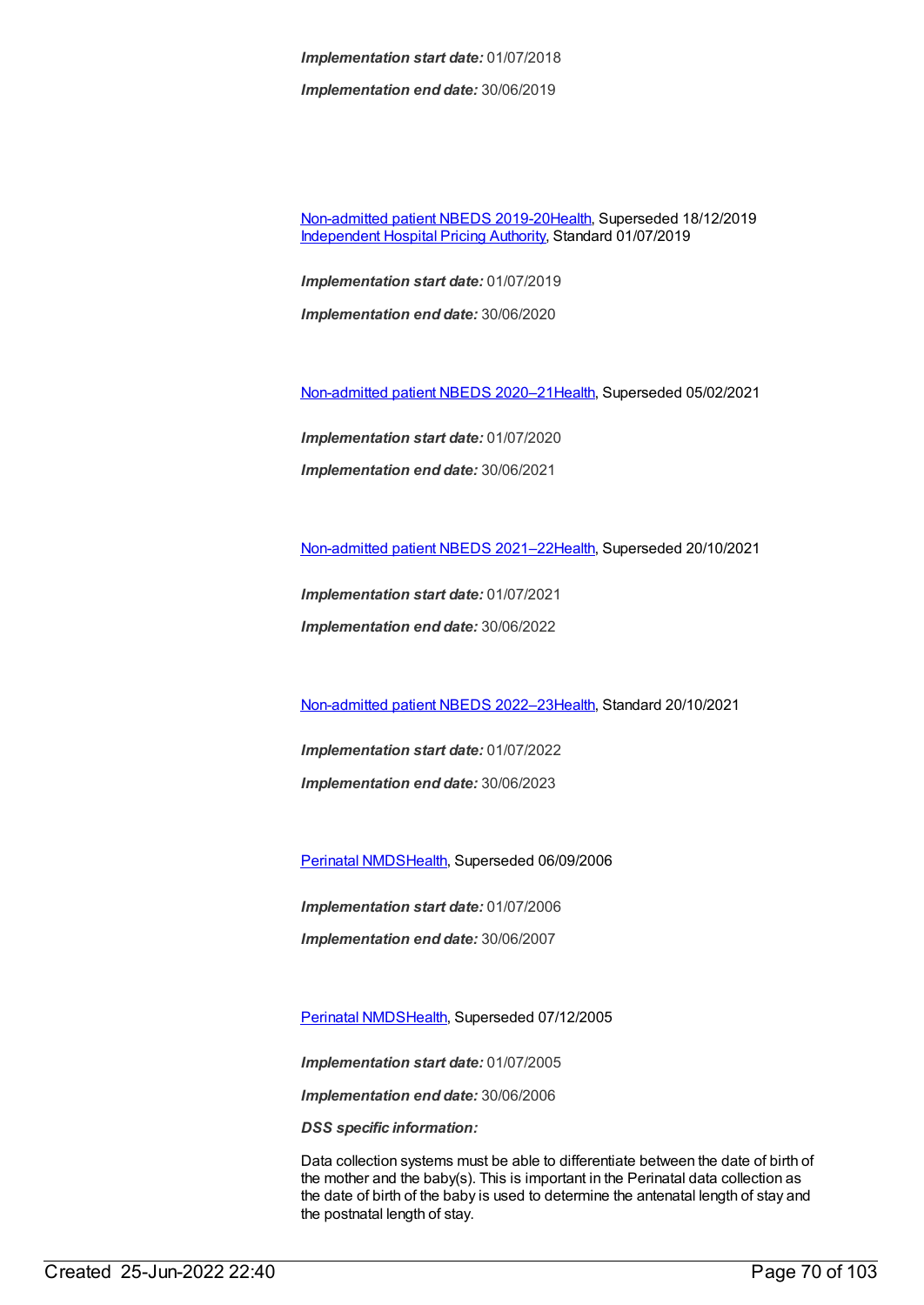## Perinatal NMDS [2007-2008](https://meteor.aihw.gov.au/content/340684)[Health,](https://meteor.aihw.gov.au/RegistrationAuthority/12) Superseded 05/02/2008

*Implementation start date:* 01/07/2007 *Implementation end date:* 30/06/2008

Perinatal NMDS [2008-2010](https://meteor.aihw.gov.au/content/362313)[Health,](https://meteor.aihw.gov.au/RegistrationAuthority/12) Superseded 02/12/2009

*Implementation start date:* 01/07/2008 *Implementation end date:* 30/06/2010

Perinatal NMDS [2010-2011](https://meteor.aihw.gov.au/content/363256)[Health,](https://meteor.aihw.gov.au/RegistrationAuthority/12) Superseded 21/12/2010

*Implementation start date:* 01/07/2010 *Implementation end date:* 30/06/2011 *DSS specific information:* This item is collected once for the mother and once for the baby.

[Perinatal](https://meteor.aihw.gov.au/content/426735) NMDS 2011-1[2Health](https://meteor.aihw.gov.au/RegistrationAuthority/12), Superseded 07/03/2012

*Implementation start date:* 01/07/2011 *Implementation end date:* 30/06/2012 *DSS specific information:* This item is collected once for the mother and once for the baby.

[Perinatal](https://meteor.aihw.gov.au/content/461787) NMDS 2012-1[3Health](https://meteor.aihw.gov.au/RegistrationAuthority/12), Superseded 07/02/2013

*Implementation start date:* 01/07/2012 *Implementation end date:* 30/06/2013 *DSS specific information:* This item is collected once for the mother and once for the baby.

[Perinatal](https://meteor.aihw.gov.au/content/489433) NMDS 2013-1[4Health](https://meteor.aihw.gov.au/RegistrationAuthority/12), Superseded 07/03/2014

*Implementation start date:* 01/07/2013 *Implementation end date:* 30/06/2014 *DSS specific information:* This item is collected once for the mother and once for the baby.

[Perinatal](https://meteor.aihw.gov.au/content/517456) NMDS 2014-1[8Health](https://meteor.aihw.gov.au/RegistrationAuthority/12), Superseded 02/08/2017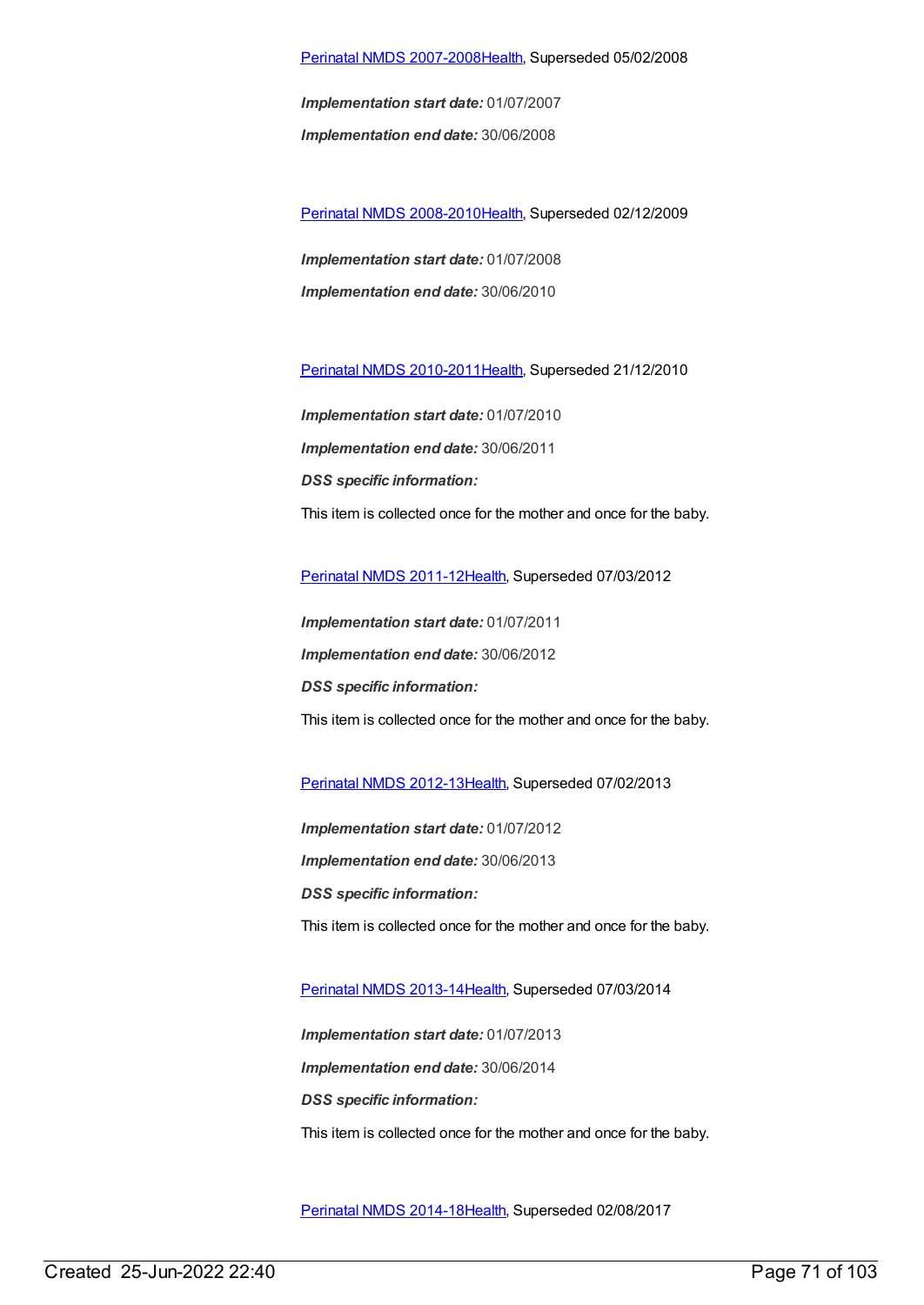*Implementation end date:* 30/06/2018

*DSS specific information:*

This item is collected once for the mother and once for the baby.

[Perinatal](https://meteor.aihw.gov.au/content/668811) NMDS 2018-19ACT Health [\(retired\)](https://meteor.aihw.gov.au/RegistrationAuthority/9), Candidate 14/08/2018 [Health](https://meteor.aihw.gov.au/RegistrationAuthority/12), Superseded 12/12/2018

*Implementation start date:* 01/07/2018

*Implementation end date:* 30/06/2019

*DSS specific information:*

This item is collected once for the mother and once for the baby.

Perinatal NMDS [2019–20](https://meteor.aihw.gov.au/content/694988)[Health](https://meteor.aihw.gov.au/RegistrationAuthority/12), Superseded 03/12/2020

*Implementation start date:* 01/07/2019 *Implementation end date:* 30/06/2020 *DSS specific information:* This data element is recorded once for the mother and once for the baby.

Perinatal NMDS [2020–21](https://meteor.aihw.gov.au/content/716081)[Health](https://meteor.aihw.gov.au/RegistrationAuthority/12), Superseded 03/12/2020

*Implementation start date:* 01/07/2020 *Implementation end date:* 30/06/2021 *DSS specific information:* This data element is recorded once for the mother and once for the baby.

Perinatal NMDS [2021–22](https://meteor.aihw.gov.au/content/727291)[Health](https://meteor.aihw.gov.au/RegistrationAuthority/12), Superseded 17/12/2021

*Implementation start date:* 01/07/2021 *Implementation end date:* 30/06/2022 *DSS specific information:* This data element is recorded once for the mother and once for the baby.

Perinatal NMDS [2022–23](https://meteor.aihw.gov.au/content/742052)[Health](https://meteor.aihw.gov.au/RegistrationAuthority/12), Standard 17/12/2021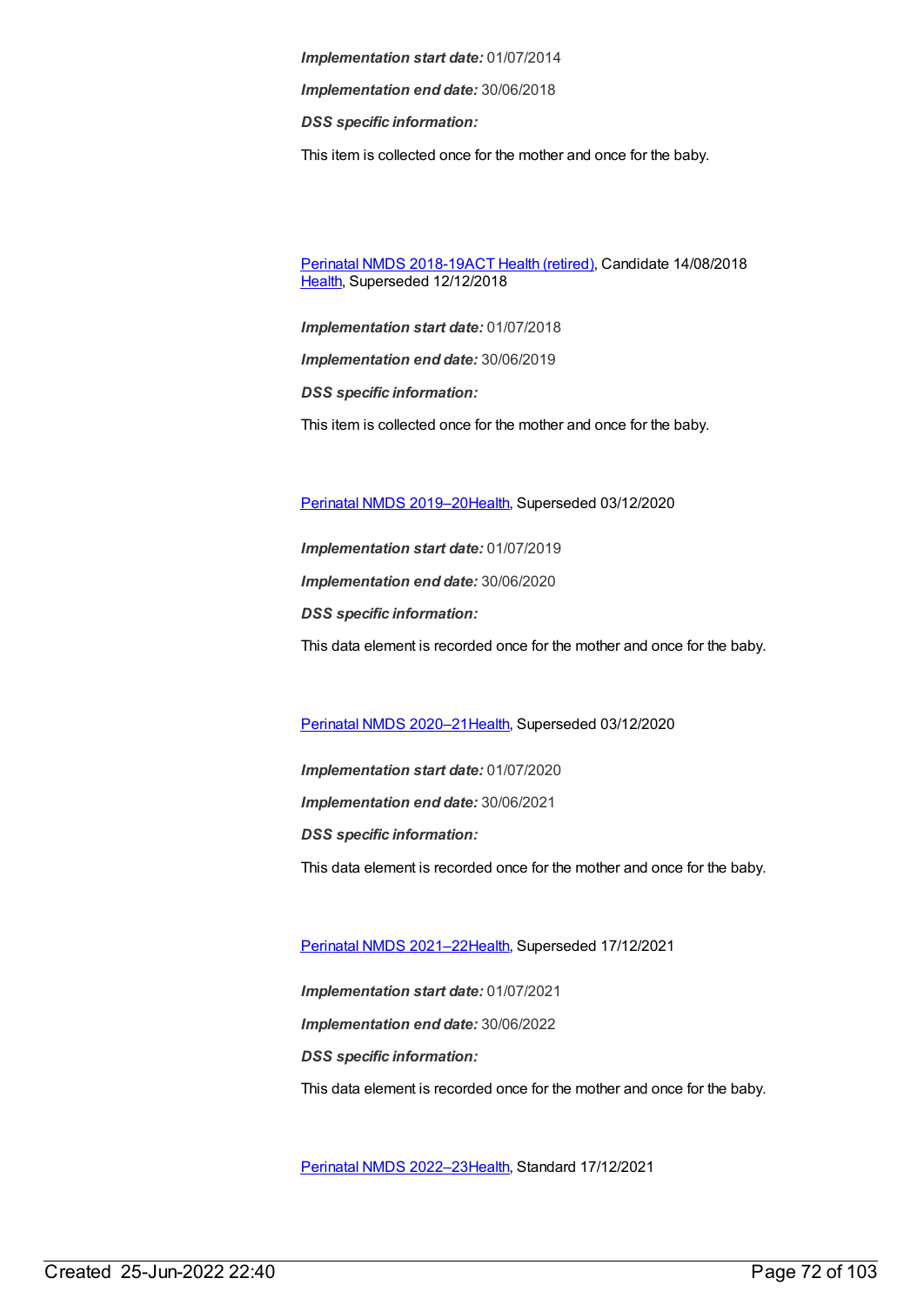*Implementation end date:* 30/06/2023

*DSS specific information:*

This data element is recorded once for the mother and once for the baby. In the case of multiple births, this data element should be recorded for each baby born.

Person (housing [assistance\)](https://meteor.aihw.gov.au/content/459133) clusterHousing [assistance](https://meteor.aihw.gov.au/RegistrationAuthority/11), Superseded 30/08/2017

Person (housing [assistance\)](https://meteor.aihw.gov.au/content/605260) clusterHousing [assistance](https://meteor.aihw.gov.au/RegistrationAuthority/11), Superseded 30/08/2017

Person (housing [assistance\)](https://meteor.aihw.gov.au/content/635954) clusterHousing [assistance](https://meteor.aihw.gov.au/RegistrationAuthority/11), Superseded 19/12/2017

Person details data [dictionary](https://meteor.aihw.gov.au/content/430772)[Community](https://meteor.aihw.gov.au/RegistrationAuthority/1) Services (retired), Standard 06/02/2012 [Disability](https://meteor.aihw.gov.au/RegistrationAuthority/16), Standard 13/08/2015

Person file cluster [\(Mainstream](https://meteor.aihw.gov.au/content/463082) community housing)Housing [assistance](https://meteor.aihw.gov.au/RegistrationAuthority/11), Superseded 01/05/2013

Person file cluster [\(Mainstream](https://meteor.aihw.gov.au/content/480125) community housing)Housing [assistance](https://meteor.aihw.gov.au/RegistrationAuthority/11), Superseded 30/08/2017

*DSS specific information:*

Unknown values are recorded as "U".

Person file cluster [\(Mainstream](https://meteor.aihw.gov.au/content/605348) community housing)Housing [assistance](https://meteor.aihw.gov.au/RegistrationAuthority/11), Standard 30/08/2017

*DSS specific information:*

Unknown values are recorded as "U".

Person related data [elements](https://meteor.aihw.gov.au/content/743771) (TDLU) cluste[rTasmanian](https://meteor.aihw.gov.au/RegistrationAuthority/15) Health, Standard 18/05/2021

*Implementation start date:* 01/07/2020

*Implementation end date:* 30/06/2021

[Pharmaceutical](https://meteor.aihw.gov.au/content/602524) Benefits Scheme (PBS) state/territory data extract 2013- 14[Commonwealth](https://meteor.aihw.gov.au/RegistrationAuthority/10) Department of Health, Standard 17/12/2015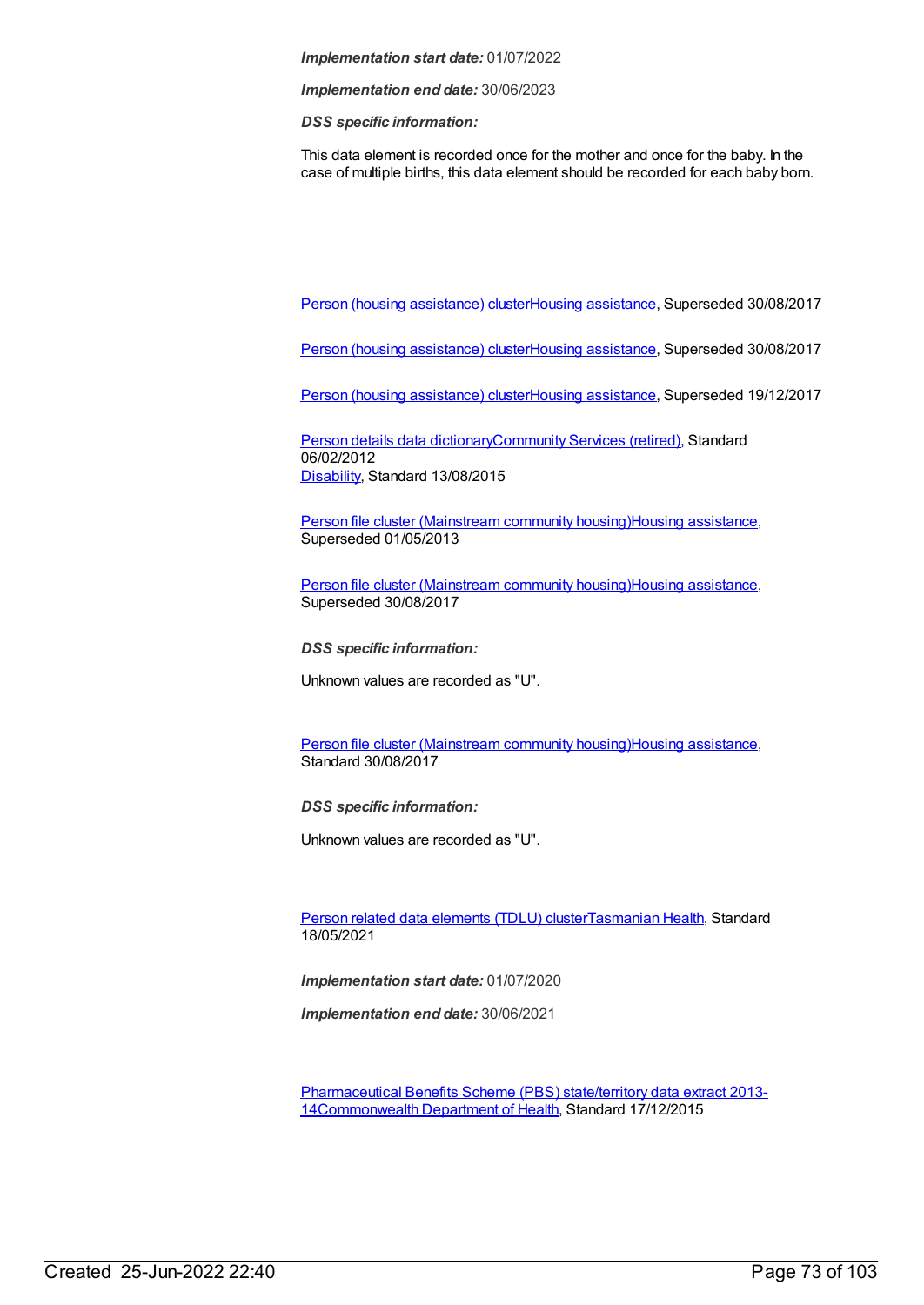*Implementation end date:* 30/06/2014

*DSS specific information:*

Variable name = PAT\_DOB

In the context of PBS data, this data element describes the date of birth of the patient and is referred to within the PBS system as 'Patient date of birth'.

'Patient date of birth' is extracted from the Medicare record of the patient, as reported to the Department of Human Services (DHS).

This data element can be used to identify individual patients and may, in some use cases, need to be suppressed or perturbed.

Prison clinic [contact](https://meteor.aihw.gov.au/content/396072) DS[SHealth](https://meteor.aihw.gov.au/RegistrationAuthority/12), Superseded 28/04/2016

Prison clinic contact [NBEDS](https://meteor.aihw.gov.au/content/482314)[Health](https://meteor.aihw.gov.au/RegistrationAuthority/12), Standard 28/04/2016

Prison [dischargee](https://meteor.aihw.gov.au/content/482303) DS[SHealth](https://meteor.aihw.gov.au/RegistrationAuthority/12), Superseded 28/04/2016

Prison [dischargee](https://meteor.aihw.gov.au/content/624543) NBED[SHealth](https://meteor.aihw.gov.au/RegistrationAuthority/12), Standard 28/04/2016

Prison [entrants](https://meteor.aihw.gov.au/content/395955) DS[SHealth](https://meteor.aihw.gov.au/RegistrationAuthority/12), Superseded 28/04/2016

Prison entrants [NBEDS](https://meteor.aihw.gov.au/content/482353)[Health,](https://meteor.aihw.gov.au/RegistrationAuthority/12) Standard 28/04/2016

**Prisoners in custody prescription [medications](https://meteor.aihw.gov.au/content/618258) NBED[SHealth](https://meteor.aihw.gov.au/RegistrationAuthority/12), Standard** 28/04/2016

Prisoners in custody repeat [medications](https://meteor.aihw.gov.au/content/396074) DS[SHealth](https://meteor.aihw.gov.au/RegistrationAuthority/12), Superseded 28/04/2016

Private rent [assistance](https://meteor.aihw.gov.au/content/385238) DSS 2009-10Housing [assistance](https://meteor.aihw.gov.au/RegistrationAuthority/11), Superseded 01/05/2013

*Implementation start date:* 01/07/2009

*Implementation end date:* 30/06/2010

*DSS specific information:*

This collection requires a non-standard format for this data item: DD/MM/YYYY.

This item refers to the date of birth of the main applicant.

Private rent [assistance](https://meteor.aihw.gov.au/content/478801) DSS 2010-11Housing [assistance](https://meteor.aihw.gov.au/RegistrationAuthority/11), Superseded 01/05/2013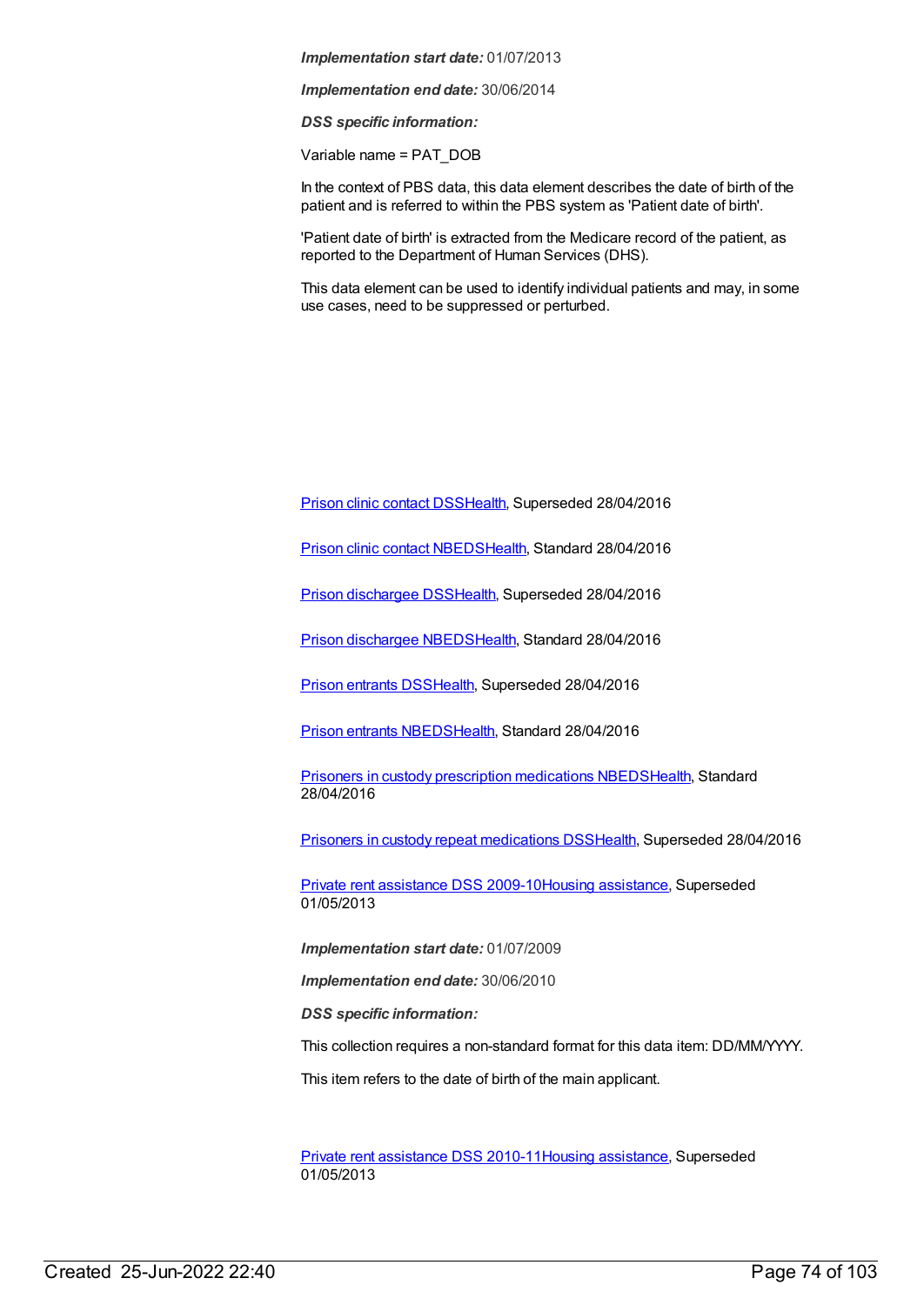*Implementation end date:* 30/06/2011

*DSS specific information:*

This collection requires a non-standard format for this data item: DD/MM/YYYY.

This item refers to the date of birth of the main applicant.

Private rent [assistance](https://meteor.aihw.gov.au/content/480492) DSS 2011-12Housing [assistance](https://meteor.aihw.gov.au/RegistrationAuthority/11), Superseded 26/08/2014

*Implementation start date:* 01/07/2011

*Implementation end date:* 30/06/2012

*DSS specific information:*

This collection requires a non-standard format for this data item: DD/MM/YYYY.

This item refers to the date of birth of the main applicant.

Private rent [assistance](https://meteor.aihw.gov.au/content/565255) DSS 2012-13Housing [assistance](https://meteor.aihw.gov.au/RegistrationAuthority/11), Superseded 30/08/2017

*Implementation start date:* 01/07/2012

*Implementation end date:* 30/06/2013

*DSS specific information:*

This collection requires a non-standard format for this data item: DD/MM/YYYY.

This item refers to the date of birth of the main applicant.

Private rent [assistance](https://meteor.aihw.gov.au/content/596529) DSS 2013-Housing [assistance](https://meteor.aihw.gov.au/RegistrationAuthority/11), Standard 30/08/2017

*Implementation start date:* 01/07/2013

*Conditional obligation:*

Leave blank if unknown.

*DSS specific information:*

This collection requires a non-standard format for this data item: DD/MM/YYYY.

This item refers to the date of birth of the main applicant. The main applicant is the person or principal person whose name appears first on the Private Rent Assistance application form. Where this is not clear, it should be the person who is responsible for mortgage repayments.

Public dental waiting times DSS [2012-13](https://meteor.aihw.gov.au/content/424019)[Health](https://meteor.aihw.gov.au/RegistrationAuthority/12), Superseded 09/11/2012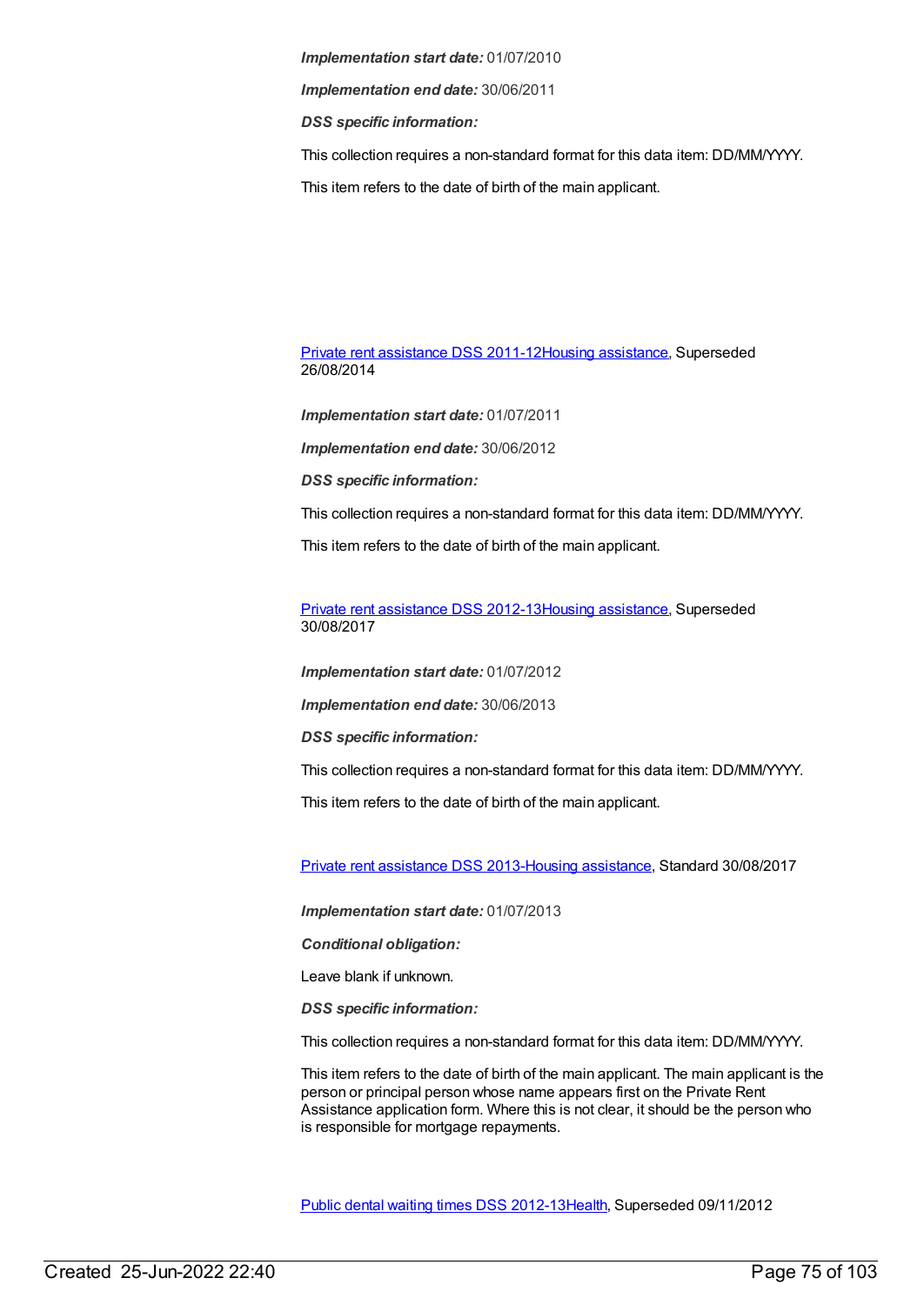*Implementation end date:* 30/06/2013

Public dental waiting times NMDS [2013-2018](https://meteor.aihw.gov.au/content/494562)[Health](https://meteor.aihw.gov.au/RegistrationAuthority/12), Superseded 25/01/2018

*Implementation start date:* 01/07/2013 *Implementation end date:* 30/06/2018

Public dental [waiting](https://meteor.aihw.gov.au/content/686200) times NMDS 2018-ACT Health [\(retired\)](https://meteor.aihw.gov.au/RegistrationAuthority/9), Candidate 08/08/2018 [Health](https://meteor.aihw.gov.au/RegistrationAuthority/12), Standard 25/01/2018

*Implementation start date:* 01/07/2018

Public Housing and State Owned and Managed Indigenous housing (PH & SOMIH) DSS [2018-Housing](https://meteor.aihw.gov.au/content/711016) [assistance](https://meteor.aihw.gov.au/RegistrationAuthority/11), Standard 10/05/2019

*Implementation start date:* 01/07/2018

*DSS specific information:*

Record in DD/MM/YYYYformat.

[Radiotherapy](https://meteor.aihw.gov.au/content/447921) waiting times DSS 2012-13[Health](https://meteor.aihw.gov.au/RegistrationAuthority/12), Superseded 13/11/2013

*Implementation start date:* 01/07/2012

*Implementation end date:* 30/06/2013

[Radiotherapy](https://meteor.aihw.gov.au/content/517220) waiting times DSS 2013-15[Health](https://meteor.aihw.gov.au/RegistrationAuthority/12), Superseded 13/11/2013

*Implementation start date:* 01/07/2013

*Implementation end date:* 30/06/2015

[Radiotherapy](https://meteor.aihw.gov.au/content/579304) waiting times NMDS 2015-201[8Health](https://meteor.aihw.gov.au/RegistrationAuthority/12), Superseded 25/01/2018

*Implementation start date:* 01/07/2015

*Implementation end date:* 30/06/2018

[Radiotherapy](https://meteor.aihw.gov.au/content/686202) waiting times NMDS 2018-ACT Health [\(retired\)](https://meteor.aihw.gov.au/RegistrationAuthority/9), Candidate 08/08/2018 [Health](https://meteor.aihw.gov.au/RegistrationAuthority/12), Standard 25/01/2018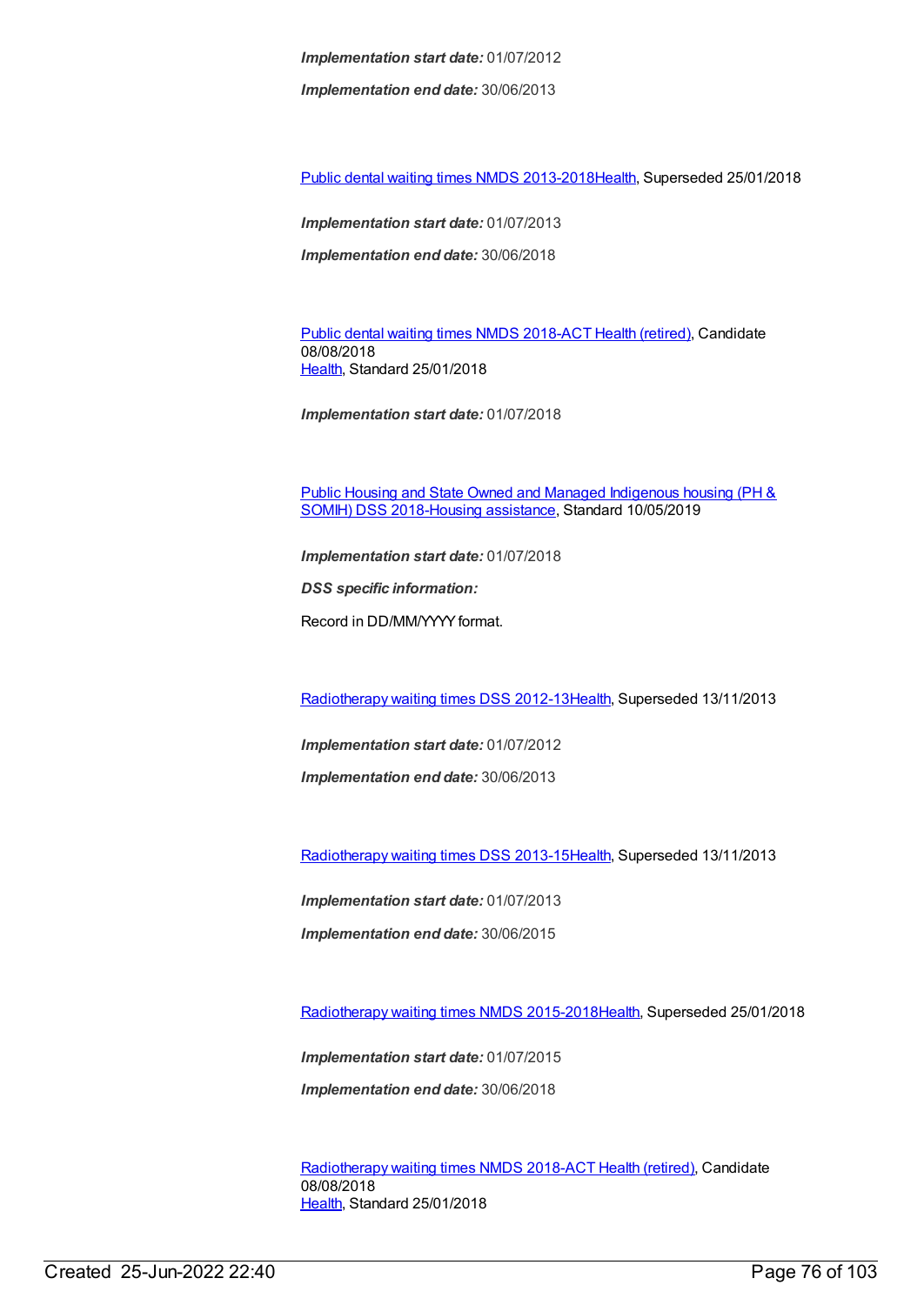[Residential](https://meteor.aihw.gov.au/content/273056) mental health care NMDS 2005-0[6Health](https://meteor.aihw.gov.au/RegistrationAuthority/12), Superseded 07/12/2005

*Implementation start date:* 01/07/2005

*Implementation end date:* 30/06/2006

*DSS specific information:*

This field must not be null.

National Minimum Data Sets:

For the provision of State and Territory hospital data to Commonwealth agencies this field must:

- be less than or equal to Admission date, Date patient presents or Service contact date
- be consistent with diagnoses and procedure codes, for records to be grouped.

[Residential](https://meteor.aihw.gov.au/content/334067) mental health care NMDS 2006-0[7Health](https://meteor.aihw.gov.au/RegistrationAuthority/12), Superseded 23/10/2006

*Implementation start date:* 01/07/2006

*Implementation end date:* 30/06/2007

*DSS specific information:*

This field must not be null.

National Minimum Data Sets:

For the provision of State and Territory hospital data to Commonwealth agencies this field must:

- be less than or equal to Admission date, Date patient presents or Service contact date
- be consistent with diagnoses and procedure codes, for records to be grouped.

[Residential](https://meteor.aihw.gov.au/content/345122) mental health care NMDS 2007-0[8Health](https://meteor.aihw.gov.au/RegistrationAuthority/12), Superseded 05/02/2008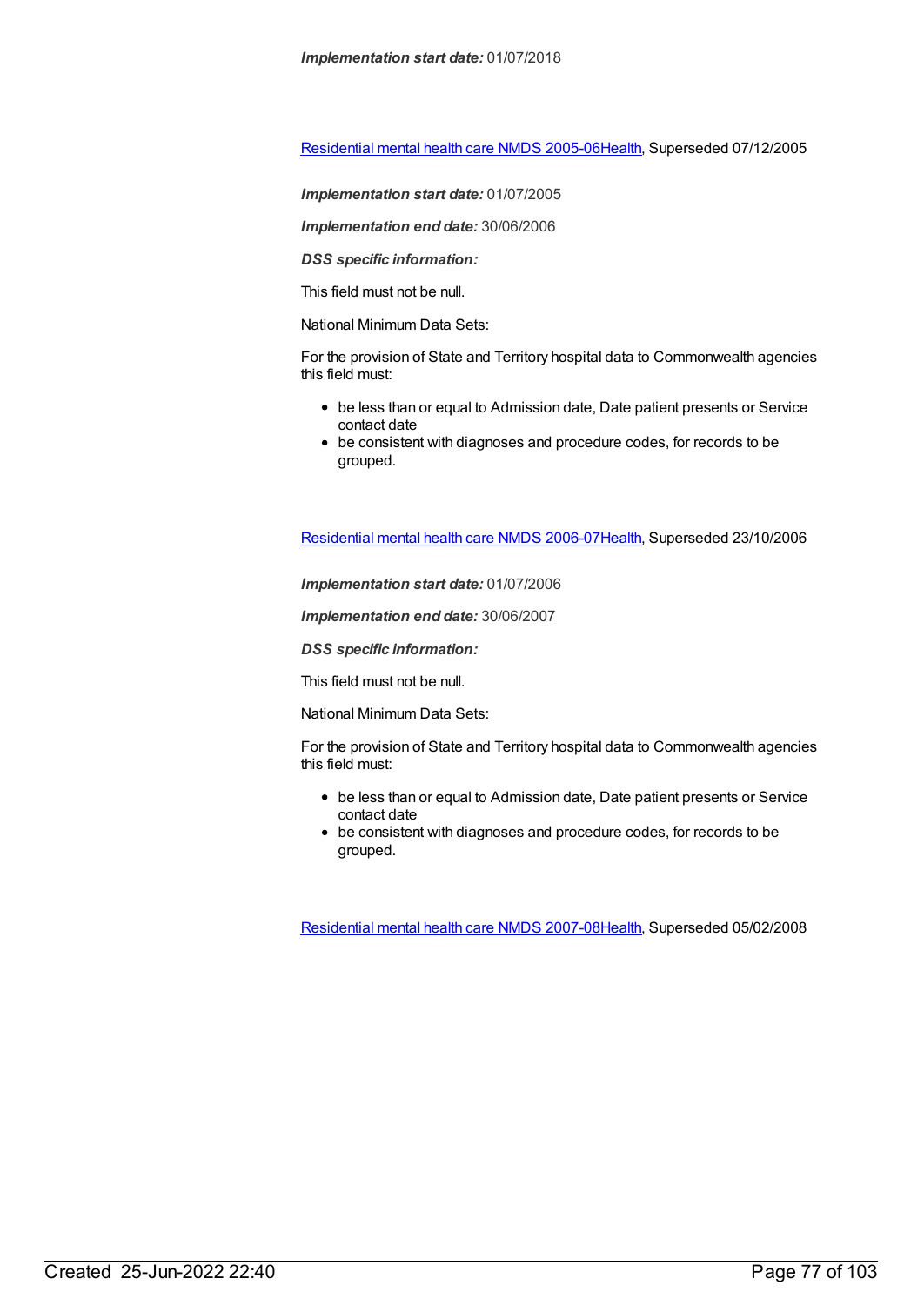*Implementation end date:* 30/06/2008

*DSS specific information:*

This field must not be null.

National Minimum Data Sets:

For the provision of State and Territory hospital data to Commonwealth agencies this field must:

- be less than or equal to Admission date, Date patient presents or Service contact date
- be consistent with diagnoses and procedure codes, for records to be grouped.

[Residential](https://meteor.aihw.gov.au/content/362316) mental health care NMDS 2008-0[9Health](https://meteor.aihw.gov.au/RegistrationAuthority/12), Superseded 04/02/2009

*Implementation start date:* 01/07/2008

*Implementation end date:* 30/06/2009

*DSS specific information:*

This field must not be null.

National Minimum Data Sets:

For the provision of State and Territory hospital data to Commonwealth agencies this field must:

- be less than or equal to Admission date, Date patient presents or Service contact date
- be consistent with diagnoses and procedure codes, for records to be grouped.

[Residential](https://meteor.aihw.gov.au/content/374223) mental health care NMDS 2009-1[0Health](https://meteor.aihw.gov.au/RegistrationAuthority/12), Superseded 05/01/2010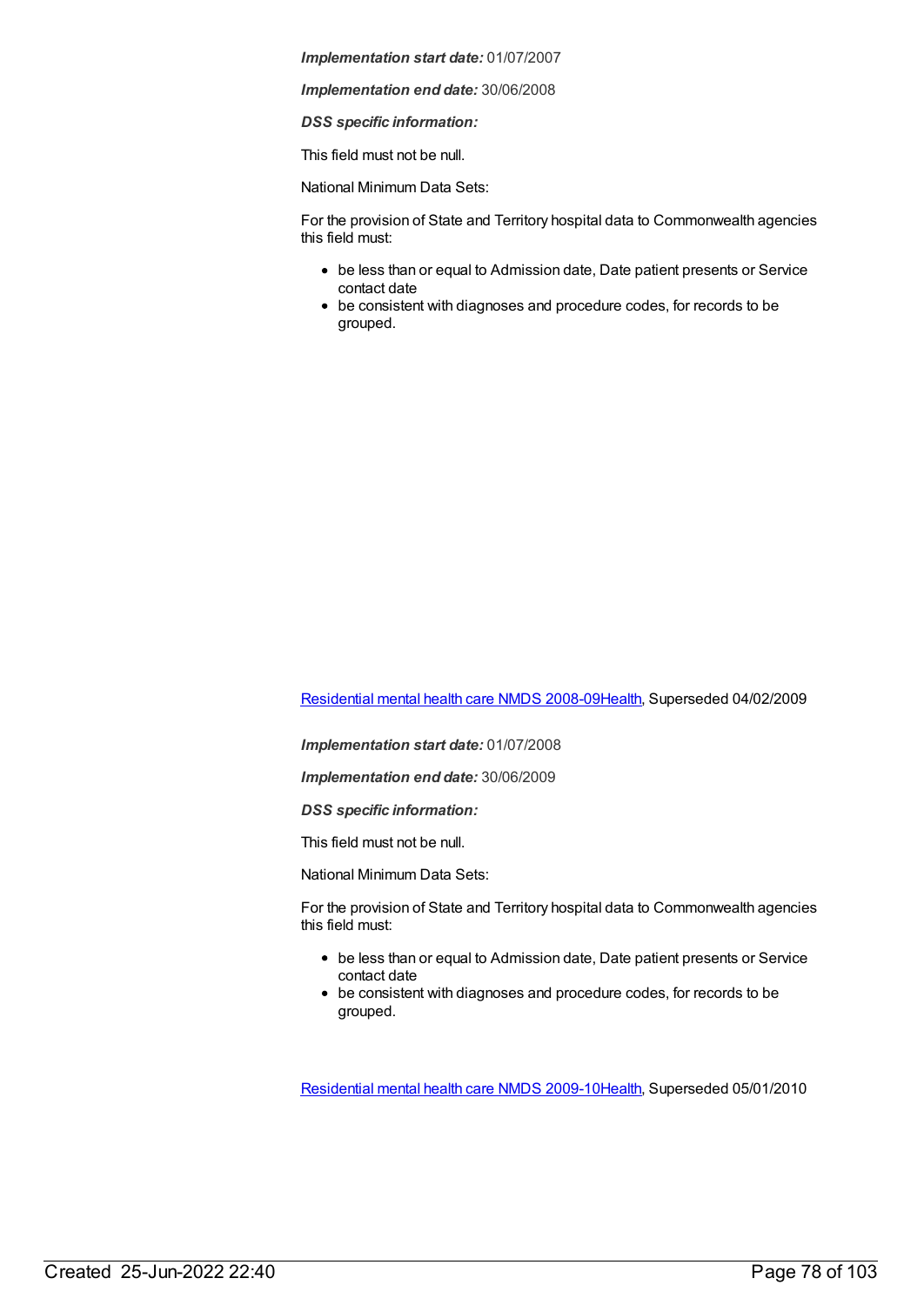*Implementation end date:* 30/06/2010

*DSS specific information:*

This field must not be null.

National Minimum Data Sets:

For the provision of State and Territory hospital data to Commonwealth agencies this field must:

- be less than or equal to Admission date, Date patient presents or Service contact date
- be consistent with diagnoses and procedure codes, for records to be grouped.

[Residential](https://meteor.aihw.gov.au/content/386809) mental health care NMDS 2010-1[1Health](https://meteor.aihw.gov.au/RegistrationAuthority/12), Superseded 21/12/2010

*Implementation start date:* 01/07/2010

*Implementation end date:* 30/06/2011

*DSS specific information:*

This field must not be null.

National Minimum Data Sets:

For the provision of State and Territory hospital data to Commonwealth agencies this field must:

- be less than or equal to Admission date, Date patient presents or Service contact date
- be consistent with diagnoses and procedure codes, for records to be grouped.

[Residential](https://meteor.aihw.gov.au/content/426754) mental health care NMDS 2011-1[2Health](https://meteor.aihw.gov.au/RegistrationAuthority/12), Superseded 07/03/2012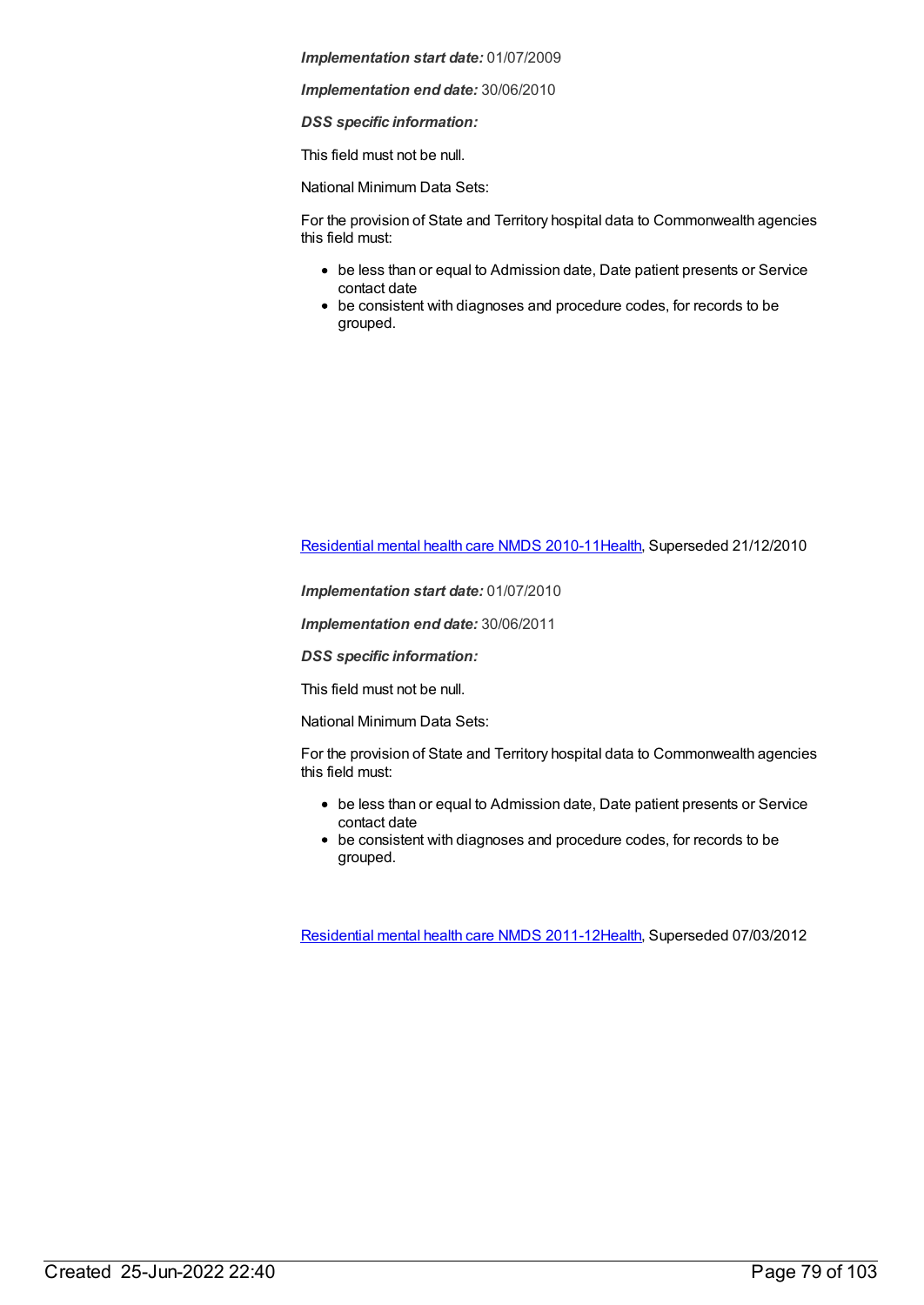*Implementation end date:* 30/06/2012

*DSS specific information:*

This field must not be null.

National Minimum Data Sets:

For the provision of State and Territory hospital data to Commonwealth agencies this field must:

- be less than or equal to Admission date, Date patient presents or Service contact date
- be consistent with diagnoses and procedure codes, for records to be grouped.

[Residential](https://meteor.aihw.gov.au/content/468206) mental health care NMDS 2012-1[3Health](https://meteor.aihw.gov.au/RegistrationAuthority/12), Superseded 06/09/2013

*Implementation start date:* 01/07/2012

*Implementation end date:* 30/06/2013

*DSS specific information:*

This field must not be null.

National Minimum Data Sets:

For the provision of State and Territory hospital data to Commonwealth agencies this field must:

- be less than or equal to Admission date, Date patient presents or Service contact date
- be consistent with diagnoses and procedure codes, for records to be grouped.

[Residential](https://meteor.aihw.gov.au/content/539453) mental health care NMDS 2013-1[4Health](https://meteor.aihw.gov.au/RegistrationAuthority/12), Superseded 07/03/2014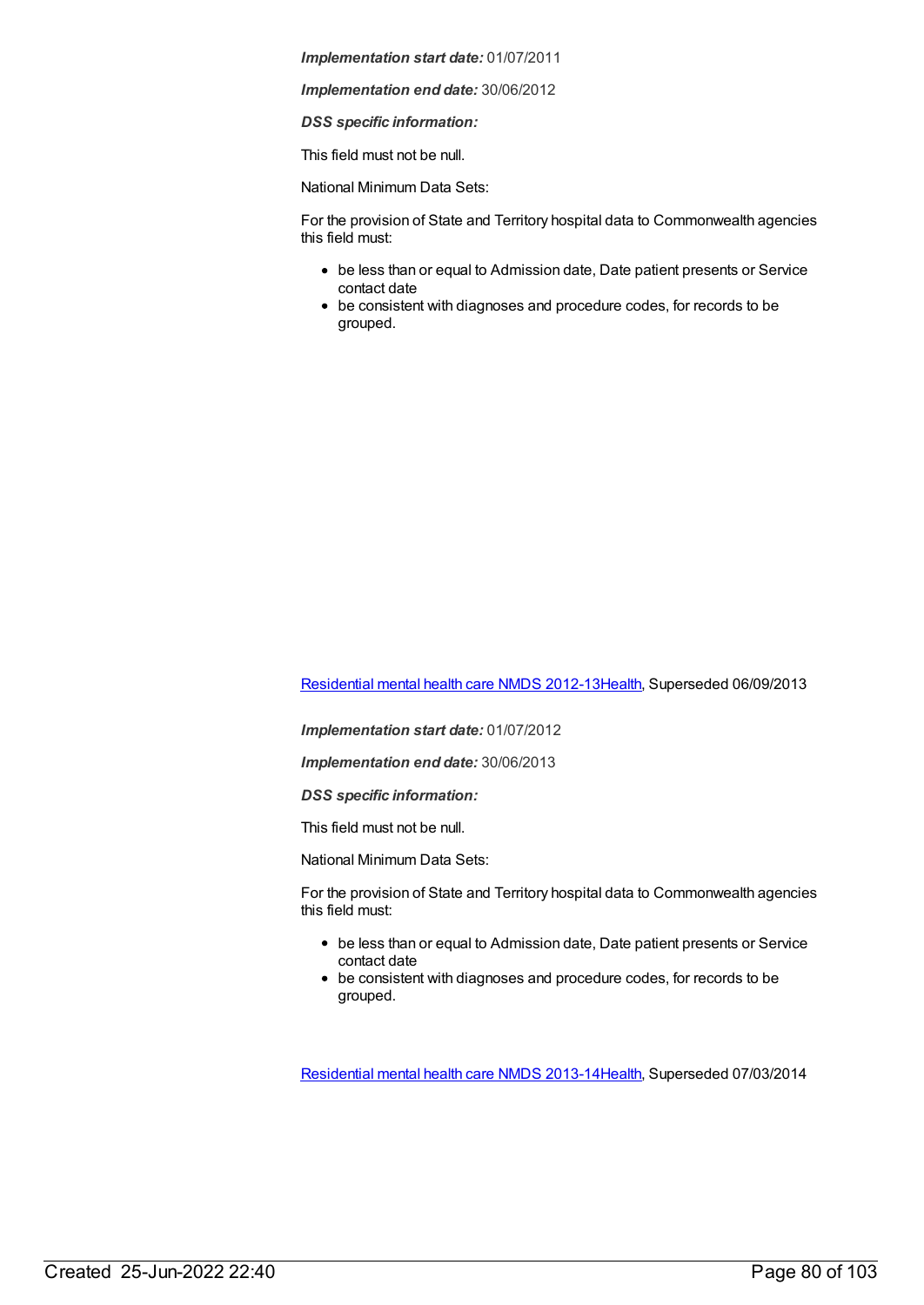*Implementation end date:* 30/06/2014

*DSS specific information:*

This field must not be null.

National Minimum Data Sets:

For the provision of State and Territory hospital data to Commonwealth agencies this field must:

- be less than or equal to Admission date, Date patient presents or Service contact date
- be consistent with diagnoses and procedure codes, for records to be grouped.

[Residential](https://meteor.aihw.gov.au/content/525052) mental health care NMDS 2014-1[5Health](https://meteor.aihw.gov.au/RegistrationAuthority/12), Superseded 13/11/2014

*Implementation start date:* 01/07/2014

*Implementation end date:* 30/06/2015

*DSS specific information:*

This field must not be null.

National Minimum Data Sets:

For the provision of State and Territory hospital data to Commonwealth agencies this field must:

- be less than or equal to Admission date, Date patient presents or Service contact date
- be consistent with diagnoses and procedure codes, for records to be grouped.

[Residential](https://meteor.aihw.gov.au/content/565678) mental health care NMDS 2015-1[6Health](https://meteor.aihw.gov.au/RegistrationAuthority/12), Superseded 04/09/2015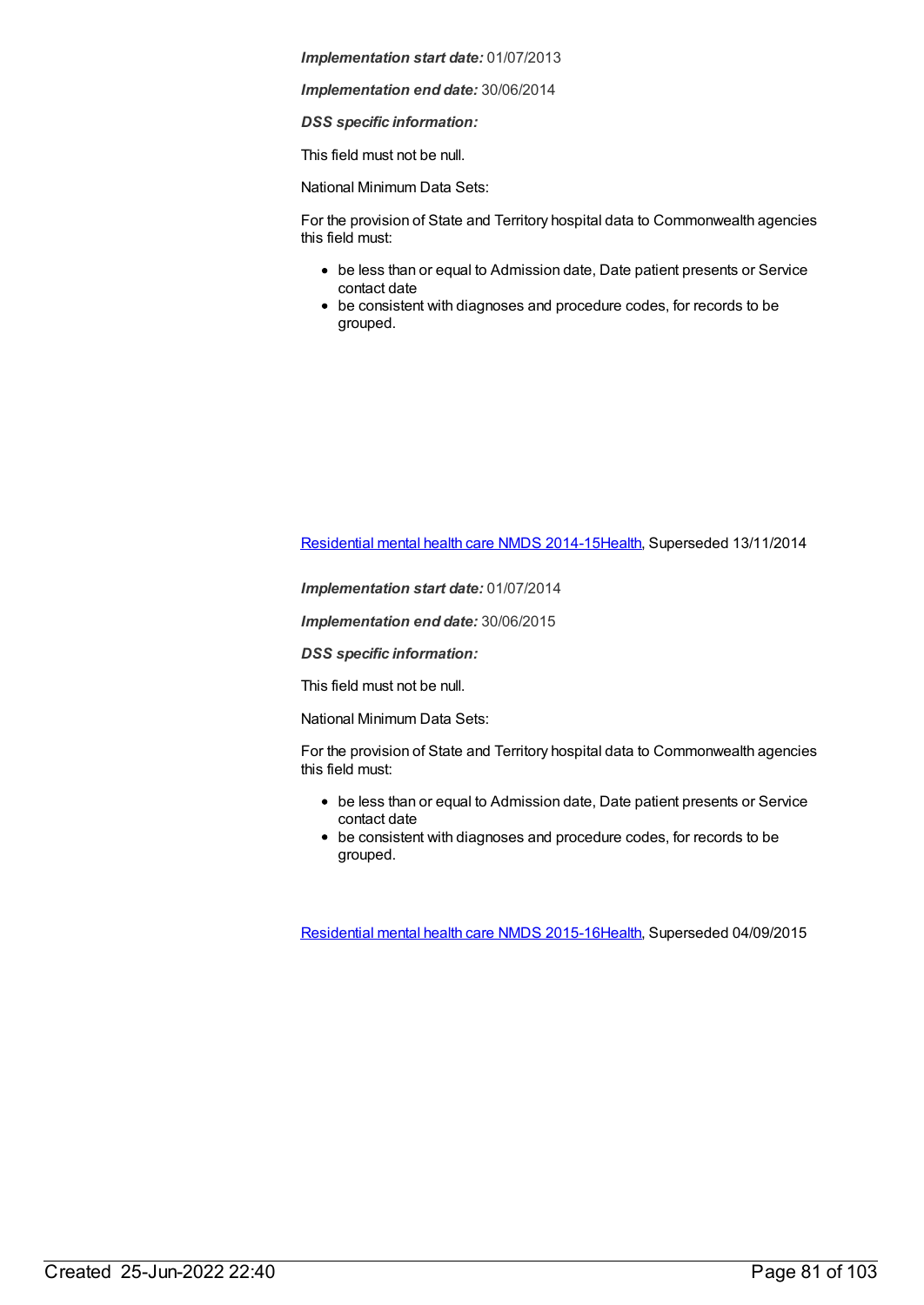*Implementation end date:* 30/06/2016

*DSS specific information:*

This field must not be null.

National Minimum Data Sets:

For the provision of State and Territory hospital data to Commonwealth agencies this field must:

- be less than or equal to Admission date, Date patient presents or Service contact date
- be consistent with diagnoses and procedure codes, for records to be grouped.

[Residential](https://meteor.aihw.gov.au/content/608539) mental health care NMDS 2016-1[7Health](https://meteor.aihw.gov.au/RegistrationAuthority/12), Superseded 17/08/2017

*Implementation start date:* 01/07/2016

*Implementation end date:* 30/06/2017

*DSS specific information:*

This field must not be null.

National Minimum Data Sets:

For the provision of State and Territory hospital data to Commonwealth agencies this field must:

- be less than or equal to Admission date, Date patient presents or Service contact date
- be consistent with diagnoses and procedure codes, for records to be grouped.

[Residential](https://meteor.aihw.gov.au/content/645718) mental health care NMDS 2017–1[8Health](https://meteor.aihw.gov.au/RegistrationAuthority/12), Superseded 25/01/2018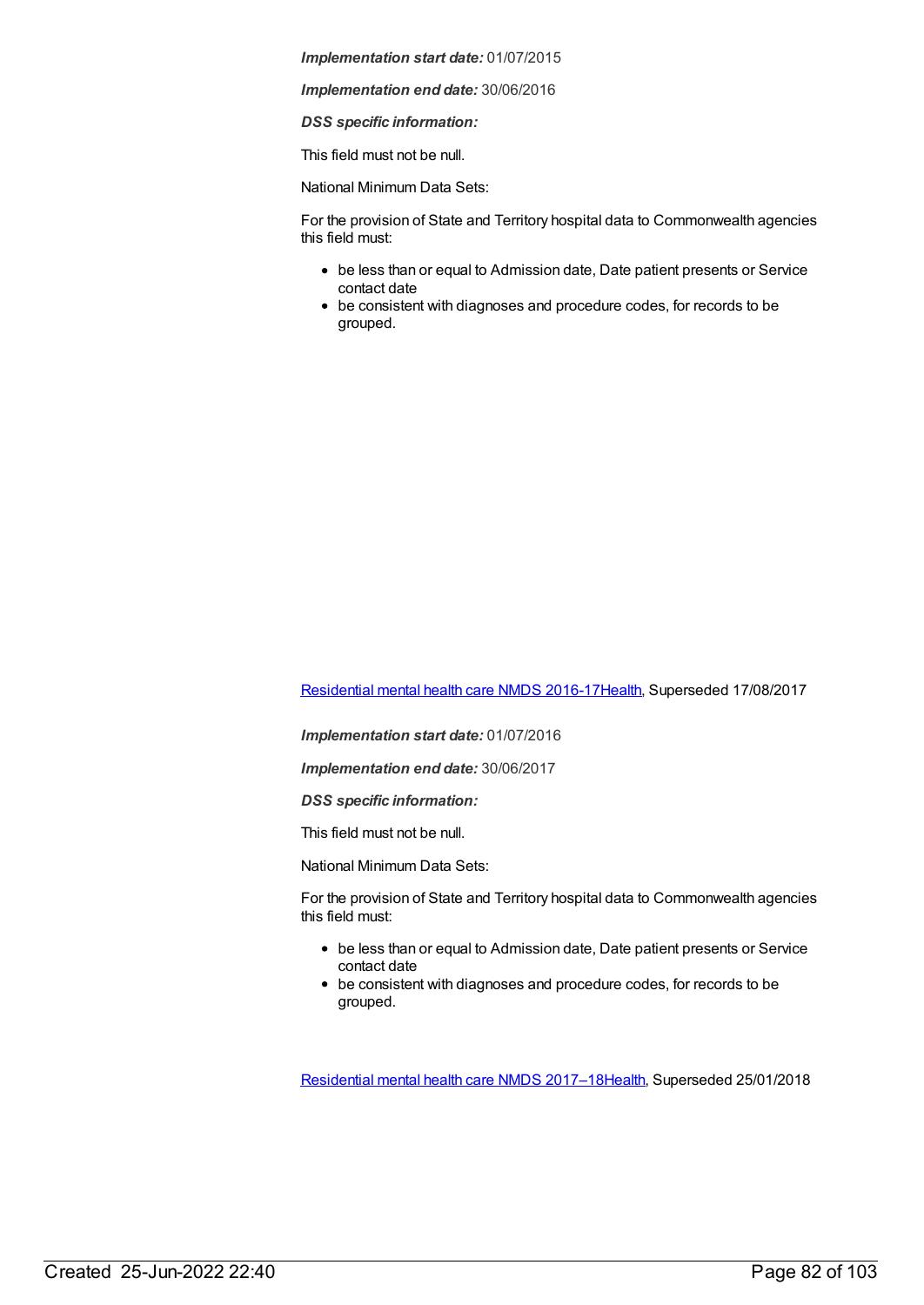*Implementation end date:* 30/06/2018

*DSS specific information:*

This field must not be null.

National Minimum Data Sets:

For the provision of State and Territory hospital data to Commonwealth agencies this field must:

- be less than or equal to Admission date, Date patient presents or Service contact date
- be consistent with diagnoses and procedure codes, for records to be grouped.

[Residential](https://meteor.aihw.gov.au/content/685927) mental health care NMDS 2018–19ACT Health [\(retired\)](https://meteor.aihw.gov.au/RegistrationAuthority/9), Candidate 09/08/2018 [Health](https://meteor.aihw.gov.au/RegistrationAuthority/12), Superseded 12/12/2018

*Implementation start date:* 01/07/2018

*Implementation end date:* 30/06/2019

*DSS specific information:*

This field must not be null.

National Minimum Data Sets:

For the provision of State and Territory hospital data to Australian Government agencies this field must:

- be less than or equal to Admission date, Date patient presents or Service contact date
- be consistent with diagnoses and procedure codes, for records to be grouped.

[Residential](https://meteor.aihw.gov.au/content/707512) mental health care NMDS 2019–2[0Health](https://meteor.aihw.gov.au/RegistrationAuthority/12), Superseded 16/01/2020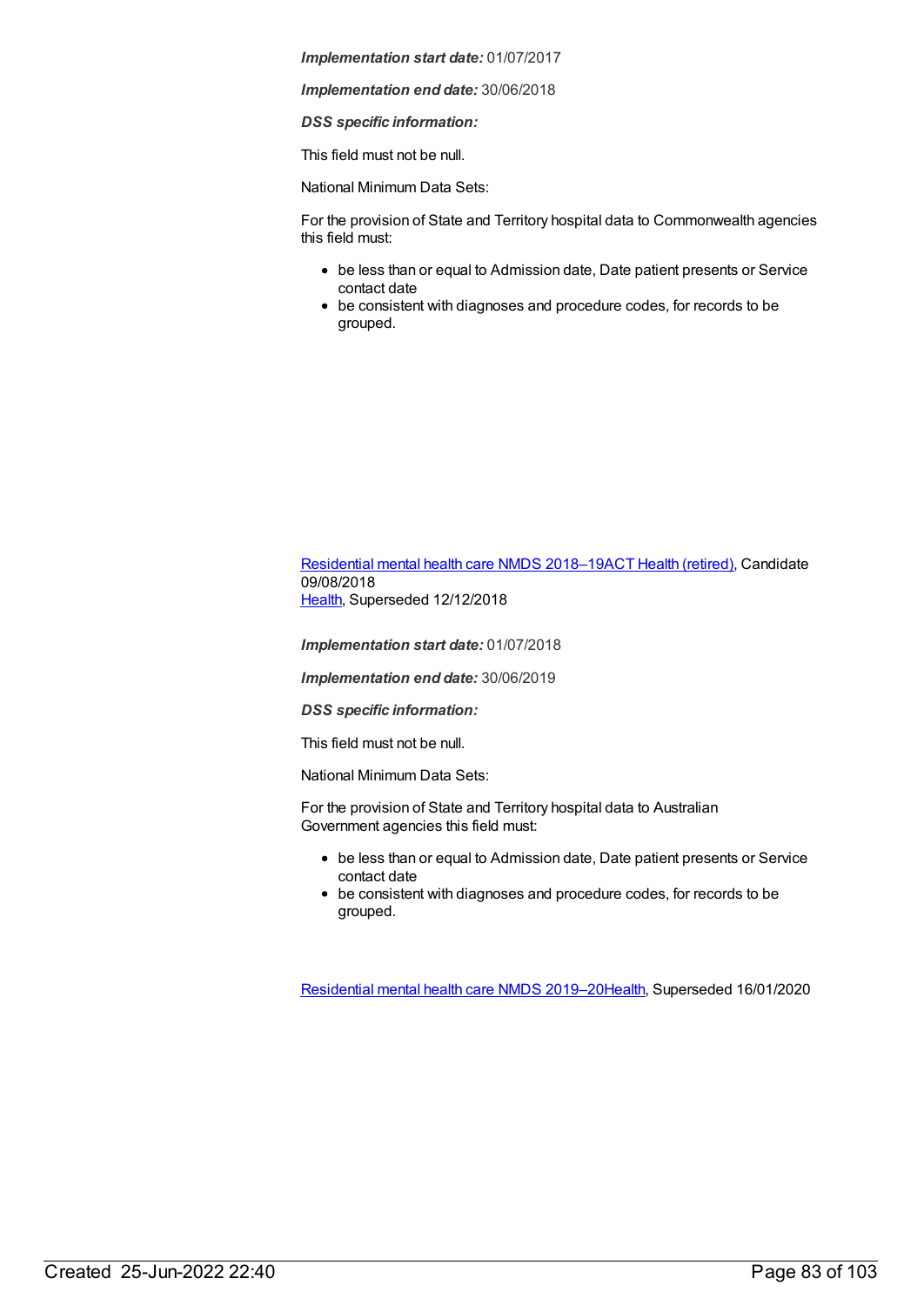*Implementation end date:* 30/06/2020

*DSS specific information:*

This field must not be null.

National Minimum Data Sets:

For the provision of State and Territory hospital data to Australian Government agencies this field must:

- be less than or equal to Admission date, Date patient presents or Service contact date
- be consistent with diagnoses and procedure codes, for records to be grouped.

[Residential](https://meteor.aihw.gov.au/content/722224) mental health care NMDS 2020–2[1Health](https://meteor.aihw.gov.au/RegistrationAuthority/12), Superseded 20/01/2021

*Implementation start date:* 01/07/2020

*Implementation end date:* 30/06/2021

*DSS specific information:*

This field must not be null.

National minimum data sets:

For the provision of State and Territory hospital data to Australian Government agencies this field must:

- be less than or equal to Admission date, Date patient presents or Service contact date
- be consistent with diagnoses and procedure codes, for records to be grouped.

[Residential](https://meteor.aihw.gov.au/content/727354) mental health care NMDS 2021–2[2Health](https://meteor.aihw.gov.au/RegistrationAuthority/12), Superseded 17/12/2021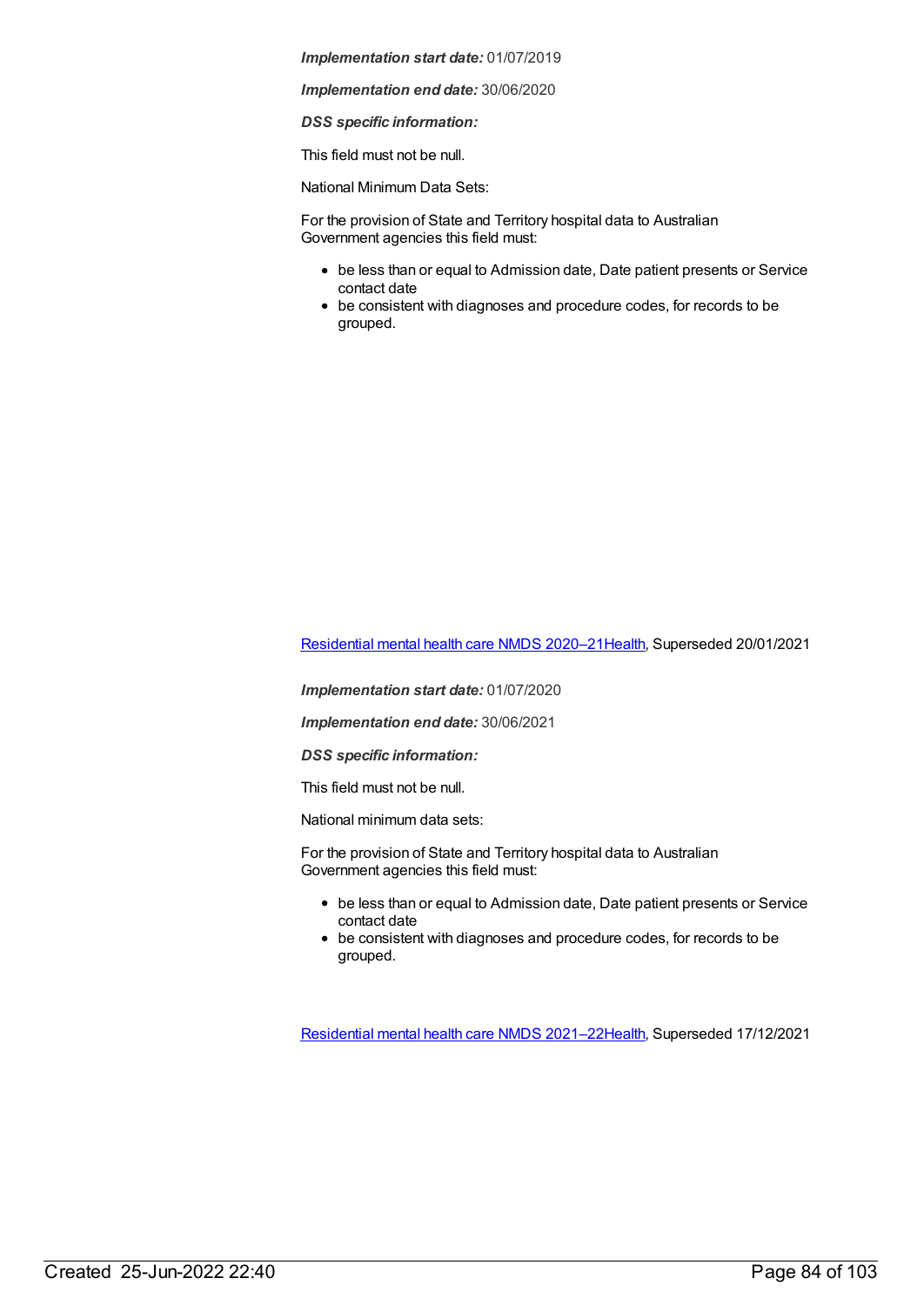*Implementation end date:* 30/06/2022

*DSS specific information:*

This field must not be null.

National minimum data sets:

For the provision of State and Territory hospital data to Australian Government agencies this field must:

- be less than or equal to Admission date, Date patient presents or Service contact date
- be consistent with diagnoses and procedure codes, for records to be grouped.

[Residential](https://meteor.aihw.gov.au/content/742165) mental health care NMDS 2022–2[3Health](https://meteor.aihw.gov.au/RegistrationAuthority/12), Standard 17/12/2021

*Implementation start date:* 01/07/2022

*Implementation end date:* 30/06/2023

*DSS specific information:*

This field must not be null.

National minimum data sets:

For the provision of State and Territory hospital data to Australian Government agencies this field must:

- be less than or equal to Admission date, Date patient presents or Service contact date
- be consistent with diagnoses and procedure codes, for records to be grouped.

SAAP Client [Collection](https://meteor.aihw.gov.au/content/339019) National Minimum Data Se[tCommunity](https://meteor.aihw.gov.au/RegistrationAuthority/1) Services (retired), Retired 01/07/2011

*DSS specific information:*

This data element should be collected for the client and for each accompanying child. The field is used in conjunction with the date accuracy indicator.

[Safety](https://meteor.aihw.gov.au/content/748884) in care (SC) file cluste[rChildren](https://meteor.aihw.gov.au/RegistrationAuthority/17) and Families, Standard 03/11/2021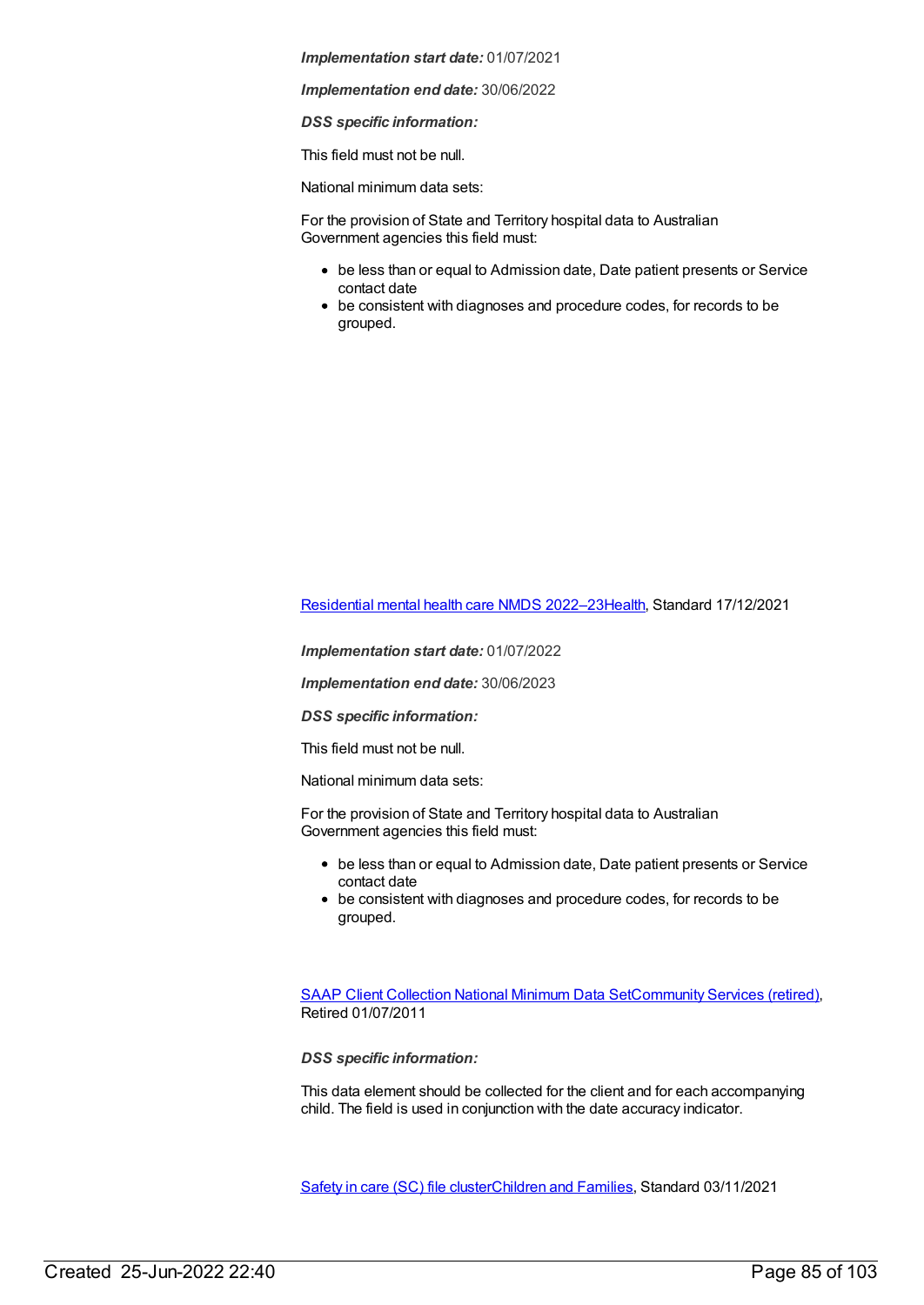## *DSS specific information:*

This collection requires a non-standard format for this data item: DD/MM/YYYY.

For children who were unborn at the time of the notification, estimated age can be calculated (e.g. – 1 month if due to be born in one month) from which an estimated date of birth (DOB) can be determined.

For children who were unborn at the time of the notification and who were subsequently born by 31 August, date of birth should be updated where possible.

When an estimate is required, all known fields should be entered (e.g. if only year is known use 01/01/YYYY, if year and month are known use 01/MM/YYYY.

If the date is not known and cannot be estimated, record as 01/01/1900.

If it is not applicable to record a date (i.e. the child has not been born by 31 August), record as 01/01/9999.

[Safety](https://meteor.aihw.gov.au/content/740182) in care (SC) file cluste[rChildren](https://meteor.aihw.gov.au/RegistrationAuthority/17) and Families, Superseded 03/11/2021

## *DSS specific information:*

This collection requires a non-standard format for this data item: DD/MM/YYYY.

For children who were unborn at the time of the notification, estimated age can be calculated (e.g. – 1 month if due to be born in one month) from which an estimated date of birth (DOB) can be determined.

For children who were unborn at the time of the notification and who were subsequently born by 31 August, date of birth should be updated where possible.

When an estimate is required, all known fields should be entered (e.g. if only year is known use 01/01/YYYY, if year and month are known use 01/MM/YYYY.

If the date is not known and cannot be estimated, record as 01/01/1900.

If it is not applicable to record a date (i.e. the child has not been born by 31 August), record as 01/01/9999.

[Statistical](https://meteor.aihw.gov.au/content/349510) linkage key 581 cluste[rCommunity](https://meteor.aihw.gov.au/RegistrationAuthority/1) Services (retired), Standard 21/05/2010 [Disability](https://meteor.aihw.gov.au/RegistrationAuthority/16), Standard 07/10/2014 Early [Childhood](https://meteor.aihw.gov.au/RegistrationAuthority/13), Standard 21/05/2010 [Health](https://meteor.aihw.gov.au/RegistrationAuthority/12), Superseded 25/01/2018 [Homelessness](https://meteor.aihw.gov.au/RegistrationAuthority/14), Superseded 10/08/2018 Housing [assistance](https://meteor.aihw.gov.au/RegistrationAuthority/11), Standard 23/08/2010

[Statistical](https://meteor.aihw.gov.au/content/686238) linkage key 581 clusterACT Health [\(retired\)](https://meteor.aihw.gov.au/RegistrationAuthority/9), Candidate 09/08/2018 [Health](https://meteor.aihw.gov.au/RegistrationAuthority/12), Superseded 17/12/2021 [Homelessness](https://meteor.aihw.gov.au/RegistrationAuthority/14), Standard 10/08/2018

*Implementation start date:* 01/07/2018

[Statistical](https://meteor.aihw.gov.au/content/750410) linkage key 581 cluste[rHealth](https://meteor.aihw.gov.au/RegistrationAuthority/12), Standard 17/12/2021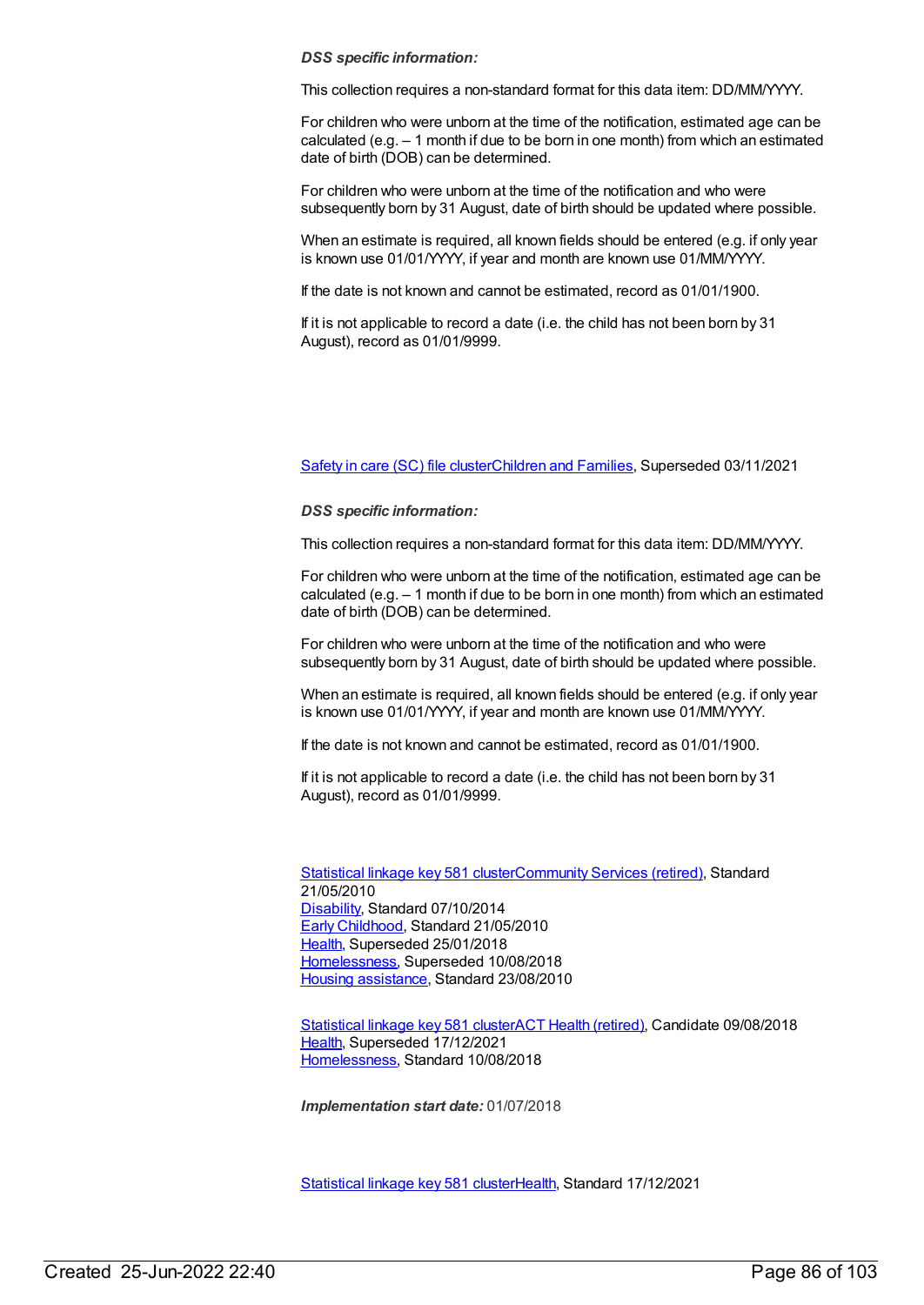Surveillance of healthcare associated infection: [Staphylococcus](https://meteor.aihw.gov.au/content/391133) aureus bacteraemia NBPDS[Health](https://meteor.aihw.gov.au/RegistrationAuthority/12), Standard 15/11/2012

Tasmanian [Demographics](https://meteor.aihw.gov.au/content/662705) Data Set - 2016[Tasmanian](https://meteor.aihw.gov.au/RegistrationAuthority/15) Health, Superseded 05/07/2017

*Implementation start date:* 01/07/2016

*Implementation end date:* 30/06/2017

Tasmanian [Demographics](https://meteor.aihw.gov.au/content/667436) Data Set - 2017[Tasmanian](https://meteor.aihw.gov.au/RegistrationAuthority/15) Health, Superseded 10/01/2018

*Implementation start date:* 01/07/2017

*Implementation end date:* 30/06/2018

Tasmanian [Demographics](https://meteor.aihw.gov.au/content/689859) Data Set - 2018[Tasmanian](https://meteor.aihw.gov.au/RegistrationAuthority/15) Health, Superseded 05/04/2019

*Implementation start date:* 01/07/2018

*Implementation end date:* 30/06/2019

Tasmanian [Demographics](https://meteor.aihw.gov.au/content/714887) Data Set - 2019[Tasmanian](https://meteor.aihw.gov.au/RegistrationAuthority/15) Health, Superseded 17/06/2020

*Implementation start date:* 01/07/2019

*Implementation end date:* 30/06/2020

Tasmanian [Demographics](https://meteor.aihw.gov.au/content/727080) Data Set - 2020[Tasmanian](https://meteor.aihw.gov.au/RegistrationAuthority/15) Health, Standard 15/06/2020

*Implementation start date:* 01/07/2020

*Implementation end date:* 30/06/2021

WA Health [Non-Admitted](https://meteor.aihw.gov.au/content/490816) Patient Activity and Wait List Data Collection (NAPAAWL DC) 2013-14WA [Health](https://meteor.aihw.gov.au/RegistrationAuthority/2), Standard 19/03/2015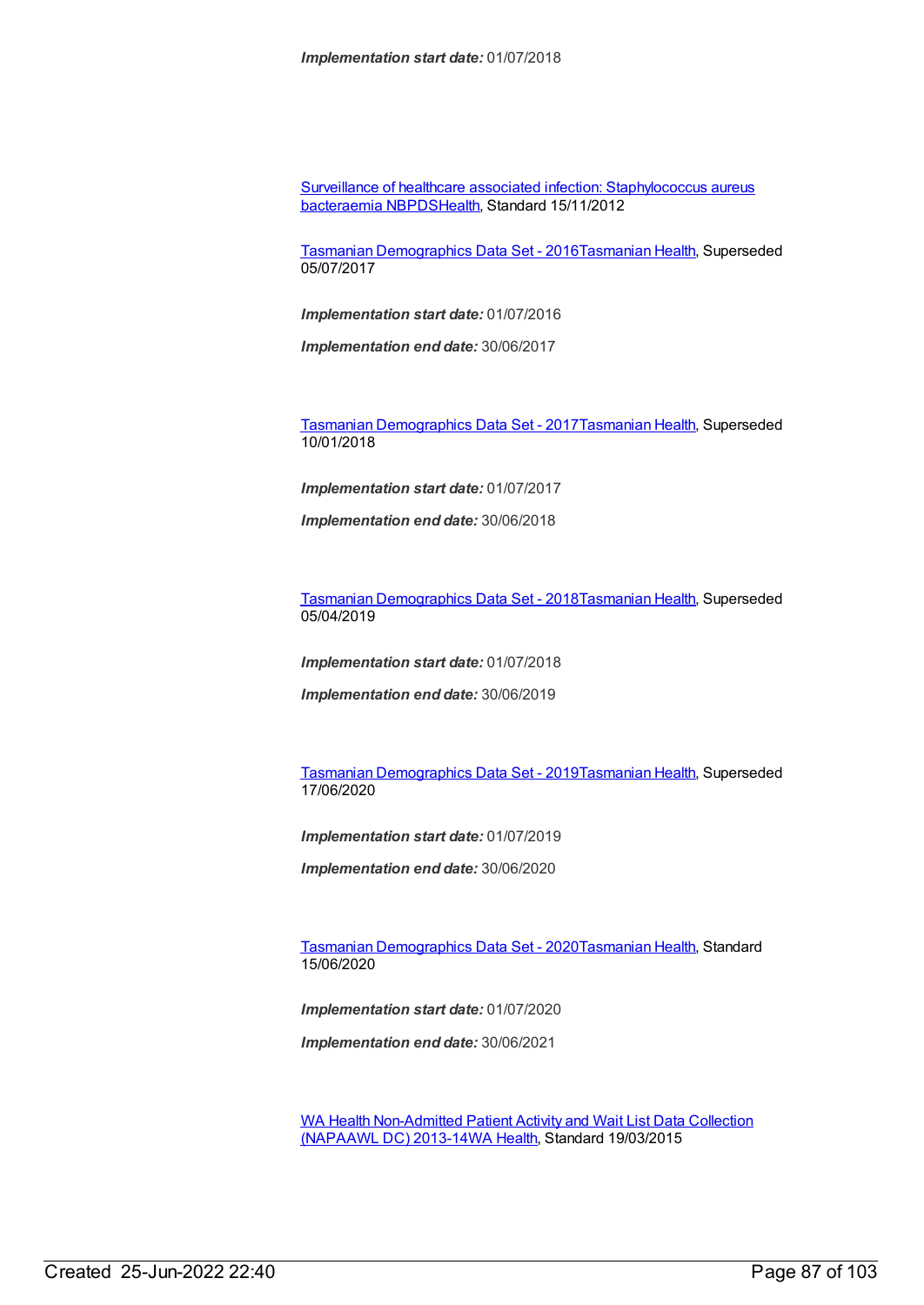*DSS specific information:*

In the NAPAAWL DC this data item has:

- Synonymous name: PER\_DATE\_OF\_BIRTH
- Short name: Patient date of birth.

WA Health [Non-Admitted](https://meteor.aihw.gov.au/content/605977) Patient Activity and Wait List Data Collection (NAPAAWL DC) 2014-15WA [Health](https://meteor.aihw.gov.au/RegistrationAuthority/2), Standard 24/04/2015

*DSS specific information:*

In the NAPAAWL DC this data item has:

- Synonymous name: PER\_DATE\_OF\_BIRTH
- Short name: Patient date of birth.

**Implementation in**

## **Indicators: Used as Numerator**

<u>3.3 Estimated annual number of lumbar spine surger sponissions to hospital per</u> <u>(NAPAAWEODE P2G4618 wears and health, Standard 30/05/2027 3 National [Health](https://meteor.aihw.gov.au/RegistrationAuthority/2)</u> *DSS specific information:* 23/11/2016 Performance Authority (retired), Retired 01/07/2016 Australian [Commission](https://meteor.aihw.gov.au/RegistrationAuthority/18) on Safety and Quality in Health Care, Standard

In the NAPAAWL DC this data item has:

Synonymous name: [PER\\_DATE\\_OF\\_BIRTH](https://meteor.aihw.gov.au/content/612118) Short name: Patient date of birth. Australian [Commission](https://meteor.aihw.gov.au/RegistrationAuthority/18) on <del>felon</del> and Duality in Health Garnafiepdard<sub>s.</sub> 3.6 Number of tonsillectomy admissions to hospital per 100,000 people aged 17 years and under, 2012-13 National Health Performance Authority (retired), Retired 01/07/2016 23/11/2016

<u>vears and wader, 2011 file bil blativoal Health P</u>erformance Aut<u>hority (retired),</u> 3.7 Number of [myringotomy](https://meteor.aihw.gov.au/content/612121) admissions to hospital per 100,000 people aged 17 Retired 01/07/2016

*DSS specific information:* 23/11/2016 Australian [Commission](https://meteor.aihw.gov.au/RegistrationAuthority/18) on Safety and Quality in Health Care, Standard

The young person should be aged 10–25 years at the order start date. <u>The voyeg person should be aged 10–25 years at the detention start dately in the </u> 3.9 Average length of stay for hip fracture patients aged 65 years and over, major (retired), Retired 01/07/2016

Australian [Commission](https://meteor.aihw.gov.au/RegistrationAuthority/18) on Safety and Quality in Health Care, Standard 23/11/2016

Youth [Justice](https://meteor.aihw.gov.au/RegistrationAuthority/4) Client file clusterYouth Justice, Recorded 23/05/2022

**hospital per 100 mg mg ple aged 3 to 19 years, 2010-11 to 2012-13 National** 6.4 Estimated annual number of asthma and related respiratory [admissions](https://meteor.aihw.gov.au/content/611782) to Health Performance Authority (retired), Retired 01/07/2016

<u>Anstralian Cerson stion on Safety and Quality is Health Care,</u> Standard 23/11/2016

The young person should be aged 10–25 years at the detention start date.

6.5 Estimated annual number of asthma [admissions](https://meteor.aihw.gov.au/content/601159) to hospital per 100,000 people aged 20 to 44 years, 2010-11 to 2012-13 National Health [Performance](https://meteor.aihw.gov.au/RegistrationAuthority/8) Authority (retired), Retired 01/07/2016 Australian [Commission](https://meteor.aihw.gov.au/RegistrationAuthority/18) on Safety and Quality in Health Care, Standard 23/11/2016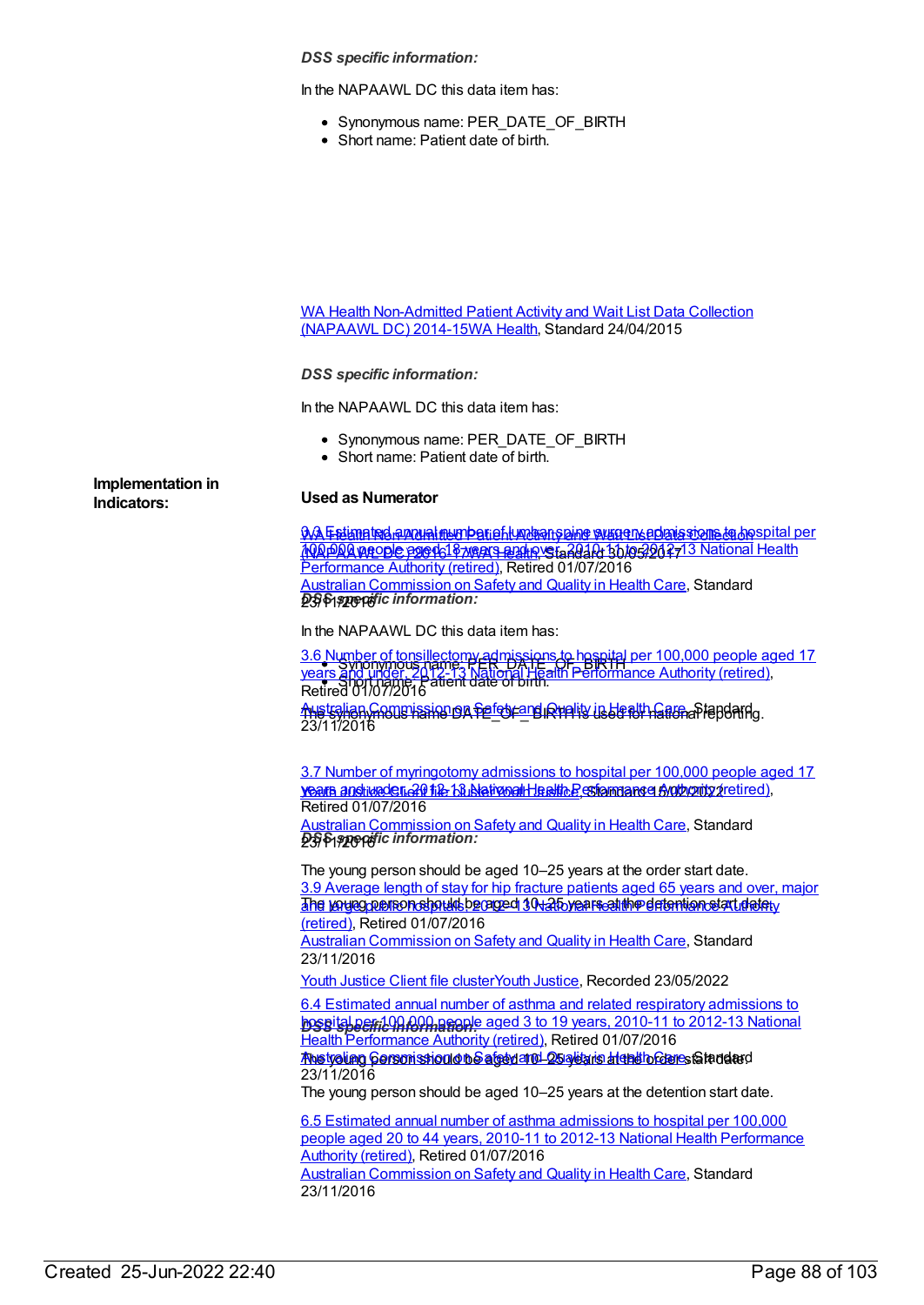6.6 Number of asthma and COPD [admissions](https://meteor.aihw.gov.au/content/611786) to hospital per 100,000 people aged 45 years and over, 2012–13 National Health [Performance](https://meteor.aihw.gov.au/RegistrationAuthority/8) Authority (retired), Retired 01/07/2016 Australian [Commission](https://meteor.aihw.gov.au/RegistrationAuthority/18) on Safety and Quality in Health Care, Standard 23/11/2016

6.7 Number of heart failure [admissions](https://meteor.aihw.gov.au/content/611789) to hospital per 100,000 people aged 40 years and over, 2012–13 National Health [Performance](https://meteor.aihw.gov.au/RegistrationAuthority/8) Authority (retired), Retired 01/07/2016

Australian [Commission](https://meteor.aihw.gov.au/RegistrationAuthority/18) on Safety and Quality in Health Care, Standard 23/11/2016

6.9 Average length of stay for stroke patients aged 65 years and over, major and large public hospitals, 2012–13 National Health [Performance](https://meteor.aihw.gov.au/content/601266) Authority (retired), Retired 01/07/2016

Australian [Commission](https://meteor.aihw.gov.au/RegistrationAuthority/18) on Safety and Quality in Health Care, Standard 23/11/2016

Australian Atlas of Healthcare Variation: Number of potentially preventable hospitalisations - heart failure, per 100,000 people, [2014-15Australia](https://meteor.aihw.gov.au/RegistrationAuthority/18)[n](https://meteor.aihw.gov.au/content/638941) Commission on Safety and Quality in Health Care, Standard 07/06/2017

Australian Atlas of Healthcare Variation: Number of potentially preventable [hospitalisations](https://meteor.aihw.gov.au/content/638929) - kidney and urinary tract infections per 100,000 people, 2014- 15Australian [Commission](https://meteor.aihw.gov.au/RegistrationAuthority/18) on Safety and Quality in Health Care, Standard 07/06/2017

Australian Atlas of Healthcare Variation 2018: Number of colonoscopy hospitalisations per 100,000 people, [2016-17Australian](https://meteor.aihw.gov.au/RegistrationAuthority/18) Commission on Safety and Quality in Health Care, Standard 13/12/2018

Australian Atlas of Healthcare Variation 2018: Number of gastroscopy hospitalisations per 100,000 people, [2016-17Australian](https://meteor.aihw.gov.au/RegistrationAuthority/18) Commission on Safety and Quality in Health Care, Standard 13/12/2018

Australian Atlas of Healthcare Variation 2018: Number of [MBS-subsidised](https://meteor.aihw.gov.au/content/709452) services for cardiac stress tests and imaging per 100,000 people aged 18 years and over, 2016-17Australian [Commission](https://meteor.aihw.gov.au/RegistrationAuthority/18) on Safety and Quality in Health Care, Standard 13/12/2018

Australian Atlas of Healthcare Variation 2018: Number of [MBS-subsidised](https://meteor.aihw.gov.au/content/709466) services for myocardial perfusion scans per 100,000 people aged 18 years and over, 2016-17Australian [Commission](https://meteor.aihw.gov.au/RegistrationAuthority/18) on Safety and Quality in Health Care, Standard 13/12/2018

Australian Atlas of Healthcare Variation 2018: Number of [MBS-subsidised](https://meteor.aihw.gov.au/content/709434) services for neck ultrasound per 100,000 people aged 18 years and over, 2016- 17Australian [Commission](https://meteor.aihw.gov.au/RegistrationAuthority/18) on Safety and Quality in Health Care, Standard 13/12/2018

Australian Atlas of Healthcare Variation 2018: Number of MBS-subsidised services for standard [echocardiography](https://meteor.aihw.gov.au/content/709478) per 100,000 population aged 18 years and over, 2016-17Australian [Commission](https://meteor.aihw.gov.au/RegistrationAuthority/18) on Safety and Quality in Health Care, Standard 13/12/2018

Australian Atlas of Healthcare Variation 2018: Number of MBS-subsidised services for stress [echocardiography](https://meteor.aihw.gov.au/content/709463) per 100,000 people aged 18 years and over, 2016-17Australian [Commission](https://meteor.aihw.gov.au/RegistrationAuthority/18) on Safety and Quality in Health Care, Standard 13/12/2018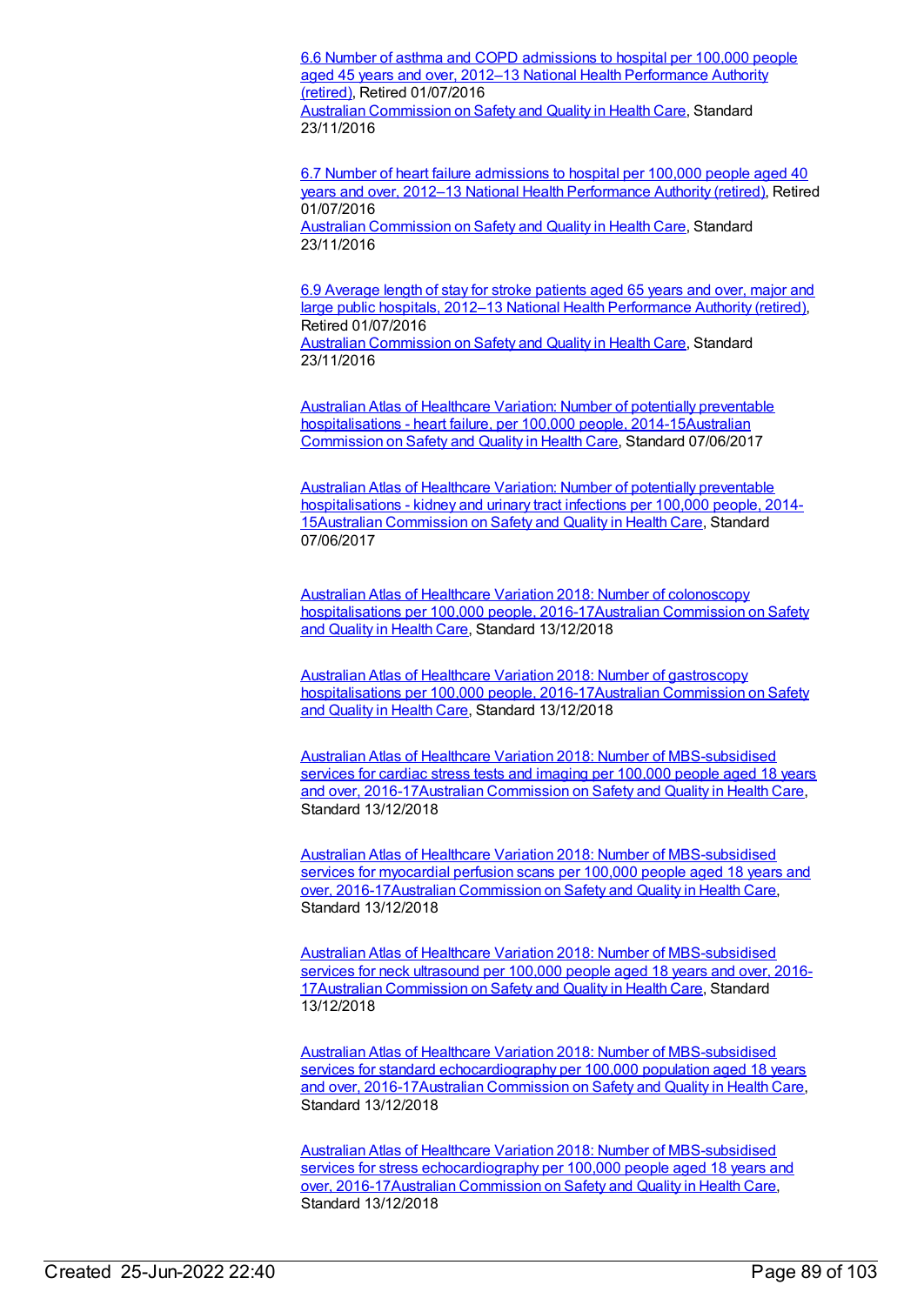Australian Atlas of Healthcare Variation 2018: Number of [MBS-subsidised](https://meteor.aihw.gov.au/content/709388) services for thyroid function tests per 100,000 people aged 18 years and over, 2016-17Australian [Commission](https://meteor.aihw.gov.au/RegistrationAuthority/18) on Safety and Quality in Health Care, Standard 13/12/2018

Australian Atlas of Healthcare Variation 2018: Number of [MBS-subsidised](https://meteor.aihw.gov.au/content/709368) services for thyroid stimulating hormone tests per 100,000 people aged 18 years and over, 2016-17Australian [Commission](https://meteor.aihw.gov.au/RegistrationAuthority/18) on Safety and Quality in Health Care, Standard 13/12/2018

Australian Atlas of Healthcare Variation 2018: Number of PBS/RPBS prescriptions dispensed for ADHD medicines per 100,000 people, aged 17 years and under, 2013-14, 2014-15, 2015-16 and [2016-17Australia](https://meteor.aihw.gov.au/RegistrationAuthority/18)[n](https://meteor.aihw.gov.au/content/709507) Commission on Safety and Quality in Health Care, Standard 13/12/2018

Australian Atlas of Healthcare Variation 2018: Number of PBS/RPBS prescriptions dispensed for amoxicillin per 100,000 people, 2013-14, 2014-15, 2015-16 and [2016-17Australian](https://meteor.aihw.gov.au/RegistrationAuthority/18) Commission on Safety and Quality in Health Care, Standard 13/12/2018

Australian Atlas of Healthcare Variation 2018: Number of PBS/RPBS prescriptions dispensed for [amoxicillin-clavulanate](https://meteor.aihw.gov.au/content/709500) per 100,000 people, 2013-14, 2014-15, 2015-16 and [2016-17Australian](https://meteor.aihw.gov.au/RegistrationAuthority/18) Commission on Safety and Quality in Health Care, Standard 13/12/2018

Australian Atlas of Healthcare Variation 2018: Number of PBS/RPBS prescriptions dispensed for antimicrobials per 100,000 people, 2013-14, 2014- 15, 2015-16 and [2016-17Australian](https://meteor.aihw.gov.au/RegistrationAuthority/18) Commission on Safety and Quality in Health Care, Standard 13/12/2018

Australian Atlas of Healthcare Variation 2018: Number of PBS/RPBS prescriptions dispensed for antipsychotic medicines per 100,000 people, 2013- 14, 2014-15, 2015-16 and 2016-17 (i) Age 17 years & under, (ii) Age 18 - 64 years, (iii) Age 65 years & [overAustralian](https://meteor.aihw.gov.au/RegistrationAuthority/18) Commission on Safety and Quality in Health Care, Standard 13/12/2018

Australian Atlas of Healthcare Variation 2018: Number of PBS/RPBS prescriptions dispensed for opioid medicines per 100,000 people, 2013-14, 2014-15, 2015-16 and [2016-17Australian](https://meteor.aihw.gov.au/RegistrationAuthority/18) Commission on Safety and Quality in Health Care, Standard 13/12/2018

Australian Atlas of Healthcare Variation 2018: Number of PBS/RPBS prescriptions dispensed for proton pump inhibitor medicines per 100,000 people aged (i) 18 years and over, (ii) 1 year and under, 2016-17 Australian Commission on Safety and Quality in Health Care, Standard 13/12/2018

Australian Atlas of Healthcare Variation 2018: Number of thyroidectomy [hospitalisations](https://meteor.aihw.gov.au/content/709436) per 100,000 people aged 18 years and over, 2014-15 to 2016- 17Australian [Commission](https://meteor.aihw.gov.au/RegistrationAuthority/18) on Safety and Quality in Health Care, Qualified 13/12/2018

Australian Atlas of Healthcare Variation: Number of potentially preventable hospitalisations - cellulitis, per 100,000 people, [2014-15Australian](https://meteor.aihw.gov.au/RegistrationAuthority/18) Commission on Safety and Quality in Health Care, Standard 07/06/2017

Australian Atlas of Healthcare Variation: Number of acute myocardial infarction hospitalisations per 100,000 people, 35-84 years, [2014-15Australia](https://meteor.aihw.gov.au/RegistrationAuthority/18)[n](https://meteor.aihw.gov.au/content/640939) Commission on Safety and Quality in Health Care, Standard 07/06/2017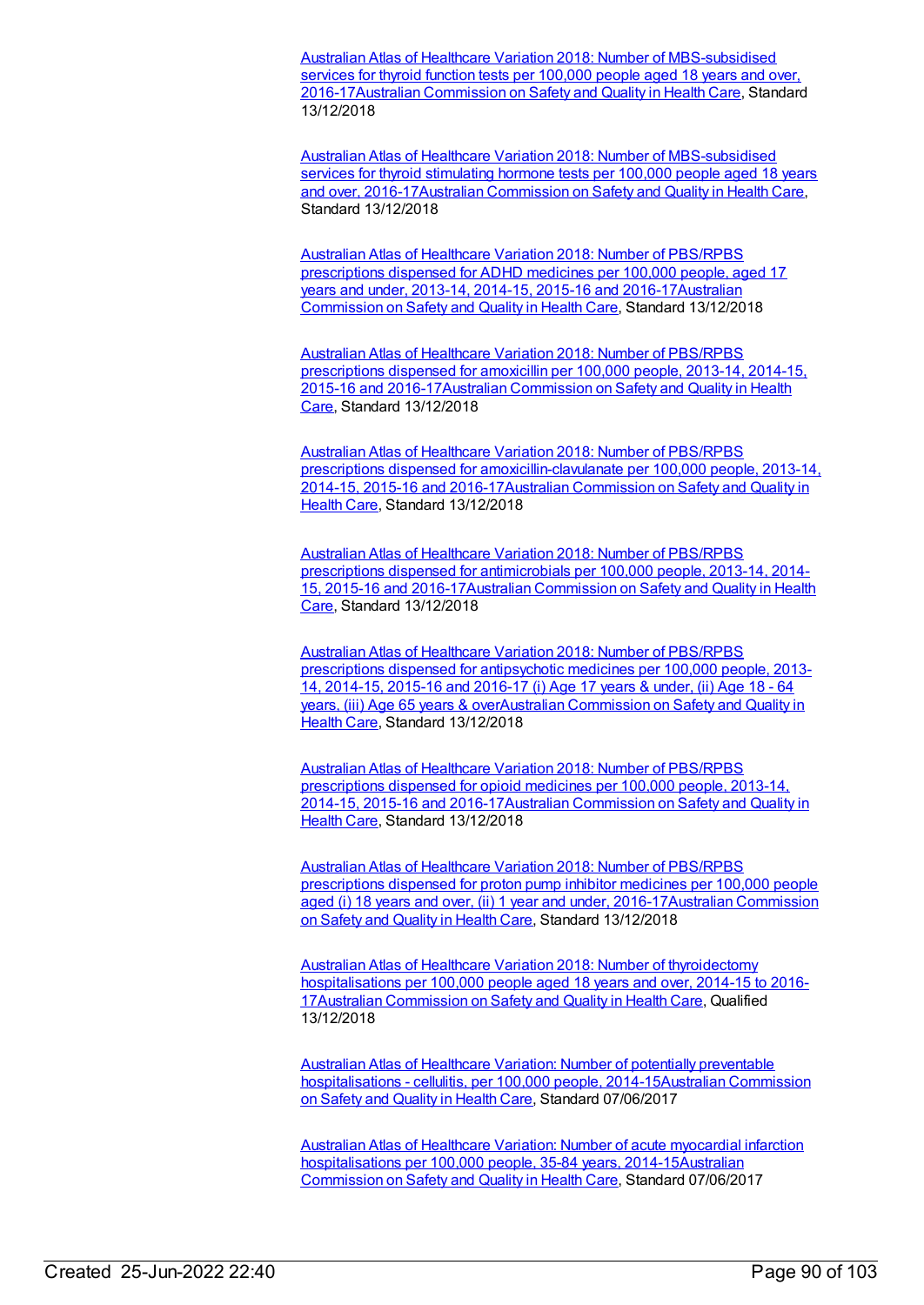Australian Atlas of Healthcare Variation: Number of [appendicectomy](https://meteor.aihw.gov.au/content/674692) hospitalisations per 100,000 people [2014-15Australian](https://meteor.aihw.gov.au/RegistrationAuthority/18) Commission on Safety and Quality in Health Care, Standard 07/06/2017

Australian Atlas of Healthcare Variation: Number of atrial fibrillation (any diagnosis) [hospitalisations](https://meteor.aihw.gov.au/content/640201) per 100,000 people, 35 years and over, 2014- 15Australian [Commission](https://meteor.aihw.gov.au/RegistrationAuthority/18) on Safety and Quality in Health Care, Standard 07/06/2017

Australian Atlas of Healthcare Variation: Number of atrial fibrillation (principal diagnosis) [hospitalisations](https://meteor.aihw.gov.au/content/640183) per 100,000 people, 35 years and over, 2014- 15Australian [Commission](https://meteor.aihw.gov.au/RegistrationAuthority/18) on Safety and Quality in Health Care, Standard 07/06/2017

Australian Atlas of Healthcare Variation: Number of cataract surgery [hospitalisations](https://meteor.aihw.gov.au/content/639090) per 100,000 people aged 40 years and over, [2014-15Australian](https://meteor.aihw.gov.au/RegistrationAuthority/18) Commission on Safety and Quality in Health Care, Standard 07/06/2017

Australian Atlas of Healthcare Variation: Number of knee replacement [hospitalisations](https://meteor.aihw.gov.au/content/641165) per 100,000 people, aged 18 years and over, [2014-15Australian](https://meteor.aihw.gov.au/RegistrationAuthority/18) Commission on Safety and Quality in Health Care, Standard 07/06/2017

Australian Atlas of Healthcare Variation: Number of laparoscopic [cholecystectomy](https://meteor.aihw.gov.au/content/640134) hospitalisations per 100,000 people, [2014-15Australian](https://meteor.aihw.gov.au/RegistrationAuthority/18) Commission on Safety and Quality in Health Care, Standard 07/06/2017

Australian Atlas of Healthcare Variation: Number of lumbar spinal decompression (excluding lumbar spinal fusion) [hospitalisations](https://meteor.aihw.gov.au/content/640142) per 100,000 people aged 18 years and over, 2012-13 to [2014-15Australian](https://meteor.aihw.gov.au/RegistrationAuthority/18) Commission on Safety and Quality in Health Care, Standard 07/06/2017

Australian Atlas of Healthcare Variation: Number of lumbar spinal decompression (excluding lumbar spinal fusion) hospitalisations per 100,000 people aged 18 years and over, 2012-13 to [2014-15Australian](https://meteor.aihw.gov.au/RegistrationAuthority/18) Commission on Safety and Quality in Health Care, Standard 07/06/2017

Australian Atlas of Healthcare Variation: Number of lumbar spinal decompression (excluding lumbar spinal fusion) [hospitalisations](https://meteor.aihw.gov.au/content/640142) per 100,000 people aged 18 years and over, 2012-13 to [2014-15Australian](https://meteor.aihw.gov.au/RegistrationAuthority/18) Commission on Safety and Quality in Health Care, Standard 07/06/2017

Australian Atlas of Healthcare Variation: Number of lumbar spinal fusion (excluding lumbar spinal [decompression\)](https://meteor.aihw.gov.au/content/675493) hospitalisations per 100,000 people, aged 18 years and over, 2012-13 to [2014-15Australian](https://meteor.aihw.gov.au/RegistrationAuthority/18) Commission on Safety and Quality in Health Care, Standard 07/06/2017

Australian Atlas of Healthcare Variation: Number of lumbar spinal fusion (excluding lumbar spinal decompression) hospitalisations per 100,000 people, aged 18 years and over, 2012-13 to [2014-15Australian](https://meteor.aihw.gov.au/RegistrationAuthority/18) Commission on Safety and Quality in Health Care, Standard 07/06/2017

Australian Atlas of Healthcare Variation: Number of lumbar spinal fusion (excluding lumbar spinal [decompression\)](https://meteor.aihw.gov.au/content/675493) hospitalisations per 100,000 people, aged 18 years and over, 2012-13 to [2014-15Australian](https://meteor.aihw.gov.au/RegistrationAuthority/18) Commission on Safety and Quality in Health Care, Standard 07/06/2017

Australian Atlas of Healthcare Variation: Number of lumbar spinal fusion [hospitalisations](https://meteor.aihw.gov.au/content/639980) per 100,000 people, aged 18 years and over, 2012-13 to 2014- 15Australian [Commission](https://meteor.aihw.gov.au/RegistrationAuthority/18) on Safety and Quality in Health Care, Standard 07/06/2017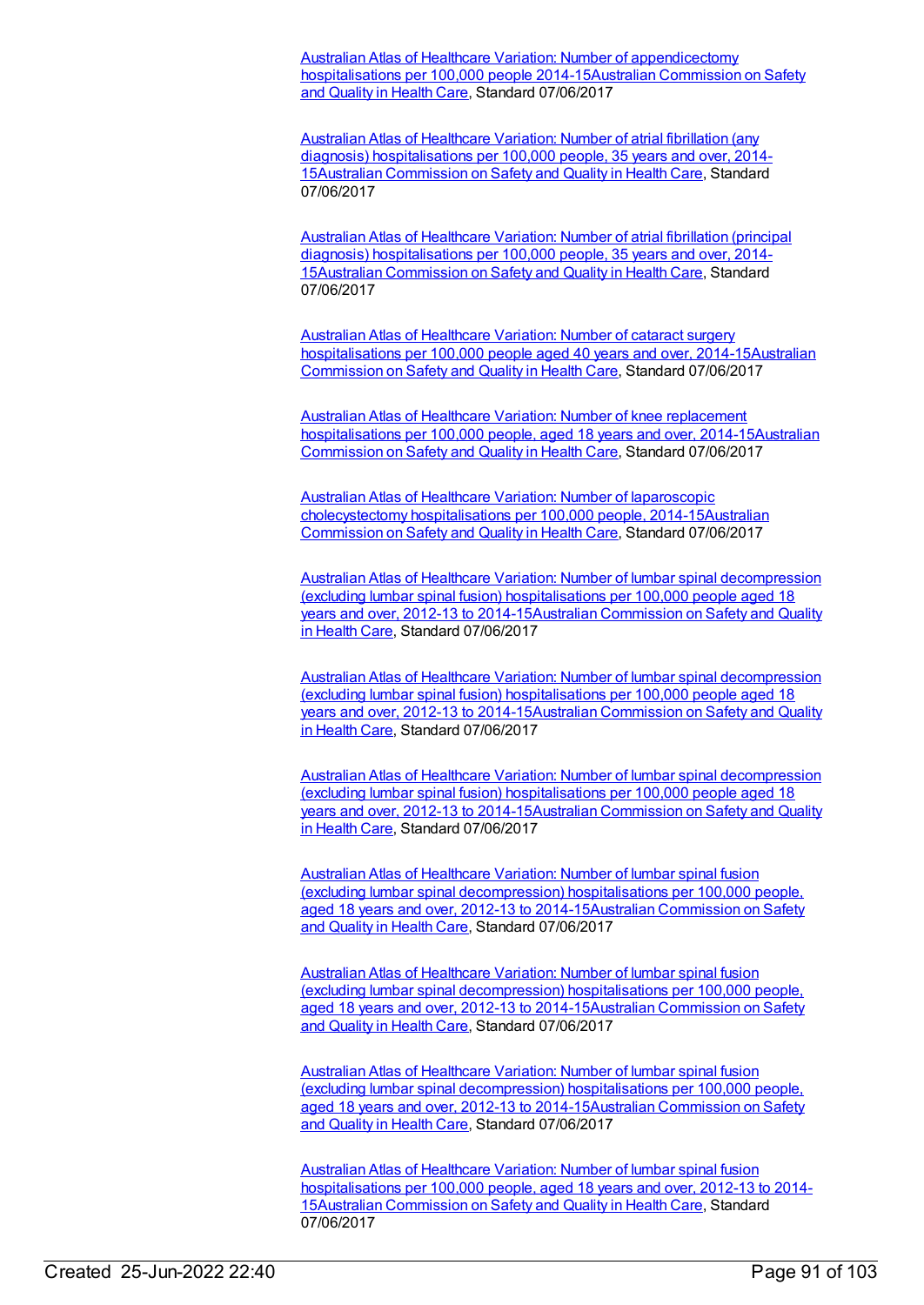Australian Atlas of Healthcare Variation: Number of lumbar spinal fusion [hospitalisations](https://meteor.aihw.gov.au/content/639980) per 100,000 people, aged 18 years and over, 2012-13 to 2014- 15Australian [Commission](https://meteor.aihw.gov.au/RegistrationAuthority/18) on Safety and Quality in Health Care, Standard 07/06/2017

Australian Atlas of Healthcare Variation: Number of lumbar spinal fusion [hospitalisations](https://meteor.aihw.gov.au/content/639980) per 100,000 people, aged 18 years and over, 2012-13 to 2014- 15Australian [Commission](https://meteor.aihw.gov.au/RegistrationAuthority/18) on Safety and Quality in Health Care, Standard 07/06/2017

Australian Atlas of Healthcare Variation: Number of potentially preventable hospitalisations - chronic obstructive pulmonary disease, per 100,000 people, [2014–15Australian](https://meteor.aihw.gov.au/content/638732) [Commission](https://meteor.aihw.gov.au/RegistrationAuthority/18) on Safety and Quality in Health Care, Standard 07/06/2017

Australian Atlas of Healthcare Variation: Third- and fourth-degree perineal tears for all vaginal births, [2012-2014Australian](https://meteor.aihw.gov.au/RegistrationAuthority/18) Commission on Safety and Quality in Health Care, Standard 07/06/2017

Australian Health Performance Framework: PI [2.1.5–Survival](https://meteor.aihw.gov.au/content/715188) of people diagnosed with cancer, 201[9Health](https://meteor.aihw.gov.au/RegistrationAuthority/12), Standard 09/04/2020

Australian Health Performance Framework: PI [3.1.1–Incidence](https://meteor.aihw.gov.au/content/715234) of heart attacks (acute coronary events), 201[9Health](https://meteor.aihw.gov.au/RegistrationAuthority/12), Standard 09/04/2020

Australian Health Performance Framework: PI [3.1.1–Incidence](https://meteor.aihw.gov.au/content/715234) of heart attacks (acute coronary events), 201[9Health](https://meteor.aihw.gov.au/RegistrationAuthority/12), Standard 09/04/2020

Australian Health Performance Framework: PI [3.1.1–Incidence](https://meteor.aihw.gov.au/content/728383) of heart attacks (acute coronary events), 202[0Health](https://meteor.aihw.gov.au/RegistrationAuthority/12), Standard 13/10/2021

Australian Health Performance Framework: PI [3.1.1–Incidence](https://meteor.aihw.gov.au/content/728383) of heart attacks (acute coronary events), 202[0Health](https://meteor.aihw.gov.au/RegistrationAuthority/12), Standard 13/10/2021

[Immunisation](https://meteor.aihw.gov.au/RegistrationAuthority/8) rates for children, 2014–15 National Health Performance Authority (retired), Retired 01/07/2016

Indigenous Better Cardiac Care measure: [3.1-Hospitalised](https://meteor.aihw.gov.au/content/657003) ST-segmentelevation myocardial infarction events treated by percutaneous coronary intervention, 2016[Health](https://meteor.aihw.gov.au/RegistrationAuthority/12), Standard 17/08/2017

Indigenous Better Cardiac Care measure: [3.3-Hospitalised](https://meteor.aihw.gov.au/content/657007) acute coronary syndrome events that included diagnostic angiography or definitive revascularisation procedures, 201[6Health,](https://meteor.aihw.gov.au/RegistrationAuthority/12) Standard 17/08/2017

Indigenous Better Cardiac Care measure: [3.5-Hospitalised](https://meteor.aihw.gov.au/content/657036) acute myocardial infarction events that ended with death of the patient, 201[6Health](https://meteor.aihw.gov.au/RegistrationAuthority/12), Standard 17/08/2017

National Core Maternity Indicators: PI [05–Induction](https://meteor.aihw.gov.au/content/690112) of labour for selected females giving birth for the first time, 2018[Health,](https://meteor.aihw.gov.au/RegistrationAuthority/12) Superseded 19/06/2019

National Core Maternity Indicators: PI 05-Induction of labour for selected females giving birth for the first time, 2019[Health,](https://meteor.aihw.gov.au/RegistrationAuthority/12) Superseded 16/09/2020

National Core Maternity Indicators: PI 05-Induction of labour for selected females giving birth for the first time, 2020[Health,](https://meteor.aihw.gov.au/RegistrationAuthority/12) Superseded 17/12/2021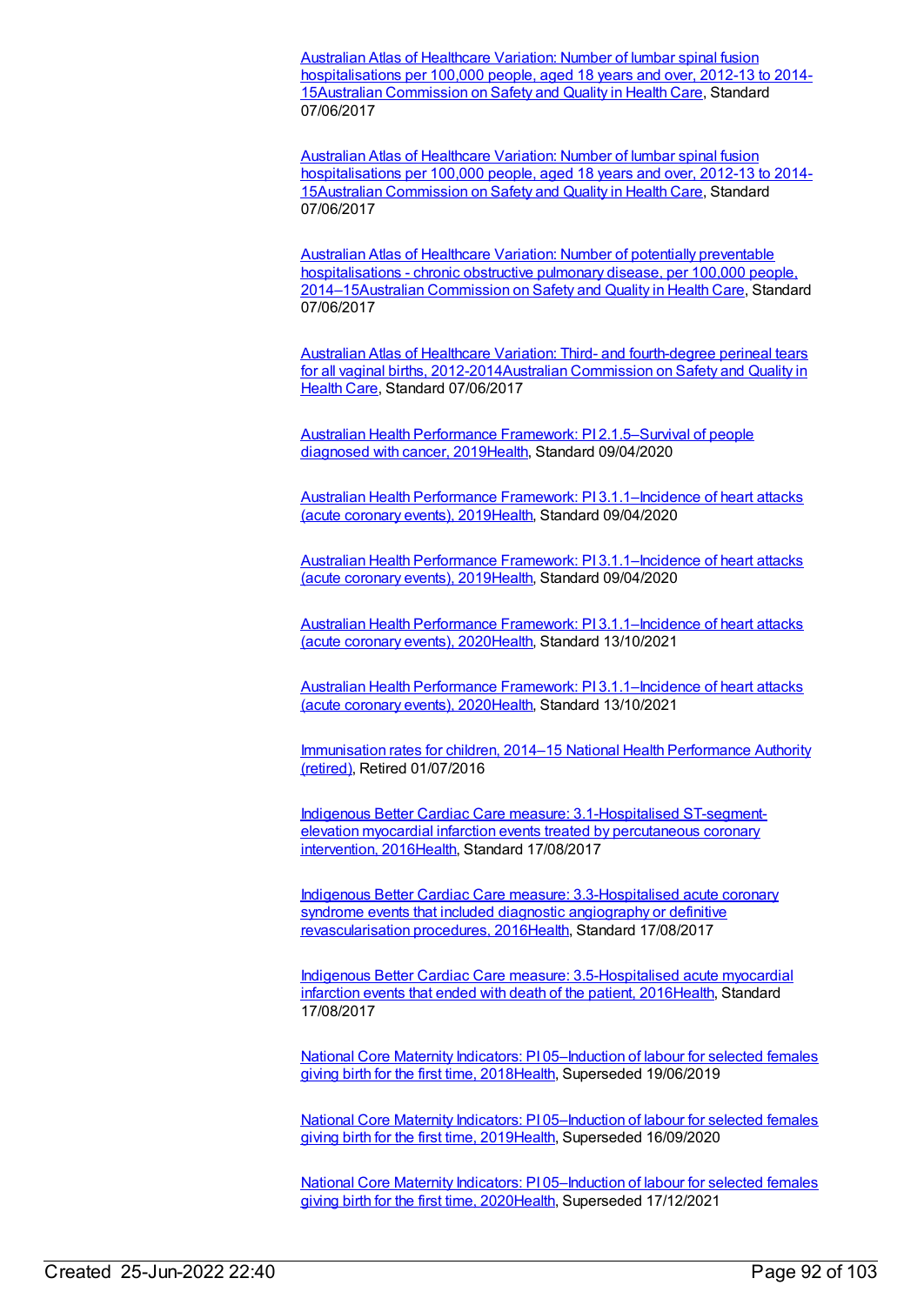National Core Maternity Indicators: PI [05–Induction](https://meteor.aihw.gov.au/content/747732) of labour for selected females giving birth for the first time, 2021 [Health,](https://meteor.aihw.gov.au/RegistrationAuthority/12) Standard 17/12/2021

National Core Maternity Indicators: PI [05-Induction](https://meteor.aihw.gov.au/content/557087) of labour for selected women giving birth for the first time (2013[\)Health](https://meteor.aihw.gov.au/RegistrationAuthority/12), Superseded 02/02/2016

National Core Maternity Indicators: PI 05-Induction of labour for selected women giving birth for the first time (2016[\)Health](https://meteor.aihw.gov.au/RegistrationAuthority/12), Superseded 06/09/2018

National Core Maternity Indicators: PI [06–Caesarean](https://meteor.aihw.gov.au/content/690119) section for selected females giving birth for the first time, 2018[Health](https://meteor.aihw.gov.au/RegistrationAuthority/12), Superseded 19/06/2019

National Core Maternity Indicators: PI [06–Caesarean](https://meteor.aihw.gov.au/content/717538) section for selected females giving birth for the first time, 2019[Health](https://meteor.aihw.gov.au/RegistrationAuthority/12), Superseded 16/09/2020

National Core Maternity Indicators: PI [06–Caesarean](https://meteor.aihw.gov.au/content/728723) section for selected females giving birth for the first time, 2020[Health](https://meteor.aihw.gov.au/RegistrationAuthority/12), Superseded 17/12/2021

National Core Maternity Indicators: PI [06–Caesarean](https://meteor.aihw.gov.au/content/747739) section for selected females giving birth for the first time, 2021 [Health](https://meteor.aihw.gov.au/RegistrationAuthority/12), Standard 17/12/2021

National Core Maternity Indicators: PI [06-Caesarean](https://meteor.aihw.gov.au/content/557089) section for selected women giving birth for the first time (2013[\)Health](https://meteor.aihw.gov.au/RegistrationAuthority/12), Superseded 02/02/2016

National Core Maternity Indicators: PI [06—Caesarean](https://meteor.aihw.gov.au/content/613184) section for selected women giving birth for the first time (2016)[Health](https://meteor.aihw.gov.au/RegistrationAuthority/12), Superseded 06/09/2018

National Core Maternity Indicators: PI [07–Non-instrumental](https://meteor.aihw.gov.au/content/690125) vaginal birth for selected females giving birth for the first time, 201[8Health](https://meteor.aihw.gov.au/RegistrationAuthority/12), Superseded 19/06/2019

National Core Maternity Indicators: PI [07–Non-instrumental](https://meteor.aihw.gov.au/content/717540) vaginal birth for selected females giving birth for the first time, 201[9Health](https://meteor.aihw.gov.au/RegistrationAuthority/12), Superseded 16/09/2020

National Core Maternity Indicators: PI [07–Non-instrumental](https://meteor.aihw.gov.au/content/728725) vaginal birth for selected females giving birth for the first time, 202[0Health](https://meteor.aihw.gov.au/RegistrationAuthority/12), Superseded 17/12/2021

National Core Maternity Indicators: PI [07–Non-instrumental](https://meteor.aihw.gov.au/content/747909) vaginal birth for selected females giving birth for the first time, 2021 Health, Standard 17/12/2021

National Core Maternity Indicators: PI 07-Normal [\(non-instrumental\)](https://meteor.aihw.gov.au/content/557091) vaginal birth for selected women giving birth for the first time (2013[\)Health](https://meteor.aihw.gov.au/RegistrationAuthority/12), Superseded 02/02/2016

National Core Maternity Indicators: PI 07—Normal [\(non-instrumental\)](https://meteor.aihw.gov.au/content/613186) vaginal birth for selected women giving birth for the first time (2016[\)Health](https://meteor.aihw.gov.au/RegistrationAuthority/12), Superseded 06/09/2018

National Core Maternity Indicators: PI [08–Instrumental](https://meteor.aihw.gov.au/content/690166) vaginal birth for selected females giving birth for the first time, 2018[Health](https://meteor.aihw.gov.au/RegistrationAuthority/12), Superseded 19/06/2019

National Core Maternity Indicators: PI [08–Instrumental](https://meteor.aihw.gov.au/content/717542) vaginal birth for selected females giving birth for the first time, 2019[Health](https://meteor.aihw.gov.au/RegistrationAuthority/12), Superseded 16/09/2020

National Core Maternity Indicators: PI [08–Instrumental](https://meteor.aihw.gov.au/content/728728) vaginal birth for selected females giving birth for the first time, 2020[Health](https://meteor.aihw.gov.au/RegistrationAuthority/12), Superseded 17/12/2021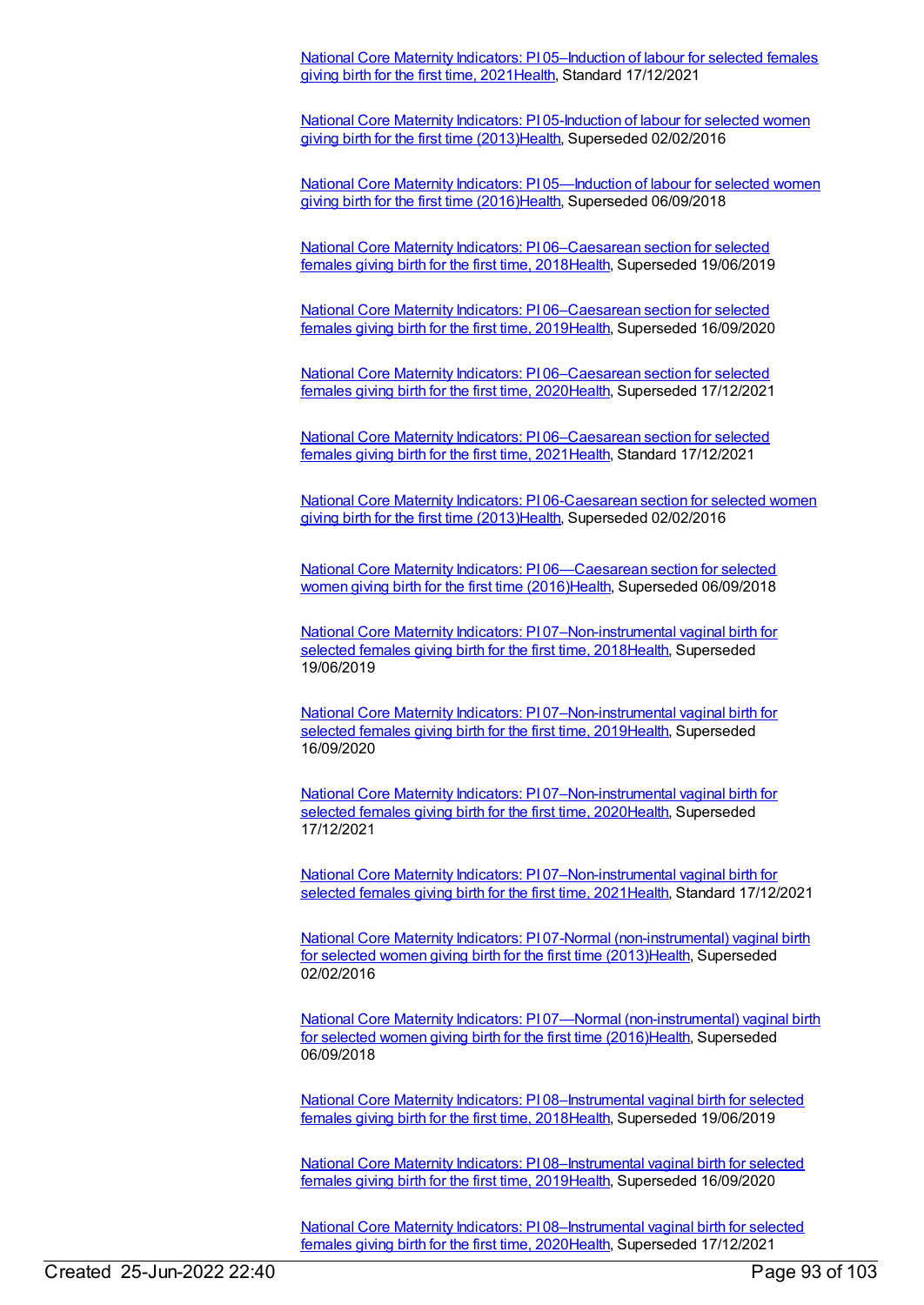National Core Maternity Indicators: PI [08–Instrumental](https://meteor.aihw.gov.au/content/747911) vaginal birth for selected females giving birth for the first time, 2021 [Health](https://meteor.aihw.gov.au/RegistrationAuthority/12), Standard 17/12/2021

National Core Maternity Indicators: PI [08-Instrumental](https://meteor.aihw.gov.au/content/557093) vaginal birth for selected women giving birth for the first time (2013)[Health](https://meteor.aihw.gov.au/RegistrationAuthority/12), Superseded 02/02/2016

National Core Maternity Indicators: PI [08—Instrumental](https://meteor.aihw.gov.au/content/613188) vaginal birth for selected women giving birth for the first time (2016)[Health](https://meteor.aihw.gov.au/RegistrationAuthority/12), Superseded 06/09/2018

National Health Performance Authority, Healthy [Communities:](https://meteor.aihw.gov.au/content/564385) Human [papillomavirus](https://meteor.aihw.gov.au/RegistrationAuthority/8) (HPV) vaccination rates for girls turning 15 years in 2012 National Health Performance Authority (retired), Retired 01/07/2016

National Health Performance Authority, Healthy [Communities:](https://meteor.aihw.gov.au/content/611806) Human [papillomavirus](https://meteor.aihw.gov.au/RegistrationAuthority/8) (HPV) vaccination rates for girls turning 15 years in 2013 National Health Performance Authority (retired), Retired 01/07/2016

National Health Performance Authority, Healthy [Communities:](https://meteor.aihw.gov.au/content/515538) Immunisation rates for children, 2012 National Health [Performance](https://meteor.aihw.gov.au/RegistrationAuthority/8) Authority (retired), Superseded 27/03/2014

National Health Performance Authority, Healthy [Communities:](https://meteor.aihw.gov.au/content/564342) Immunisation rates for children, 2012–13 National Health [Performance](https://meteor.aihw.gov.au/RegistrationAuthority/8) Authority (retired), Retired 01/07/2016

National Health Performance Authority, Healthy [Communities:](https://meteor.aihw.gov.au/content/611799) Immunisation rates for children, 2013–14 National Health [Performance](https://meteor.aihw.gov.au/RegistrationAuthority/8) Authority (retired), Retired 01/07/2016

National Health Performance Authority, Healthy [Communities:](https://meteor.aihw.gov.au/content/549587) Number of selected potentially avoidable [hospitalisations](https://meteor.aihw.gov.au/RegistrationAuthority/8) per 100,000 people, 2011–12 National Health Performance Authority (retired), Retired 01/07/2016

National Healthcare Agreement: [P56-People](https://meteor.aihw.gov.au/content/400219) aged 65 years or over receiving sub-acute services, 201[0Health,](https://meteor.aihw.gov.au/RegistrationAuthority/12) Superseded 08/06/2011

National Healthcare Agreement: [P61-Teenage](https://meteor.aihw.gov.au/content/395103) birth rate, 201[0Health](https://meteor.aihw.gov.au/RegistrationAuthority/12), Superseded 08/06/2011

National Healthcare Agreement: PI [09–Incidence](https://meteor.aihw.gov.au/content/630008) of heart attacks (acute coronary events), 201[7Health,](https://meteor.aihw.gov.au/RegistrationAuthority/12) Superseded 30/01/2018

National Healthcare Agreement: PI [09–Incidence](https://meteor.aihw.gov.au/content/658517) of heart attacks (acute coronary events), 201[8Health,](https://meteor.aihw.gov.au/RegistrationAuthority/12) Superseded 19/06/2019

National Healthcare Agreement: PI [09–Incidence](https://meteor.aihw.gov.au/content/698922) of heart attacks (acute coronary events), 201[9Health,](https://meteor.aihw.gov.au/RegistrationAuthority/12) Superseded 13/03/2020

National Healthcare Agreement: PI [09–Incidence](https://meteor.aihw.gov.au/content/716355) of heart attacks (acute coronary events), 202[0Health,](https://meteor.aihw.gov.au/RegistrationAuthority/12) Standard 13/03/2020

National Healthcare Agreement: PI [09–Incidence](https://meteor.aihw.gov.au/content/725811) of heart attacks (acute coronary events), 202[1Health,](https://meteor.aihw.gov.au/RegistrationAuthority/12) Standard 16/09/2020

National Healthcare Agreement: PI [09–Incidence](https://meteor.aihw.gov.au/content/725811) of heart attacks (acute coronary events), 202[1Health,](https://meteor.aihw.gov.au/RegistrationAuthority/12) Standard 16/09/2020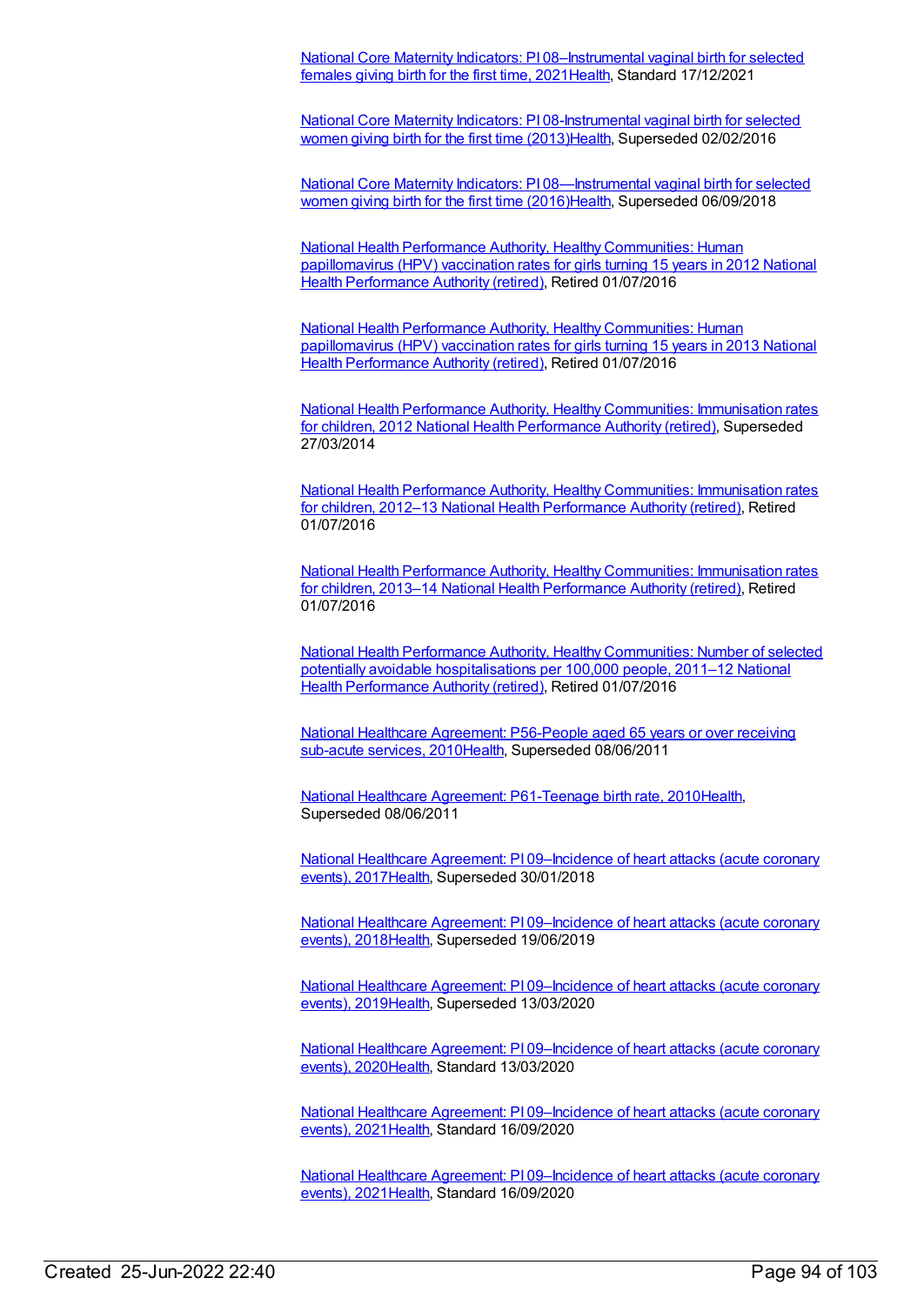National Healthcare Agreement: PI [09–Incidence](https://meteor.aihw.gov.au/content/740878) of heart attacks (acute coronary events), 202[2Health,](https://meteor.aihw.gov.au/RegistrationAuthority/12) Standard 24/09/2021

National Healthcare Agreement: PI [09–Incidence](https://meteor.aihw.gov.au/content/740878) of heart attacks (acute coronary events), 202[2Health,](https://meteor.aihw.gov.au/RegistrationAuthority/12) Standard 24/09/2021

National Healthcare Agreement: PI [24–Survival](https://meteor.aihw.gov.au/content/716829) of people diagnosed with notifiable cancers, 202[0Health](https://meteor.aihw.gov.au/RegistrationAuthority/12), Standard 13/03/2020

National Healthcare Agreement: PI [24–Survival](https://meteor.aihw.gov.au/content/725775) of people diagnosed with notifiable cancers, 202[1Health](https://meteor.aihw.gov.au/RegistrationAuthority/12), Standard 16/09/2020

National Healthcare Agreement: PI [24–Survival](https://meteor.aihw.gov.au/content/740830) of people diagnosed with notifiable cancers, 202[2Health](https://meteor.aihw.gov.au/RegistrationAuthority/12), Standard 24/09/2021

National Healthcare [Agreement:](https://meteor.aihw.gov.au/content/421544) PI 56-People aged 65 years or over receiving sub-acute services, 201[1Health,](https://meteor.aihw.gov.au/RegistrationAuthority/12) Superseded 31/10/2011

National Healthcare [Agreement:](https://meteor.aihw.gov.au/content/435895) PI 56-People aged 65 years or over receiving sub-acute services, 201[2Health,](https://meteor.aihw.gov.au/RegistrationAuthority/12) Retired 25/06/2013

National Healthcare Agreement: PI [61-Teenage](https://meteor.aihw.gov.au/content/421590) birth rate, 201[1Health](https://meteor.aihw.gov.au/RegistrationAuthority/12), Superseded 31/10/2011

National Healthcare Agreement: PI [61-Teenage](https://meteor.aihw.gov.au/content/435899) birth rate, 201[2Health](https://meteor.aihw.gov.au/RegistrationAuthority/12), Retired 25/06/2013

National Indigenous Reform Agreement: [P01-Estimated](https://meteor.aihw.gov.au/content/396100) life expectancy at birth, 201[0Community](https://meteor.aihw.gov.au/RegistrationAuthority/1) Services (retired), Superseded 04/04/2011

National Indigenous Reform Agreement: P02-Mortality rate (and excess deaths) by leading causes, [2010](https://meteor.aihw.gov.au/content/396109)[Community](https://meteor.aihw.gov.au/RegistrationAuthority/1) Services (retired), Superseded 04/04/2011

National Indigenous Reform Agreement: P02-Mortality rate (and excess deaths) by leading causes, [2010Community](https://meteor.aihw.gov.au/content/396109) Services (retired), Superseded 04/04/2011

National Indigenous Reform Agreement: P04-Rates of current daily smokers, [2010Community](https://meteor.aihw.gov.au/content/396393) Services (retired), Superseded 04/04/2011

National Indigenous Reform Agreement: P04-Rates of current daily smokers, [2010Community](https://meteor.aihw.gov.au/content/396393) Services (retired), Superseded 04/04/2011

National Indigenous Reform Agreement: P10-Mortality rates (and excess deaths) for children under 5 by leading causes, [2010Community](https://meteor.aihw.gov.au/content/396468) Services (retired), Superseded 04/04/2011

National Indigenous Reform Agreement: P11-Child under 5 [hospitalisation](https://meteor.aihw.gov.au/content/396470) rates by principal diagnosis, 201[0Community](https://meteor.aihw.gov.au/RegistrationAuthority/1) Services (retired), Superseded 04/04/2011

National Indigenous Reform Agreement: PI 01-Estimated life expectancy at birth, [2011](https://meteor.aihw.gov.au/content/425733)[Indigenou](https://meteor.aihw.gov.au/RegistrationAuthority/6)[s,](https://meteor.aihw.gov.au/content/425733) Superseded 01/07/2012

National Indigenous Reform Agreement: PI 02-Mortality rate (and excess deaths) by leading causes, [2011Indigenous,](https://meteor.aihw.gov.au/content/425739) Superseded 01/07/2012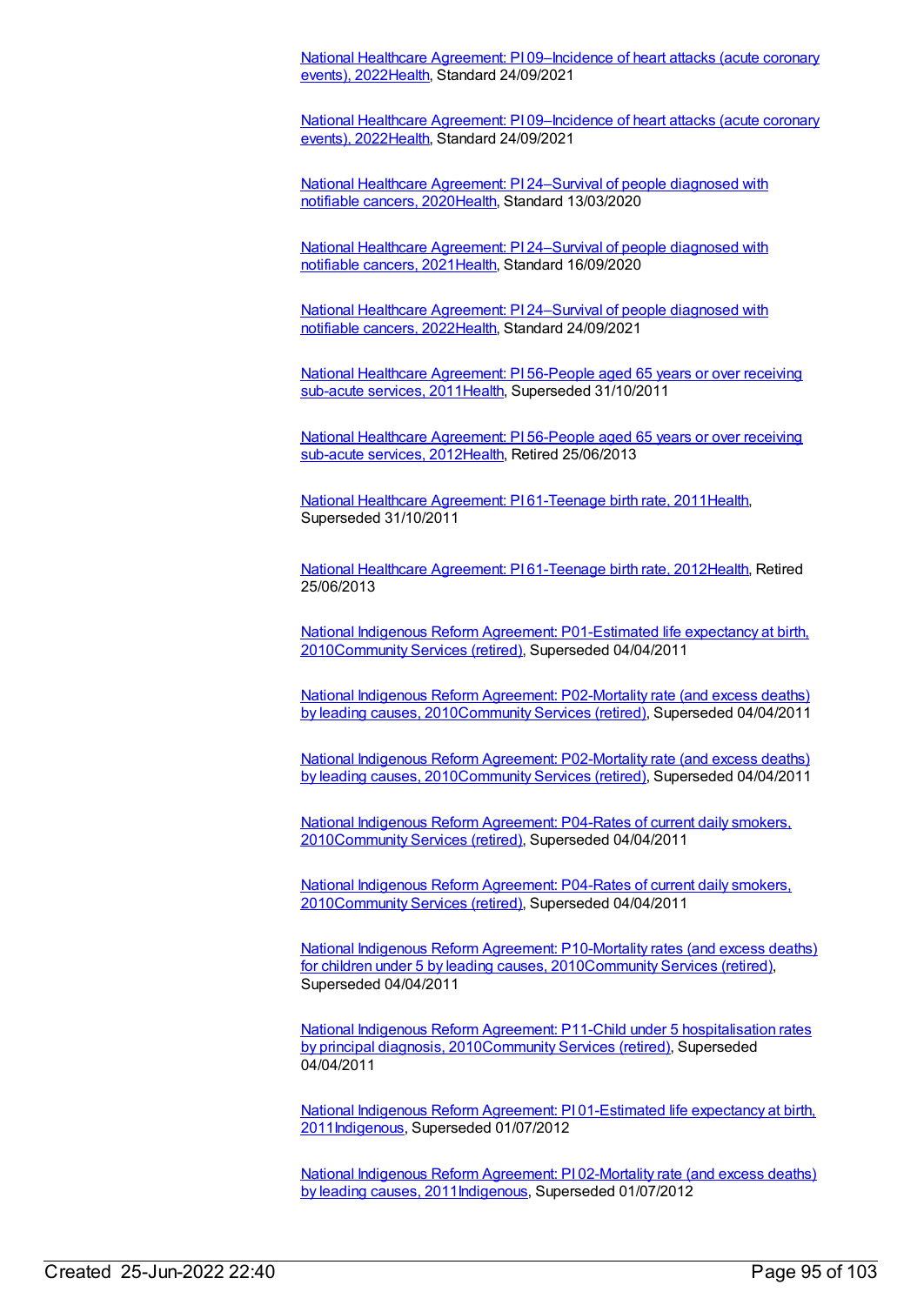National Indigenous Reform Agreement: PI 02-Mortality rate (and excess deaths) by leading causes, [2011Indigenous,](https://meteor.aihw.gov.au/content/425739) Superseded 01/07/2012

National Indigenous Reform Agreement: PI 02-Mortality rate (and excess deaths) by leading causes, [2012Indigenous,](https://meteor.aihw.gov.au/content/438560) Superseded 13/06/2013

National Indigenous Reform Agreement: PI 02-Mortality rate (and excess deaths) by leading causes, [2012I](https://meteor.aihw.gov.au/content/438560)[ndigenou](https://meteor.aihw.gov.au/RegistrationAuthority/6)[s,](https://meteor.aihw.gov.au/content/438560) Superseded 13/06/2013

National Indigenous Reform Agreement: PI 02-Mortality rate by leading causes, [2013Indigenous,](https://meteor.aihw.gov.au/content/481149) Superseded 13/12/2013

National Indigenous Reform Agreement: PI 02-Mortality rate by leading causes, [2013Indigenous,](https://meteor.aihw.gov.au/content/481149) Superseded 13/12/2013

National Indigenous Reform Agreement: PI 02-Mortality rate by leading causes, [2014Indigenous,](https://meteor.aihw.gov.au/content/525824) Superseded 24/11/2014

National Indigenous Reform Agreement: PI 02-Mortality rate by leading causes, [2014Indigenous,](https://meteor.aihw.gov.au/content/525824) Superseded 24/11/2014

National Indigenous Reform Agreement: PI 03-Rates of current daily smokers, [2013](https://meteor.aihw.gov.au/content/482972)[Indigenou](https://meteor.aihw.gov.au/RegistrationAuthority/6)[s,](https://meteor.aihw.gov.au/content/482972) Superseded 13/12/2013

National Indigenous Reform Agreement: PI 03-Rates of current daily smokers, [2013Indigenous,](https://meteor.aihw.gov.au/content/482972) Superseded 13/12/2013

National Indigenous Reform Agreement: PI 03-Rates of current daily smokers, [2014Indigenous,](https://meteor.aihw.gov.au/content/525831) Superseded 24/11/2014

National Indigenous Reform Agreement: PI 03-Rates of current daily smokers, [2014](https://meteor.aihw.gov.au/content/525831)[Indigenou](https://meteor.aihw.gov.au/RegistrationAuthority/6)[s,](https://meteor.aihw.gov.au/content/525831) Superseded 24/11/2014

National Indigenous Reform Agreement: PI 03-Rates of current daily smokers, [2014Indigenous,](https://meteor.aihw.gov.au/content/525831) Superseded 24/11/2014

National Indigenous Reform Agreement: PI 03-Rates of current daily smokers, [2014Indigenous,](https://meteor.aihw.gov.au/content/525831) Superseded 24/11/2014

National Indigenous Reform Agreement: PI 04-Rates of current daily smokers, [2011Indigenous,](https://meteor.aihw.gov.au/content/425769) Superseded 01/07/2012

National Indigenous Reform Agreement: PI 04-Rates of current daily smokers, [2011Indigenous,](https://meteor.aihw.gov.au/content/425769) Superseded 01/07/2012

National Indigenous Reform Agreement: PI 04-Rates of current daily smokers, [2012Indigenous,](https://meteor.aihw.gov.au/content/438495) Superseded 13/06/2013

National Indigenous Reform Agreement: PI 04-Rates of current daily smokers, [2012Indigenous,](https://meteor.aihw.gov.au/content/438495) Superseded 13/06/2013

National Indigenous Reform Agreement: PI 06-Under five mortality rate by leading cause, [2013](https://meteor.aihw.gov.au/content/481154)[Indigenou](https://meteor.aihw.gov.au/RegistrationAuthority/6)[s,](https://meteor.aihw.gov.au/content/481154) Superseded 13/12/2013

National Indigenous Reform Agreement: PI 06-Under five mortality rate by leading cause, [2014Indigenous,](https://meteor.aihw.gov.au/content/525845) Superseded 24/11/2014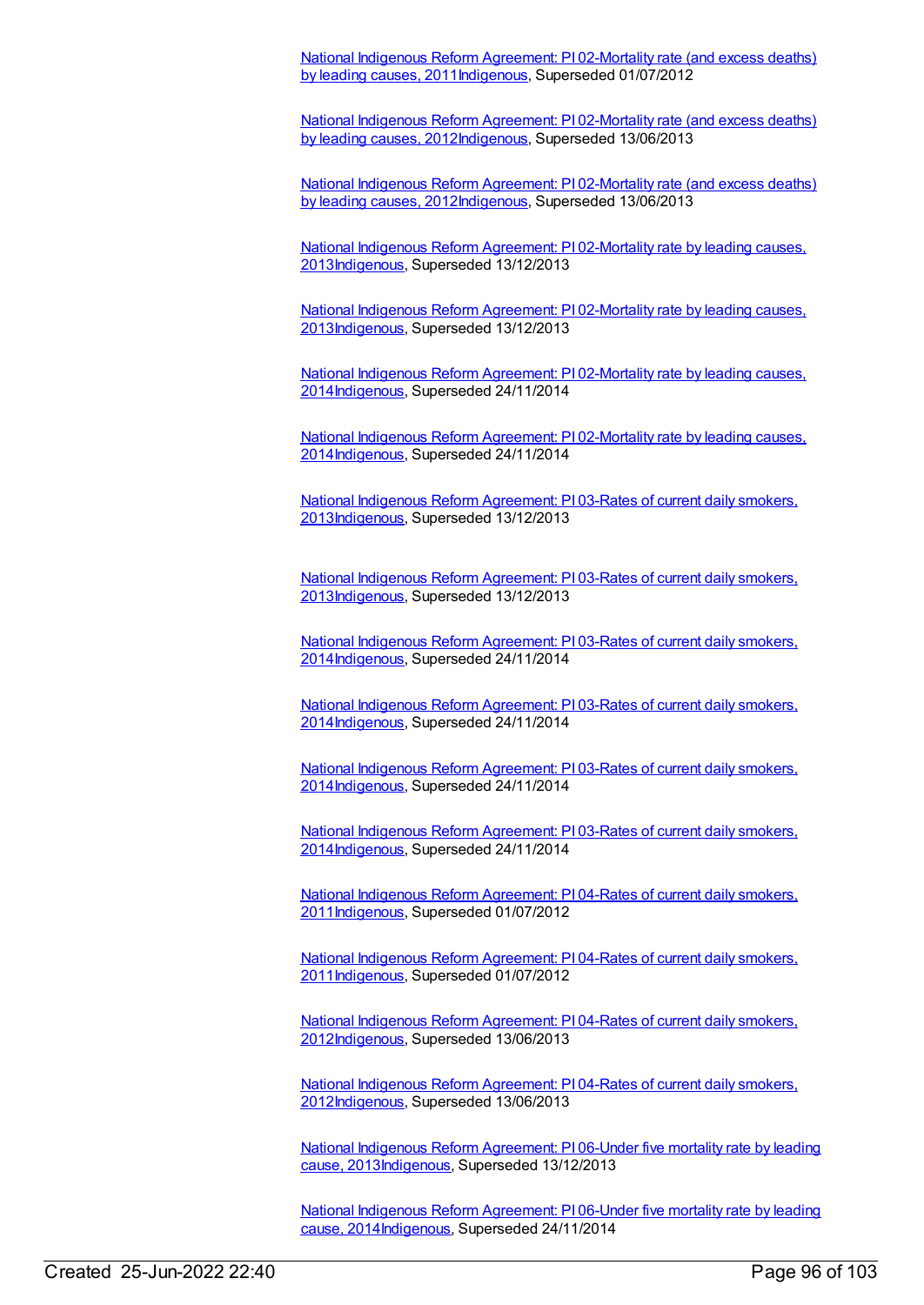National Indigenous Reform Agreement: PI 10-Mortality rates (and excess deaths) by leading causes for children under 5, [2011Indigenous,](https://meteor.aihw.gov.au/content/425760) Superseded 01/07/2012

National Indigenous Reform Agreement: PI 10-Mortality rates (and excess deaths) by leading causes for children under 5, [2012Indigenous,](https://meteor.aihw.gov.au/content/438617) Superseded 13/06/2013

National Indigenous Reform Agreement: PI 10–Proportion of Indigenous children who are enrolled in (and attending, where possible to measure) a preschool program in the year before formal [schoolingIndigenous,](https://meteor.aihw.gov.au/content/663195) Superseded 06/06/2017

National Indigenous Reform Agreement: PI 10-Proportion of Indigenous children who are enrolled in (and attending, where possible to measure) a preschool program in the year before formal schooling, [2018Indigenous,](https://meteor.aihw.gov.au/content/668641) Superseded 31/07/2018

National Indigenous Reform Agreement: PI 10-Proportion of Indigenous children who are enrolled in (and attending, where possible to measure) a preschool program in the year before formal schooling, [2019Indigenous,](https://meteor.aihw.gov.au/content/699460) Superseded 17/11/2019

National Indigenous Reform Agreement: PI 10-Proportion of Indigenous children who are enrolled in (and attending, where possible to measure) a preschool program in the year before formal schooling, [2020Indigenous,](https://meteor.aihw.gov.au/content/718490) Standard 17/11/2019

National Indigenous Reform [Agreement:](https://meteor.aihw.gov.au/content/484327) PI 10-The proportion of Indigenous children aged 4 and 5 years who are enrolled in, and attending, a preschool program in the year before full-time schooling, by remoteness, 201[3Indigenous,](https://meteor.aihw.gov.au/RegistrationAuthority/6) Superseded 13/12/2013

National Indigenous Reform [Agreement:](https://meteor.aihw.gov.au/content/525829) PI 10-The proportion of Indigenous children aged 4 and 5 years who are enrolled in, and attending, a preschool program in the year before full-time schooling, by remoteness, 201[4Indigenous,](https://meteor.aihw.gov.au/RegistrationAuthority/6) Superseded 24/11/2014

National Indigenous Reform Agreement: PI 11-Child under 5 [hospitalisation](https://meteor.aihw.gov.au/content/425764) rates by principal diagnosis, 201[1Indigenous](https://meteor.aihw.gov.au/RegistrationAuthority/6), Superseded 01/07/2012

National Indigenous Reform Agreement: PI 11-Child under 5 hospitalisation rates by principal diagnosis, [2012Indigenous,](https://meteor.aihw.gov.au/content/438622) Superseded 13/06/2013

National Indigenous Reform Agreement: PI 17-The proportion of Indigenous children (by geographic location as identified by the ASGC), who are enrolled in (and attending, where possible to measure) a preschool program, [2012Indigenous,](https://meteor.aihw.gov.au/content/438664) Superseded 13/06/2013

Number of lumbar spinal [decompression](https://meteor.aihw.gov.au/content/724433) (excluding lumbar spinal fusion) hospitalisations per 100,000 people aged 18 years and over, 2012-13 to 2014- 15 and 2015-16 to [2017-18Australian](https://meteor.aihw.gov.au/RegistrationAuthority/18) Commission on Safety and Quality in Health Care, Standard 27/04/2021

Number of lumbar spinal fusion (excluding lumbar spinal [decompression\)](https://meteor.aihw.gov.au/content/736411) hospitalisations per 100,000 people, aged 18 years and over, 2012-13 to 2014- 15 and 2015-16 to [2017-18Australian](https://meteor.aihw.gov.au/RegistrationAuthority/18) Commission on Safety and Quality in Health Care, Standard 27/04/2021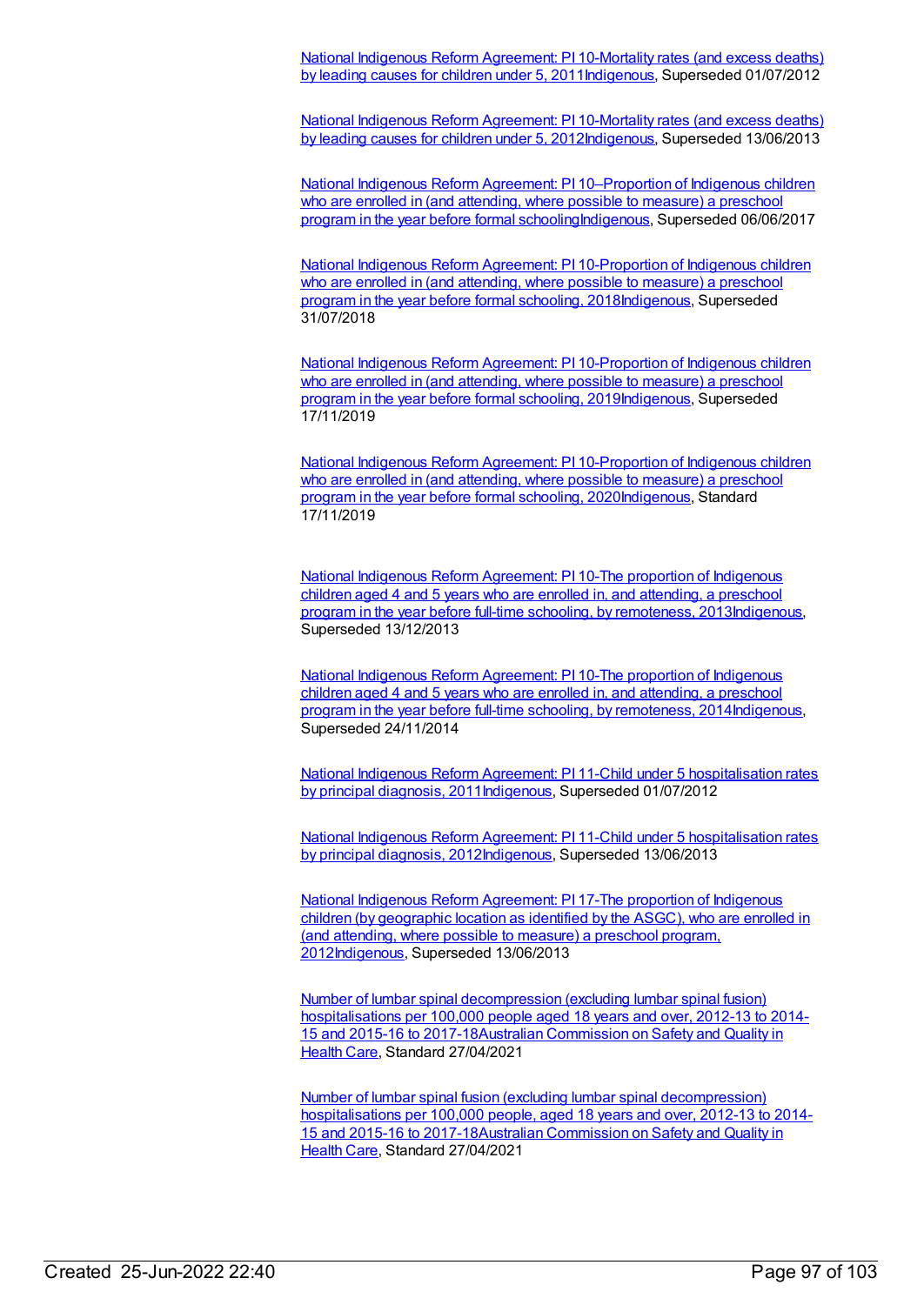Number of lumbar spinal fusion (with or without lumbar spinal [decompression\)](https://meteor.aihw.gov.au/content/724443) hospitalisations per 100,000 people, aged 18 years and over, 2012-13 to 2014- 15 and 2015-16 to [2017-18Australian](https://meteor.aihw.gov.au/RegistrationAuthority/18) Commission on Safety and Quality in Health Care, Standard 27/04/2021

Number of [MBS-subsidised](https://meteor.aihw.gov.au/content/726343) services for gastroscopy per 100,000 people aged 18-54 years, [2018-19Australian](https://meteor.aihw.gov.au/RegistrationAuthority/18) Commission on Safety and Quality in Health Care, Standard 27/04/2021

Number of [MBS-subsidised](https://meteor.aihw.gov.au/content/726354) services for repeat colonoscopy per 100,000 people of all ages, 2018-19Australian [Commission](https://meteor.aihw.gov.au/RegistrationAuthority/18) on Safety and Quality in Health Care, Standard 27/04/2021

Number of [MBS-subsidised](https://meteor.aihw.gov.au/content/726349) services for repeat gastroscopy per 100,000 people of all ages, 2018-19Australian [Commission](https://meteor.aihw.gov.au/RegistrationAuthority/18) on Safety and Quality in Health Care, Standard 27/04/2021

Number of myringotomy hospitalisations per 100,000 people aged 17 years and under, 2012-13, 2015-16 and [2017-18Australian](https://meteor.aihw.gov.au/RegistrationAuthority/18) Commission on Safety and Quality in Health Care, Standard 27/04/2021

Number of myringotomy hospitalisations per 100,000 people aged 17 years and under, 2012-13, 2015-16 and [2017-18Australian](https://meteor.aihw.gov.au/RegistrationAuthority/18) Commission on Safety and Quality in Health Care, Standard 27/04/2021

Number of myringotomy [hospitalisations](https://meteor.aihw.gov.au/content/725734) per 100,000 people aged 17 years and under, 2012-13, 2015-16 and [2017-18Australian](https://meteor.aihw.gov.au/RegistrationAuthority/18) Commission on Safety and Quality in Health Care, Standard 27/04/2021

Number of PBS/RPBS prescriptions dispensed for amoxicillin per 100,000 people, [2017-18Australian](https://meteor.aihw.gov.au/content/723565) [Commission](https://meteor.aihw.gov.au/RegistrationAuthority/18) on Safety and Quality in Health Care, Standard 22/09/2020

Number of PBS/RPBS prescriptions dispensed for [amoxicillin-clavulanate](https://meteor.aihw.gov.au/content/723567) per 100,000 people, [2017-18Australian](https://meteor.aihw.gov.au/RegistrationAuthority/18) Commission on Safety and Quality in Health Care, Standard 22/09/2020

Number of PBS/RPBS prescriptions dispensed for antimicrobials per 100,000 people, [2017-18Australian](https://meteor.aihw.gov.au/content/723543) [Commission](https://meteor.aihw.gov.au/RegistrationAuthority/18) on Safety and Quality in Health Care, Standard 22/09/2020

Number of PBS/RPBS prescriptions dispensed for proton pump inhibitor medicines per 100,000 people aged 75 years and over, [2018-19Australian](https://meteor.aihw.gov.au/RegistrationAuthority/18) Commission on Safety and Quality in Health Care, Standard 27/04/2021

Number of people dispensed five or more medicines per 100,000 people aged 75 years and over, [2018-19Australian](https://meteor.aihw.gov.au/RegistrationAuthority/18) Commission on Safety and Quality in Health Care, Standard 27/04/2021

Number of people who had at least one medication management review, per 100,000 people aged 75 years and over, [2018-19Australian](https://meteor.aihw.gov.au/RegistrationAuthority/18) Commission on Safety and Quality in Health Care, Standard 27/04/2021

Number of potentially preventable hospitalisations - cellulitis per 100,000 people of all ages, 2014-15 to [2017-18Australian](https://meteor.aihw.gov.au/RegistrationAuthority/18) Commission on Safety and Quality in Health Care, Standard 27/04/2021

Number of potentially preventable hospitalisations - chronic obstructive pulmonary disease (COPD) per 100,000 people of all ages, 2014-15 to [2017-18Australia](https://meteor.aihw.gov.au/RegistrationAuthority/18)[n](https://meteor.aihw.gov.au/content/724575) Commission on Safety and Quality in Health Care, Standard 27/04/2021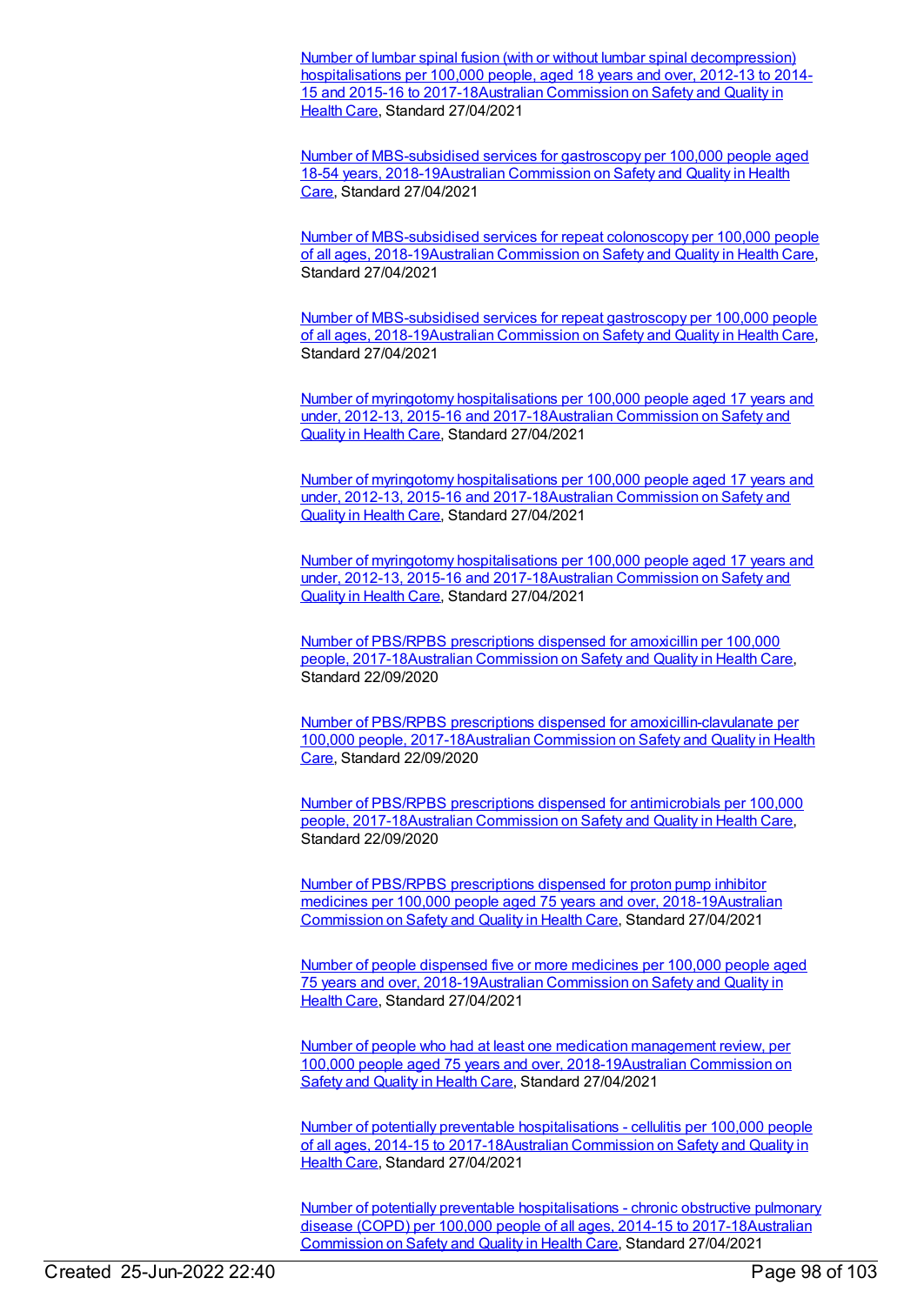Number of potentially preventable hospitalisations - diabetes complications per 100,000 people of all ages, 2014-15 to [2017-18Australian](https://meteor.aihw.gov.au/RegistrationAuthority/18) Commission on Safety and Quality in Health Care, Standard 27/04/2021

Number of potentially preventable hospitalisations - heart failure per 100,000 people, of all ages, 2014-15 to [2017-18Australian](https://meteor.aihw.gov.au/RegistrationAuthority/18) Commission on Safety and Quality in Health Care, Standard 27/04/2021

Number of potentially preventable hospitalisations - kidney and urinary tract infections per 100,000 people of all ages, 2014-15 to [2017-18Australia](https://meteor.aihw.gov.au/RegistrationAuthority/18)[n](https://meteor.aihw.gov.au/content/724486) Commission on Safety and Quality in Health Care, Standard 27/04/2021

Number of tonsillectomy [hospitalisations](https://meteor.aihw.gov.au/content/723655) per 100,000 people aged 17 years and under, 2012-13, 2015-16 and [2017-18Australian](https://meteor.aihw.gov.au/RegistrationAuthority/18) Commission on Safety and Quality in Health Care, Standard 27/04/2021

Number of tonsillectomy hospitalisations per 100,000 people aged 17 years and under, 2012-13, 2015-16 and [2017-18Australian](https://meteor.aihw.gov.au/RegistrationAuthority/18) Commission on Safety and Quality in Health Care, Standard 27/04/2021

Number of tonsillectomy hospitalisations per 100,000 people aged 17 years and under, 2012-13, 2015-16 and [2017-18Australian](https://meteor.aihw.gov.au/RegistrationAuthority/18) Commission on Safety and Quality in Health Care, Standard 27/04/2021

The Aboriginal and Torres Strait Islander Child Placement Principle Indicators 2018–19: Indicator 1.1 Indigenous children in out-of-home care living with relatives or kin, or other Indigenous [carersChildren](https://meteor.aihw.gov.au/content/732691) and [Families](https://meteor.aihw.gov.au/RegistrationAuthority/17), Standard 03/03/2021

The Aboriginal and Torres Strait Islander Child Placement Principle Indicators 2018–19: Indicator 2.1 Indigenous children in out-of-home care living with Indigenous relatives or kin, or other Indigenous [carersChildren](https://meteor.aihw.gov.au/content/732697) and Families, Standard 03/03/2021

The Aboriginal and Torres Strait Islander Child Placement Principle Indicators 2018–19: Indicator 2.2 Indigenous children in out-of-home care with cultural support [plansChildren](https://meteor.aihw.gov.au/content/732707) and Families, Standard 03/03/2021

The Aboriginal and Torres Strait Islander Child Placement Principle Indicators 2018–19: Indicator 2.3 Indigenous children who were [reunifiedChildren](https://meteor.aihw.gov.au/RegistrationAuthority/17) and Families, Standard 03/03/2021

The Aboriginal and Torres Strait Islander Child Placement Principle Indicators 2018–19: Indicator 2.4 Indigenous children who were reunified and did not return to out-of-home care within 12 [months](https://meteor.aihw.gov.au/content/732715)[Children](https://meteor.aihw.gov.au/RegistrationAuthority/17) and Families, Standard 03/03/2021

The Aboriginal and Torres Strait Islander Child Placement Principle Indicators 2019–20: Indicator 1.1 Indigenous children in out-of-home care living with relatives or kin, or other Indigenous [carersChildren](https://meteor.aihw.gov.au/content/749970) and [Families](https://meteor.aihw.gov.au/RegistrationAuthority/17), Qualified 20/10/2021

The Aboriginal and Torres Strait Islander Child Placement Principle Indicators 2019–20: Indicator 2.1 Indigenous children in out-of-home care living with Indigenous relatives or kin, or other Indigenous [carersChildren](https://meteor.aihw.gov.au/content/749972) and Families, Qualified 20/10/2021

The Aboriginal and Torres Strait Islander Child Placement Principle Indicators 2019–20: Indicator 2.2 Indigenous children in [out-of-home](https://meteor.aihw.gov.au/content/749974) care with cultural support plans[Children](https://meteor.aihw.gov.au/RegistrationAuthority/17) and Families, Qualified 20/10/2021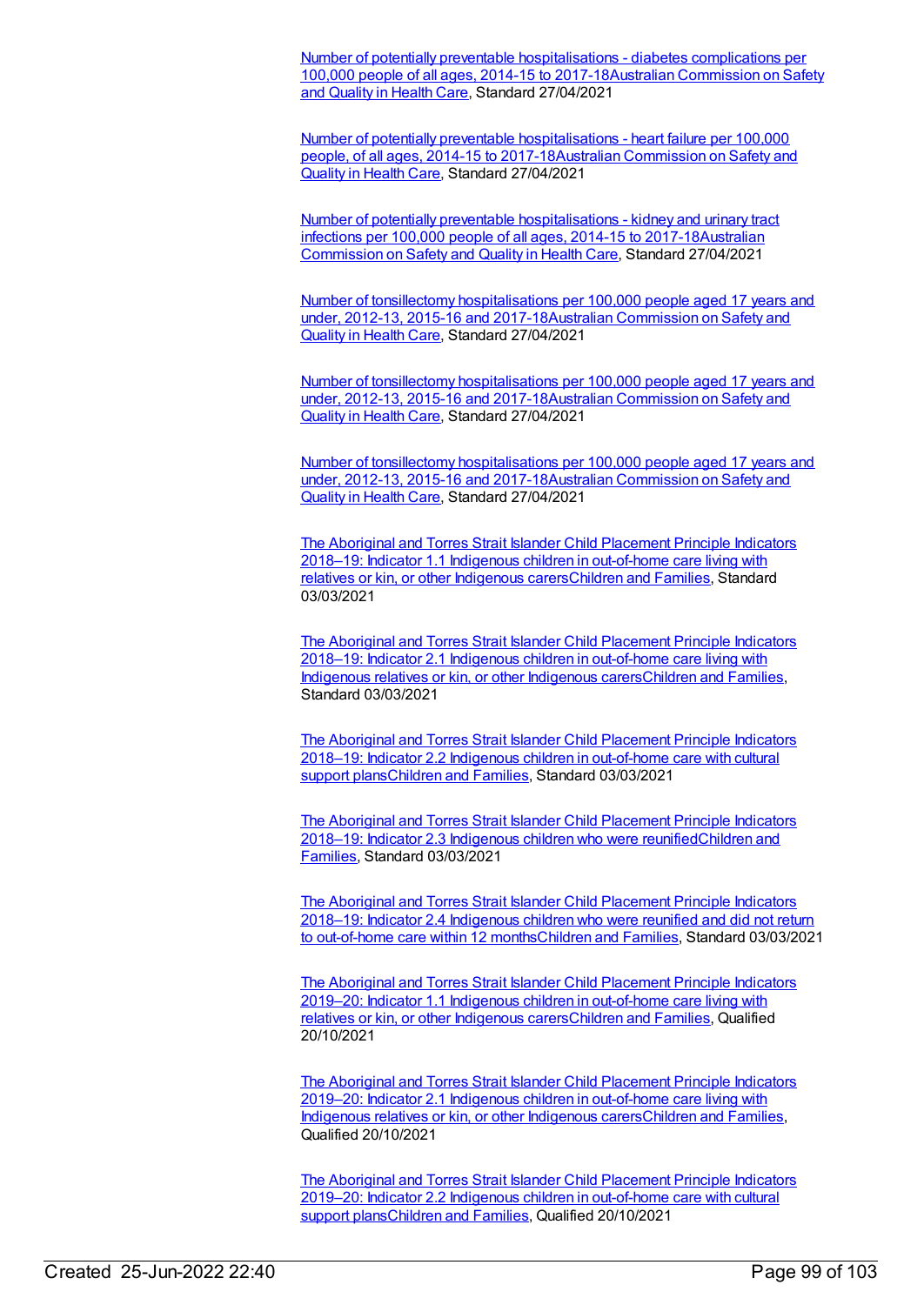The Aboriginal and Torres Strait Islander Child Placement Principle Indicators 2019–20: Indicator 2.3 Indigenous children who were [reunifiedChildren](https://meteor.aihw.gov.au/RegistrationAuthority/17) and Families, Qualified 20/10/2021

The Aboriginal and Torres Strait Islander Child Placement Principle Indicators 2019–20: Indicator 2.4 Indigenous children who were reunified and did not return to out-of-home care within 12 [months](https://meteor.aihw.gov.au/content/749993)[Children](https://meteor.aihw.gov.au/RegistrationAuthority/17) and Families, Qualified 20/10/2021

[Immunisation](https://meteor.aihw.gov.au/RegistrationAuthority/8) rates for children, 2014–15 National Health Performance Authority (retired), Retired 01/07/2016

Indigenous Better Cardiac Care measure: [3.1-Hospitalised](https://meteor.aihw.gov.au/content/657003) ST-segmentelevation myocardial infarction events treated by percutaneous coronary intervention, 2016[Health](https://meteor.aihw.gov.au/RegistrationAuthority/12), Standard 17/08/2017

Indigenous Better Cardiac Care measure: [3.3-Hospitalised](https://meteor.aihw.gov.au/content/657007) acute coronary syndrome events that included diagnostic angiography or definitive revascularisation procedures, 201[6Health,](https://meteor.aihw.gov.au/RegistrationAuthority/12) Standard 17/08/2017

Indigenous Better Cardiac Care measure: [3.5-Hospitalised](https://meteor.aihw.gov.au/content/657036) acute myocardial infarction events that ended with death of the patient, 201[6Health](https://meteor.aihw.gov.au/RegistrationAuthority/12), Standard 17/08/2017

National Core Maternity Indicators: PI [05–Induction](https://meteor.aihw.gov.au/content/690112) of labour for selected females giving birth for the first time, 2018[Health,](https://meteor.aihw.gov.au/RegistrationAuthority/12) Superseded 19/06/2019

National Core Maternity Indicators: PI 05-Induction of labour for selected females giving birth for the first time, 2019[Health,](https://meteor.aihw.gov.au/RegistrationAuthority/12) Superseded 16/09/2020

National Core Maternity Indicators: PI 05-Induction of labour for selected females giving birth for the first time, 2020[Health,](https://meteor.aihw.gov.au/RegistrationAuthority/12) Superseded 17/12/2021

National Core Maternity Indicators: PI [05–Induction](https://meteor.aihw.gov.au/content/747732) of labour for selected females giving birth for the first time, 2021[Health,](https://meteor.aihw.gov.au/RegistrationAuthority/12) Standard 17/12/2021

National Core Maternity Indicators: PI [05-Induction](https://meteor.aihw.gov.au/content/557087) of labour for selected women giving birth for the first time (2013[\)Health](https://meteor.aihw.gov.au/RegistrationAuthority/12), Superseded 02/02/2016

National Core Maternity Indicators: PI [05—Induction](https://meteor.aihw.gov.au/content/613182) of labour for selected women giving birth for the first time (2016) Health, Superseded 06/09/2018

National Core Maternity Indicators: PI [06–Caesarean](https://meteor.aihw.gov.au/content/690119) section for selected females giving birth for the first time, 2018[Health](https://meteor.aihw.gov.au/RegistrationAuthority/12), Superseded 19/06/2019

National Core Maternity Indicators: PI [06–Caesarean](https://meteor.aihw.gov.au/content/717538) section for selected females giving birth for the first time, 2019[Health](https://meteor.aihw.gov.au/RegistrationAuthority/12), Superseded 16/09/2020

National Core Maternity Indicators: PI [06–Caesarean](https://meteor.aihw.gov.au/content/728723) section for selected females giving birth for the first time, 2020[Health](https://meteor.aihw.gov.au/RegistrationAuthority/12), Superseded 17/12/2021

National Core Maternity Indicators: PI [06–Caesarean](https://meteor.aihw.gov.au/content/747739) section for selected females giving birth for the first time, 2021 [Health](https://meteor.aihw.gov.au/RegistrationAuthority/12), Standard 17/12/2021

National Core Maternity Indicators: PI [06-Caesarean](https://meteor.aihw.gov.au/content/557089) section for selected women giving birth for the first time (2013[\)Health](https://meteor.aihw.gov.au/RegistrationAuthority/12), Superseded 02/02/2016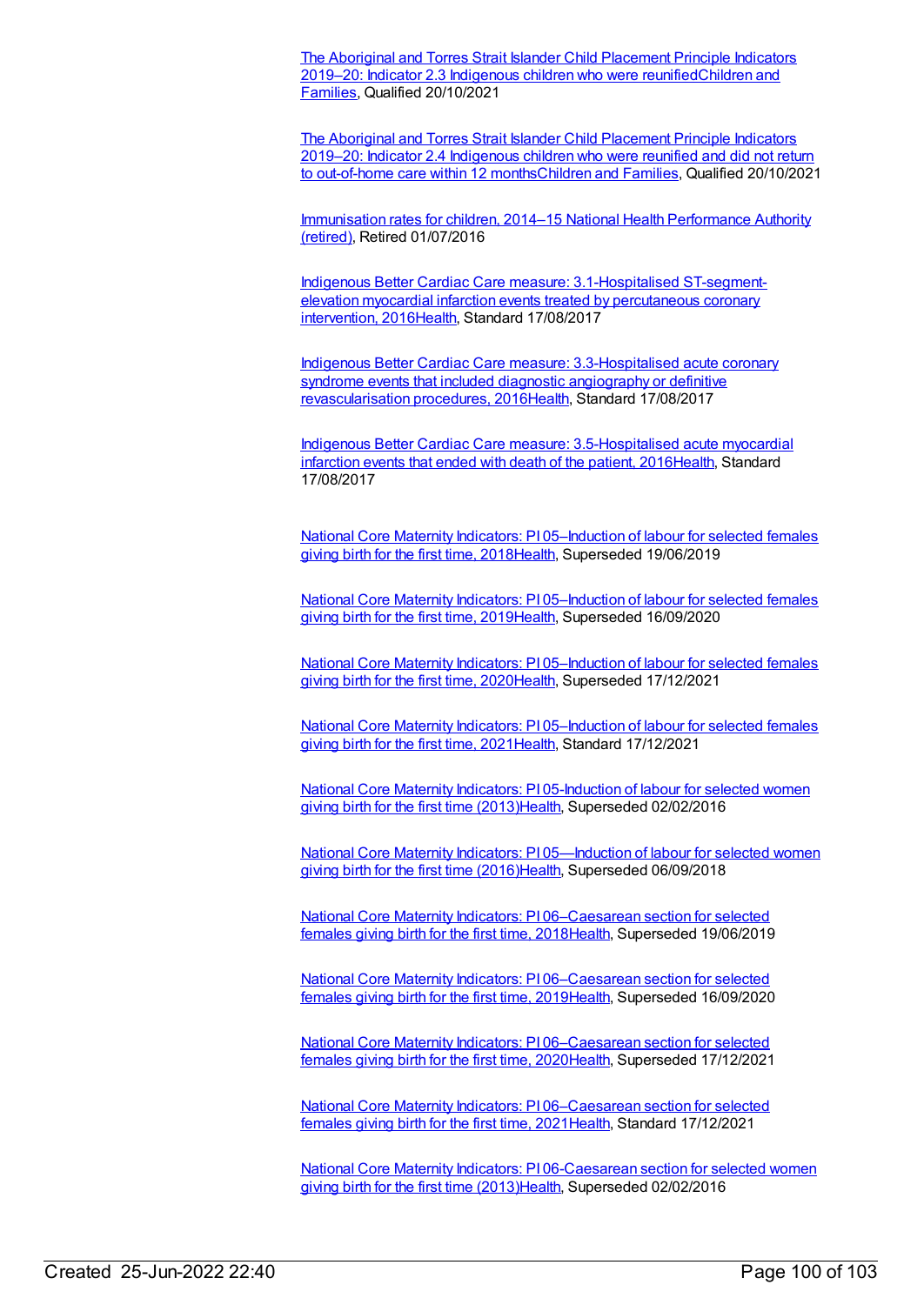National Core Maternity Indicators: PI [06—Caesarean](https://meteor.aihw.gov.au/content/613184) section for selected women giving birth for the first time (2016)[Health](https://meteor.aihw.gov.au/RegistrationAuthority/12), Superseded 06/09/2018

National Core Maternity Indicators: PI [07–Non-instrumental](https://meteor.aihw.gov.au/content/690125) vaginal birth for selected females giving birth for the first time, 201[8Health](https://meteor.aihw.gov.au/RegistrationAuthority/12), Superseded 19/06/2019

National Core Maternity Indicators: PI [07–Non-instrumental](https://meteor.aihw.gov.au/content/717540) vaginal birth for selected females giving birth for the first time, 201[9Health](https://meteor.aihw.gov.au/RegistrationAuthority/12), Superseded 16/09/2020

National Core Maternity Indicators: PI [07–Non-instrumental](https://meteor.aihw.gov.au/content/728725) vaginal birth for selected females giving birth for the first time, 202[0Health](https://meteor.aihw.gov.au/RegistrationAuthority/12), Superseded 17/12/2021

National Core Maternity Indicators: PI [07–Non-instrumental](https://meteor.aihw.gov.au/content/747909) vaginal birth for selected females giving birth for the first time, 2021 Health, Standard 17/12/2021

National Core Maternity Indicators: PI 07—Normal [\(non-instrumental\)](https://meteor.aihw.gov.au/content/613186) vaginal birth for selected women giving birth for the first time (2016[\)Health](https://meteor.aihw.gov.au/RegistrationAuthority/12), Superseded 06/09/2018

National Core Maternity Indicators: PI [08–Instrumental](https://meteor.aihw.gov.au/content/690166) vaginal birth for selected females giving birth for the first time, 2018[Health](https://meteor.aihw.gov.au/RegistrationAuthority/12), Superseded 19/06/2019

National Core Maternity Indicators: PI [08–Instrumental](https://meteor.aihw.gov.au/content/717542) vaginal birth for selected females giving birth for the first time, 2019[Health](https://meteor.aihw.gov.au/RegistrationAuthority/12), Superseded 16/09/2020

National Core Maternity Indicators: PI [08–Instrumental](https://meteor.aihw.gov.au/content/728728) vaginal birth for selected females giving birth for the first time, 2020[Health](https://meteor.aihw.gov.au/RegistrationAuthority/12), Superseded 17/12/2021

National Core Maternity Indicators: PI [08–Instrumental](https://meteor.aihw.gov.au/content/747911) vaginal birth for selected females giving birth for the first time, 2021[Health](https://meteor.aihw.gov.au/RegistrationAuthority/12), Standard 17/12/2021

National Core Maternity Indicators: PI [08-Instrumental](https://meteor.aihw.gov.au/content/557093) vaginal birth for selected women giving birth for the first time (2013)[Health](https://meteor.aihw.gov.au/RegistrationAuthority/12), Superseded 02/02/2016

National Core Maternity Indicators: PI [08—Instrumental](https://meteor.aihw.gov.au/content/613188) vaginal birth for selected women giving birth for the first time (2016)[Health](https://meteor.aihw.gov.au/RegistrationAuthority/12), Superseded 06/09/2018

National Health Performance Authority, Healthy [Communities:](https://meteor.aihw.gov.au/content/564385) Human [papillomavirus](https://meteor.aihw.gov.au/RegistrationAuthority/8) (HPV) vaccination rates for girls turning 15 years in 2012 National Health Performance Authority (retired), Retired 01/07/2016

National Health Performance Authority, Healthy [Communities:](https://meteor.aihw.gov.au/content/611806) Human [papillomavirus](https://meteor.aihw.gov.au/RegistrationAuthority/8) (HPV) vaccination rates for girls turning 15 years in 2013 National Health Performance Authority (retired), Retired 01/07/2016

National Health Performance Authority, Healthy [Communities:](https://meteor.aihw.gov.au/content/515538) Immunisation rates for children, 2012 National Health [Performance](https://meteor.aihw.gov.au/RegistrationAuthority/8) Authority (retired), Superseded 27/03/2014

National Health Performance Authority, Healthy [Communities:](https://meteor.aihw.gov.au/content/564342) Immunisation rates for children, 2012–13 National Health [Performance](https://meteor.aihw.gov.au/RegistrationAuthority/8) Authority (retired), Retired 01/07/2016

National Health Performance Authority, Healthy [Communities:](https://meteor.aihw.gov.au/content/611799) Immunisation rates for children, 2013–14 National Health [Performance](https://meteor.aihw.gov.au/RegistrationAuthority/8) Authority (retired), Retired 01/07/2016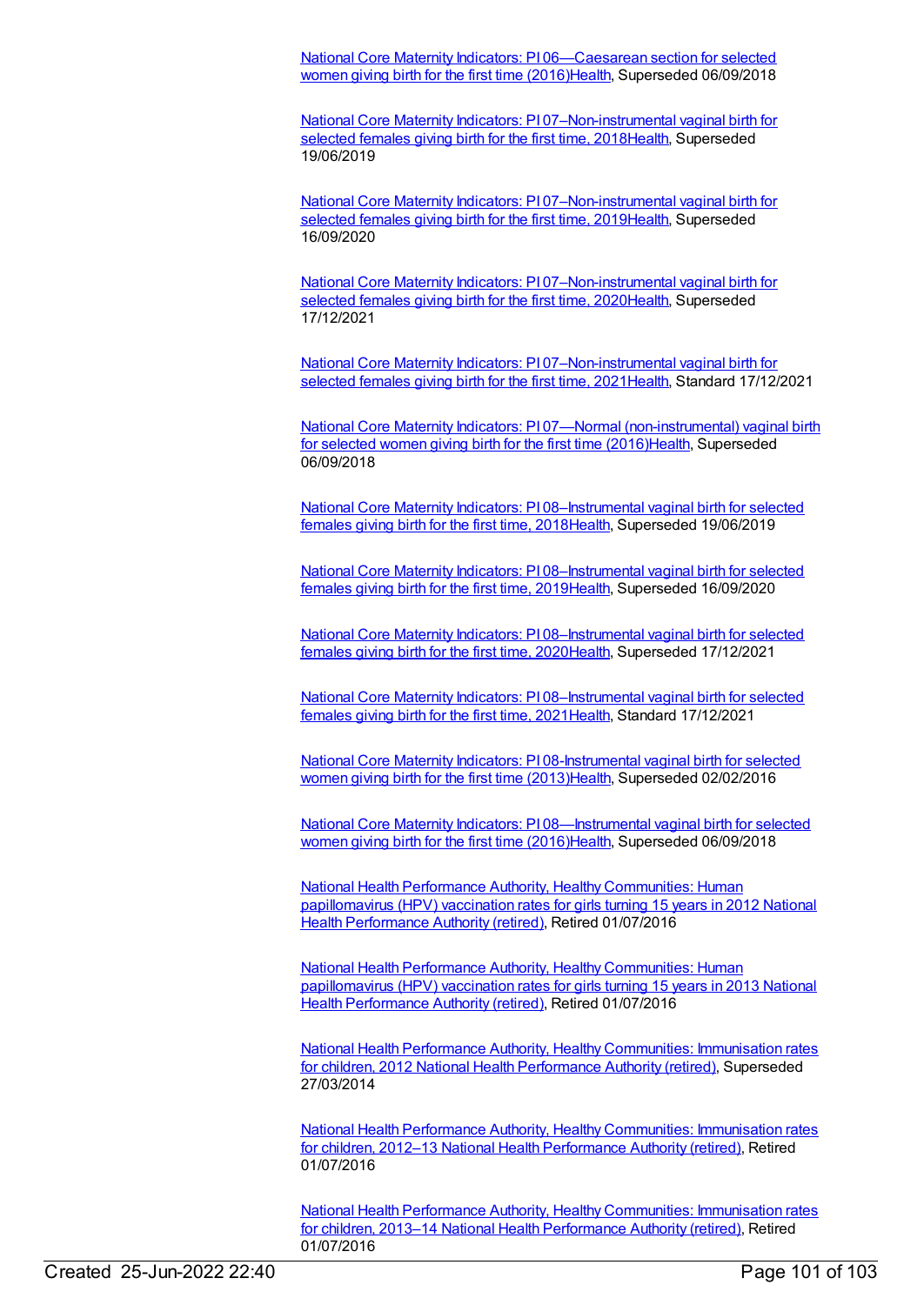National Indigenous Reform Agreement: P04-Rates of current daily smokers, [2010Community](https://meteor.aihw.gov.au/content/396393) Services (retired), Superseded 04/04/2011

National Indigenous Reform Agreement: P04-Rates of current daily smokers, [2010Community](https://meteor.aihw.gov.au/content/396393) Services (retired), Superseded 04/04/2011

National Indigenous Reform Agreement: PI 03-Rates of current daily smokers, [2013](https://meteor.aihw.gov.au/content/482972)[Indigenou](https://meteor.aihw.gov.au/RegistrationAuthority/6)[s,](https://meteor.aihw.gov.au/content/482972) Superseded 13/12/2013

National Indigenous Reform Agreement: PI 03-Rates of current daily smokers, [2013Indigenous,](https://meteor.aihw.gov.au/content/482972) Superseded 13/12/2013

National Indigenous Reform Agreement: PI 03-Rates of current daily smokers, [2014Indigenous,](https://meteor.aihw.gov.au/content/525831) Superseded 24/11/2014

National Indigenous Reform Agreement: PI 03-Rates of current daily smokers, [2014Indigenous,](https://meteor.aihw.gov.au/content/525831) Superseded 24/11/2014

National Indigenous Reform Agreement: PI 03-Rates of current daily smokers, [2014Indigenous,](https://meteor.aihw.gov.au/content/525831) Superseded 24/11/2014

National Indigenous Reform Agreement: PI 03-Rates of current daily smokers, [2014Indigenous,](https://meteor.aihw.gov.au/content/525831) Superseded 24/11/2014

National Indigenous Reform Agreement: PI 04-Rates of current daily smokers, [2011](https://meteor.aihw.gov.au/content/425769)[Indigenou](https://meteor.aihw.gov.au/RegistrationAuthority/6)[s,](https://meteor.aihw.gov.au/content/425769) Superseded 01/07/2012

National Indigenous Reform Agreement: PI 04-Rates of current daily smokers, [2011Indigenous,](https://meteor.aihw.gov.au/content/425769) Superseded 01/07/2012

National Indigenous Reform Agreement: PI 04-Rates of current daily smokers, [2012Indigenous,](https://meteor.aihw.gov.au/content/438495) Superseded 13/06/2013

National Indigenous Reform Agreement: PI 04-Rates of current daily smokers, [2012Indigenous,](https://meteor.aihw.gov.au/content/438495) Superseded 13/06/2013

The Aboriginal and Torres Strait Islander Child Placement Principle Indicators 2018–19: Indicator 1.1 Indigenous children in out-of-home care living with relatives or kin, or other Indigenous [carersChildren](https://meteor.aihw.gov.au/content/732691) and [Families](https://meteor.aihw.gov.au/RegistrationAuthority/17), Standard 03/03/2021

The Aboriginal and Torres Strait Islander Child Placement Principle Indicators 2018–19: Indicator 2.1 Indigenous children in out-of-home care living with Indigenous relatives or kin, or other Indigenous [carersChildren](https://meteor.aihw.gov.au/content/732697) and Families, Standard 03/03/2021

The Aboriginal and Torres Strait Islander Child Placement Principle Indicators 2018–19: Indicator 2.2 Indigenous children in out-of-home care with cultural support [plansChildren](https://meteor.aihw.gov.au/content/732707) and Families, Standard 03/03/2021

The Aboriginal and Torres Strait Islander Child Placement Principle Indicators 2018–19: Indicator 2.3 Indigenous children who were [reunifiedChildren](https://meteor.aihw.gov.au/RegistrationAuthority/17) and Families, Standard 03/03/2021

The Aboriginal and Torres Strait Islander Child Placement Principle Indicators 2018–19: Indicator 2.4 Indigenous children who were reunified and did not return to out-of-home care within 12 [monthsChildren](https://meteor.aihw.gov.au/content/732715) and Families, Standard 03/03/2021